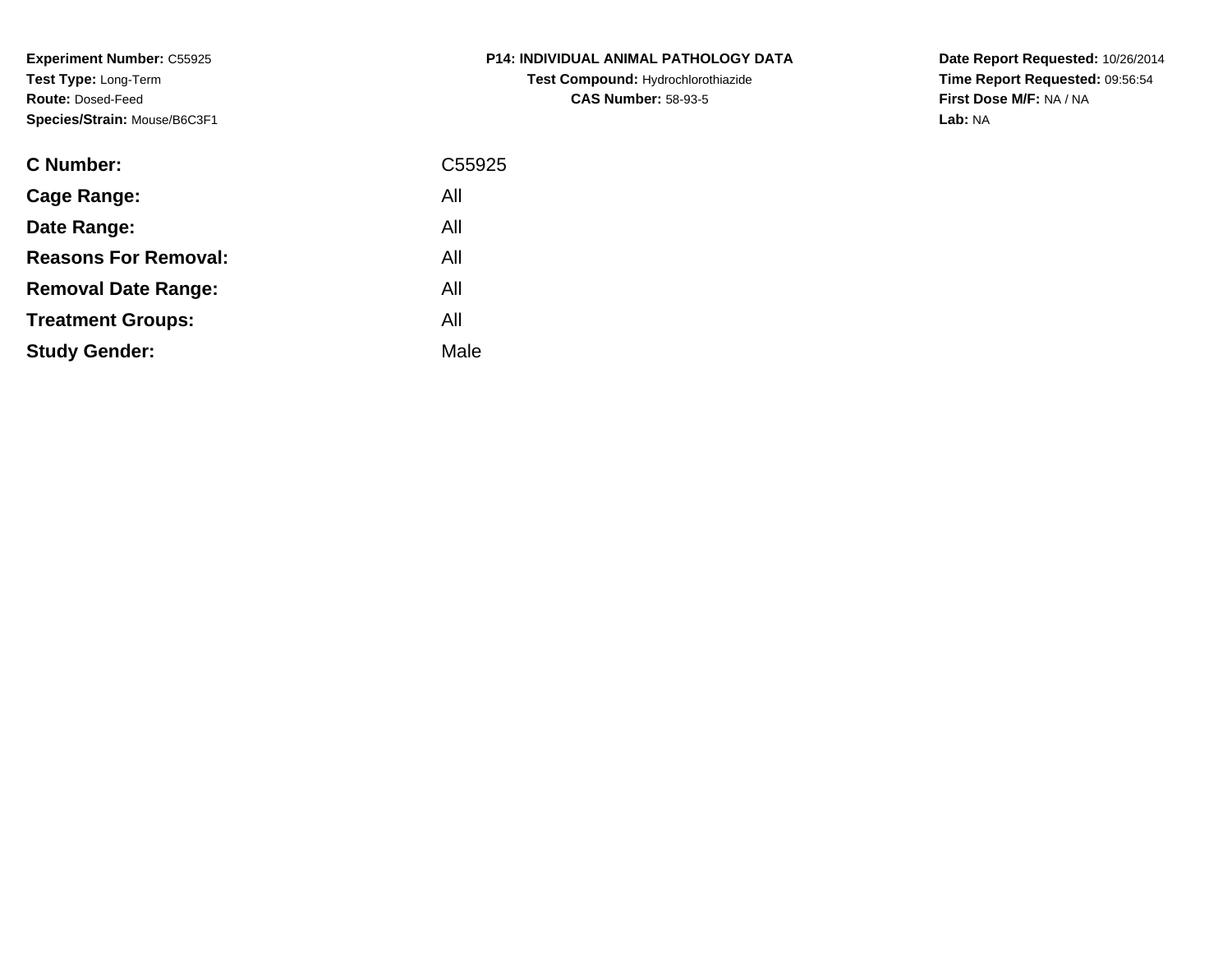| <b>Experiment Number: C55925</b><br>Test Type: Long-Term<br><b>Route: Dosed-Feed</b><br>Species/Strain: Mouse/B6C3F1 |                       | <b>P14: INDIVIDUAL ANIMAL PATHOLOGY DATA</b><br>Test Compound: Hydrochlorothiazide<br><b>CAS Number: 58-93-5</b> | Date Report Requested: 10/26/2014<br>Time Report Requested: 09:56:54<br>First Dose M/F: NA / NA<br>Lab: NA |
|----------------------------------------------------------------------------------------------------------------------|-----------------------|------------------------------------------------------------------------------------------------------------------|------------------------------------------------------------------------------------------------------------|
| <b>ANIMAL ID: 1 001</b>                                                                                              | <b>TRT#: 1</b>        | <b>SEX: Male</b>                                                                                                 | DAY ON TEST:                                                                                               |
|                                                                                                                      | <b>DOSE: 5000 PPM</b> | <b>DISP:</b> Terminal Sacrifice                                                                                  | HISTO:                                                                                                     |
| <b>OBSERVATIONS</b>                                                                                                  |                       |                                                                                                                  |                                                                                                            |
| Adrenal gland                                                                                                        | Capsule               | Hyperplasia, Focal                                                                                               |                                                                                                            |
| Liver                                                                                                                |                       | Hepatocellular Adenoma                                                                                           |                                                                                                            |
| Lung                                                                                                                 |                       | Mineralization                                                                                                   |                                                                                                            |
| Salivary gland                                                                                                       |                       | Inflammation, Chronic Focal                                                                                      |                                                                                                            |
| Stomach                                                                                                              | Forestomach           | Hyperplasia, Epithelial                                                                                          |                                                                                                            |
| PRIMARY CAUSE OF DEATH                                                                                               |                       |                                                                                                                  |                                                                                                            |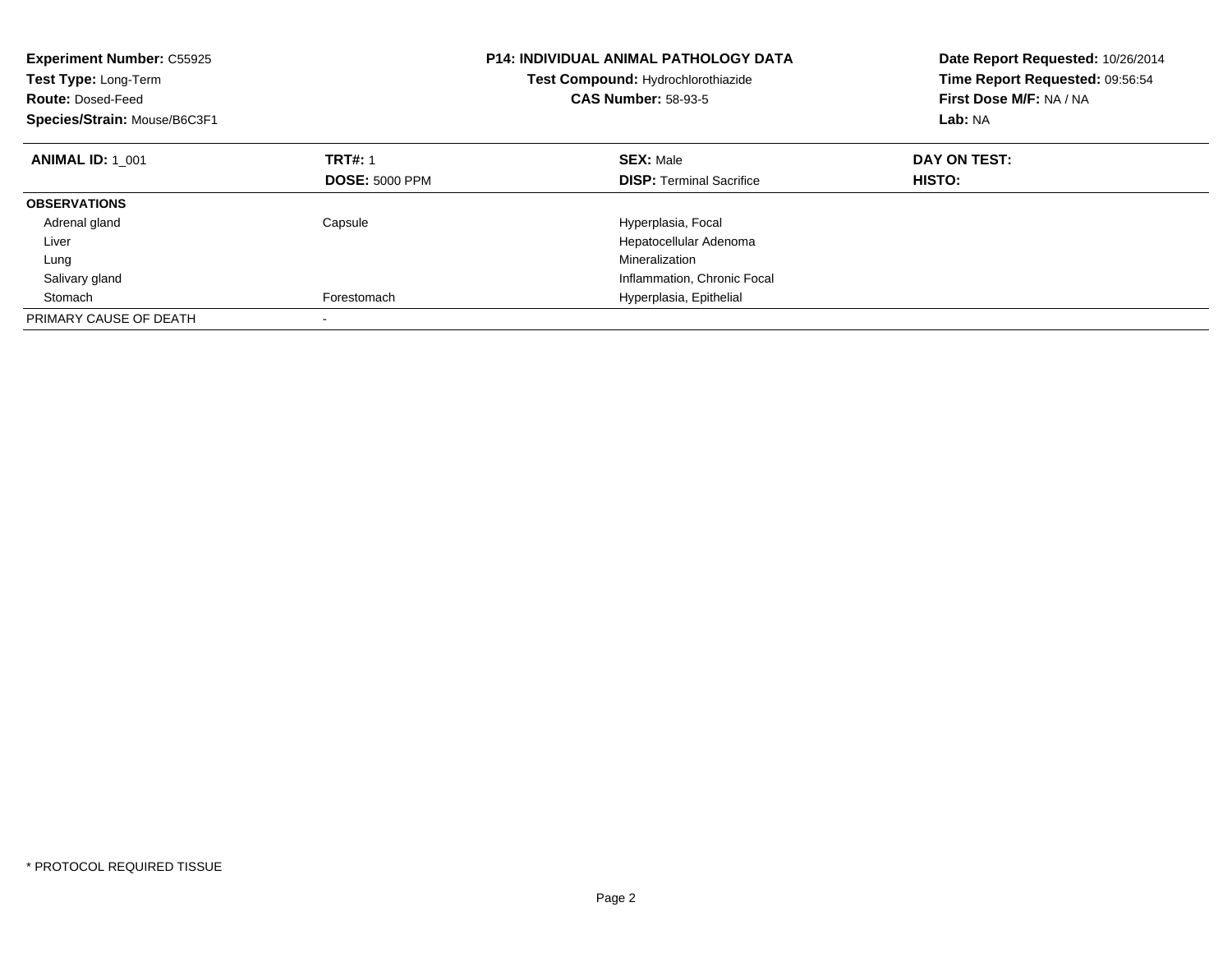| <b>Experiment Number: C55925</b><br>Test Type: Long-Term<br><b>Route: Dosed-Feed</b><br>Species/Strain: Mouse/B6C3F1 |                       | <b>P14: INDIVIDUAL ANIMAL PATHOLOGY DATA</b><br>Test Compound: Hydrochlorothiazide<br><b>CAS Number: 58-93-5</b> | Date Report Requested: 10/26/2014<br>Time Report Requested: 09:56:54<br>First Dose M/F: NA / NA<br>Lab: NA |
|----------------------------------------------------------------------------------------------------------------------|-----------------------|------------------------------------------------------------------------------------------------------------------|------------------------------------------------------------------------------------------------------------|
| <b>ANIMAL ID: 1 002</b>                                                                                              | <b>TRT#: 1</b>        | <b>SEX: Male</b>                                                                                                 | DAY ON TEST:                                                                                               |
|                                                                                                                      | <b>DOSE: 5000 PPM</b> | <b>DISP:</b> Terminal Sacrifice                                                                                  | <b>HISTO:</b>                                                                                              |
| <b>OBSERVATIONS</b>                                                                                                  |                       |                                                                                                                  |                                                                                                            |
| Adrenal gland                                                                                                        | Capsule               | Hyperplasia, Focal                                                                                               |                                                                                                            |
| Brain                                                                                                                |                       | Mineralization                                                                                                   |                                                                                                            |
| Kidney                                                                                                               |                       | Inflammation, Chronic Focal                                                                                      |                                                                                                            |
|                                                                                                                      |                       | Mineralization                                                                                                   |                                                                                                            |
| Liver                                                                                                                |                       | Inflammation, Chronic Focal                                                                                      |                                                                                                            |
| Penis                                                                                                                | Prepuce Nos           | Hyperplasia, Epithelial                                                                                          |                                                                                                            |
| PRIMARY CAUSE OF DEATH                                                                                               |                       |                                                                                                                  |                                                                                                            |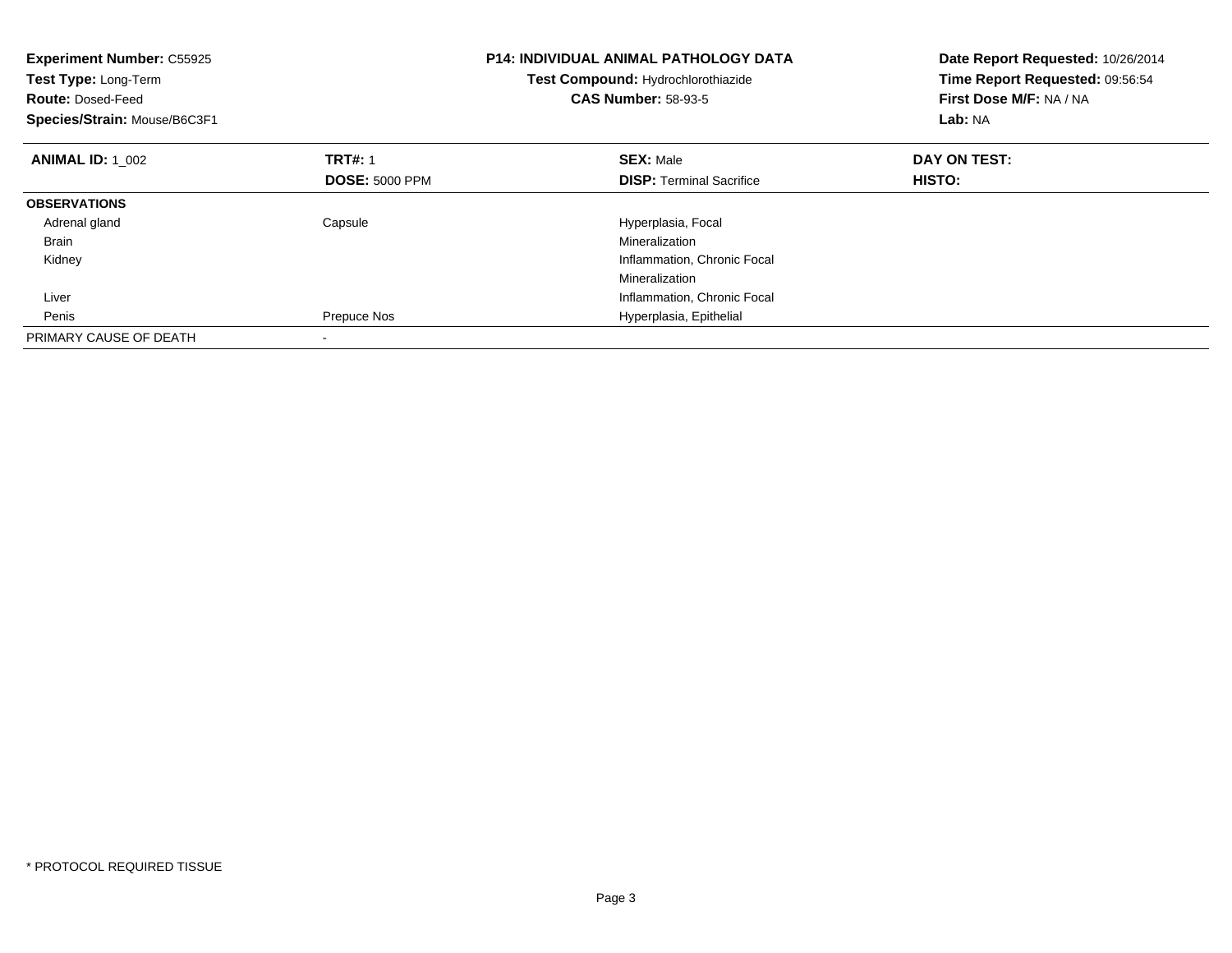| <b>Experiment Number: C55925</b><br>Test Type: Long-Term<br><b>Route: Dosed-Feed</b><br>Species/Strain: Mouse/B6C3F1 |                       | <b>P14: INDIVIDUAL ANIMAL PATHOLOGY DATA</b><br>Test Compound: Hydrochlorothiazide<br><b>CAS Number: 58-93-5</b> | Date Report Requested: 10/26/2014<br>Time Report Requested: 09:56:54<br>First Dose M/F: NA / NA<br>Lab: NA |  |
|----------------------------------------------------------------------------------------------------------------------|-----------------------|------------------------------------------------------------------------------------------------------------------|------------------------------------------------------------------------------------------------------------|--|
| <b>ANIMAL ID: 1 003</b>                                                                                              | <b>TRT#: 1</b>        | <b>SEX: Male</b>                                                                                                 | DAY ON TEST:                                                                                               |  |
|                                                                                                                      | <b>DOSE: 5000 PPM</b> | <b>DISP:</b> Terminal Sacrifice                                                                                  | HISTO:                                                                                                     |  |
| <b>OBSERVATIONS</b>                                                                                                  |                       |                                                                                                                  |                                                                                                            |  |
| Adrenal gland                                                                                                        | Capsule               | Hyperplasia, Focal                                                                                               |                                                                                                            |  |
| Pancreas                                                                                                             |                       | Inflammation, Chronic Focal                                                                                      |                                                                                                            |  |
| Salivary gland                                                                                                       |                       | Inflammation, Chronic Focal                                                                                      |                                                                                                            |  |
| Testis                                                                                                               |                       | Mineralization                                                                                                   |                                                                                                            |  |
| Thyroid                                                                                                              |                       | Cyst, Follicular Nos                                                                                             |                                                                                                            |  |
| PRIMARY CAUSE OF DEATH                                                                                               |                       |                                                                                                                  |                                                                                                            |  |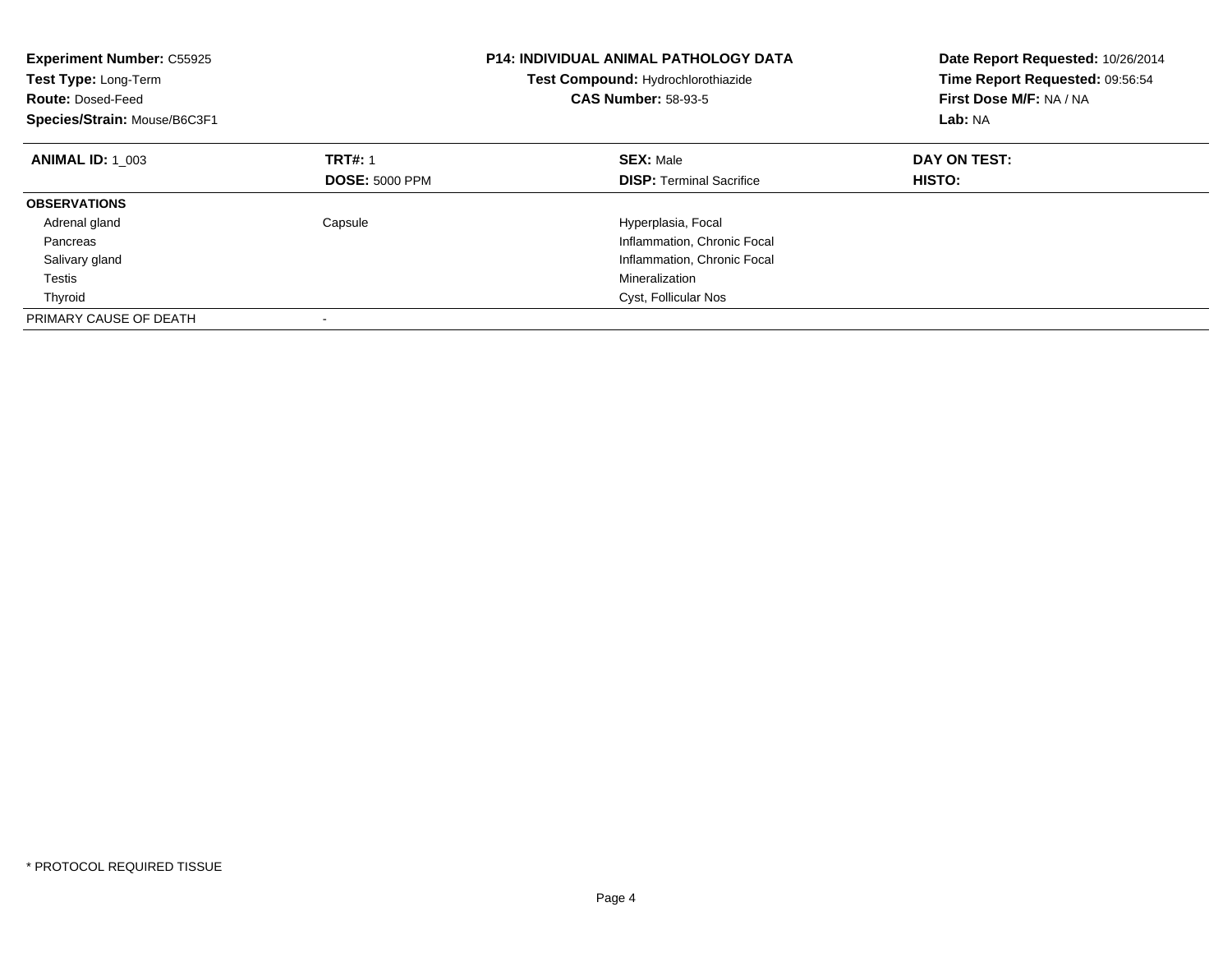| <b>Experiment Number: C55925</b><br>Test Type: Long-Term<br><b>Route: Dosed-Feed</b><br>Species/Strain: Mouse/B6C3F1 |                       | <b>P14: INDIVIDUAL ANIMAL PATHOLOGY DATA</b><br>Test Compound: Hydrochlorothiazide<br><b>CAS Number: 58-93-5</b> | Date Report Requested: 10/26/2014<br>Time Report Requested: 09:56:54<br>First Dose M/F: NA / NA<br><b>Lab: NA</b> |  |
|----------------------------------------------------------------------------------------------------------------------|-----------------------|------------------------------------------------------------------------------------------------------------------|-------------------------------------------------------------------------------------------------------------------|--|
| <b>ANIMAL ID: 1 004</b>                                                                                              | <b>TRT#: 1</b>        | <b>SEX: Male</b>                                                                                                 | DAY ON TEST:                                                                                                      |  |
|                                                                                                                      | <b>DOSE: 5000 PPM</b> | <b>DISP:</b> Terminal Sacrifice                                                                                  | HISTO:                                                                                                            |  |
| <b>OBSERVATIONS</b>                                                                                                  |                       |                                                                                                                  |                                                                                                                   |  |
| Adrenal gland                                                                                                        | Capsule               | Hyperplasia, Focal                                                                                               |                                                                                                                   |  |
| Kidney                                                                                                               |                       | Mineralization                                                                                                   |                                                                                                                   |  |
| Liver                                                                                                                |                       | Hepatocellular Adenoma                                                                                           |                                                                                                                   |  |
| Lung                                                                                                                 |                       | Alveolar/Bronchiolar Adenoma                                                                                     |                                                                                                                   |  |
|                                                                                                                      |                       | Hyperplasia, Alveolar Epithelium                                                                                 |                                                                                                                   |  |
| Pancreas                                                                                                             |                       | Inflammation, Chronic Focal                                                                                      |                                                                                                                   |  |
| Unspecified                                                                                                          | Multiple Organs Nos   | Hyperplasia, Lymphoid                                                                                            |                                                                                                                   |  |
| PRIMARY CAUSE OF DEATH                                                                                               |                       |                                                                                                                  |                                                                                                                   |  |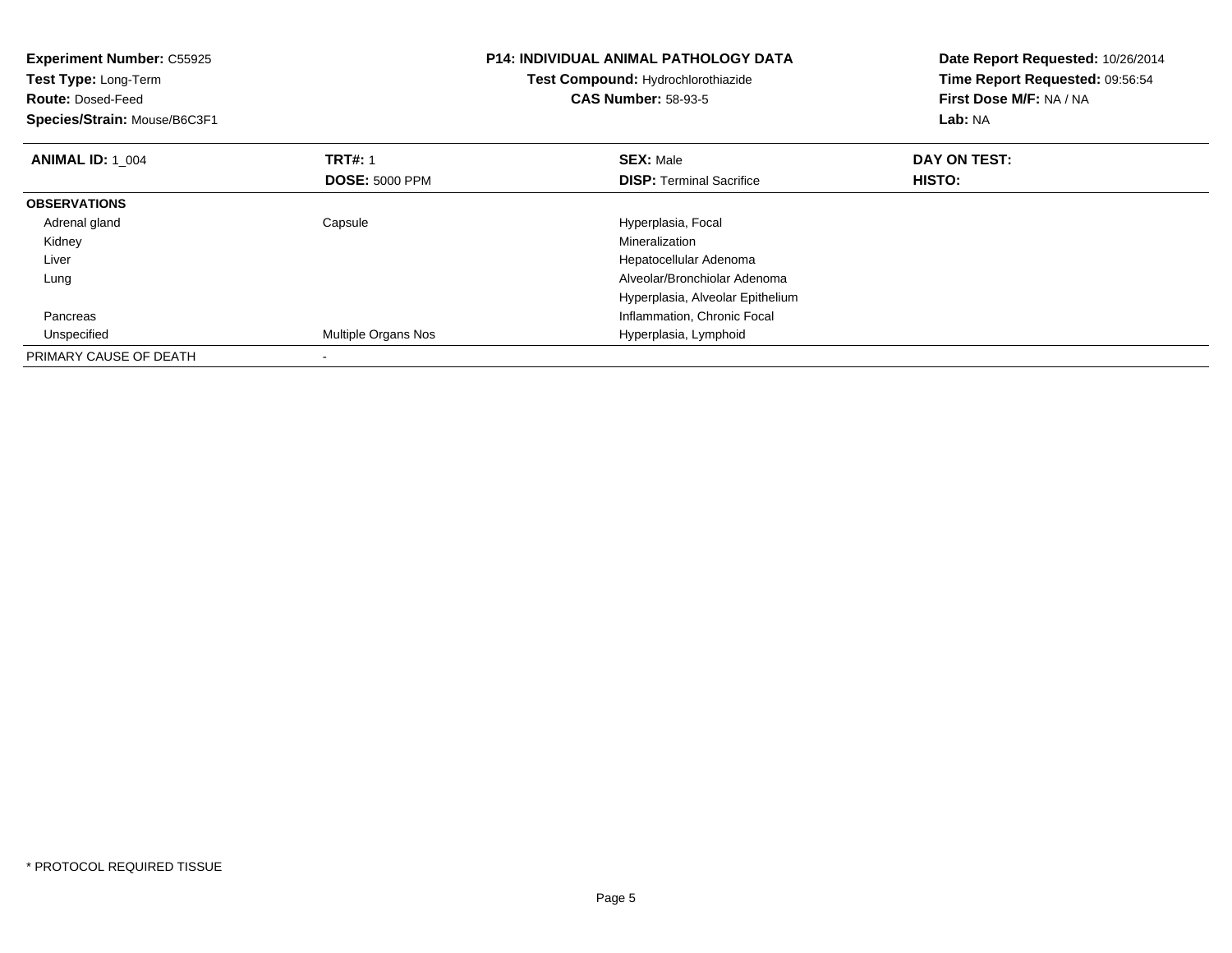**Test Type:** Long-Term

**Route:** Dosed-Feed

**Species/Strain:** Mouse/B6C3F1

#### **P14: INDIVIDUAL ANIMAL PATHOLOGY DATA**

# **Test Compound:** Hydrochlorothiazide**CAS Number:** 58-93-5

| <b>ANIMAL ID: 1_005</b> | <b>TRT#: 1</b><br><b>DOSE: 5000 PPM</b> | <b>SEX: Male</b><br><b>DISP: Terminal Sacrifice</b> | DAY ON TEST:<br>HISTO: |
|-------------------------|-----------------------------------------|-----------------------------------------------------|------------------------|
| <b>OBSERVATIONS</b>     |                                         |                                                     |                        |
| Adrenal gland           | Capsule                                 | Hyperplasia, Focal                                  |                        |
| Bone marrow             |                                         | Hyperplasia, Granulocytic                           |                        |
| <b>Brain</b>            |                                         | Mineralization                                      |                        |
| Heart                   |                                         | Inflammation, Chronic Focal                         |                        |
| Kidney                  |                                         | Cyst, Nos                                           |                        |
|                         |                                         | Nephropathy                                         |                        |
| Liver                   |                                         | Hematopoiesis                                       |                        |
|                         |                                         | Hepatocellular Adenoma                              |                        |
| Lung                    |                                         | Alveolar/Bronchiolar Adenoma                        |                        |
| Lymph node              | Mesenteric Lymph Node                   | Congestion, Nos                                     |                        |
|                         | Mesenteric Lymph Node                   | Hyperplasia, Lymphoid                               |                        |
|                         |                                         | Hyperplasia, Lymphoid                               |                        |
| Pancreas                | Acinus                                  | Atrophy, Focal                                      |                        |
| Salivary gland          |                                         | Inflammation, Chronic Focal                         |                        |
| Stomach                 | Glandular Stomach                       | Mineralization                                      |                        |
| Unspecified             | Groin                                   | Inflammation, Chronic Focal                         |                        |
|                         | Groin                                   | Inflammation, Suppurative                           |                        |
| Urinary bladder         | Submucosa                               | Inflammation, Chronic Focal                         |                        |
| PRIMARY CAUSE OF DEATH  | $\blacksquare$                          |                                                     |                        |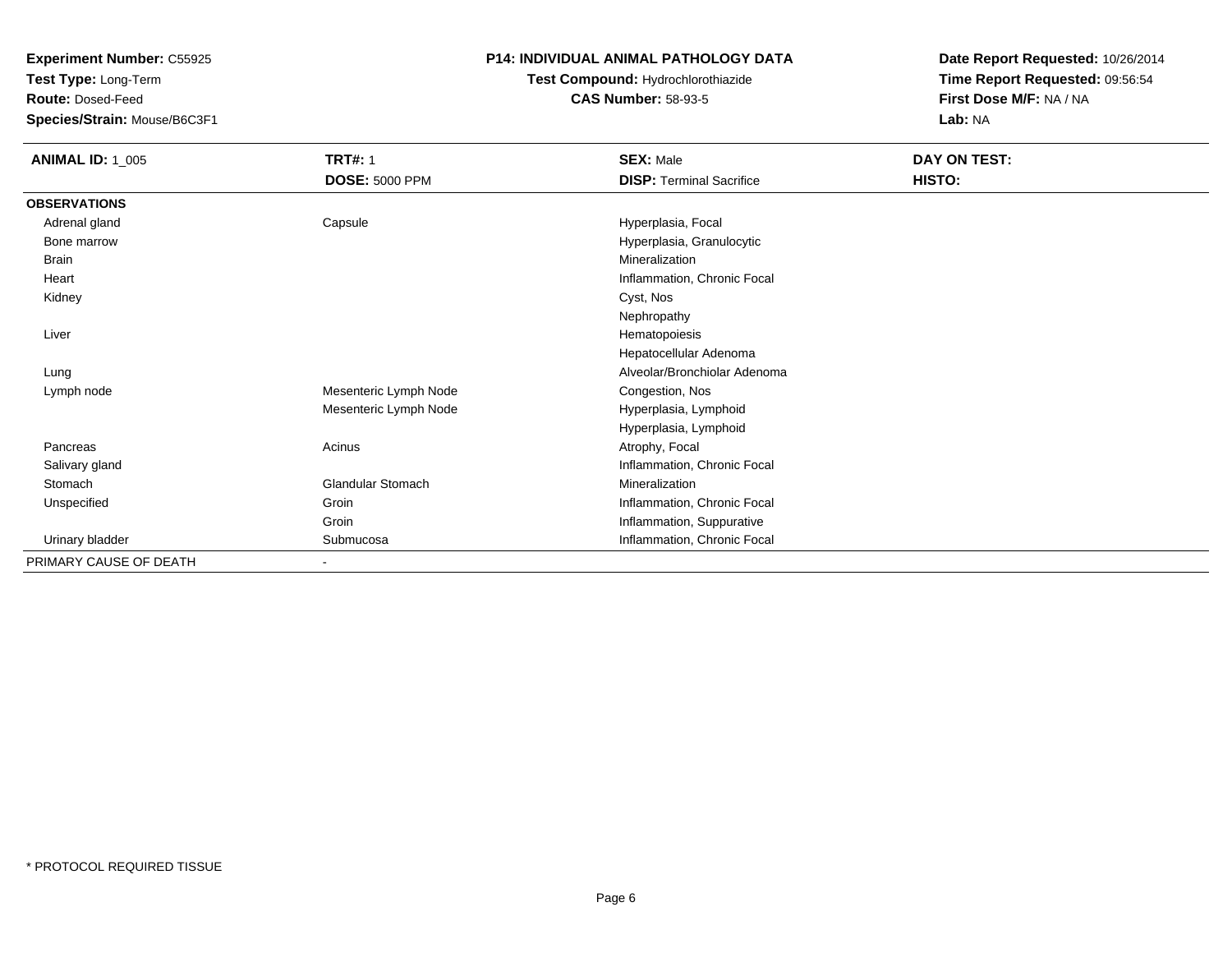| <b>Experiment Number: C55925</b><br>Test Type: Long-Term<br><b>Route: Dosed-Feed</b><br>Species/Strain: Mouse/B6C3F1 |                       | <b>P14: INDIVIDUAL ANIMAL PATHOLOGY DATA</b><br>Test Compound: Hydrochlorothiazide<br><b>CAS Number: 58-93-5</b> | Date Report Requested: 10/26/2014<br>Time Report Requested: 09:56:54<br>First Dose M/F: NA / NA<br>Lab: NA |
|----------------------------------------------------------------------------------------------------------------------|-----------------------|------------------------------------------------------------------------------------------------------------------|------------------------------------------------------------------------------------------------------------|
| <b>ANIMAL ID: 1 006</b>                                                                                              | <b>TRT#: 1</b>        | <b>SEX: Male</b>                                                                                                 | DAY ON TEST:                                                                                               |
|                                                                                                                      | <b>DOSE: 5000 PPM</b> | <b>DISP:</b> Terminal Sacrifice                                                                                  | HISTO:                                                                                                     |
| <b>OBSERVATIONS</b>                                                                                                  |                       |                                                                                                                  |                                                                                                            |
| Adrenal gland                                                                                                        | Capsule               | Hyperplasia, Focal                                                                                               |                                                                                                            |
|                                                                                                                      | Cortex Nos            | Hyperplasia, Focal                                                                                               |                                                                                                            |
| Kidney                                                                                                               |                       | Cyst, Nos                                                                                                        |                                                                                                            |
|                                                                                                                      |                       | Mineralization                                                                                                   |                                                                                                            |
| Liver                                                                                                                |                       | Inflammation, Chronic Focal                                                                                      |                                                                                                            |
| Lung                                                                                                                 |                       | Alveolar/Bronchiolar Adenoma                                                                                     |                                                                                                            |
|                                                                                                                      |                       | Inflammation, Chronic Focal                                                                                      |                                                                                                            |
| PRIMARY CAUSE OF DEATH                                                                                               |                       |                                                                                                                  |                                                                                                            |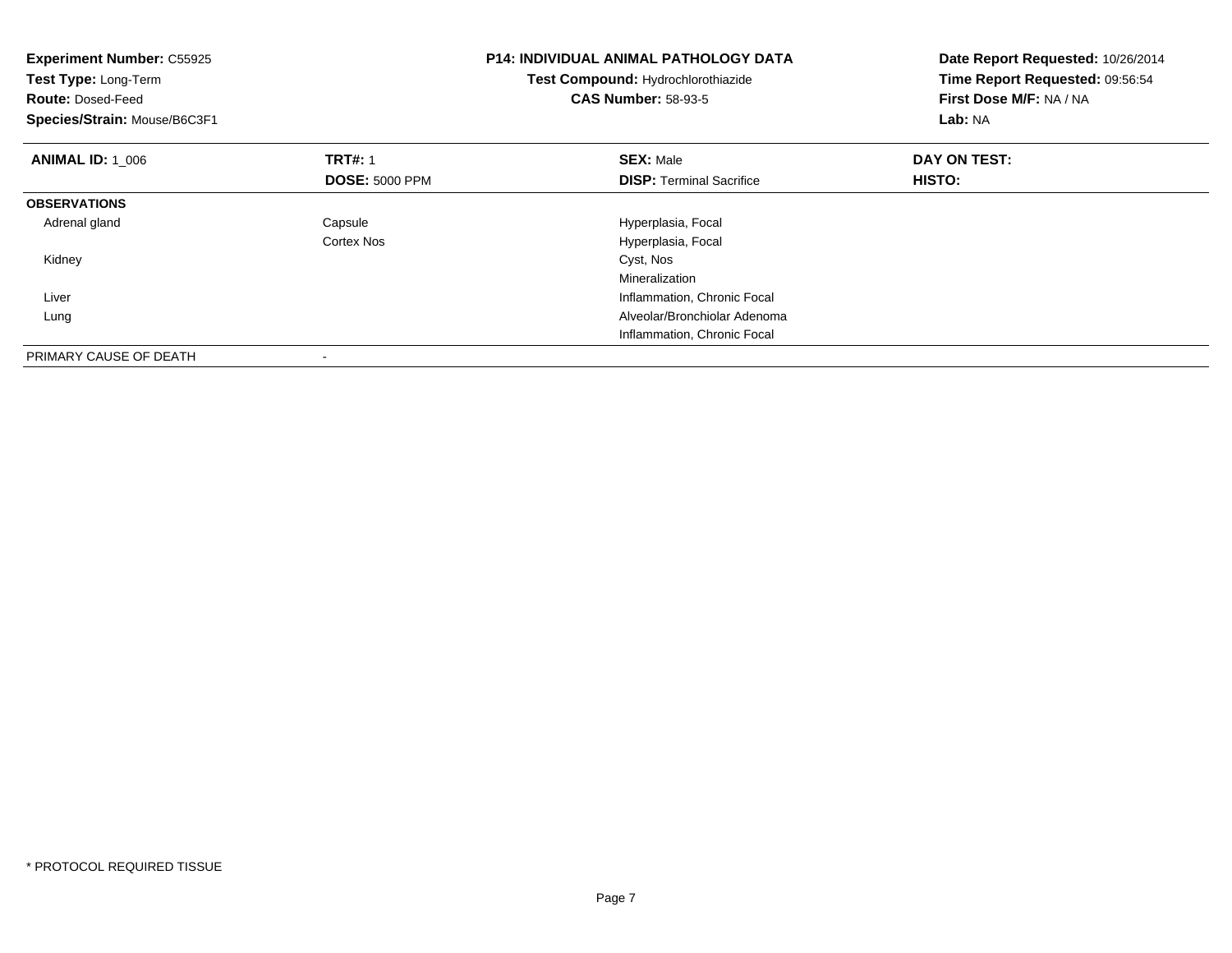| <b>Experiment Number: C55925</b><br>Test Type: Long-Term<br><b>Route: Dosed-Feed</b><br>Species/Strain: Mouse/B6C3F1 |                       | <b>P14: INDIVIDUAL ANIMAL PATHOLOGY DATA</b><br>Test Compound: Hydrochlorothiazide<br><b>CAS Number: 58-93-5</b> | Date Report Requested: 10/26/2014<br>Time Report Requested: 09:56:54<br>First Dose M/F: NA / NA<br>Lab: NA |  |
|----------------------------------------------------------------------------------------------------------------------|-----------------------|------------------------------------------------------------------------------------------------------------------|------------------------------------------------------------------------------------------------------------|--|
| <b>ANIMAL ID: 1 007</b>                                                                                              | <b>TRT#: 1</b>        | <b>SEX: Male</b>                                                                                                 | DAY ON TEST:                                                                                               |  |
|                                                                                                                      | <b>DOSE: 5000 PPM</b> | <b>DISP:</b> Terminal Sacrifice                                                                                  | HISTO:                                                                                                     |  |
| <b>OBSERVATIONS</b>                                                                                                  |                       |                                                                                                                  |                                                                                                            |  |
| Adrenal gland                                                                                                        | Capsule               | Hyperplasia, Focal                                                                                               |                                                                                                            |  |
| Heart                                                                                                                |                       | Inflammation, Chronic Focal                                                                                      |                                                                                                            |  |
| Liver                                                                                                                |                       | Inflammation, Chronic Focal                                                                                      |                                                                                                            |  |
|                                                                                                                      |                       | Necrosis, Focal                                                                                                  |                                                                                                            |  |
| Lung                                                                                                                 |                       | Inflammation, Chronic Focal                                                                                      |                                                                                                            |  |
| Salivary gland                                                                                                       |                       | Inflammation, Chronic Focal                                                                                      |                                                                                                            |  |
| Stomach                                                                                                              | Forestomach           | Squamous Cell Papilloma                                                                                          |                                                                                                            |  |
| Thymus                                                                                                               |                       | Cyst, Nos                                                                                                        |                                                                                                            |  |
| PRIMARY CAUSE OF DEATH                                                                                               |                       |                                                                                                                  |                                                                                                            |  |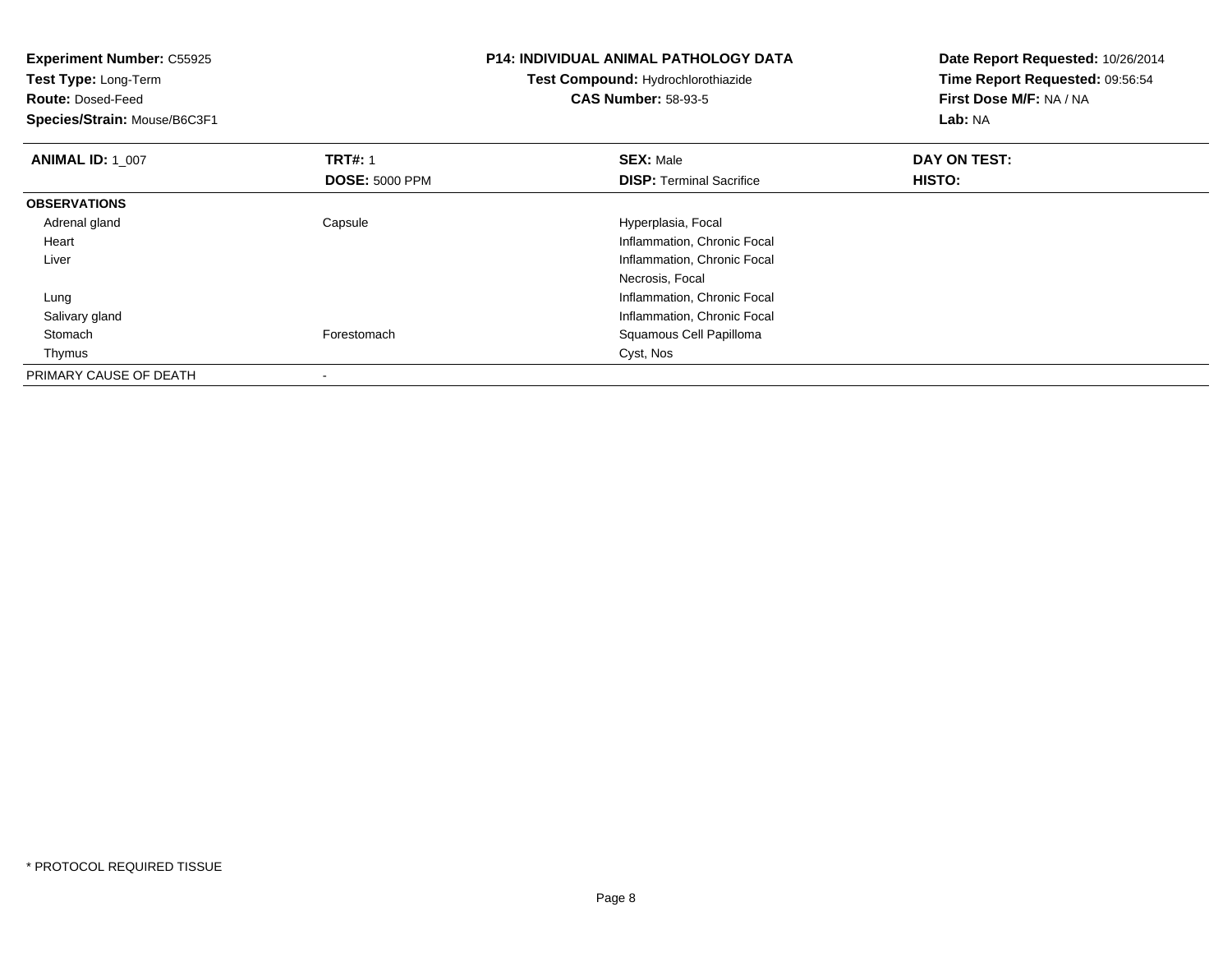**Test Type:** Long-Term

**Route:** Dosed-Feed

**Species/Strain:** Mouse/B6C3F1

### **P14: INDIVIDUAL ANIMAL PATHOLOGY DATA**

# **Test Compound:** Hydrochlorothiazide**CAS Number:** 58-93-5

| <b>ANIMAL ID: 1_008</b> | <b>TRT#: 1</b>           | <b>SEX: Male</b>                 | DAY ON TEST: |
|-------------------------|--------------------------|----------------------------------|--------------|
|                         | <b>DOSE: 5000 PPM</b>    | <b>DISP: Terminal Sacrifice</b>  | HISTO:       |
| <b>OBSERVATIONS</b>     |                          |                                  |              |
| Adrenal gland           | Capsule                  | Hyperplasia, Focal               |              |
| Bone marrow             |                          | Hyperplasia, Granulocytic        |              |
| Heart                   |                          | Inflammation, Chronic Focal      |              |
|                         | Atrium                   | Pigmentation, Nos                |              |
| Kidney                  |                          | Glomerulonephritis, Nos          |              |
| Liver                   |                          | Hematopoiesis                    |              |
| Lung                    |                          | Hyperplasia, Alveolar Epithelium |              |
|                         |                          | Inflammation, Chronic Focal      |              |
| Lymph node              | Mesenteric Lymph Node    | Congestion, Nos                  |              |
|                         | Mesenteric Lymph Node    | Hematopoiesis                    |              |
|                         | Renal Lymph Node         | Hyperplasia, Lymphoid            |              |
|                         | Inguinal Lymph Node      | Hyperplasia, Plasma Cell         |              |
| Spleen                  |                          | Hematopoiesis                    |              |
| Stomach                 | <b>Glandular Stomach</b> | Mineralization                   |              |
| Thyroid                 |                          | Cyst, Follicular Nos             |              |
| Unspecified             | Trunk                    | Fibroma                          |              |
|                         | Groin                    | Inflammation, Suppurative        |              |
| Urinary bladder         | Submucosa                | Inflammation, Chronic Focal      |              |
| PRIMARY CAUSE OF DEATH  |                          |                                  |              |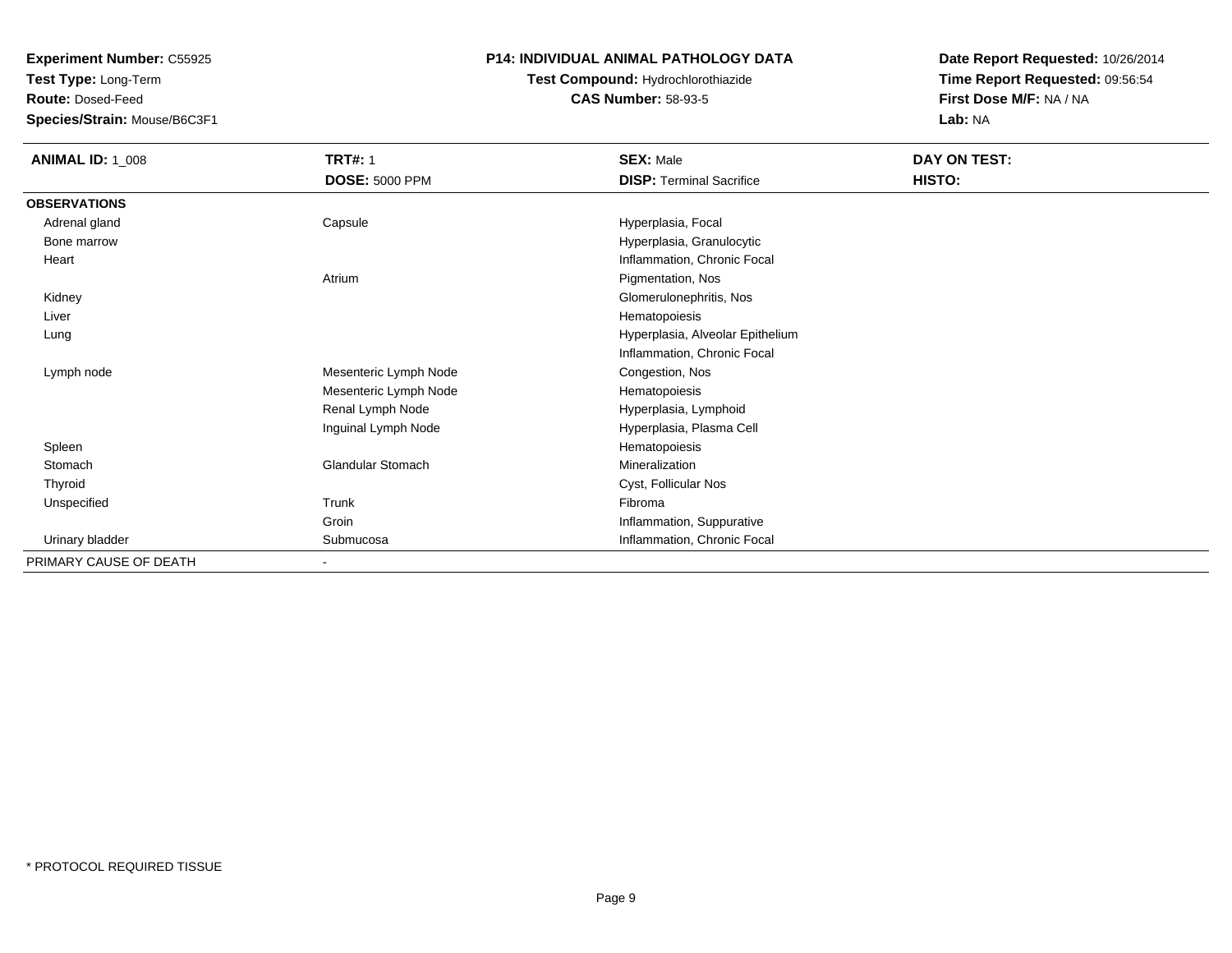| <b>Experiment Number: C55925</b> |                          | P14: INDIVIDUAL ANIMAL PATHOLOGY DATA | Date Report Requested: 10/26/2014<br>Time Report Requested: 09:56:54 |  |
|----------------------------------|--------------------------|---------------------------------------|----------------------------------------------------------------------|--|
| <b>Test Type: Long-Term</b>      |                          | Test Compound: Hydrochlorothiazide    |                                                                      |  |
| <b>Route: Dosed-Feed</b>         |                          | <b>CAS Number: 58-93-5</b>            | First Dose M/F: NA / NA                                              |  |
| Species/Strain: Mouse/B6C3F1     |                          |                                       | Lab: NA                                                              |  |
| <b>ANIMAL ID: 1 009</b>          | <b>TRT#: 1</b>           | <b>SEX: Male</b>                      | DAY ON TEST:                                                         |  |
|                                  | <b>DOSE: 5000 PPM</b>    | <b>DISP: Natural Death</b>            | HISTO:                                                               |  |
| <b>OBSERVATIONS</b>              |                          |                                       |                                                                      |  |
| Adrenal gland                    | Capsule                  | Hyperplasia, Focal                    |                                                                      |  |
| Liver                            |                          | Hepatocellular Carcinoma              |                                                                      |  |
| Lung                             |                          | Congestion, Nos                       |                                                                      |  |
|                                  |                          | Hyperplasia, Alveolar Epithelium      |                                                                      |  |
| Lymph node                       | Mesenteric Lymph Node    | Angiectasis                           |                                                                      |  |
| Seminal vesicle                  |                          | Dilatation, Nos                       |                                                                      |  |
| Stomach                          | <b>Glandular Stomach</b> | Necrosis, Focal                       |                                                                      |  |
| Unspecified                      | Multiple Organs Nos      | Lymphoma, Histiocytic-Malignant Type  |                                                                      |  |
| PRIMARY CAUSE OF DEATH           |                          |                                       |                                                                      |  |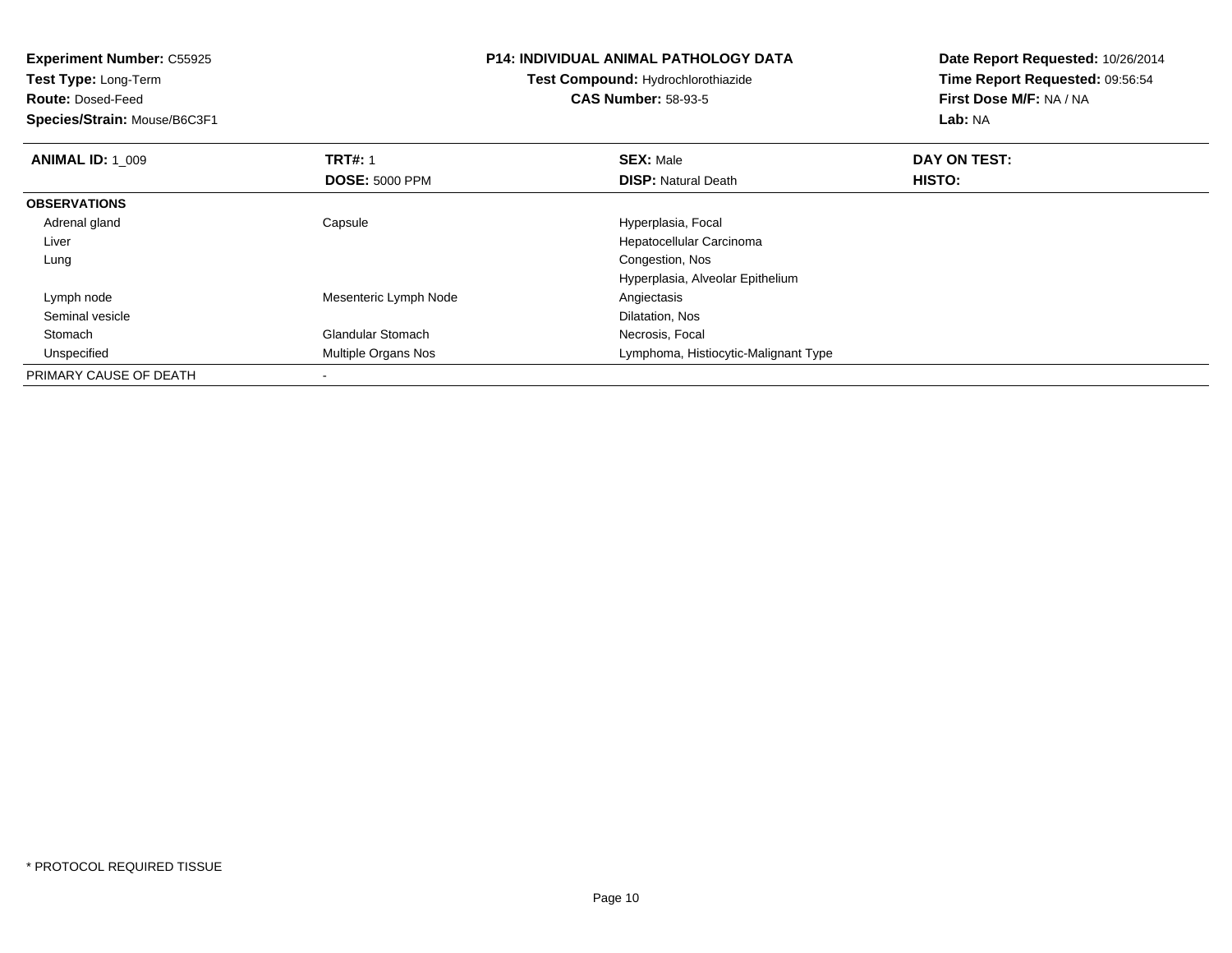| <b>Experiment Number: C55925</b><br>Test Type: Long-Term<br><b>Route: Dosed-Feed</b><br>Species/Strain: Mouse/B6C3F1 |                       | <b>P14: INDIVIDUAL ANIMAL PATHOLOGY DATA</b><br>Test Compound: Hydrochlorothiazide<br><b>CAS Number: 58-93-5</b> | Date Report Requested: 10/26/2014<br>Time Report Requested: 09:56:54<br>First Dose M/F: NA / NA<br>Lab: NA |
|----------------------------------------------------------------------------------------------------------------------|-----------------------|------------------------------------------------------------------------------------------------------------------|------------------------------------------------------------------------------------------------------------|
| <b>ANIMAL ID: 1_010</b>                                                                                              | <b>TRT#: 1</b>        | <b>SEX: Male</b>                                                                                                 | DAY ON TEST:                                                                                               |
|                                                                                                                      | <b>DOSE: 5000 PPM</b> | <b>DISP:</b> Terminal Sacrifice                                                                                  | <b>HISTO:</b>                                                                                              |
| <b>OBSERVATIONS</b>                                                                                                  |                       |                                                                                                                  |                                                                                                            |
| Kidney                                                                                                               |                       | Mineralization                                                                                                   |                                                                                                            |
| Lung                                                                                                                 |                       | Inflammation, Chronic Focal                                                                                      |                                                                                                            |
| Pancreas                                                                                                             |                       | Inflammation, Chronic Focal                                                                                      |                                                                                                            |
| Salivary gland                                                                                                       |                       | Inflammation, Chronic Focal                                                                                      |                                                                                                            |
| Seminal vesicle                                                                                                      |                       | Dilatation, Nos                                                                                                  |                                                                                                            |
| Stomach                                                                                                              | Forestomach           | Hyperplasia, Epithelial                                                                                          |                                                                                                            |
| PRIMARY CAUSE OF DEATH                                                                                               |                       |                                                                                                                  |                                                                                                            |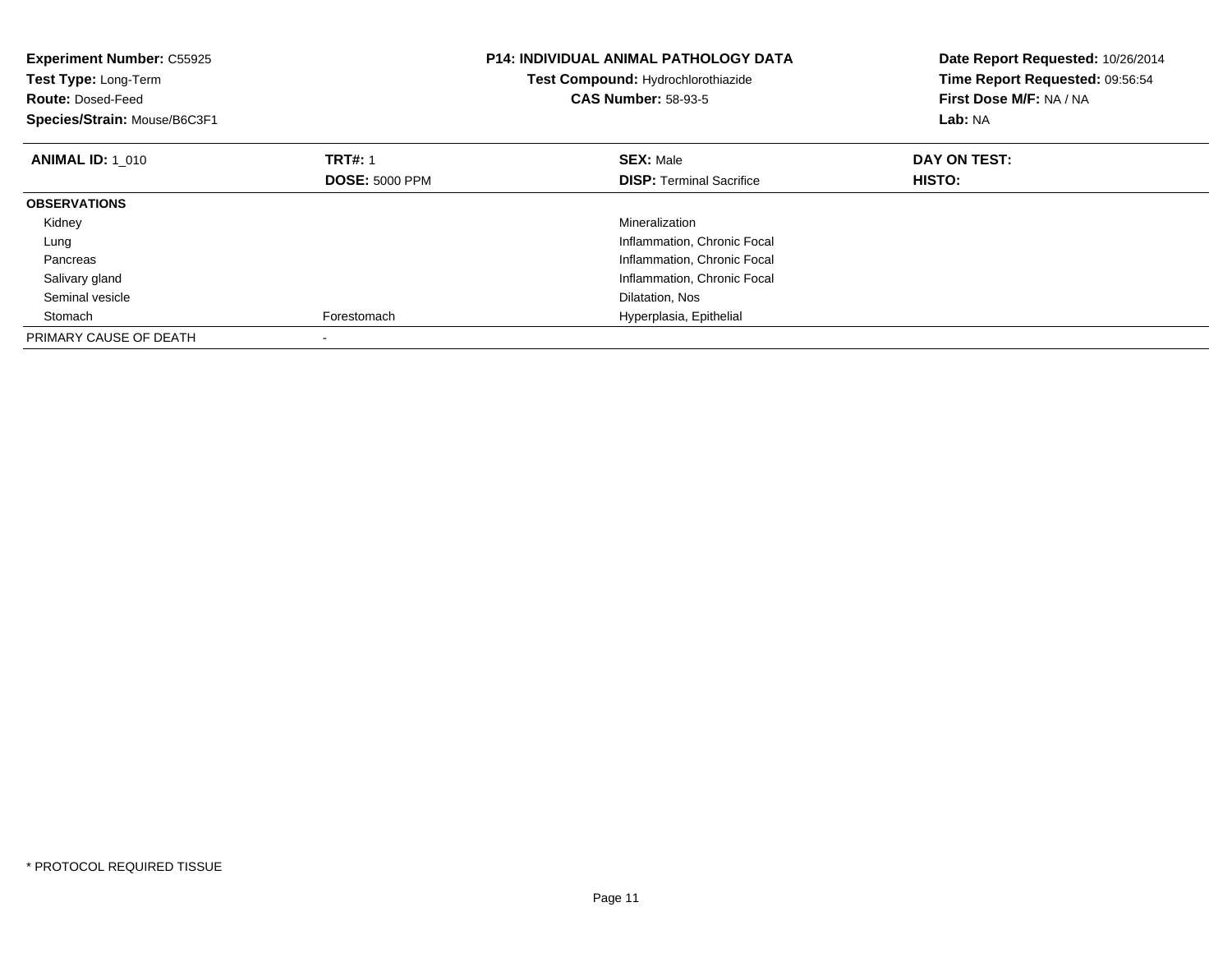**Test Type:** Long-Term

**Route:** Dosed-Feed

**Species/Strain:** Mouse/B6C3F1

## **P14: INDIVIDUAL ANIMAL PATHOLOGY DATA**

## **Test Compound:** Hydrochlorothiazide**CAS Number:** 58-93-5

| <b>ANIMAL ID: 1_011</b> | <b>TRT#: 1</b>        | <b>SEX: Male</b>            | DAY ON TEST: |  |
|-------------------------|-----------------------|-----------------------------|--------------|--|
|                         | <b>DOSE: 5000 PPM</b> | <b>DISP: Natural Death</b>  | HISTO:       |  |
| <b>OBSERVATIONS</b>     |                       |                             |              |  |
| Adrenal gland           | Capsule               | Hyperplasia, Focal          |              |  |
| Brain                   |                       | Mineralization              |              |  |
| Heart                   |                       | Inflammation, Chronic Focal |              |  |
| Kidney                  |                       | Mineralization              |              |  |
|                         |                       | Nephropathy                 |              |  |
| Liver                   |                       | Congestion, Nos             |              |  |
|                         |                       | Hepatocellular Adenoma      |              |  |
|                         |                       | Inflammation, Chronic Focal |              |  |
|                         |                       | Necrosis, Focal             |              |  |
| Lung                    |                       | Congestion, Nos             |              |  |
|                         |                       | Inflammation, Chronic Focal |              |  |
| Lymph node              | Mesenteric Lymph Node | Hematopoiesis               |              |  |
|                         | Mesenteric Lymph Node | Hemorrhage                  |              |  |
|                         | Thoracic Lymph Node   | Hemorrhage                  |              |  |
| Seminal vesicle         |                       | Dilatation, Nos             |              |  |
| Stomach                 | Glandular Stomach     | Inflammation, Chronic Focal |              |  |
| PRIMARY CAUSE OF DEATH  | $\blacksquare$        |                             |              |  |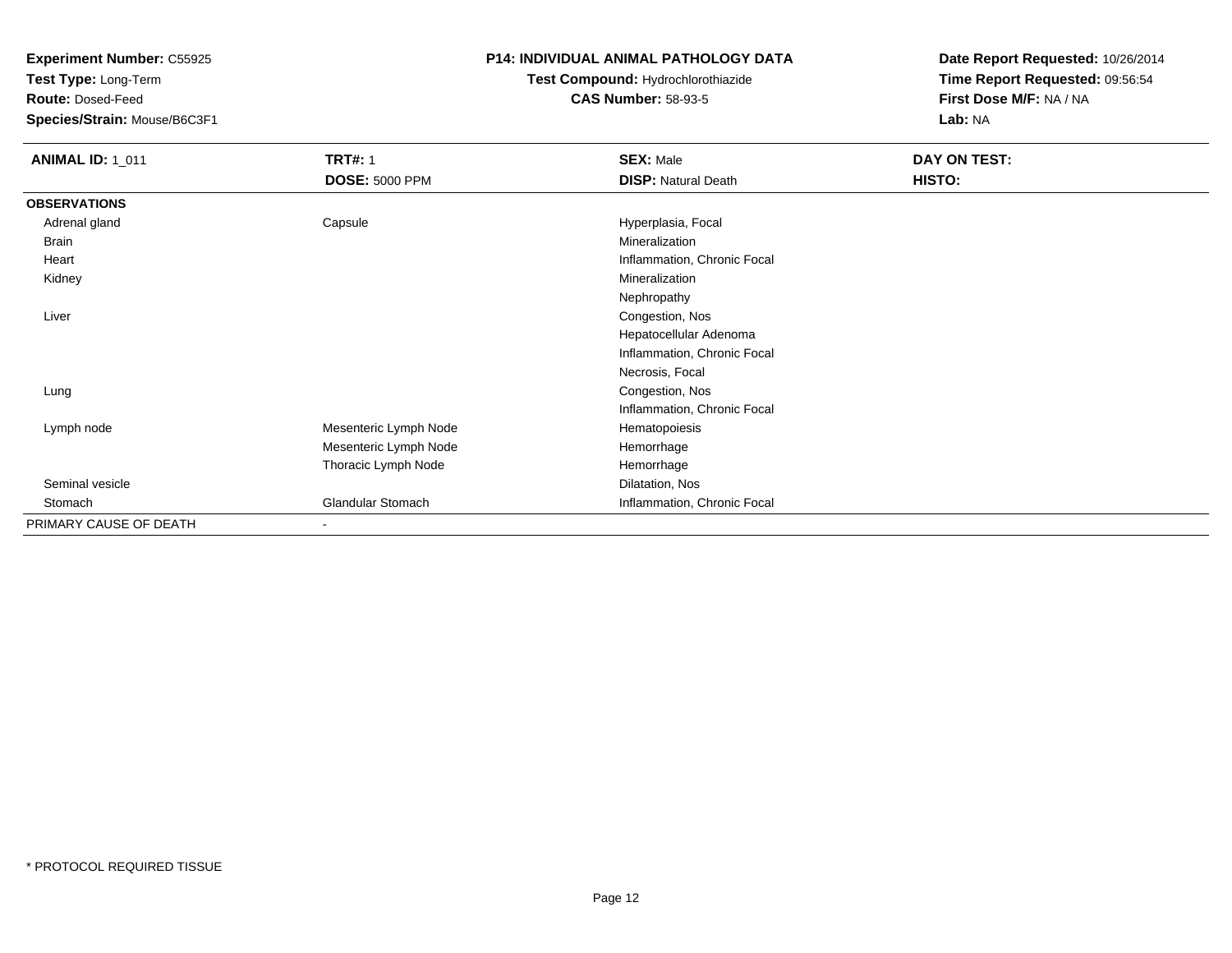**Test Type:** Long-Term

**Route:** Dosed-Feed

**Species/Strain:** Mouse/B6C3F1

## **P14: INDIVIDUAL ANIMAL PATHOLOGY DATA**

# **Test Compound:** Hydrochlorothiazide**CAS Number:** 58-93-5

| <b>ANIMAL ID: 1 012</b> | <b>TRT#: 1</b>            | <b>SEX: Male</b>                | DAY ON TEST: |  |
|-------------------------|---------------------------|---------------------------------|--------------|--|
|                         | <b>DOSE: 5000 PPM</b>     | <b>DISP: Terminal Sacrifice</b> | HISTO:       |  |
| <b>OBSERVATIONS</b>     |                           |                                 |              |  |
| Adrenal gland           | Capsule                   | Hyperplasia, Focal              |              |  |
| Brain                   |                           | Mineralization                  |              |  |
| Gall bladder            |                           | Inflammation, Chronic Focal     |              |  |
| Kidney                  |                           | Hyperplasia, Lymphoid           |              |  |
|                         |                           | Mineralization                  |              |  |
| Liver                   |                           | Inflammation, Chronic Focal     |              |  |
| Lung                    |                           | Inflammation, Chronic Focal     |              |  |
| Pituitary gland         | <b>Anterior Pituitary</b> | Cyst, Nos                       |              |  |
| Preputial gland         |                           | Inflammation, Chronic Focal     |              |  |
| Salivary gland          |                           | Inflammation, Chronic Focal     |              |  |
| Spleen                  |                           | Hyperplasia, Lymphoid           |              |  |
| Urinary bladder         | Submucosa                 | Inflammation, Chronic Focal     |              |  |
| PRIMARY CAUSE OF DEATH  | $\overline{\phantom{a}}$  |                                 |              |  |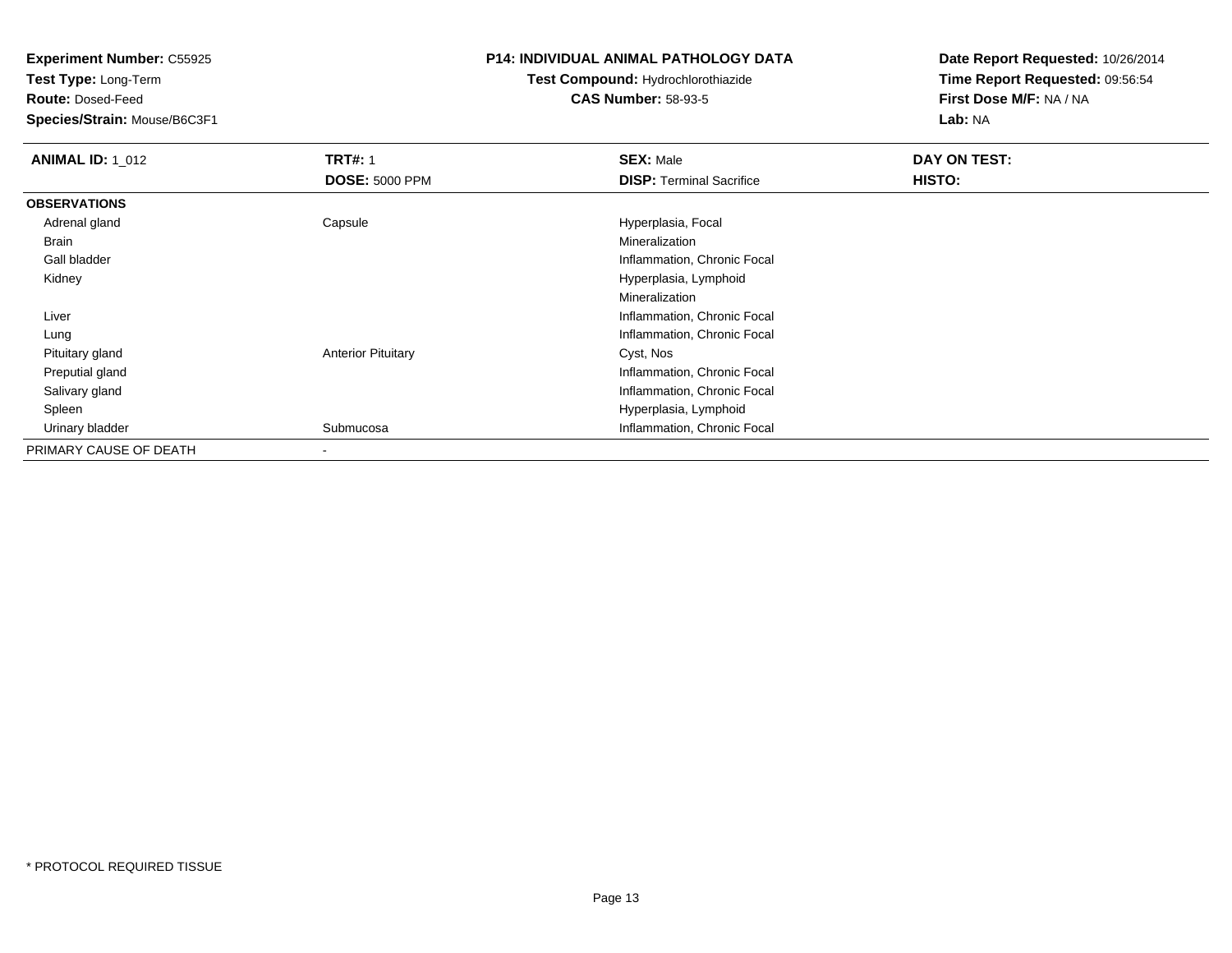| <b>Experiment Number: C55925</b><br>Test Type: Long-Term<br><b>Route: Dosed-Feed</b><br>Species/Strain: Mouse/B6C3F1 | <b>P14: INDIVIDUAL ANIMAL PATHOLOGY DATA</b><br>Test Compound: Hydrochlorothiazide<br><b>CAS Number: 58-93-5</b> |                                                     | Date Report Requested: 10/26/2014<br>Time Report Requested: 09:56:54<br>First Dose M/F: NA / NA<br>Lab: NA |
|----------------------------------------------------------------------------------------------------------------------|------------------------------------------------------------------------------------------------------------------|-----------------------------------------------------|------------------------------------------------------------------------------------------------------------|
| <b>ANIMAL ID: 1 013</b>                                                                                              | <b>TRT#: 1</b><br><b>DOSE: 5000 PPM</b>                                                                          | <b>SEX: Male</b><br><b>DISP:</b> Terminal Sacrifice | DAY ON TEST:<br><b>HISTO:</b>                                                                              |
|                                                                                                                      |                                                                                                                  |                                                     |                                                                                                            |
| <b>OBSERVATIONS</b>                                                                                                  |                                                                                                                  |                                                     |                                                                                                            |
| Adrenal gland                                                                                                        | Capsule                                                                                                          | Hyperplasia, Focal                                  |                                                                                                            |
|                                                                                                                      | Medulla                                                                                                          | Hyperplasia, Nos                                    |                                                                                                            |
| <b>Brain</b>                                                                                                         |                                                                                                                  | Mineralization                                      |                                                                                                            |
| Lung                                                                                                                 |                                                                                                                  | Inflammation, Chronic Focal                         |                                                                                                            |
| Pancreas                                                                                                             |                                                                                                                  | Inflammation, Chronic Focal                         |                                                                                                            |
| PRIMARY CAUSE OF DEATH                                                                                               |                                                                                                                  |                                                     |                                                                                                            |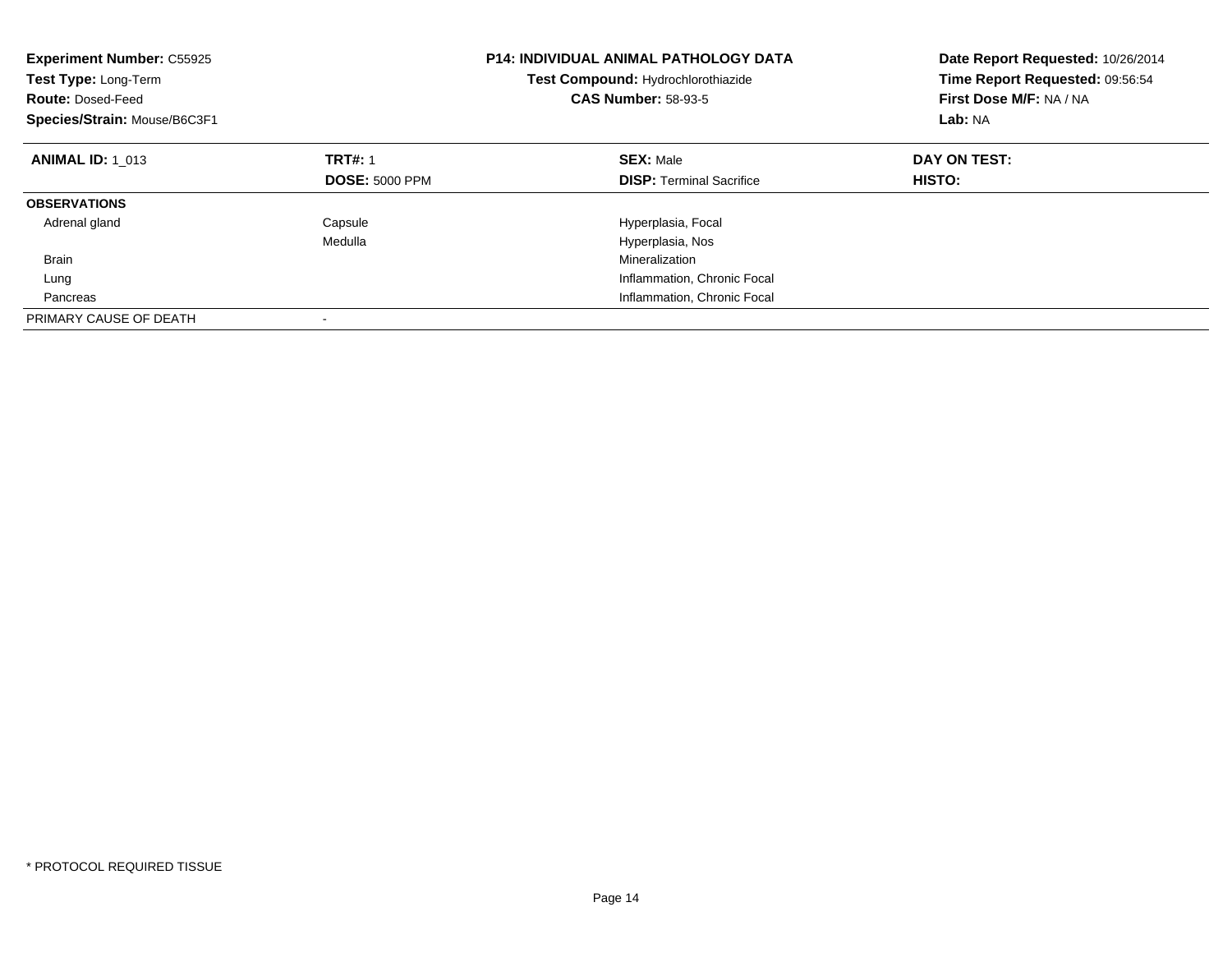| <b>Experiment Number: C55925</b><br>Test Type: Long-Term<br><b>Route: Dosed-Feed</b><br>Species/Strain: Mouse/B6C3F1 | <b>P14: INDIVIDUAL ANIMAL PATHOLOGY DATA</b><br><b>Test Compound: Hydrochlorothiazide</b><br><b>CAS Number: 58-93-5</b> |                                 | Date Report Requested: 10/26/2014<br>Time Report Requested: 09:56:54<br>First Dose M/F: NA / NA<br>Lab: NA |
|----------------------------------------------------------------------------------------------------------------------|-------------------------------------------------------------------------------------------------------------------------|---------------------------------|------------------------------------------------------------------------------------------------------------|
| <b>ANIMAL ID: 1 014</b>                                                                                              | <b>TRT#: 1</b>                                                                                                          | <b>SEX: Male</b>                | DAY ON TEST:                                                                                               |
|                                                                                                                      | <b>DOSE: 5000 PPM</b>                                                                                                   | <b>DISP:</b> Terminal Sacrifice | HISTO:                                                                                                     |
| <b>OBSERVATIONS</b>                                                                                                  |                                                                                                                         |                                 |                                                                                                            |
| Adrenal gland                                                                                                        | Capsule                                                                                                                 | Hyperplasia, Focal              |                                                                                                            |
| Liver                                                                                                                |                                                                                                                         | Hepatocellular Adenoma          |                                                                                                            |
| Lymph node                                                                                                           | Mesenteric Lymph Node                                                                                                   | Edema, Nos                      |                                                                                                            |
| Pituitary gland                                                                                                      | <b>Anterior Pituitary</b>                                                                                               | Cyst, Nos                       |                                                                                                            |
| Spleen                                                                                                               |                                                                                                                         | Hematopoiesis                   |                                                                                                            |
| Thymus                                                                                                               |                                                                                                                         | Involution, Nos                 |                                                                                                            |
| Unspecified                                                                                                          | Flank                                                                                                                   | Sarcoma, Nos                    |                                                                                                            |
|                                                                                                                      | <b>Abdominal Cavity</b>                                                                                                 | Sarcoma, Nos, Metastatic        |                                                                                                            |
| PRIMARY CAUSE OF DEATH                                                                                               |                                                                                                                         |                                 |                                                                                                            |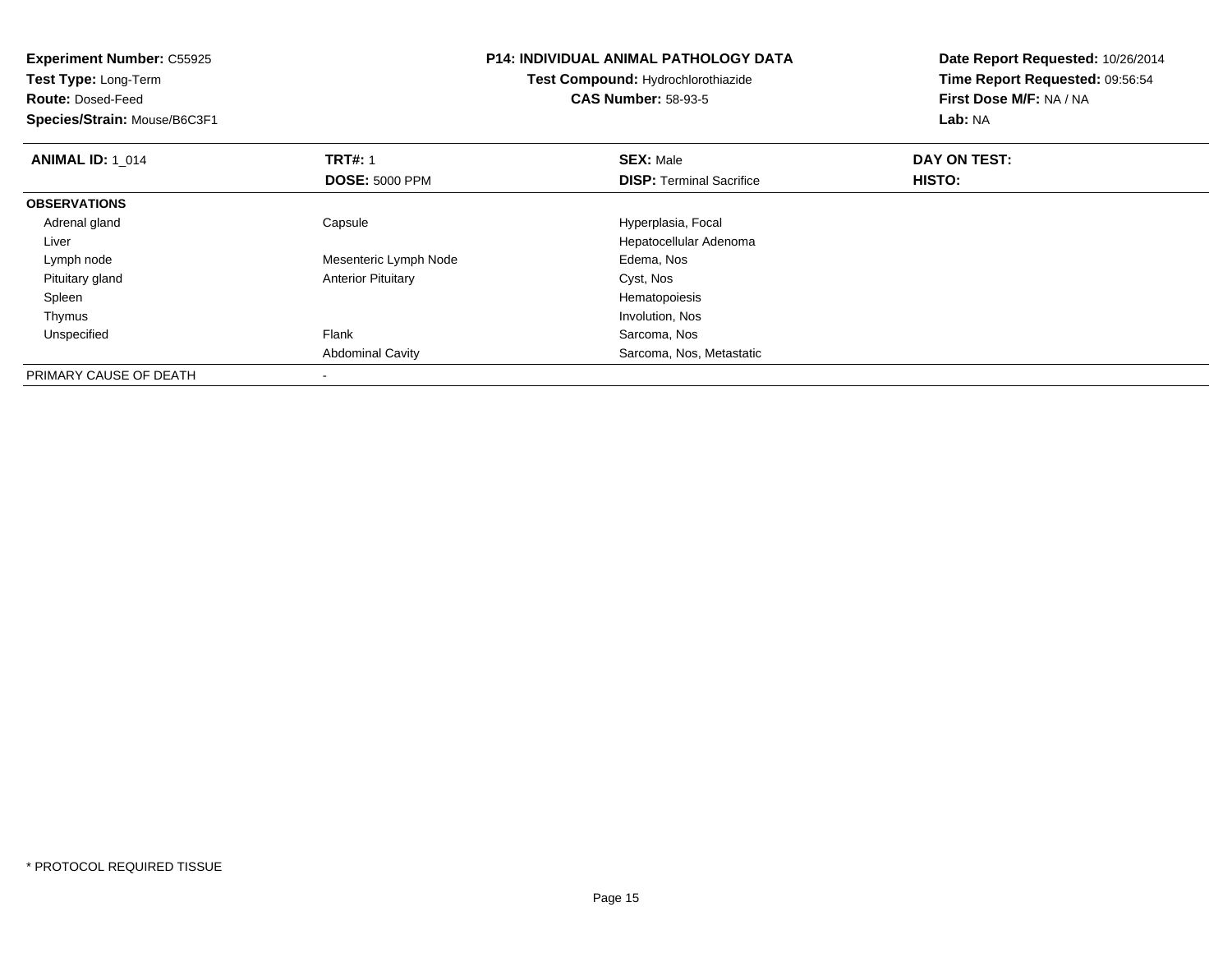**Test Type:** Long-Term

**Route:** Dosed-Feed

**Species/Strain:** Mouse/B6C3F1

## **P14: INDIVIDUAL ANIMAL PATHOLOGY DATA**

**Test Compound:** Hydrochlorothiazide**CAS Number:** 58-93-5

| <b>ANIMAL ID: 1_015</b> | <b>TRT#: 1</b>        | <b>SEX: Male</b>                | DAY ON TEST: |  |
|-------------------------|-----------------------|---------------------------------|--------------|--|
|                         | <b>DOSE: 5000 PPM</b> | <b>DISP:</b> Moribund Sacrifice | HISTO:       |  |
| <b>OBSERVATIONS</b>     |                       |                                 |              |  |
| Adrenal gland           | Capsule               | Hyperplasia, Focal              |              |  |
|                         | <b>Cortex Nos</b>     | Hyperplasia, Focal              |              |  |
| Brain                   |                       | Mineralization                  |              |  |
| Kidney                  |                       | Mineralization                  |              |  |
| Liver                   |                       | Hepatocellular Carcinoma        |              |  |
|                         |                       | Necrosis, Focal                 |              |  |
| Lymph node              | Mesenteric Lymph Node | Necrosis, Focal                 |              |  |
| Nasal cavity            |                       | Inflammation, Acute Focal       |              |  |
| Pancreas                | Acinus                | Atrophy, Focal                  |              |  |
| Spleen                  |                       | Hematopoiesis                   |              |  |
| Thymus                  |                       | Involution, Nos                 |              |  |
| Urinary bladder         | Submucosa             | Inflammation, Chronic Focal     |              |  |
| PRIMARY CAUSE OF DEATH  |                       |                                 |              |  |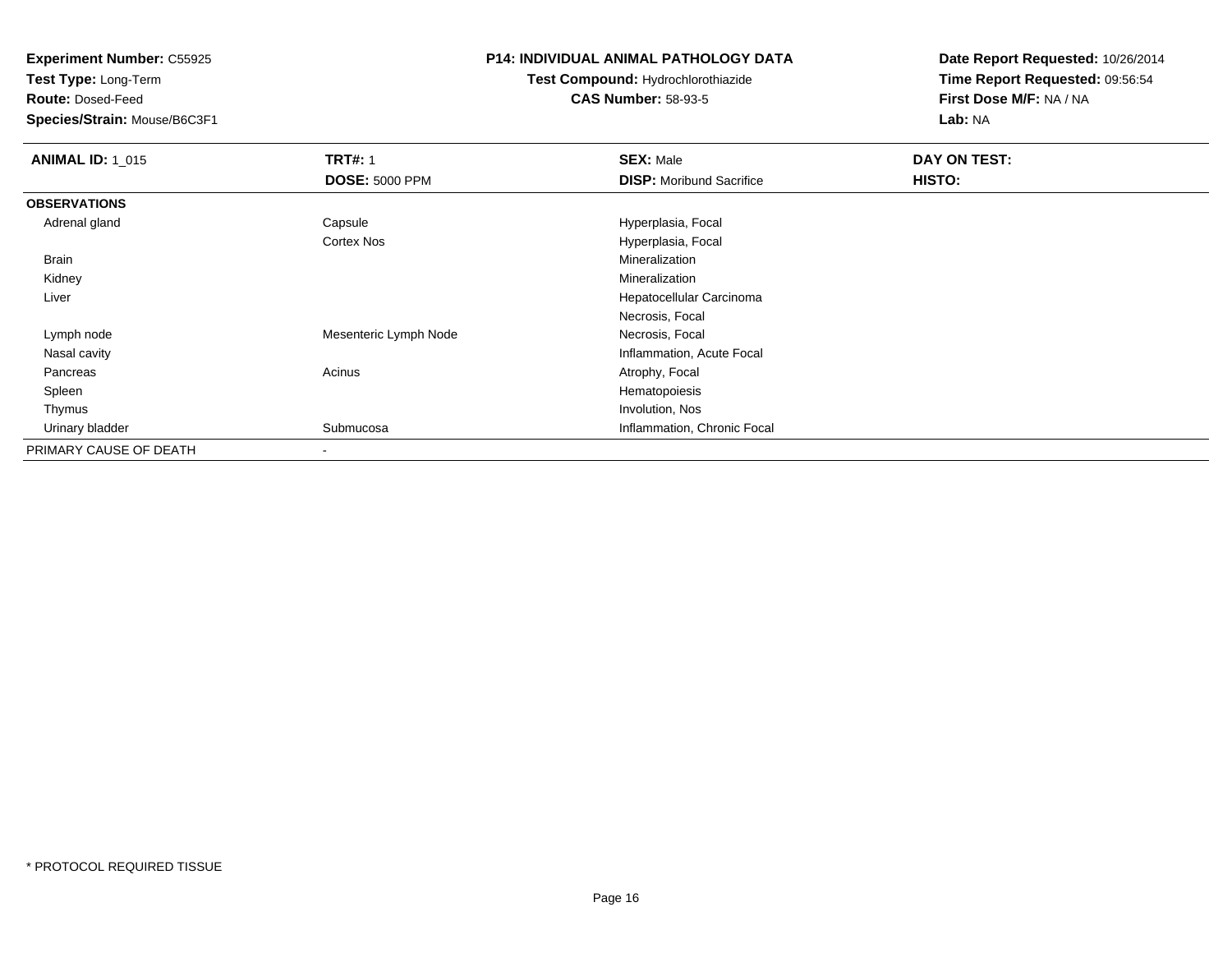**Test Type:** Long-Term

**Route:** Dosed-Feed

**Species/Strain:** Mouse/B6C3F1

### **P14: INDIVIDUAL ANIMAL PATHOLOGY DATA**

# **Test Compound:** Hydrochlorothiazide**CAS Number:** 58-93-5

| <b>ANIMAL ID: 1_016</b> | <b>TRT#: 1</b>        | <b>SEX: Male</b>                | DAY ON TEST: |  |
|-------------------------|-----------------------|---------------------------------|--------------|--|
|                         | <b>DOSE: 5000 PPM</b> | <b>DISP:</b> Moribund Sacrifice | HISTO:       |  |
| <b>OBSERVATIONS</b>     |                       |                                 |              |  |
| Adrenal gland           | Capsule               | Hyperplasia, Focal              |              |  |
| Bone marrow             |                       | Hyperplasia, Granulocytic       |              |  |
| Esophagus               |                       | Hyperkeratosis                  |              |  |
| Eye                     | Nasolacrimal Duct     | Inflammation, Acute Focal       |              |  |
| Kidney                  |                       | Congestion, Nos                 |              |  |
| Lung                    |                       | Hemorrhage                      |              |  |
|                         |                       | Inflammation, Interstitial      |              |  |
| Lymph node              | Lymphatics Of Abdomen | Dilatation, Nos                 |              |  |
| Prostate                |                       | Inflammation, Suppurative       |              |  |
| Skeletal muscle         |                       | Inflammation, Chronic Focal     |              |  |
| Skin                    | Perianal Region       | Hyperplasia, Epithelial         |              |  |
|                         | Perianal Region       | Impaction, Fecal                |              |  |
|                         | Perianal Region       | Ulcer, Nos                      |              |  |
| Stomach                 | Forestomach           | Hyperkeratosis                  |              |  |
| PRIMARY CAUSE OF DEATH  | $\,$                  |                                 |              |  |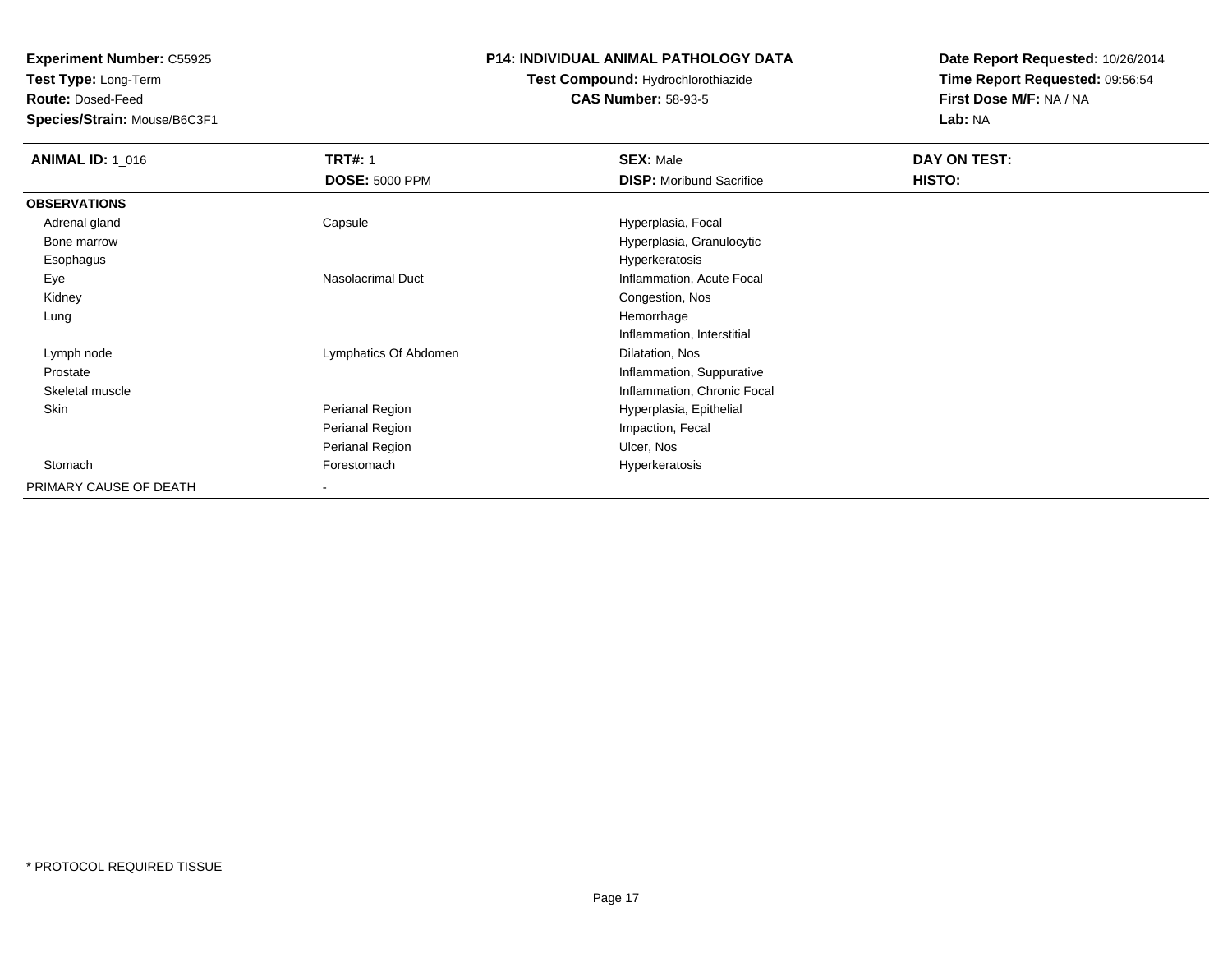| <b>Experiment Number: C55925</b><br>Test Type: Long-Term<br><b>Route: Dosed-Feed</b><br>Species/Strain: Mouse/B6C3F1 |                       | <b>P14: INDIVIDUAL ANIMAL PATHOLOGY DATA</b><br><b>Test Compound: Hydrochlorothiazide</b><br><b>CAS Number: 58-93-5</b> | Date Report Requested: 10/26/2014<br>Time Report Requested: 09:56:54<br>First Dose M/F: NA / NA<br>Lab: NA |
|----------------------------------------------------------------------------------------------------------------------|-----------------------|-------------------------------------------------------------------------------------------------------------------------|------------------------------------------------------------------------------------------------------------|
| <b>ANIMAL ID: 1 017</b>                                                                                              | <b>TRT#: 1</b>        | <b>SEX: Male</b>                                                                                                        | DAY ON TEST:                                                                                               |
|                                                                                                                      | <b>DOSE: 5000 PPM</b> | <b>DISP:</b> Terminal Sacrifice                                                                                         | HISTO:                                                                                                     |
| <b>OBSERVATIONS</b>                                                                                                  |                       |                                                                                                                         |                                                                                                            |
| Adrenal gland                                                                                                        | Capsule               | Hyperplasia, Focal                                                                                                      |                                                                                                            |
| Brain                                                                                                                |                       | <b>Mineralization</b>                                                                                                   |                                                                                                            |
| Kidney                                                                                                               |                       | Mineralization                                                                                                          |                                                                                                            |
|                                                                                                                      |                       | Nephropathy                                                                                                             |                                                                                                            |
| Lung                                                                                                                 |                       | Pigmentation, Nos                                                                                                       |                                                                                                            |
| Lymph node                                                                                                           | Mandibular Lymph Node | Pigmentation, Nos                                                                                                       |                                                                                                            |
| Salivary gland                                                                                                       |                       | Inflammation, Chronic Focal                                                                                             |                                                                                                            |
| Spleen                                                                                                               |                       | Hyperplasia, Lymphoid                                                                                                   |                                                                                                            |
| PRIMARY CAUSE OF DEATH                                                                                               |                       |                                                                                                                         |                                                                                                            |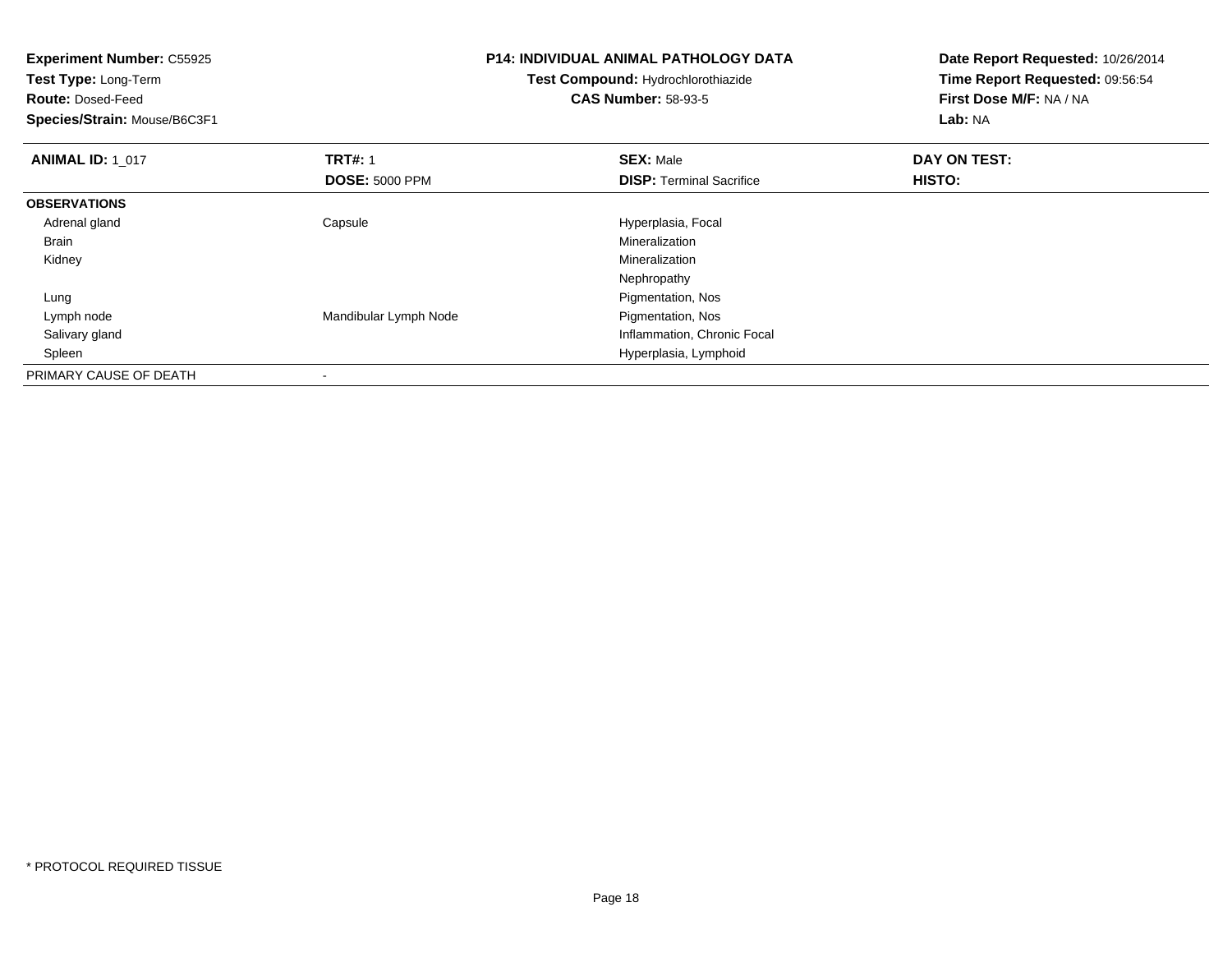| <b>Experiment Number: C55925</b><br>Test Type: Long-Term |                       | <b>P14: INDIVIDUAL ANIMAL PATHOLOGY DATA</b> | Date Report Requested: 10/26/2014 |
|----------------------------------------------------------|-----------------------|----------------------------------------------|-----------------------------------|
|                                                          |                       | Test Compound: Hydrochlorothiazide           | Time Report Requested: 09:56:54   |
| <b>Route: Dosed-Feed</b>                                 |                       | <b>CAS Number: 58-93-5</b>                   | First Dose M/F: NA / NA           |
| Species/Strain: Mouse/B6C3F1                             |                       |                                              | Lab: NA                           |
| <b>ANIMAL ID: 1 018</b>                                  | <b>TRT#: 1</b>        | <b>SEX: Male</b>                             | DAY ON TEST:                      |
|                                                          | <b>DOSE: 5000 PPM</b> | <b>DISP:</b> Terminal Sacrifice              | HISTO:                            |
| <b>OBSERVATIONS</b>                                      |                       |                                              |                                   |
| Adrenal gland                                            | Capsule               | Hyperplasia, Focal                           |                                   |
| Brain                                                    |                       | Mineralization                               |                                   |
| Kidney                                                   |                       | Mineralization                               |                                   |
| Liver                                                    |                       | Cytoplasmic Change, Eosinophilic             |                                   |
|                                                          |                       | Hepatocellular Carcinoma                     |                                   |
| Lymph node                                               | Mesenteric Lymph Node | Lymphoma, Mixed-Malignant Type               |                                   |
| Pancreas                                                 |                       | Inflammation, Chronic Focal                  |                                   |
| Salivary gland                                           |                       | Inflammation, Chronic Focal                  |                                   |
| PRIMARY CAUSE OF DEATH                                   |                       |                                              |                                   |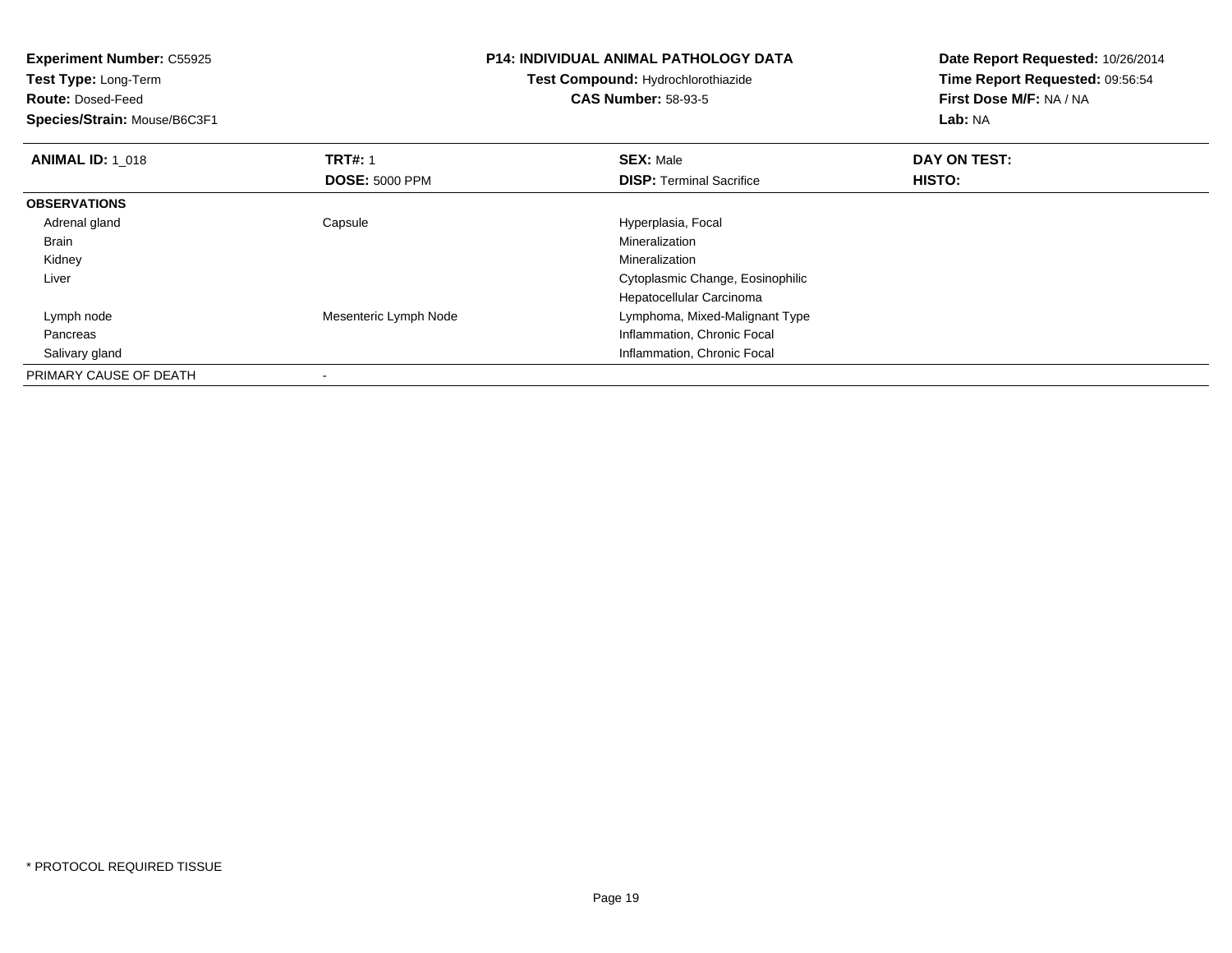**Experiment Number:** C55925**Test Type:** Long-Term**Route:** Dosed-Feed **Species/Strain:** Mouse/B6C3F1**P14: INDIVIDUAL ANIMAL PATHOLOGY DATATest Compound:** Hydrochlorothiazide**CAS Number:** 58-93-5**Date Report Requested:** 10/26/2014**Time Report Requested:** 09:56:54**First Dose M/F:** NA / NA**Lab:** NA**ANIMAL ID: 1\_019 9 TRT#:** 1 **SEX:** Male **SEX:** Male **DAY ON TEST: DOSE:** 5000 PPM**DISP:** Terminal Sacrifice **HISTO: OBSERVATIONS** Adrenal gland Capsule Hyperplasia, Focal Brainn and the control of the control of the control of the control of the control of the control of the control of the control of the control of the control of the control of the control of the control of the control of the co Kidneyy with the control of the control of the control of the control of the control of the control of the control of the control of the control of the control of the control of the control of the control of the control of the c Nephropathy Hyperplasia, Alveolar Epithelium Lung Lymph nodeMesenteric Lymph Node Hyperplasia, Lymphoid Salivary glandInflammation, Chronic Focal<br>Inflammation, Chronic Focal<br>Inflammation, Chronic Focal StomachInflammation, Chronic Focal Thymuss and the contract of the contract of the contract of the contract of the contract of the contract of the contract of the contract of the contract of the contract of the contract of the contract of the contract of the cont PRIMARY CAUSE OF DEATH

-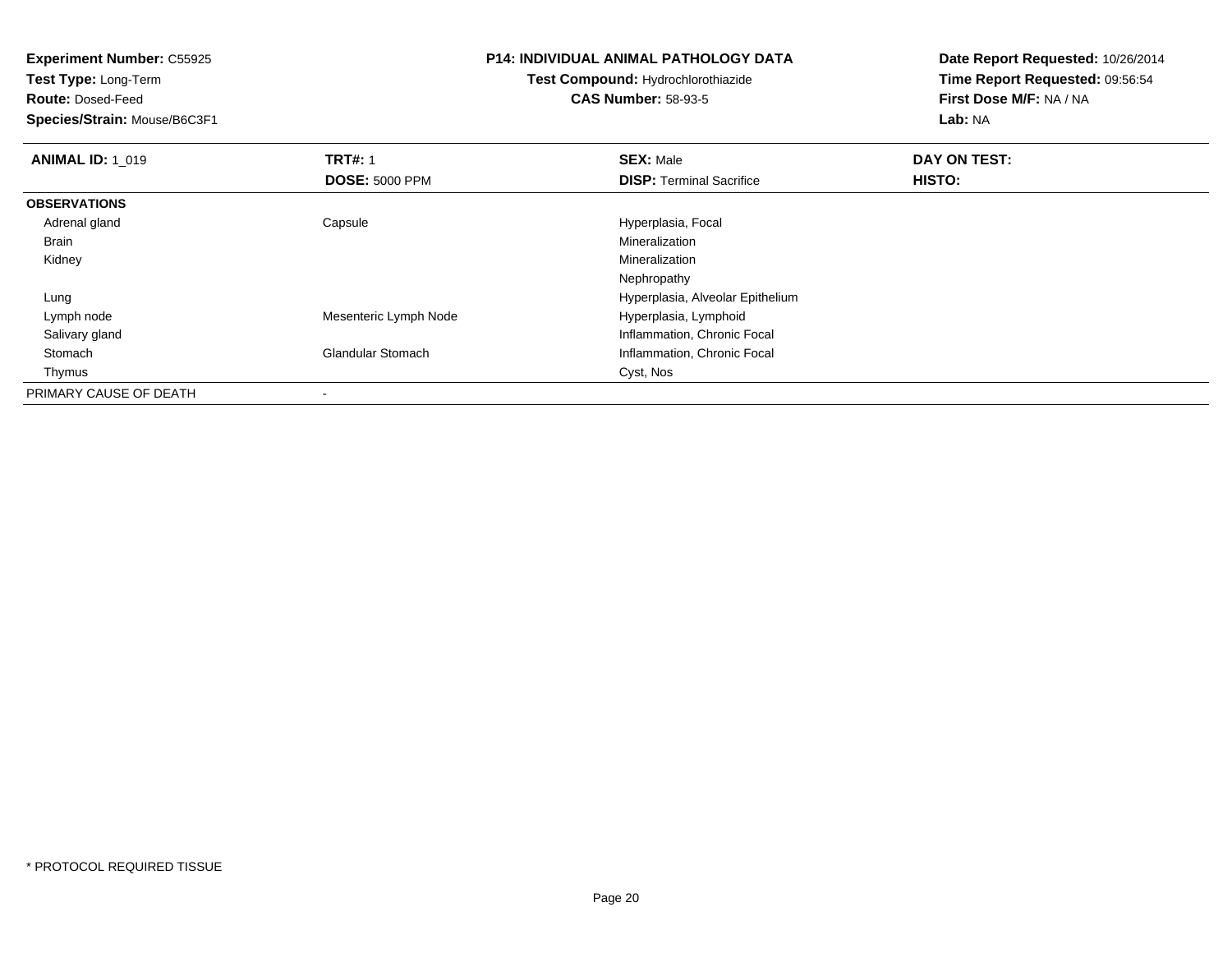**Test Type:** Long-Term

**Route:** Dosed-Feed

**Species/Strain:** Mouse/B6C3F1

### **P14: INDIVIDUAL ANIMAL PATHOLOGY DATA**

## **Test Compound:** Hydrochlorothiazide**CAS Number:** 58-93-5

| <b>ANIMAL ID: 1_020</b> | <b>TRT#: 1</b>            | <b>SEX: Male</b>                 | DAY ON TEST: |  |
|-------------------------|---------------------------|----------------------------------|--------------|--|
|                         | <b>DOSE: 5000 PPM</b>     | <b>DISP: Terminal Sacrifice</b>  | HISTO:       |  |
| <b>OBSERVATIONS</b>     |                           |                                  |              |  |
| Adrenal gland           | Capsule                   | Hyperplasia, Focal               |              |  |
|                         | Cortex Nos                | Hyperplasia, Focal               |              |  |
| Brain                   |                           | Mineralization                   |              |  |
| Heart                   | Cardiac Valve             | Pigmentation, Nos                |              |  |
| Kidney                  |                           | Mineralization                   |              |  |
| Liver                   | Hepatocytes               | Cytoplasmic Change, Eosinophilic |              |  |
|                         |                           | Hepatocellular Carcinoma         |              |  |
| Lymph node              | Mesenteric Lymph Node     | Congestion, Nos                  |              |  |
| Pancreas                | Acinus                    | Atrophy, Focal                   |              |  |
|                         |                           | Inflammation, Chronic Focal      |              |  |
| Pituitary gland         | <b>Anterior Pituitary</b> | Hyperplasia, Focal               |              |  |
| Spleen                  |                           | Hematopoiesis                    |              |  |
| Testis                  |                           | Atrophy, Diffuse                 |              |  |
|                         |                           | Mineralization                   |              |  |
| Unspecified             | Multiple Organs Nos       | Lymphoma, Mixed-Malignant Type   |              |  |
| PRIMARY CAUSE OF DEATH  | $\overline{\phantom{a}}$  |                                  |              |  |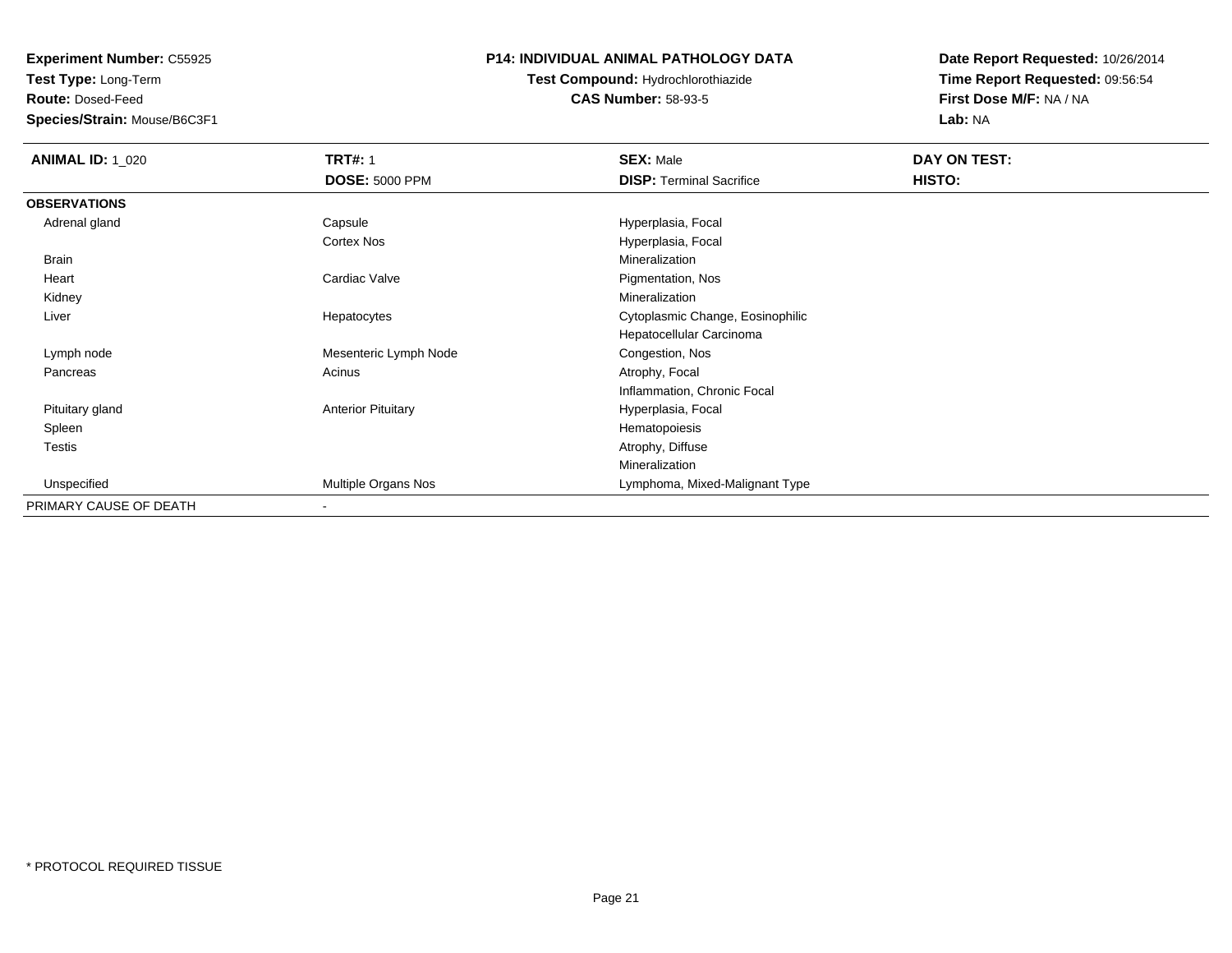**Test Type:** Long-Term

**Route:** Dosed-Feed

**Species/Strain:** Mouse/B6C3F1

## **P14: INDIVIDUAL ANIMAL PATHOLOGY DATA**

# **Test Compound:** Hydrochlorothiazide**CAS Number:** 58-93-5

| <b>ANIMAL ID: 1_021</b> | <b>TRT#: 1</b>           | <b>SEX: Male</b>                | DAY ON TEST: |  |
|-------------------------|--------------------------|---------------------------------|--------------|--|
|                         | <b>DOSE: 5000 PPM</b>    | <b>DISP: Terminal Sacrifice</b> | HISTO:       |  |
| <b>OBSERVATIONS</b>     |                          |                                 |              |  |
| Adrenal gland           | Capsule                  | Hyperplasia, Focal              |              |  |
|                         | Cortex Nos               | Hyperplasia, Focal              |              |  |
|                         | Medulla                  | Pheochromocytoma                |              |  |
| Bone marrow             |                          | Hyperplasia, Granulocytic       |              |  |
| Brain                   |                          | Mineralization                  |              |  |
| Kidney                  |                          | Degeneration, Nos               |              |  |
| Liver                   |                          | Atrophy, Focal                  |              |  |
|                         |                          | Hemangiosarcoma                 |              |  |
|                         |                          | Hepatocellular Adenoma          |              |  |
| Lymph node              | Mesenteric Lymph Node    | Congestion, Nos                 |              |  |
| <b>Testis</b>           | Tunica Vaginalis         | Cyst, Nos                       |              |  |
| Thymus                  |                          | Involution, Nos                 |              |  |
| Unspecified             | Multiple Organs Nos      | Amyloidosis                     |              |  |
|                         | Flank                    | Fibrosarcoma                    |              |  |
| PRIMARY CAUSE OF DEATH  | $\overline{\phantom{a}}$ |                                 |              |  |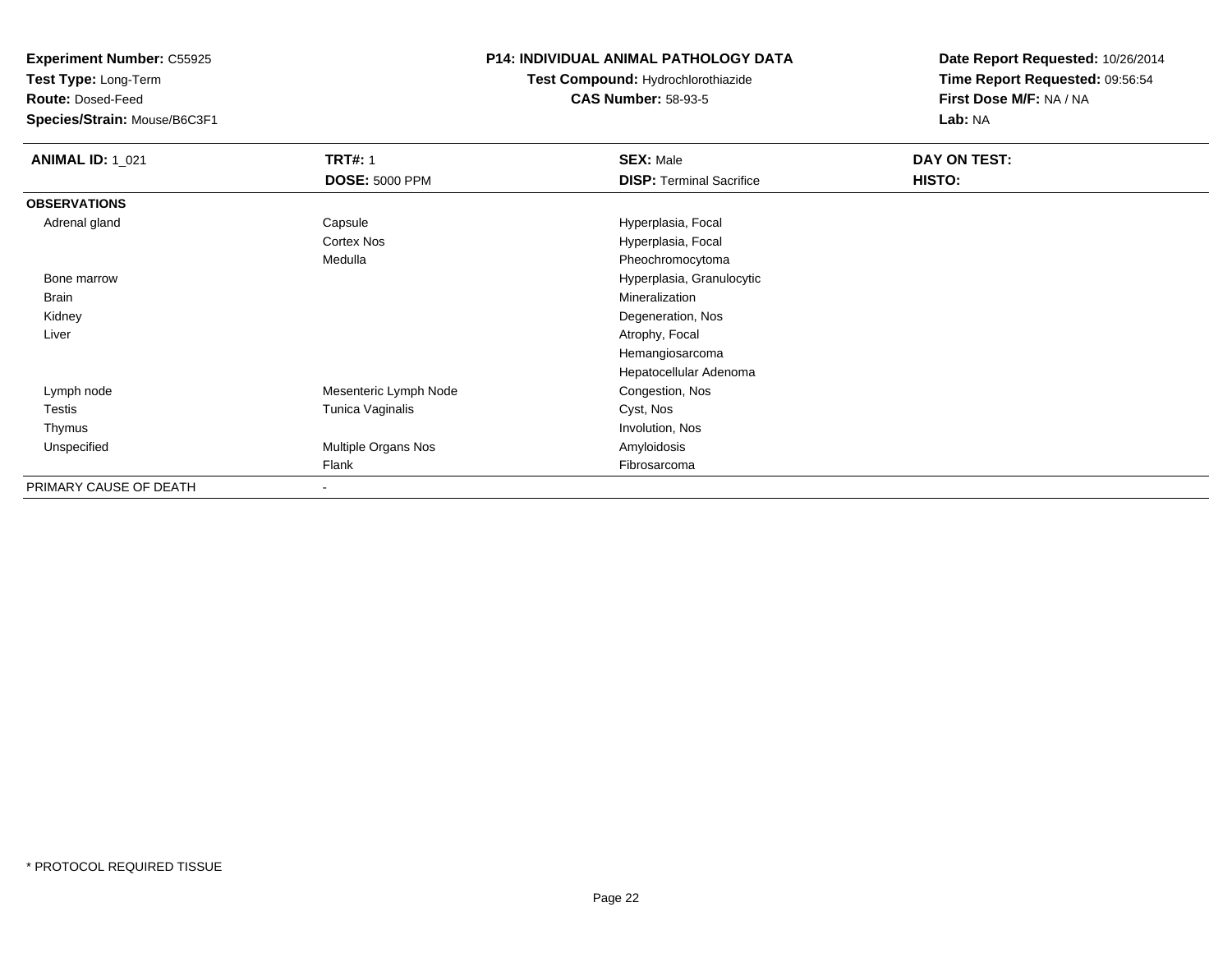**Test Type:** Long-Term

**Route:** Dosed-Feed

**Species/Strain:** Mouse/B6C3F1

## **P14: INDIVIDUAL ANIMAL PATHOLOGY DATA**

# **Test Compound:** Hydrochlorothiazide**CAS Number:** 58-93-5

| <b>ANIMAL ID: 1_022</b> | <b>TRT#: 1</b>        | <b>SEX: Male</b>                | DAY ON TEST: |
|-------------------------|-----------------------|---------------------------------|--------------|
|                         | <b>DOSE: 5000 PPM</b> | <b>DISP: Terminal Sacrifice</b> | HISTO:       |
| <b>OBSERVATIONS</b>     |                       |                                 |              |
| Adrenal gland           | Medulla               | Hyperplasia, Nos                |              |
| Heart                   |                       | Periarteritis                   |              |
| Pancreas                |                       | Inflammation, Chronic Focal     |              |
| Prostate                |                       | Inflammation, Chronic Focal     |              |
| Salivary gland          |                       | Inflammation, Chronic Focal     |              |
| Skin                    | Back                  | Fibrosis, Focal                 |              |
| Thymus                  |                       | Involution, Nos                 |              |
| Thyroid                 |                       | Cyst, Follicular Nos            |              |
| Unspecified             | Mediastinum Nos       | Periarteritis                   |              |
| Urinary bladder         | Submucosa             | Inflammation, Chronic Focal     |              |
| PRIMARY CAUSE OF DEATH  |                       |                                 |              |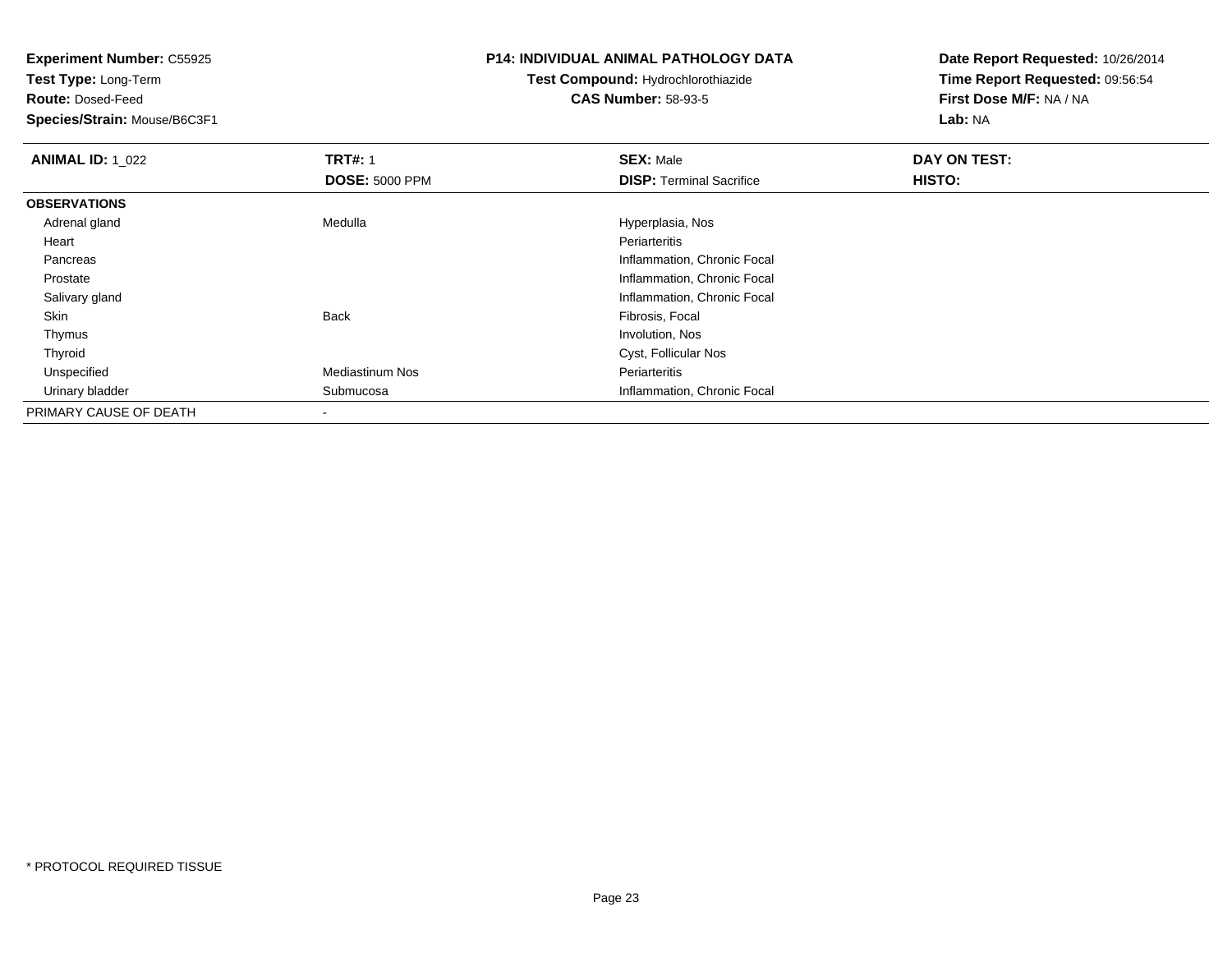**Test Type:** Long-Term

**Route:** Dosed-Feed

**Species/Strain:** Mouse/B6C3F1

## **P14: INDIVIDUAL ANIMAL PATHOLOGY DATA**

**Test Compound:** Hydrochlorothiazide**CAS Number:** 58-93-5

| <b>ANIMAL ID: 1_023</b> | <b>TRT#: 1</b>           | <b>SEX: Male</b>                     | DAY ON TEST:  |  |
|-------------------------|--------------------------|--------------------------------------|---------------|--|
|                         | <b>DOSE: 5000 PPM</b>    | <b>DISP: Terminal Sacrifice</b>      | <b>HISTO:</b> |  |
| <b>OBSERVATIONS</b>     |                          |                                      |               |  |
| Adrenal gland           | Capsule                  | Hyperplasia, Focal                   |               |  |
| Brain                   |                          | Mineralization                       |               |  |
| Intestine Small         | Duodenum                 | Hyperplasia, Polypoid                |               |  |
| Liver                   |                          | Hepatocellular Carcinoma             |               |  |
|                         |                          | Inflammation, Chronic Focal          |               |  |
|                         |                          | Necrosis, Focal                      |               |  |
| Lung                    |                          | Hepatocellular Carcinoma, Metastatic |               |  |
| Lymph node              | Mesenteric Lymph Node    | Congestion, Nos                      |               |  |
|                         | Mesenteric Lymph Node    | Hematopoiesis                        |               |  |
|                         |                          | Hyperplasia, Lymphoid                |               |  |
| Spleen                  |                          | Hematopoiesis                        |               |  |
| PRIMARY CAUSE OF DEATH  | $\overline{\phantom{a}}$ |                                      |               |  |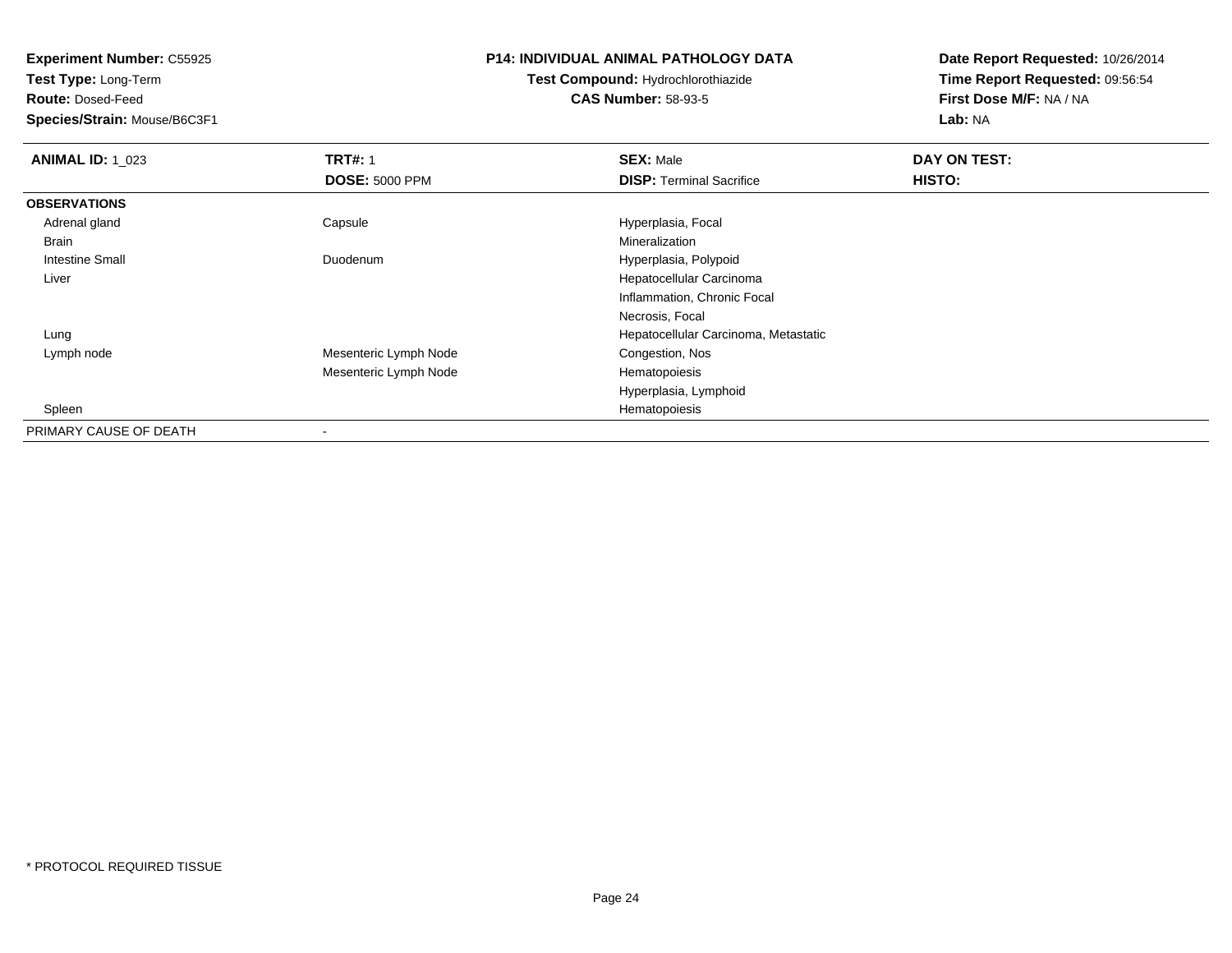**Test Type:** Long-Term

**Route:** Dosed-Feed

**Species/Strain:** Mouse/B6C3F1

### **P14: INDIVIDUAL ANIMAL PATHOLOGY DATA**

## **Test Compound:** Hydrochlorothiazide**CAS Number:** 58-93-5

| <b>ANIMAL ID: 1_024</b> | <b>TRT#: 1</b>            | <b>SEX: Male</b>                     | DAY ON TEST: |
|-------------------------|---------------------------|--------------------------------------|--------------|
|                         | <b>DOSE: 5000 PPM</b>     | <b>DISP:</b> Moribund Sacrifice      | HISTO:       |
| <b>OBSERVATIONS</b>     |                           |                                      |              |
| Adrenal gland           | Capsule                   | Hyperplasia, Focal                   |              |
| Bone marrow             |                           | Hyperplasia, Granulocytic            |              |
| Heart                   |                           | Inflammation, Chronic Focal          |              |
| Kidney                  |                           | Glomerulonephritis, Nos              |              |
| Liver                   |                           | Hematopoiesis                        |              |
|                         |                           | Necrosis, Focal                      |              |
| Lung                    |                           | Inflammation, Interstitial           |              |
| Lymph node              | Mesenteric Lymph Node     | Hemorrhage                           |              |
|                         | Mandibular Lymph Node     | Pigmentation, Nos                    |              |
|                         |                           | Pigmentation, Nos                    |              |
| Pituitary gland         | <b>Anterior Pituitary</b> | Hyperplasia, Focal                   |              |
| Skin                    | Tail                      | Ulcer, Nos                           |              |
| Thymus                  |                           | Involution, Nos                      |              |
| Unspecified             | Multiple Organs Nos       | Hematopoiesis                        |              |
|                         | Multiple Organs Nos       | Lymphoma, Histiocytic-Malignant Type |              |
| PRIMARY CAUSE OF DEATH  | $\blacksquare$            |                                      |              |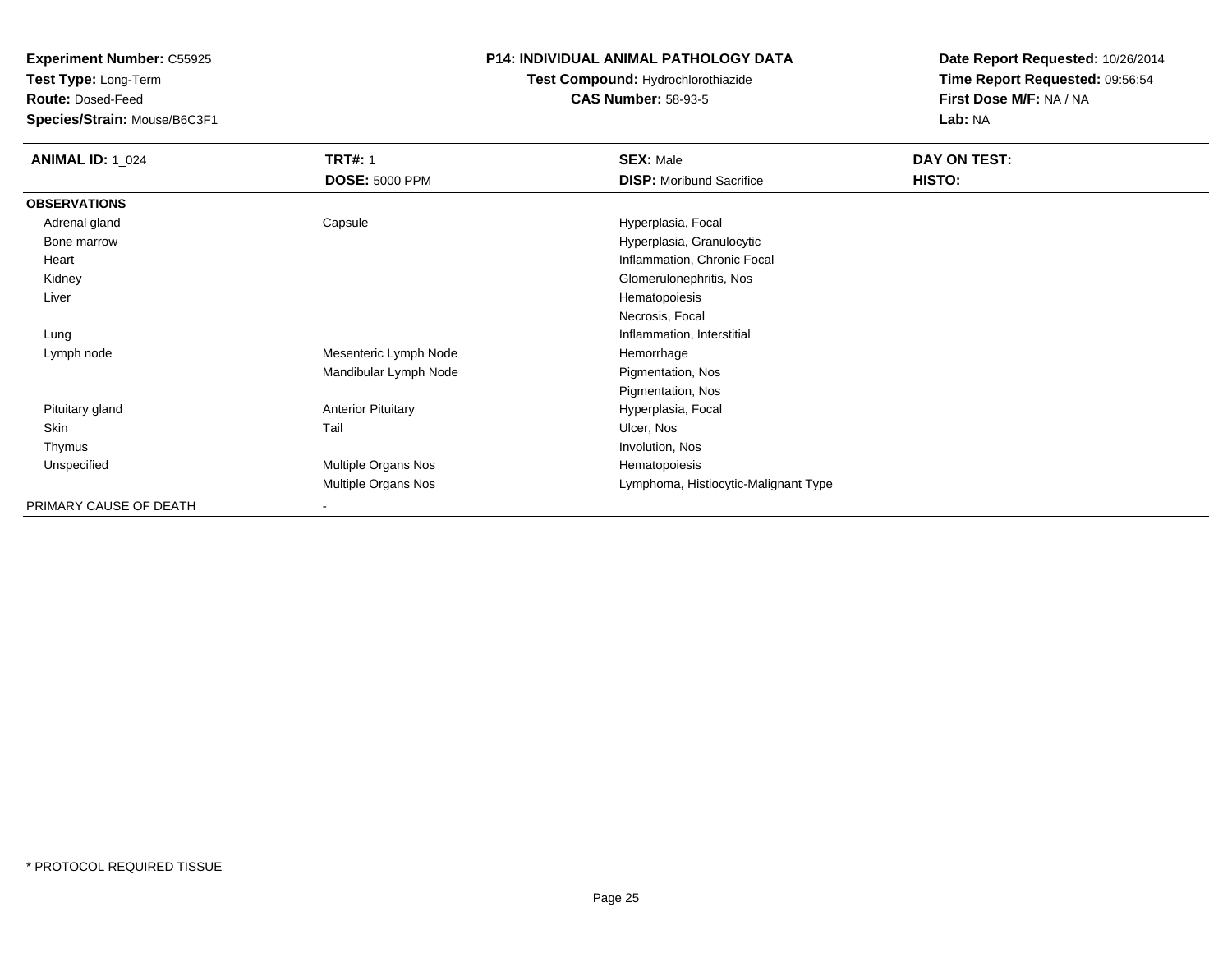| <b>Experiment Number: C55925</b><br>Test Type: Long-Term<br><b>Route: Dosed-Feed</b><br>Species/Strain: Mouse/B6C3F1 |                                         | <b>P14: INDIVIDUAL ANIMAL PATHOLOGY DATA</b><br><b>Test Compound: Hydrochlorothiazide</b><br><b>CAS Number: 58-93-5</b> | Date Report Requested: 10/26/2014<br>Time Report Requested: 09:56:54<br>First Dose M/F: NA / NA<br>Lab: NA |
|----------------------------------------------------------------------------------------------------------------------|-----------------------------------------|-------------------------------------------------------------------------------------------------------------------------|------------------------------------------------------------------------------------------------------------|
| <b>ANIMAL ID: 1_025</b>                                                                                              | <b>TRT#: 1</b><br><b>DOSE: 5000 PPM</b> | <b>SEX: Male</b><br><b>DISP:</b> Terminal Sacrifice                                                                     | DAY ON TEST:<br>HISTO:                                                                                     |
| <b>OBSERVATIONS</b>                                                                                                  |                                         |                                                                                                                         |                                                                                                            |
| Adrenal gland                                                                                                        | Capsule                                 | Hyperplasia, Focal                                                                                                      |                                                                                                            |
|                                                                                                                      | Medulla                                 | Pheochromocytoma                                                                                                        |                                                                                                            |
| Kidney                                                                                                               |                                         | Hyperplasia, Tubular Cell                                                                                               |                                                                                                            |
| Liver                                                                                                                |                                         | Inflammation, Chronic Focal                                                                                             |                                                                                                            |
| Lung                                                                                                                 |                                         | Hyperplasia, Alveolar Epithelium                                                                                        |                                                                                                            |
| Pancreas                                                                                                             |                                         | Inflammation, Chronic Focal                                                                                             |                                                                                                            |
| Salivary gland                                                                                                       |                                         | Inflammation, Chronic Focal                                                                                             |                                                                                                            |
| Unspecified                                                                                                          | Groin                                   | Inflammation, Chronic Focal                                                                                             |                                                                                                            |
| Urinary bladder                                                                                                      | Submucosa                               | Inflammation, Chronic Focal                                                                                             |                                                                                                            |
| PRIMARY CAUSE OF DEATH                                                                                               |                                         |                                                                                                                         |                                                                                                            |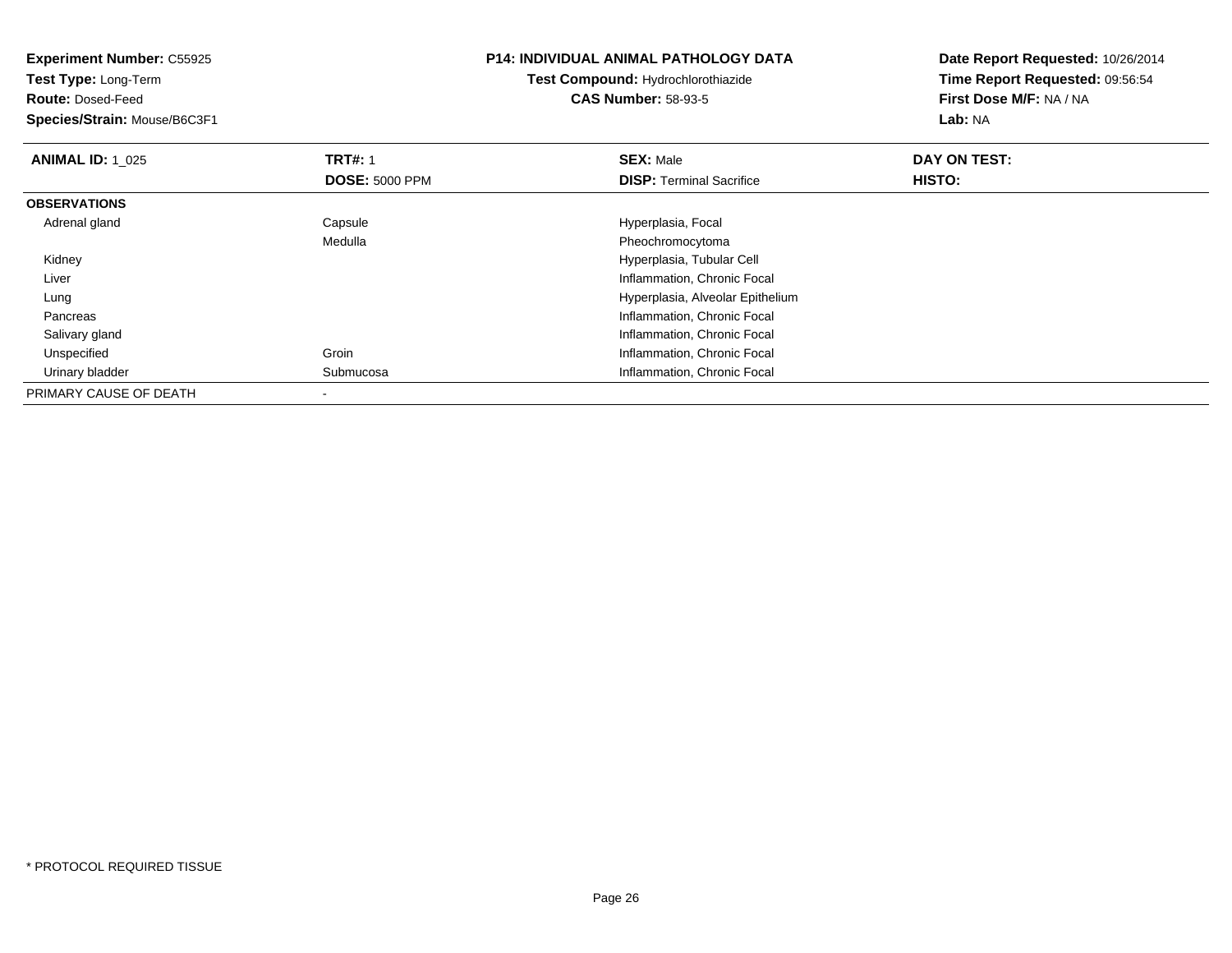**Test Type:** Long-Term

**Route:** Dosed-Feed

**Species/Strain:** Mouse/B6C3F1

## **P14: INDIVIDUAL ANIMAL PATHOLOGY DATA**

## **Test Compound:** Hydrochlorothiazide**CAS Number:** 58-93-5

| <b>ANIMAL ID: 1 026</b> | <b>TRT#: 1</b>            | <b>SEX: Male</b>                | DAY ON TEST: |  |
|-------------------------|---------------------------|---------------------------------|--------------|--|
|                         | <b>DOSE: 5000 PPM</b>     | <b>DISP: Terminal Sacrifice</b> | HISTO:       |  |
| <b>OBSERVATIONS</b>     |                           |                                 |              |  |
| Adrenal gland           | Capsule                   | Hyperplasia, Focal              |              |  |
| Bone marrow             |                           | Hyperplasia, Granulocytic       |              |  |
| Heart                   |                           | Inflammation, Chronic Focal     |              |  |
|                         | Cardiac Valve             | Pigmentation, Nos               |              |  |
| Kidney                  |                           | Atrophy, Nos                    |              |  |
|                         |                           | Infarct, Nos                    |              |  |
| Lung                    |                           | Alveolar/Bronchiolar Adenoma    |              |  |
| Pituitary gland         | <b>Anterior Pituitary</b> | Adenoma, Nos                    |              |  |
| Seminal vesicle         |                           | Atrophy, Nos                    |              |  |
| Skin                    | <b>Back</b>               | Inflammation, Chronic Focal     |              |  |
| Spleen                  |                           | Hematopoiesis                   |              |  |
| Stomach                 | <b>Glandular Stomach</b>  | Inflammation, Chronic Focal     |              |  |
| PRIMARY CAUSE OF DEATH  | $\overline{\phantom{a}}$  |                                 |              |  |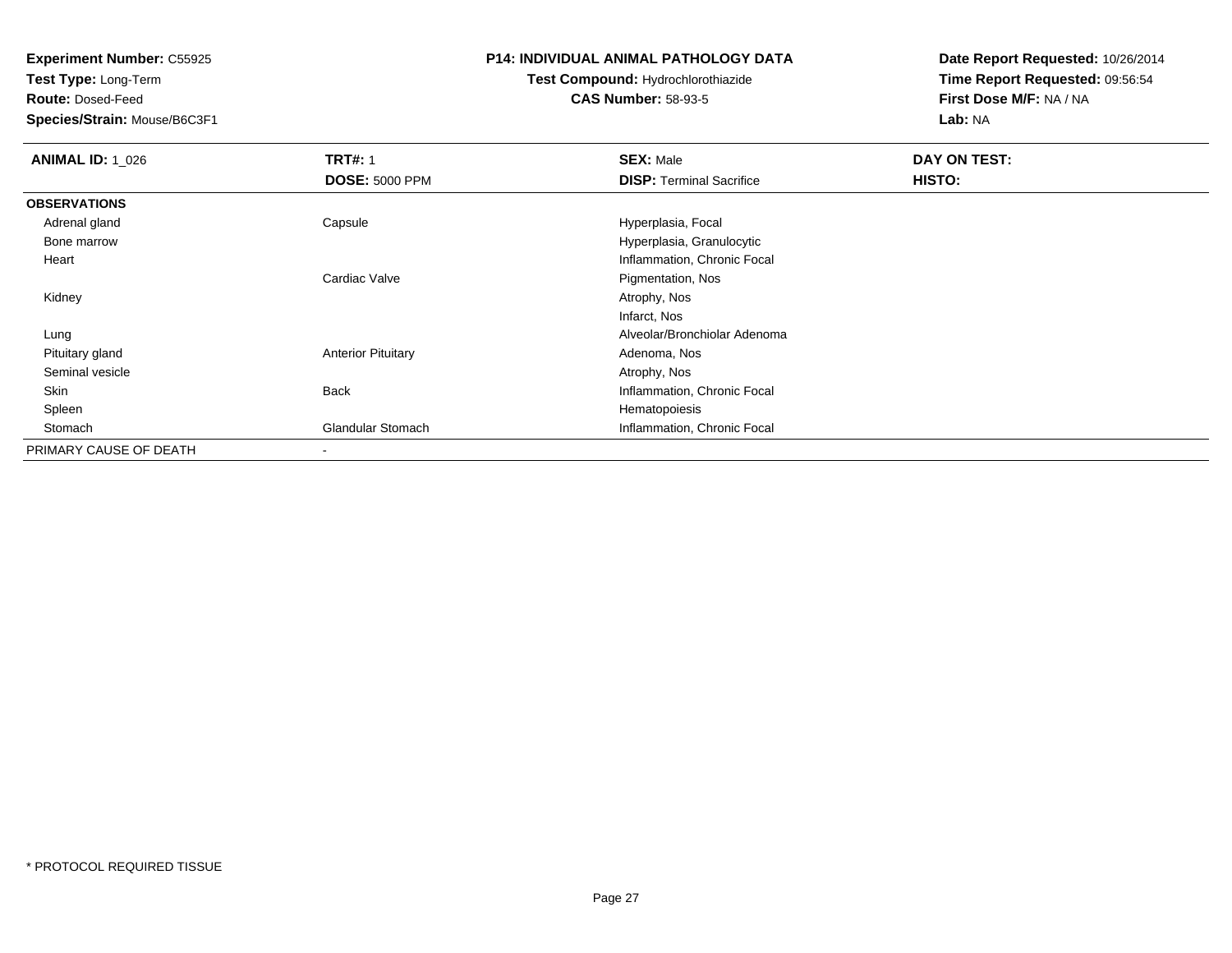**Experiment Number:** C55925**Test Type:** Long-Term**Route:** Dosed-Feed **Species/Strain:** Mouse/B6C3F1**P14: INDIVIDUAL ANIMAL PATHOLOGY DATATest Compound:** Hydrochlorothiazide**CAS Number:** 58-93-5**Date Report Requested:** 10/26/2014**Time Report Requested:** 09:56:54**First Dose M/F:** NA / NA**Lab:** NA**ANIMAL ID: 1\_027 TRT#:** <sup>1</sup> **SEX:** Male **DAY ON TEST: DOSE:** 5000 PPM**DISP:** Terminal Sacrifice **HISTO: OBSERVATIONS** Adrenal glandCapsule **Capsule Hyperplasia**, Focal Medulla Hyperplasia, Nos BrainMeninges Hyperplasia, Focal<br>Mesenteric Lymph Node Congestion, Nos Lymph nodeMesenteric Lymph Node Pancreas Inflammation, Chronic Focal Salivary gland Inflammation, Chronic Focal Spleen Hyperplasia, Lymphoid Testiss the control of the control of the control of the control of the control of the control of the control of the control of the control of the control of the control of the control of the control of the control of the contro Necrosis, Fat UnspecifiedAbdominal Cavity Urinary bladder Submucosa Inflammation, Chronic Focal PRIMARY CAUSE OF DEATH-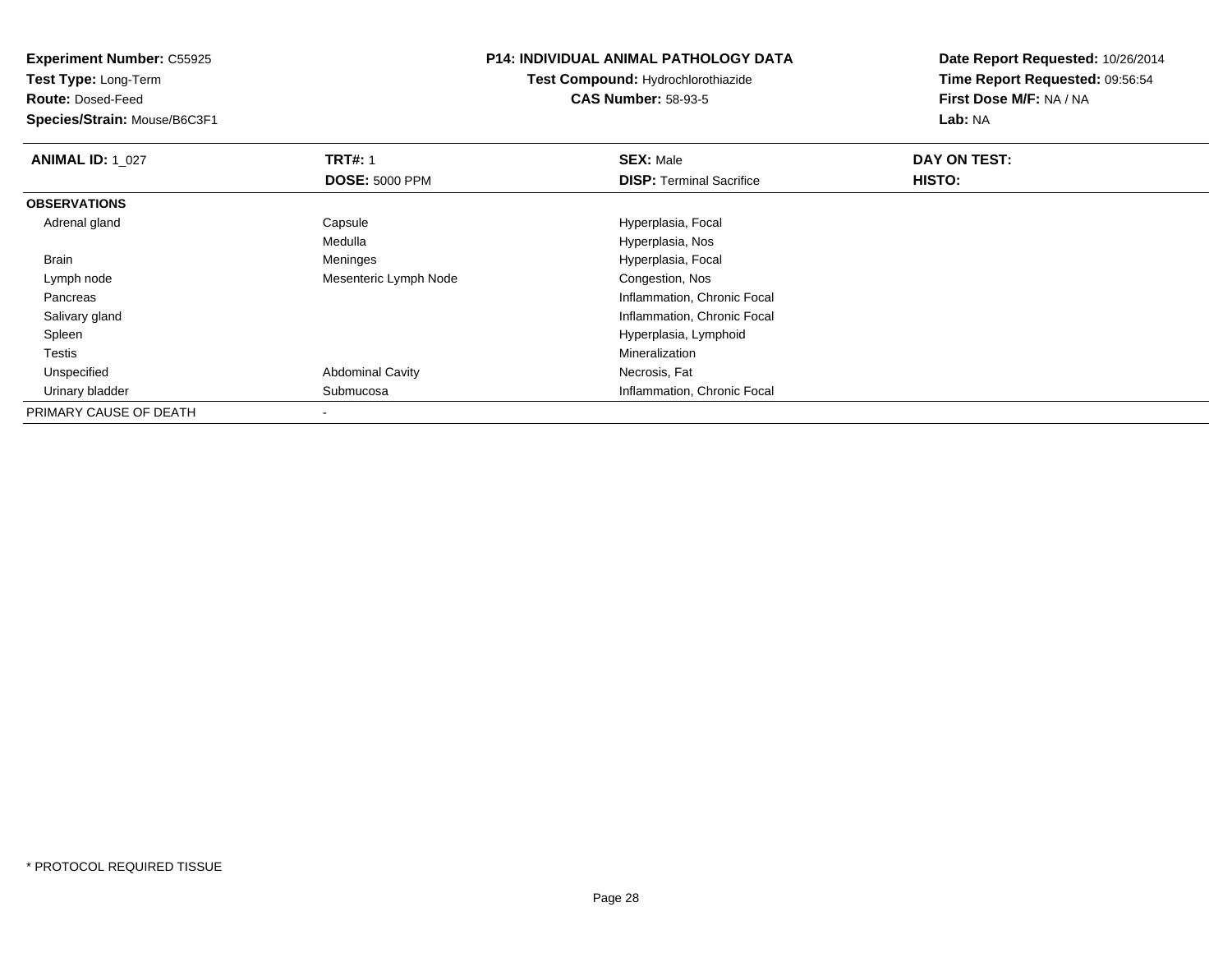| <b>Experiment Number: C55925</b><br>Test Type: Long-Term<br><b>Route: Dosed-Feed</b><br>Species/Strain: Mouse/B6C3F1 |                                         | <b>P14: INDIVIDUAL ANIMAL PATHOLOGY DATA</b><br>Test Compound: Hydrochlorothiazide<br><b>CAS Number: 58-93-5</b> | Date Report Requested: 10/26/2014<br>Time Report Requested: 09:56:54<br>First Dose M/F: NA / NA<br>Lab: NA |
|----------------------------------------------------------------------------------------------------------------------|-----------------------------------------|------------------------------------------------------------------------------------------------------------------|------------------------------------------------------------------------------------------------------------|
| <b>ANIMAL ID: 1 028</b>                                                                                              | <b>TRT#: 1</b><br><b>DOSE: 5000 PPM</b> | <b>SEX: Male</b><br><b>DISP:</b> Terminal Sacrifice                                                              | DAY ON TEST:<br>HISTO:                                                                                     |
| <b>OBSERVATIONS</b>                                                                                                  |                                         |                                                                                                                  |                                                                                                            |
| Adrenal gland                                                                                                        | Capsule                                 | Hyperplasia, Focal                                                                                               |                                                                                                            |
| <b>Brain</b>                                                                                                         |                                         | Hydrocephalus, Nos                                                                                               |                                                                                                            |
| Eye                                                                                                                  | Nasolacrimal Duct                       | Hemorrhage                                                                                                       |                                                                                                            |
| Kidney                                                                                                               |                                         | Nephropathy                                                                                                      |                                                                                                            |
| Liver                                                                                                                |                                         | Hepatocellular Adenoma                                                                                           |                                                                                                            |
| Prostate                                                                                                             |                                         | Inflammation, Chronic Focal                                                                                      |                                                                                                            |
| Unspecified                                                                                                          | Back                                    | Fibroma                                                                                                          |                                                                                                            |
| PRIMARY CAUSE OF DEATH                                                                                               |                                         |                                                                                                                  |                                                                                                            |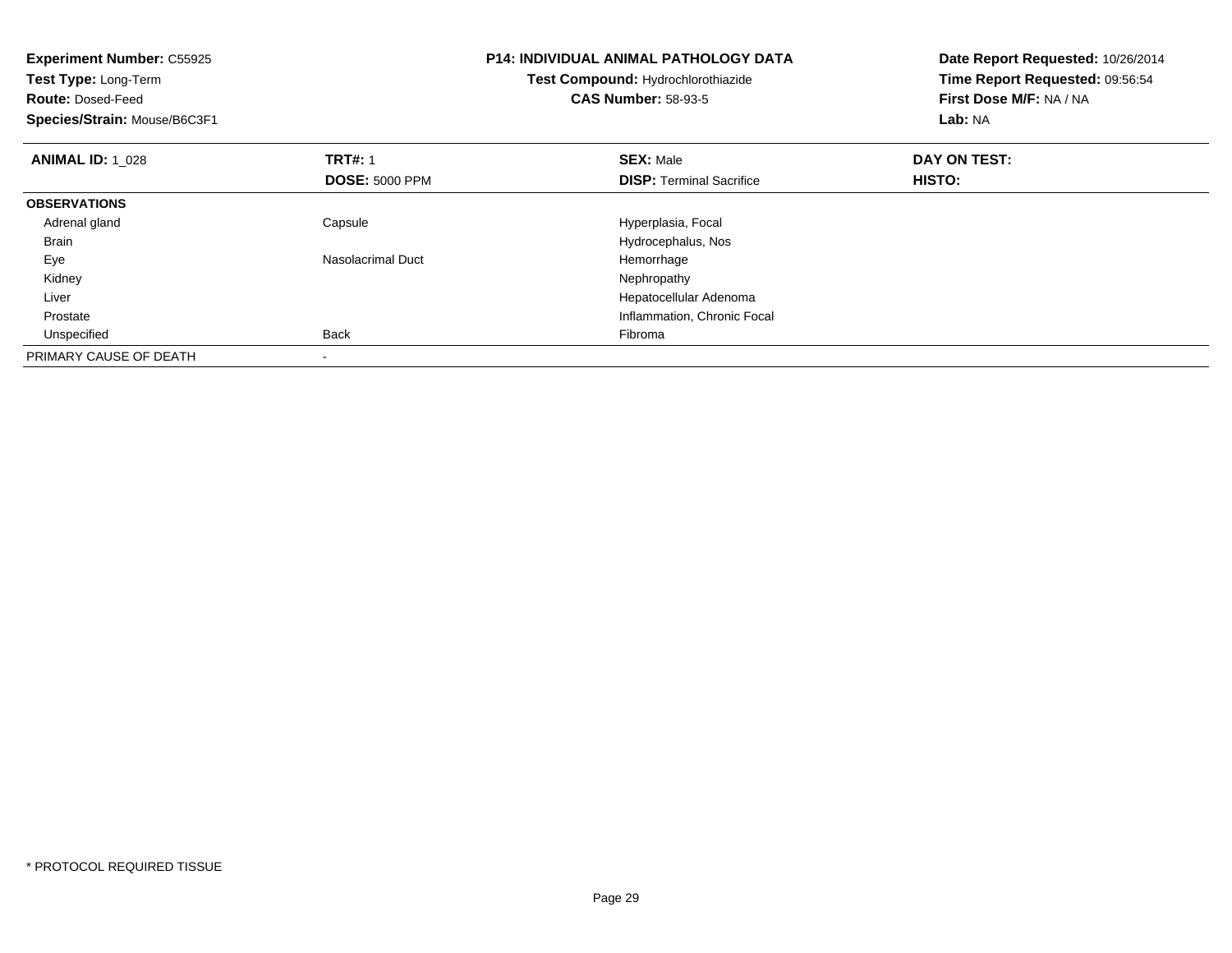**Test Type:** Long-Term

**Route:** Dosed-Feed

**Species/Strain:** Mouse/B6C3F1

## **P14: INDIVIDUAL ANIMAL PATHOLOGY DATA**

# **Test Compound:** Hydrochlorothiazide**CAS Number:** 58-93-5

| <b>ANIMAL ID: 1_029</b> | <b>TRT#: 1</b>             | <b>SEX: Male</b>                             | DAY ON TEST:  |  |
|-------------------------|----------------------------|----------------------------------------------|---------------|--|
|                         | <b>DOSE: 5000 PPM</b>      | <b>DISP:</b> Moribund Sacrifice              | <b>HISTO:</b> |  |
| <b>OBSERVATIONS</b>     |                            |                                              |               |  |
| Adrenal gland           | Capsule                    | Hyperplasia, Focal                           |               |  |
| Bone marrow             |                            | Hyperplasia, Granulocytic                    |               |  |
| Kidney                  |                            | Nephropathy                                  |               |  |
| Liver                   |                            | Hepatocellular Adenoma                       |               |  |
|                         |                            | Mixed Hepato/Cholangio Carcinoma             |               |  |
|                         |                            | Necrosis, Focal                              |               |  |
| Mammary gland           |                            | Cyst, Nos                                    |               |  |
| Pituitary gland         | <b>Anterior Pituitary</b>  | Hyperplasia, Focal                           |               |  |
| Spleen                  |                            | Hematopoiesis                                |               |  |
| Unspecified             | <b>Multiple Organs Nos</b> | Mixed Hepato/Cholangio Carcinoma, Metastatic |               |  |
| PRIMARY CAUSE OF DEATH  | $\overline{\phantom{a}}$   |                                              |               |  |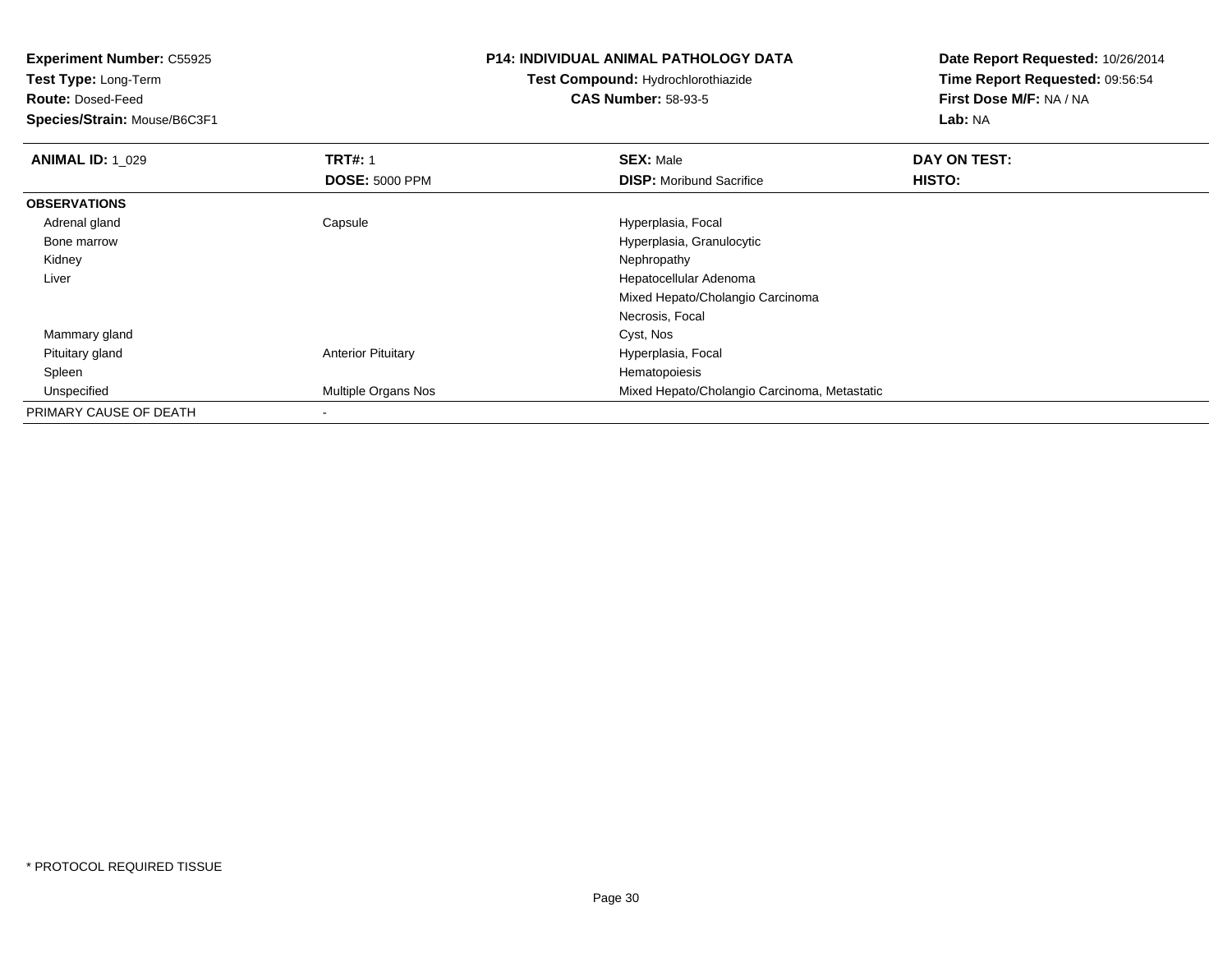| <b>Experiment Number: C55925</b> |                       | <b>P14: INDIVIDUAL ANIMAL PATHOLOGY DATA</b> | Date Report Requested: 10/26/2014 |  |
|----------------------------------|-----------------------|----------------------------------------------|-----------------------------------|--|
| <b>Test Type: Long-Term</b>      |                       | Test Compound: Hydrochlorothiazide           | Time Report Requested: 09:56:54   |  |
| <b>Route: Dosed-Feed</b>         |                       | <b>CAS Number: 58-93-5</b>                   | First Dose M/F: NA / NA           |  |
| Species/Strain: Mouse/B6C3F1     |                       |                                              | Lab: NA                           |  |
| <b>ANIMAL ID: 1_030</b>          | <b>TRT#: 1</b>        | <b>SEX: Male</b>                             | DAY ON TEST:                      |  |
|                                  | <b>DOSE: 5000 PPM</b> | <b>DISP: Terminal Sacrifice</b>              | <b>HISTO:</b>                     |  |
| <b>OBSERVATIONS</b>              |                       |                                              |                                   |  |
| Brain                            | Cerebellum Nos        | Leukodystrophy, Nos                          |                                   |  |
| Liver                            |                       | Hepatocellular Adenoma                       |                                   |  |
|                                  |                       | Hepatocellular Carcinoma                     |                                   |  |
|                                  |                       | Inflammation, Chronic Focal                  |                                   |  |
| Lung                             |                       | Hepatocellular Carcinoma, Metastatic         |                                   |  |
| Lymph node                       | Mesenteric Lymph Node | Congestion, Nos                              |                                   |  |
|                                  | Mesenteric Lymph Node | Hematopoiesis                                |                                   |  |
| Seminal vesicle                  |                       | Atrophy, Nos                                 |                                   |  |
| Testis                           |                       | Mineralization                               |                                   |  |
| PRIMARY CAUSE OF DEATH           | ٠                     |                                              |                                   |  |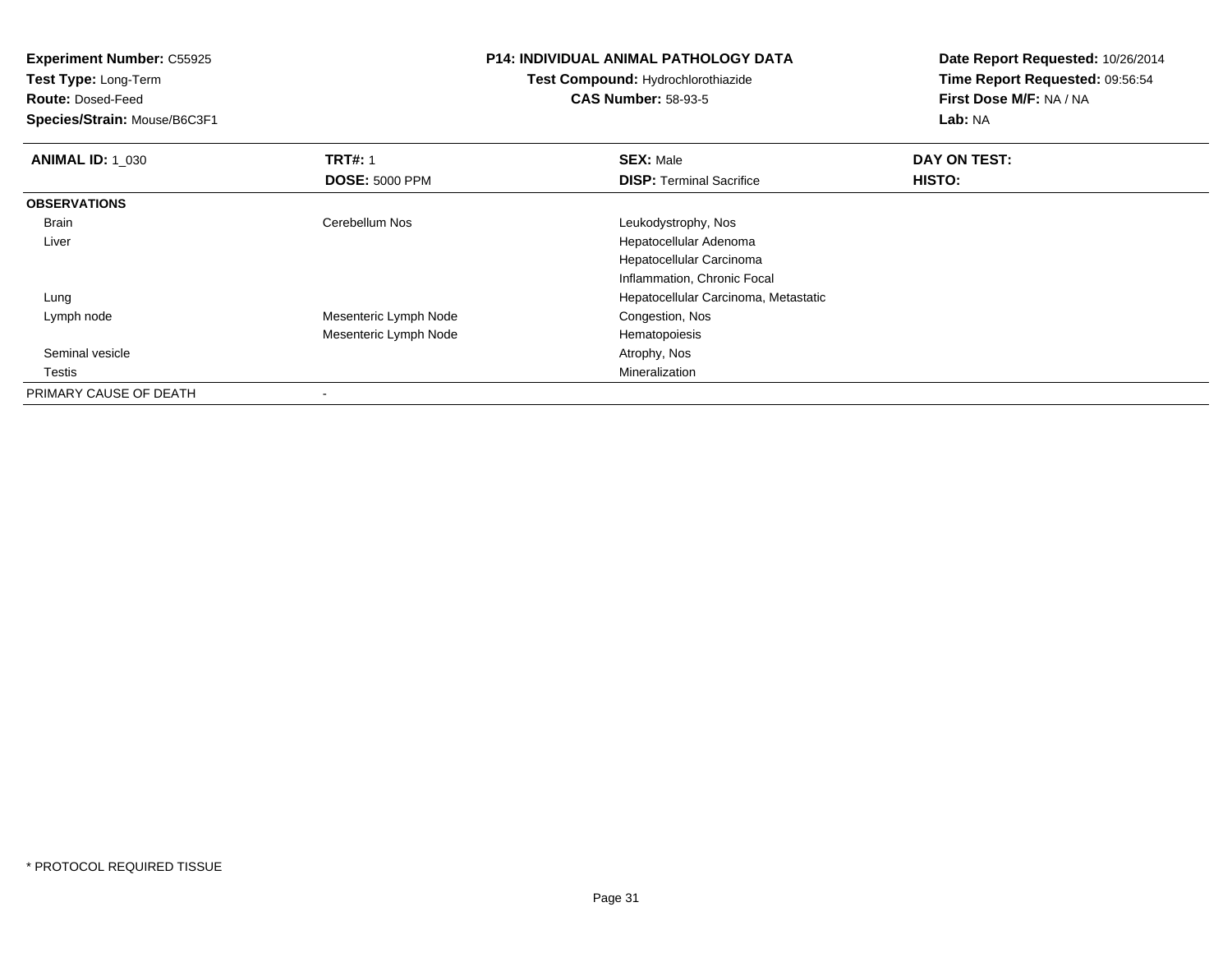| <b>Experiment Number: C55925</b> |                            | <b>P14: INDIVIDUAL ANIMAL PATHOLOGY DATA</b> | Date Report Requested: 10/26/2014 |
|----------------------------------|----------------------------|----------------------------------------------|-----------------------------------|
| Test Type: Long-Term             |                            | <b>Test Compound: Hydrochlorothiazide</b>    | Time Report Requested: 09:56:54   |
| <b>Route: Dosed-Feed</b>         |                            | <b>CAS Number: 58-93-5</b>                   | First Dose M/F: NA / NA           |
| Species/Strain: Mouse/B6C3F1     |                            |                                              | Lab: NA                           |
| <b>ANIMAL ID: 1 031</b>          | <b>TRT#: 1</b>             | <b>SEX: Male</b>                             | DAY ON TEST:                      |
|                                  | <b>DOSE: 5000 PPM</b>      | <b>DISP:</b> Terminal Sacrifice              | HISTO:                            |
| <b>OBSERVATIONS</b>              |                            |                                              |                                   |
| Adrenal gland                    | Capsule                    | Hyperplasia, Focal                           |                                   |
| <b>Brain</b>                     |                            | Mineralization                               |                                   |
| Kidney                           |                            | Nephrosis, Nos                               |                                   |
| Lung                             |                            | Hemorrhage                                   |                                   |
| Nasal cavity                     |                            | Foreign Body, Nos                            |                                   |
| Salivary gland                   |                            | Inflammation, Chronic Focal                  |                                   |
| Spleen                           |                            | Hematopoiesis                                |                                   |
| Unspecified                      | <b>Multiple Organs Nos</b> | Lymphoma, Histiocytic-Malignant Type         |                                   |
| PRIMARY CAUSE OF DEATH           |                            |                                              |                                   |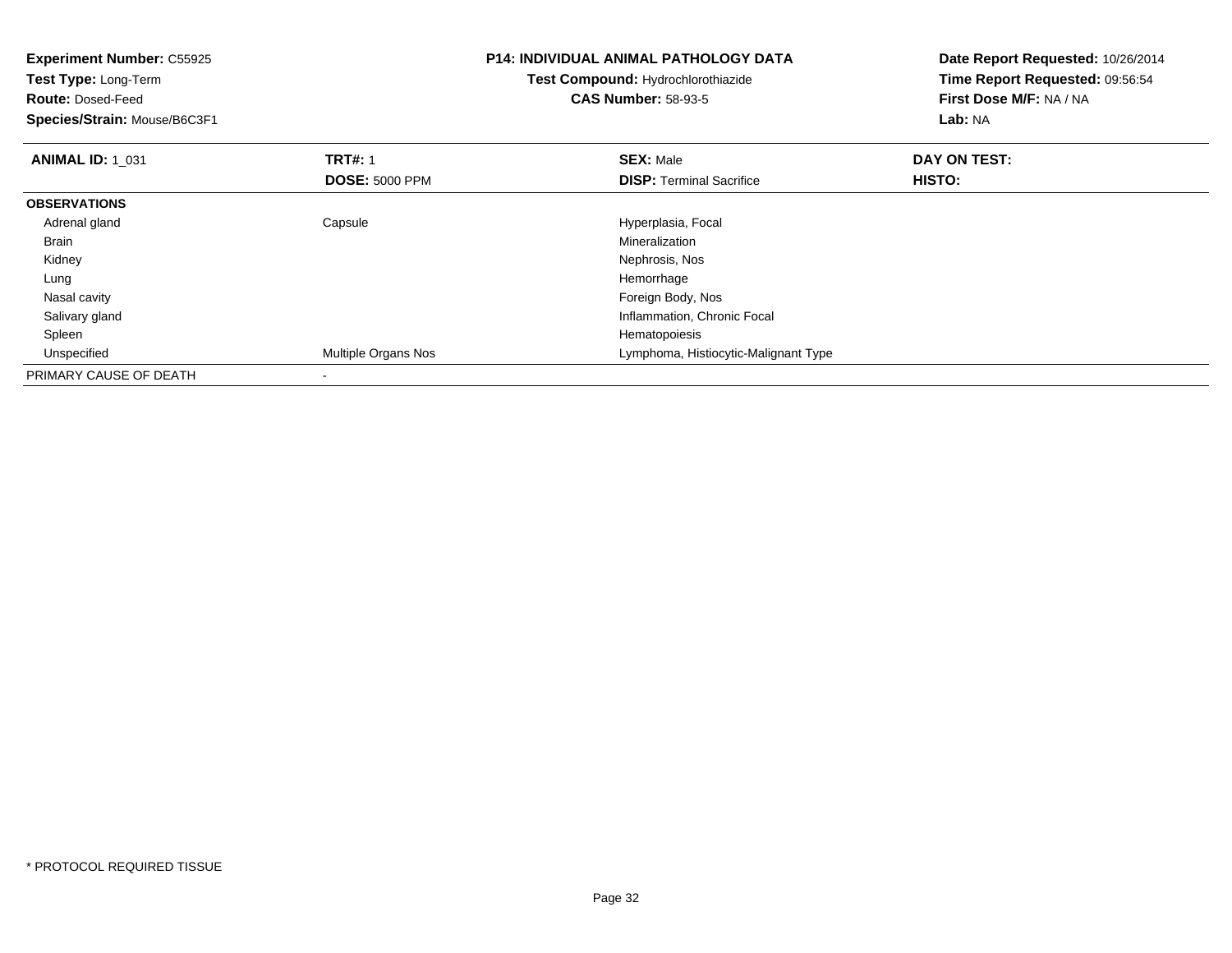**Test Type:** Long-Term

**Route:** Dosed-Feed

**Species/Strain:** Mouse/B6C3F1

#### **P14: INDIVIDUAL ANIMAL PATHOLOGY DATA**

**Test Compound:** Hydrochlorothiazide**CAS Number:** 58-93-5

| <b>ANIMAL ID: 1_032</b> | <b>TRT#: 1</b>          | <b>SEX: Male</b>                | DAY ON TEST: |  |
|-------------------------|-------------------------|---------------------------------|--------------|--|
|                         | <b>DOSE: 5000 PPM</b>   | <b>DISP: Terminal Sacrifice</b> | HISTO:       |  |
| <b>OBSERVATIONS</b>     |                         |                                 |              |  |
| Adrenal gland           | Capsule                 | Hyperplasia, Focal              |              |  |
|                         | <b>Cortex Nos</b>       | Hyperplasia, Focal              |              |  |
| Lung                    |                         | Inflammation, Chronic Focal     |              |  |
| Lymph node              | Mesenteric Lymph Node   | Hyperplasia, Lymphoid           |              |  |
|                         | Thoracic Lymph Node     | Hyperplasia, Lymphoid           |              |  |
| Prostate                |                         | Inflammation, Chronic Focal     |              |  |
| Salivary gland          |                         | Inflammation, Chronic Focal     |              |  |
| Spleen                  |                         | Hyperplasia, Lymphoid           |              |  |
| Tooth                   |                         | <b>Abnormal Curvature</b>       |              |  |
| Unspecified             | <b>Abdominal Cavity</b> | Cyst, Nos                       |              |  |
| PRIMARY CAUSE OF DEATH  |                         |                                 |              |  |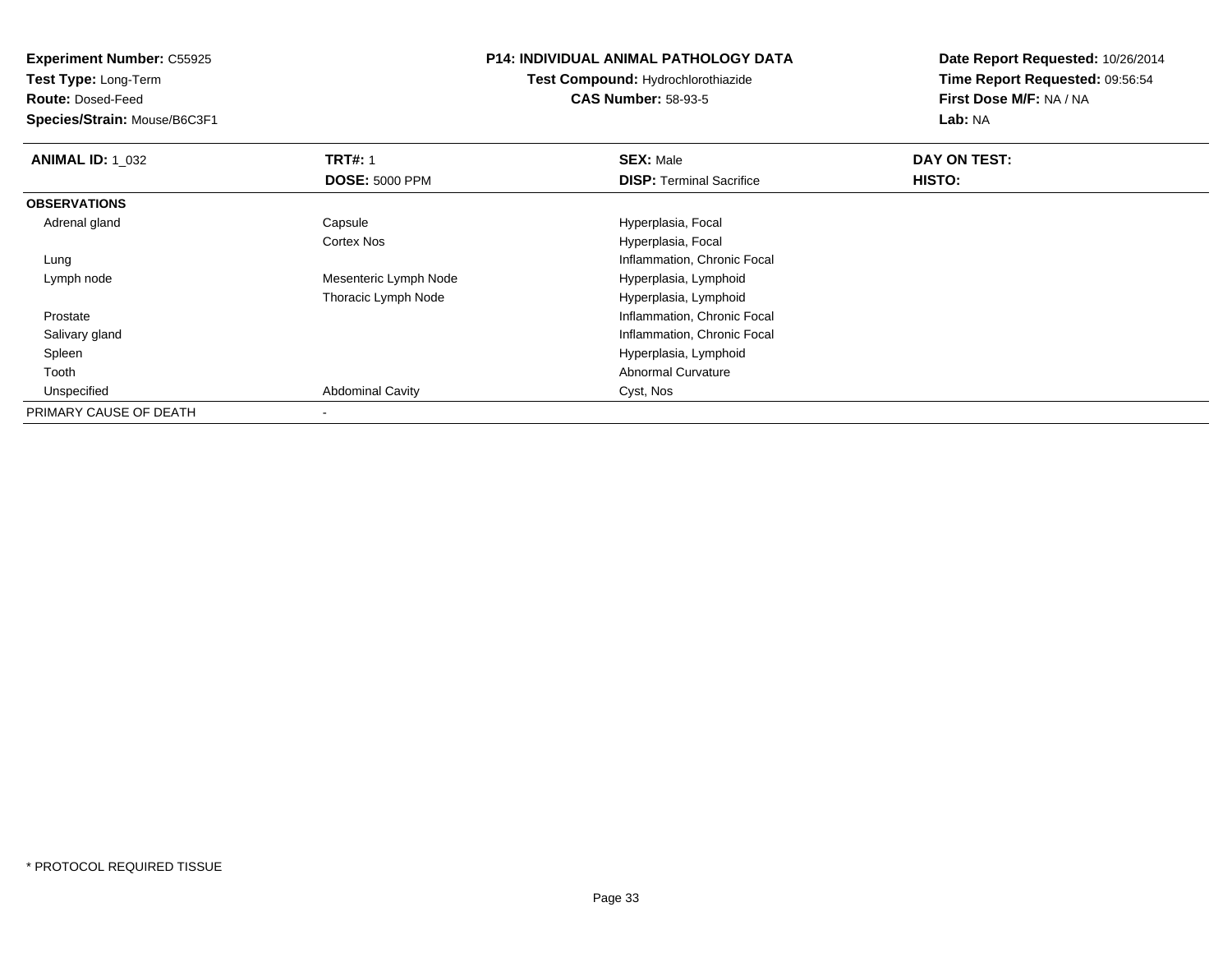| <b>Experiment Number: C55925</b><br>Test Type: Long-Term<br><b>Route: Dosed-Feed</b><br>Species/Strain: Mouse/B6C3F1 |                                         | <b>P14: INDIVIDUAL ANIMAL PATHOLOGY DATA</b><br>Test Compound: Hydrochlorothiazide<br><b>CAS Number: 58-93-5</b> | Date Report Requested: 10/26/2014<br>Time Report Requested: 09:56:54<br>First Dose M/F: NA / NA<br>Lab: NA |
|----------------------------------------------------------------------------------------------------------------------|-----------------------------------------|------------------------------------------------------------------------------------------------------------------|------------------------------------------------------------------------------------------------------------|
| <b>ANIMAL ID: 1_033</b>                                                                                              | <b>TRT#: 1</b><br><b>DOSE: 5000 PPM</b> | <b>SEX: Male</b><br><b>DISP:</b> Moribund Sacrifice                                                              | DAY ON TEST:<br>HISTO:                                                                                     |
| <b>OBSERVATIONS</b>                                                                                                  |                                         |                                                                                                                  |                                                                                                            |
| Adrenal gland                                                                                                        | Capsule                                 | Hyperplasia, Focal                                                                                               |                                                                                                            |
| Harderian gland                                                                                                      | Hardarian Gland                         | Carcinoma, Nos                                                                                                   |                                                                                                            |
| Kidney                                                                                                               |                                         | Mineralization                                                                                                   |                                                                                                            |
| Liver                                                                                                                |                                         | Hepatocellular Carcinoma                                                                                         |                                                                                                            |
| Lung                                                                                                                 |                                         | Carcinoma, Nos, Metastatic                                                                                       |                                                                                                            |
| Nasal cavity                                                                                                         |                                         | Carcinoma, Nos, Metastatic                                                                                       |                                                                                                            |
|                                                                                                                      |                                         | Inflammation, Chronic Focal                                                                                      |                                                                                                            |
| Spleen                                                                                                               |                                         | Hematopoiesis                                                                                                    |                                                                                                            |
| Unspecified                                                                                                          | Groin                                   | Cyst, Nos                                                                                                        |                                                                                                            |
| PRIMARY CAUSE OF DEATH                                                                                               |                                         |                                                                                                                  |                                                                                                            |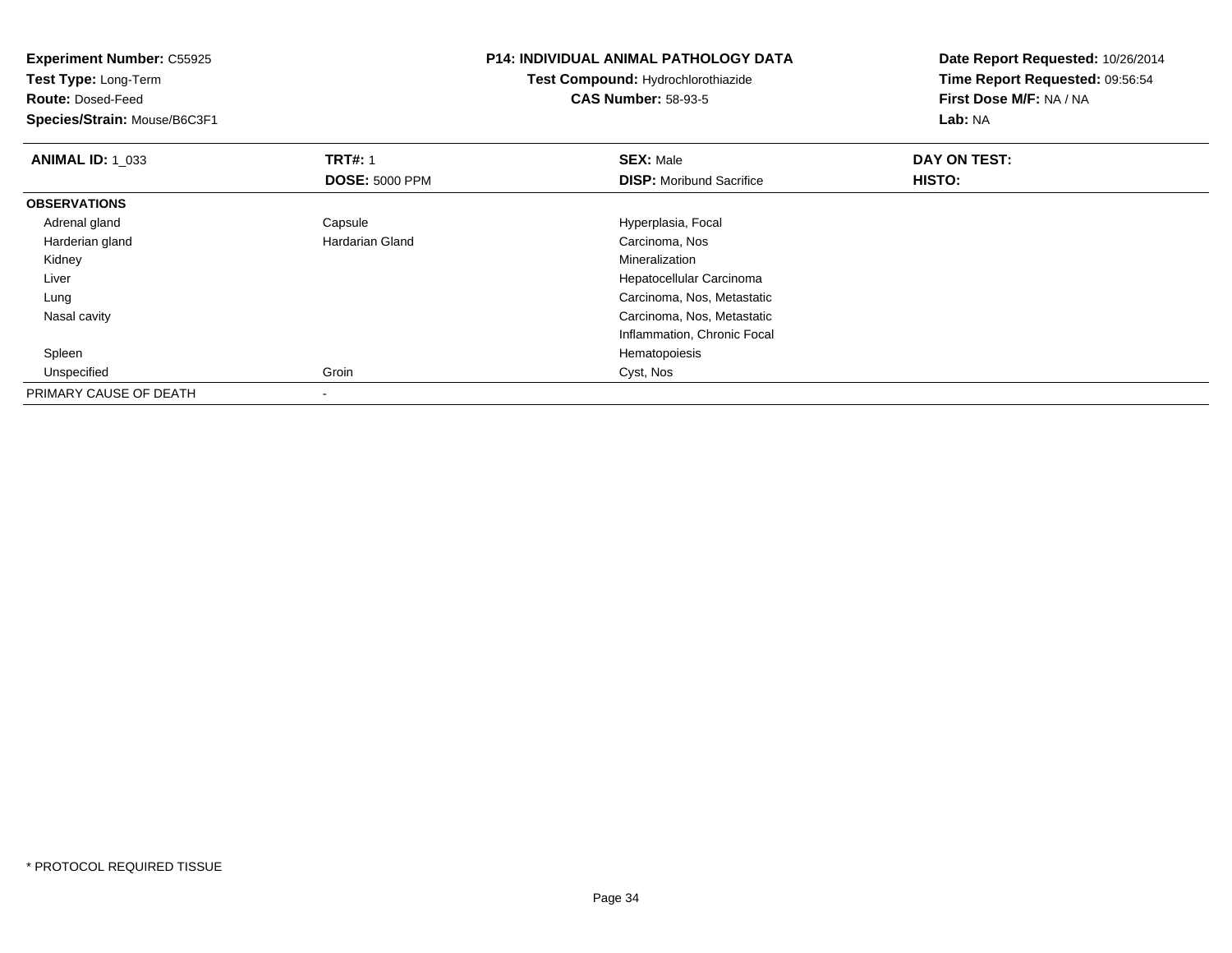| <b>Experiment Number: C55925</b><br>Test Type: Long-Term<br><b>Route: Dosed-Feed</b><br>Species/Strain: Mouse/B6C3F1 |                       | <b>P14: INDIVIDUAL ANIMAL PATHOLOGY DATA</b><br>Test Compound: Hydrochlorothiazide<br><b>CAS Number: 58-93-5</b> | Date Report Requested: 10/26/2014<br>Time Report Requested: 09:56:54<br>First Dose M/F: NA / NA<br>Lab: NA |
|----------------------------------------------------------------------------------------------------------------------|-----------------------|------------------------------------------------------------------------------------------------------------------|------------------------------------------------------------------------------------------------------------|
| <b>ANIMAL ID: 1 034</b>                                                                                              | <b>TRT#: 1</b>        | <b>SEX: Male</b>                                                                                                 | DAY ON TEST:                                                                                               |
|                                                                                                                      | <b>DOSE: 5000 PPM</b> | <b>DISP:</b> Terminal Sacrifice                                                                                  | HISTO:                                                                                                     |
| <b>OBSERVATIONS</b>                                                                                                  |                       |                                                                                                                  |                                                                                                            |
| Adrenal gland                                                                                                        | Capsule               | Hyperplasia, Focal                                                                                               |                                                                                                            |
| Bone marrow                                                                                                          |                       | Hyperplasia, Granulocytic                                                                                        |                                                                                                            |
| Liver                                                                                                                |                       | Hepatocellular Adenoma                                                                                           |                                                                                                            |
| Lung                                                                                                                 |                       | Inflammation, Chronic Focal                                                                                      |                                                                                                            |
| Prostate                                                                                                             |                       | Inflammation, Chronic Focal                                                                                      |                                                                                                            |
| Spleen                                                                                                               |                       | Hematopoiesis                                                                                                    |                                                                                                            |
| Unspecified                                                                                                          | Multiple Organs Nos   | Lymphoma, Mixed-Malignant Type                                                                                   |                                                                                                            |
| PRIMARY CAUSE OF DEATH                                                                                               |                       |                                                                                                                  |                                                                                                            |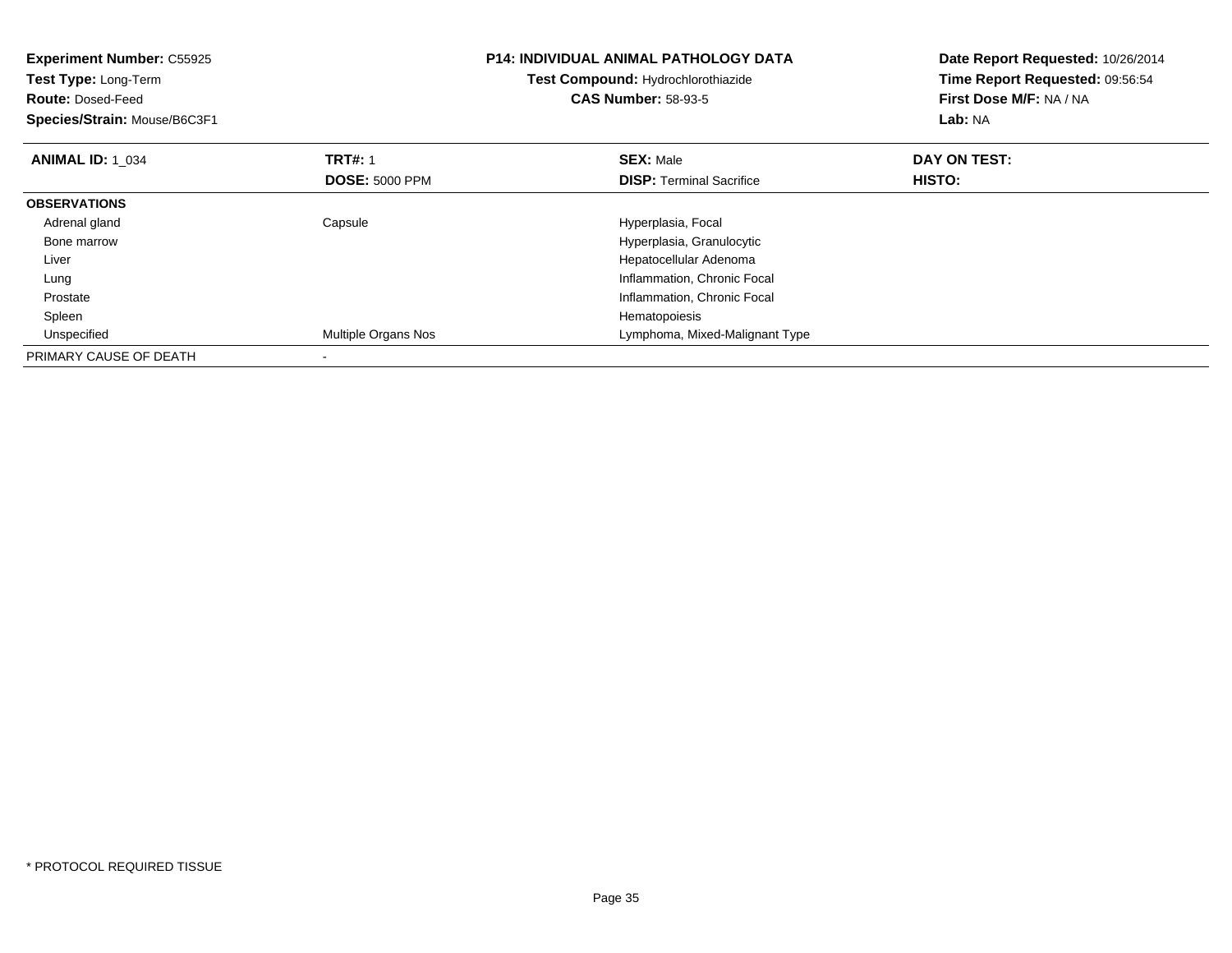| <b>Experiment Number: C55925</b><br>Test Type: Long-Term<br><b>Route: Dosed-Feed</b><br>Species/Strain: Mouse/B6C3F1 |                       | <b>P14: INDIVIDUAL ANIMAL PATHOLOGY DATA</b><br>Test Compound: Hydrochlorothiazide<br><b>CAS Number: 58-93-5</b> | Date Report Requested: 10/26/2014<br>Time Report Requested: 09:56:54<br>First Dose M/F: NA / NA<br>Lab: NA |
|----------------------------------------------------------------------------------------------------------------------|-----------------------|------------------------------------------------------------------------------------------------------------------|------------------------------------------------------------------------------------------------------------|
| <b>ANIMAL ID: 1_035</b>                                                                                              | <b>TRT#: 1</b>        | <b>SEX: Male</b>                                                                                                 | DAY ON TEST:                                                                                               |
|                                                                                                                      | <b>DOSE: 5000 PPM</b> | <b>DISP:</b> Terminal Sacrifice                                                                                  | HISTO:                                                                                                     |
| <b>OBSERVATIONS</b>                                                                                                  |                       |                                                                                                                  |                                                                                                            |
| Adrenal gland                                                                                                        | Capsule               | Hyperplasia, Focal                                                                                               |                                                                                                            |
|                                                                                                                      | Cortex Nos            | Hyperplasia, Focal                                                                                               |                                                                                                            |
| Kidney                                                                                                               |                       | Cyst, Nos                                                                                                        |                                                                                                            |
| Lung                                                                                                                 |                       | Alveolar/Bronchiolar Adenoma                                                                                     |                                                                                                            |
|                                                                                                                      |                       | Inflammation, Chronic Focal                                                                                      |                                                                                                            |
| PRIMARY CAUSE OF DEATH                                                                                               |                       |                                                                                                                  |                                                                                                            |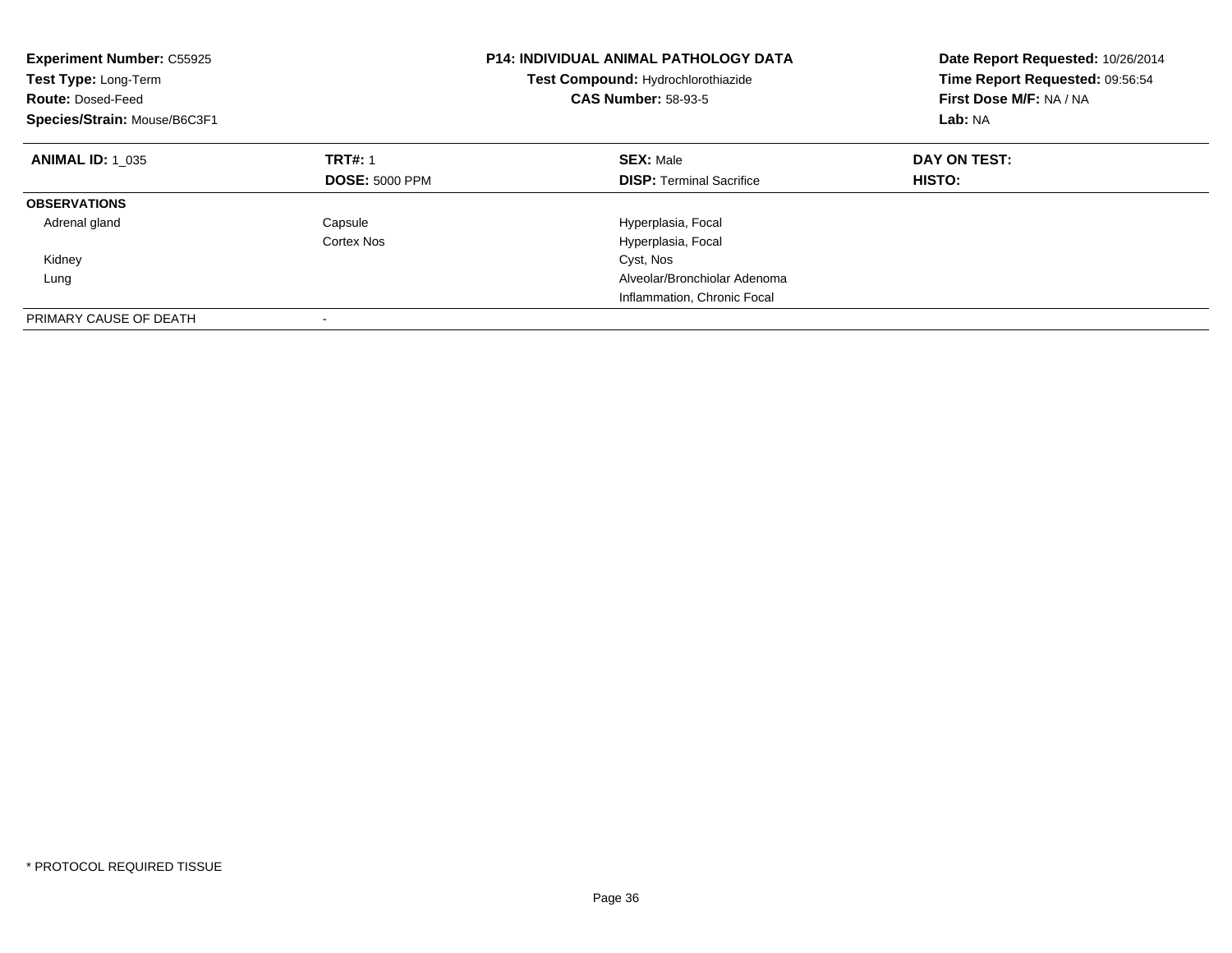**Test Type:** Long-Term

**Route:** Dosed-Feed

**Species/Strain:** Mouse/B6C3F1

#### **P14: INDIVIDUAL ANIMAL PATHOLOGY DATA**

## **Test Compound:** Hydrochlorothiazide**CAS Number:** 58-93-5

| <b>ANIMAL ID: 1_036</b> | <b>TRT#: 1</b>        | <b>SEX: Male</b>                 | DAY ON TEST: |
|-------------------------|-----------------------|----------------------------------|--------------|
|                         | <b>DOSE: 5000 PPM</b> | <b>DISP: Terminal Sacrifice</b>  | HISTO:       |
| <b>OBSERVATIONS</b>     |                       |                                  |              |
| Adrenal gland           | <b>Cortex Nos</b>     | Degeneration, Nos                |              |
| Heart                   |                       | Inflammation, Chronic Focal      |              |
| Liver                   |                       | Hematopoiesis                    |              |
|                         |                       | Hepatocellular Adenoma           |              |
|                         |                       | Hepatocellular Carcinoma         |              |
| Lung                    |                       | Alveolar/Bronchiolar Adenoma     |              |
|                         |                       | Hyperplasia, Alveolar Epithelium |              |
| Lymph node              |                       | Hyperplasia, Lymphoid            |              |
| Preputial gland         |                       | Cyst, Nos                        |              |
| Salivary gland          |                       | Inflammation, Chronic Focal      |              |
| Skin                    | Abdomen               | Pigmentation, Nos                |              |
| Testis                  |                       | Mineralization                   |              |
| PRIMARY CAUSE OF DEATH  |                       |                                  |              |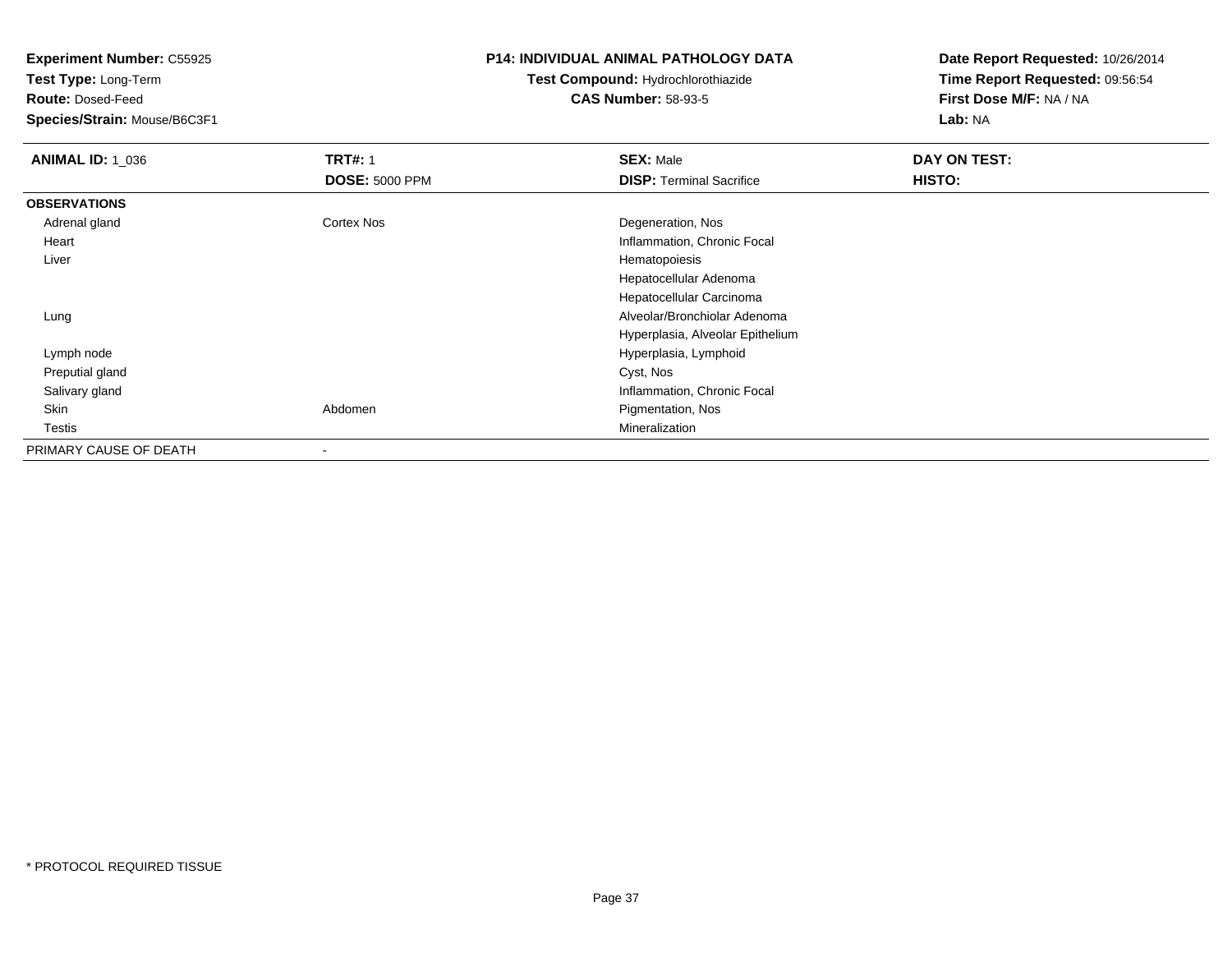| <b>Experiment Number: C55925</b><br>Test Type: Long-Term<br><b>Route: Dosed-Feed</b><br>Species/Strain: Mouse/B6C3F1 |                                         | <b>P14: INDIVIDUAL ANIMAL PATHOLOGY DATA</b><br>Test Compound: Hydrochlorothiazide<br><b>CAS Number: 58-93-5</b> | Date Report Requested: 10/26/2014<br>Time Report Requested: 09:56:54<br>First Dose M/F: NA / NA<br>Lab: NA |
|----------------------------------------------------------------------------------------------------------------------|-----------------------------------------|------------------------------------------------------------------------------------------------------------------|------------------------------------------------------------------------------------------------------------|
| <b>ANIMAL ID: 1 037</b>                                                                                              | <b>TRT#: 1</b><br><b>DOSE: 5000 PPM</b> | <b>SEX: Male</b><br><b>DISP:</b> Terminal Sacrifice                                                              | DAY ON TEST:<br>HISTO:                                                                                     |
| <b>OBSERVATIONS</b>                                                                                                  |                                         |                                                                                                                  |                                                                                                            |
| Adrenal gland                                                                                                        | Capsule                                 | Hyperplasia, Focal                                                                                               |                                                                                                            |
| Penis                                                                                                                | Prepuce Nos                             | Inflammation, Chronic Focal                                                                                      |                                                                                                            |
| Salivary gland                                                                                                       |                                         | Inflammation, Chronic Focal                                                                                      |                                                                                                            |
| Stomach                                                                                                              | <b>Glandular Stomach</b>                | Inflammation, Chronic Focal                                                                                      |                                                                                                            |
| PRIMARY CAUSE OF DEATH                                                                                               |                                         |                                                                                                                  |                                                                                                            |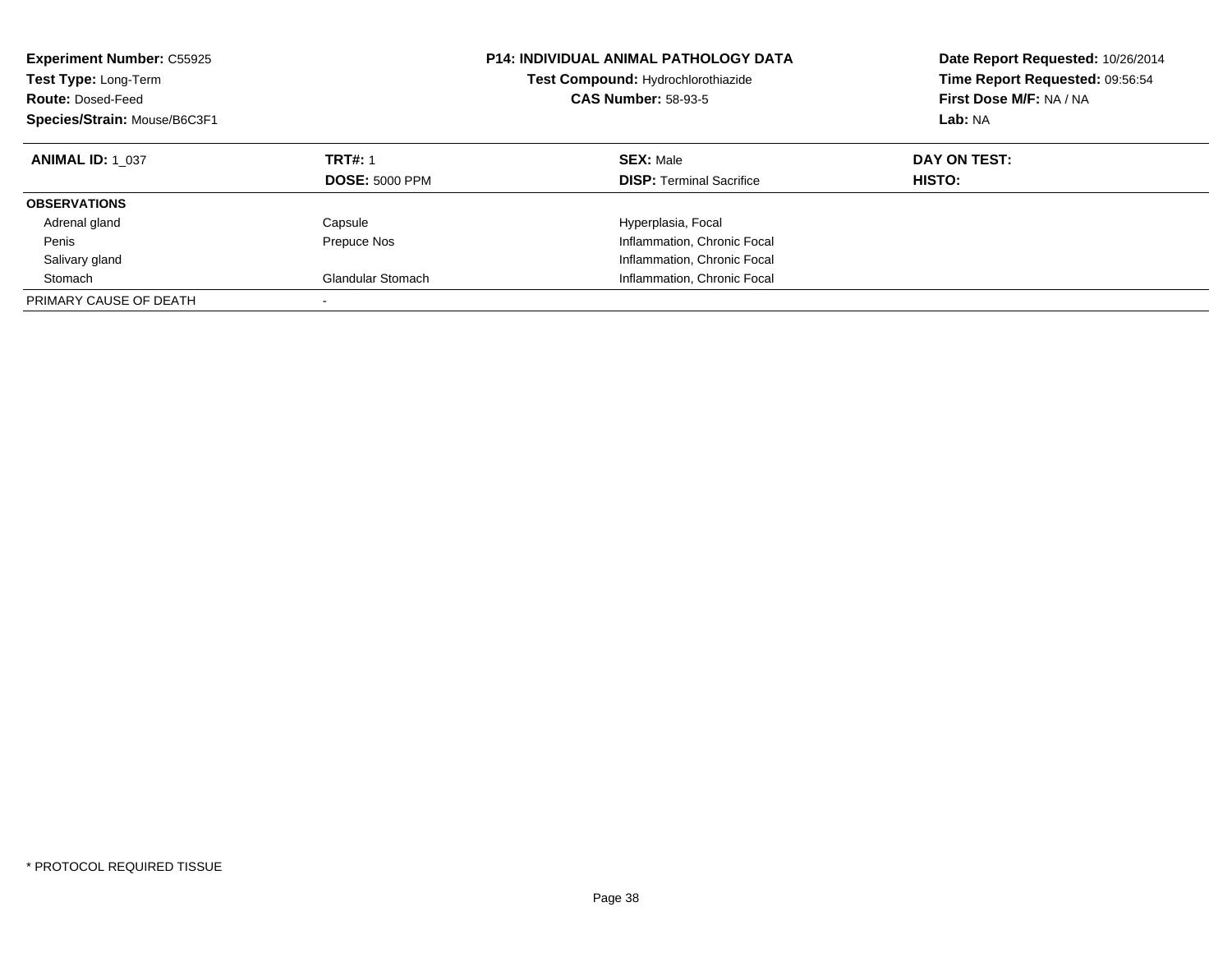| <b>Experiment Number: C55925</b><br>Test Type: Long-Term<br><b>Route: Dosed-Feed</b> |                            | <b>P14: INDIVIDUAL ANIMAL PATHOLOGY DATA</b><br><b>Test Compound: Hydrochlorothiazide</b><br><b>CAS Number: 58-93-5</b> | Date Report Requested: 10/26/2014<br>Time Report Requested: 09:56:54<br>First Dose M/F: NA / NA |
|--------------------------------------------------------------------------------------|----------------------------|-------------------------------------------------------------------------------------------------------------------------|-------------------------------------------------------------------------------------------------|
| Species/Strain: Mouse/B6C3F1                                                         |                            |                                                                                                                         | Lab: NA                                                                                         |
| <b>ANIMAL ID: 1 038</b>                                                              | <b>TRT#: 1</b>             | <b>SEX: Male</b>                                                                                                        | DAY ON TEST:                                                                                    |
|                                                                                      | <b>DOSE: 5000 PPM</b>      | <b>DISP: Terminal Sacrifice</b>                                                                                         | <b>HISTO:</b>                                                                                   |
| <b>OBSERVATIONS</b>                                                                  |                            |                                                                                                                         |                                                                                                 |
| Adrenal gland                                                                        | Capsule                    | Hyperplasia, Focal                                                                                                      |                                                                                                 |
|                                                                                      | Cortex Nos                 | Hyperplasia, Focal                                                                                                      |                                                                                                 |
| Heart                                                                                | Cardiac Valve              | Pigmentation, Nos                                                                                                       |                                                                                                 |
| Kidney                                                                               |                            | Cyst, Nos                                                                                                               |                                                                                                 |
|                                                                                      |                            | Nephropathy                                                                                                             |                                                                                                 |
| Lymph node                                                                           | Mesenteric Lymph Node      | Hyperplasia, Lymphoid                                                                                                   |                                                                                                 |
| Pancreas                                                                             |                            | Inflammation, Chronic Focal                                                                                             |                                                                                                 |
| Spleen                                                                               |                            | Hyperplasia, Lymphoid                                                                                                   |                                                                                                 |
| Unspecified                                                                          | <b>Multiple Organs Nos</b> | Lymphoma, Mixed-Malignant Type                                                                                          |                                                                                                 |
| PRIMARY CAUSE OF DEATH                                                               |                            |                                                                                                                         |                                                                                                 |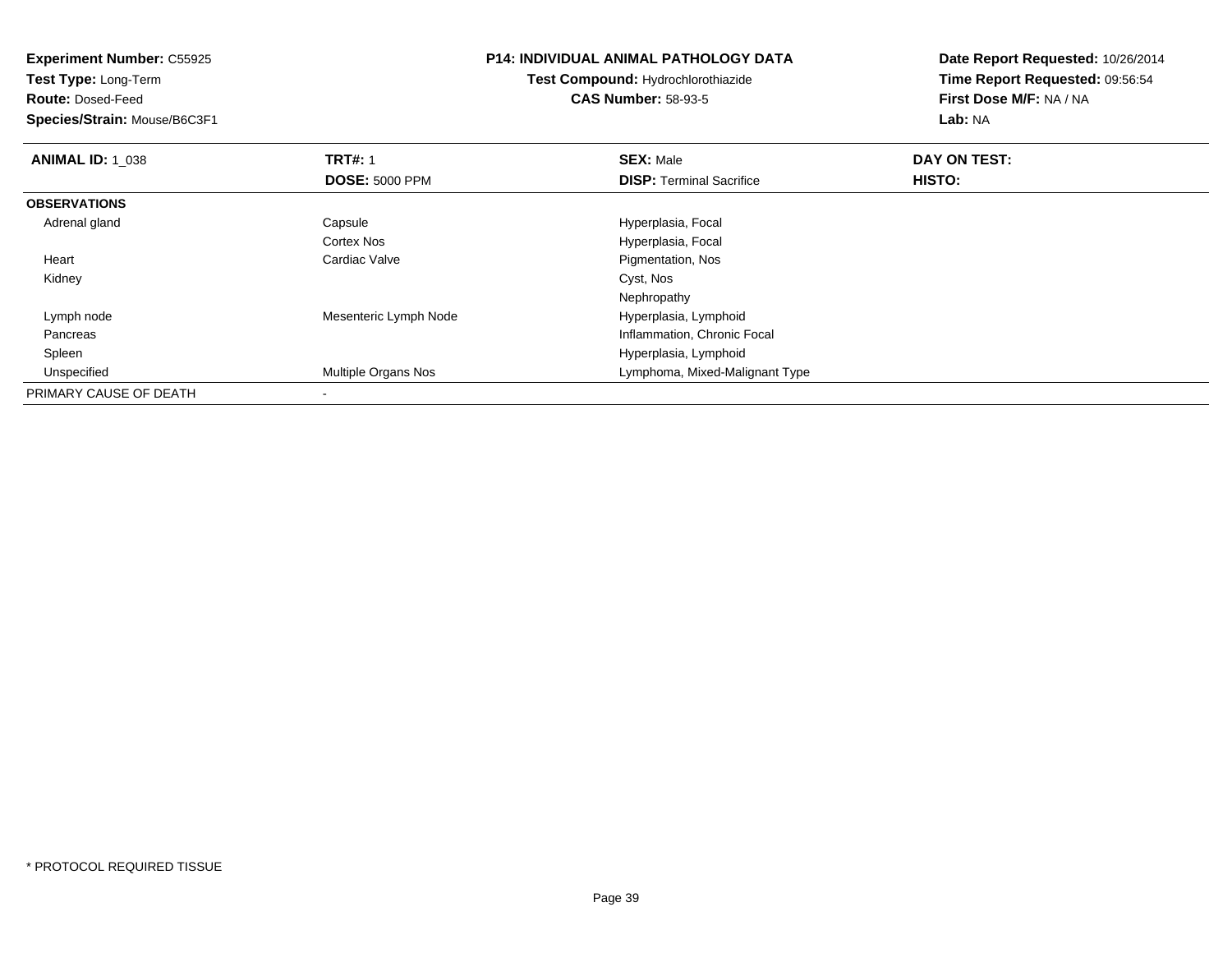**Experiment Number:** C55925**Test Type:** Long-Term**Route:** Dosed-Feed **Species/Strain:** Mouse/B6C3F1**P14: INDIVIDUAL ANIMAL PATHOLOGY DATATest Compound:** Hydrochlorothiazide**CAS Number:** 58-93-5**Date Report Requested:** 10/26/2014**Time Report Requested:** 09:56:54**First Dose M/F:** NA / NA**Lab:** NA**ANIMAL ID: 1\_039 9 TRT#:** 1 **SEX:** Male **SEX:** Male **DAY ON TEST: DOSE:** 5000 PPM**DISP:** Terminal Sacrifice **HISTO: OBSERVATIONS** Adrenal glandCapsule **Capsule Hyperplasia**, Focal Bone marrow Hyperplasia, Granulocytic Liver Hematopoiesis Alveolar/Bronchiolar Adenoma Lung Lymph nodeRenal Lymph Node **Hyperplasia, Lymphoid** Mesenteric Lymph Node Inflammation, Chronic PancreasAcinus **Acinus** Atrophy, Focal Inflammation, Chronic Focal Preputial glandAbscess, Nos

PRIMARY CAUSE OF DEATH-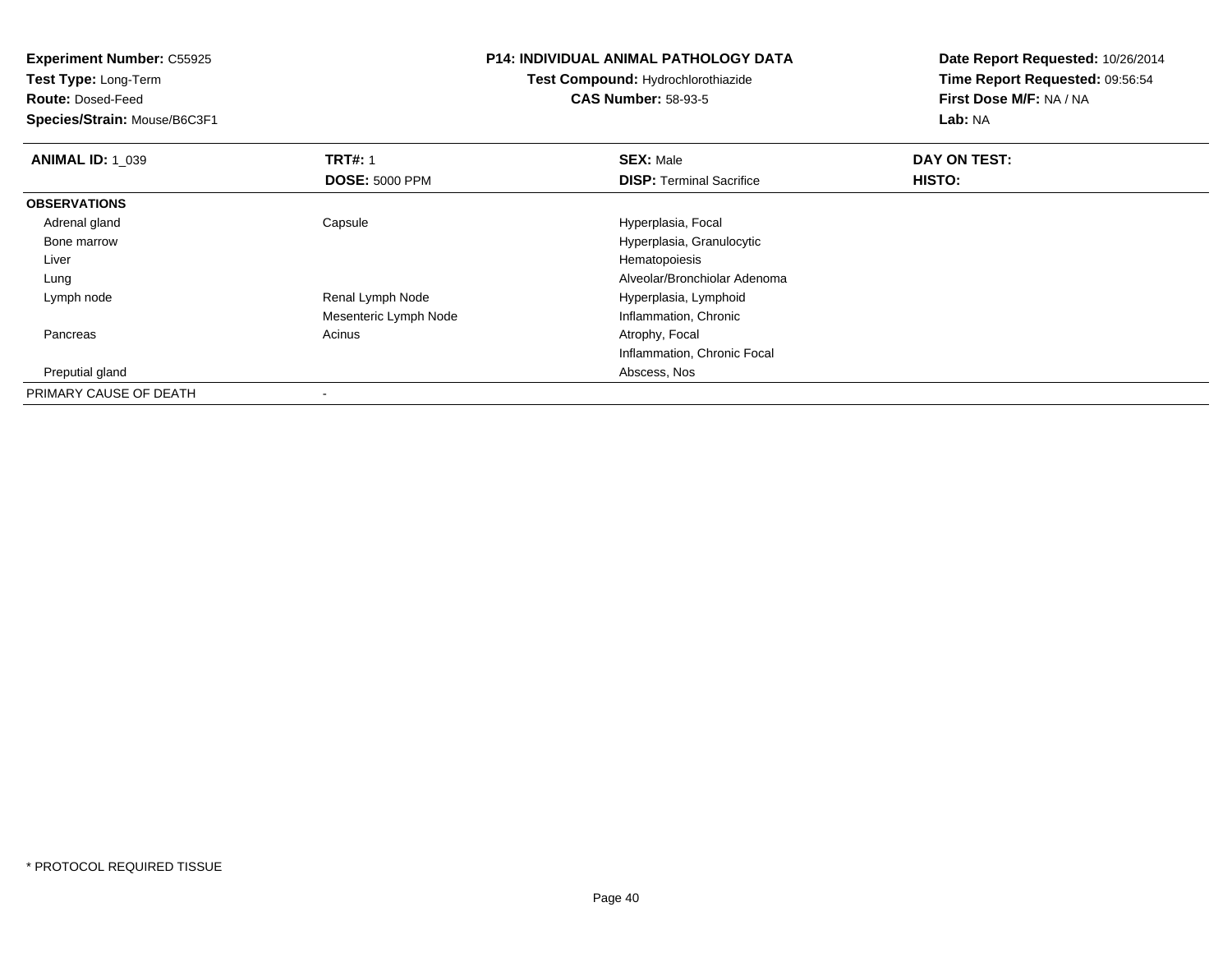| <b>Experiment Number: C55925</b><br>Test Type: Long-Term<br><b>Route: Dosed-Feed</b><br>Species/Strain: Mouse/B6C3F1 |                          | <b>P14: INDIVIDUAL ANIMAL PATHOLOGY DATA</b><br>Test Compound: Hydrochlorothiazide<br><b>CAS Number: 58-93-5</b> | Date Report Requested: 10/26/2014<br>Time Report Requested: 09:56:54<br>First Dose M/F: NA / NA<br>Lab: NA |
|----------------------------------------------------------------------------------------------------------------------|--------------------------|------------------------------------------------------------------------------------------------------------------|------------------------------------------------------------------------------------------------------------|
| <b>ANIMAL ID: 1 040</b>                                                                                              | <b>TRT#: 1</b>           | <b>SEX: Male</b>                                                                                                 | DAY ON TEST:                                                                                               |
|                                                                                                                      | <b>DOSE: 5000 PPM</b>    | <b>DISP:</b> Terminal Sacrifice                                                                                  | <b>HISTO:</b>                                                                                              |
| <b>OBSERVATIONS</b>                                                                                                  |                          |                                                                                                                  |                                                                                                            |
| Adrenal gland                                                                                                        | Capsule                  | Hyperplasia, Focal                                                                                               |                                                                                                            |
| Lung                                                                                                                 |                          | Inflammation, Chronic Focal                                                                                      |                                                                                                            |
| Salivary gland                                                                                                       |                          | Inflammation, Chronic Focal                                                                                      |                                                                                                            |
| Stomach                                                                                                              | <b>Glandular Stomach</b> | Inflammation, Chronic Focal                                                                                      |                                                                                                            |
| Thyroid                                                                                                              |                          | Cyst, Follicular Nos                                                                                             |                                                                                                            |
| PRIMARY CAUSE OF DEATH                                                                                               |                          |                                                                                                                  |                                                                                                            |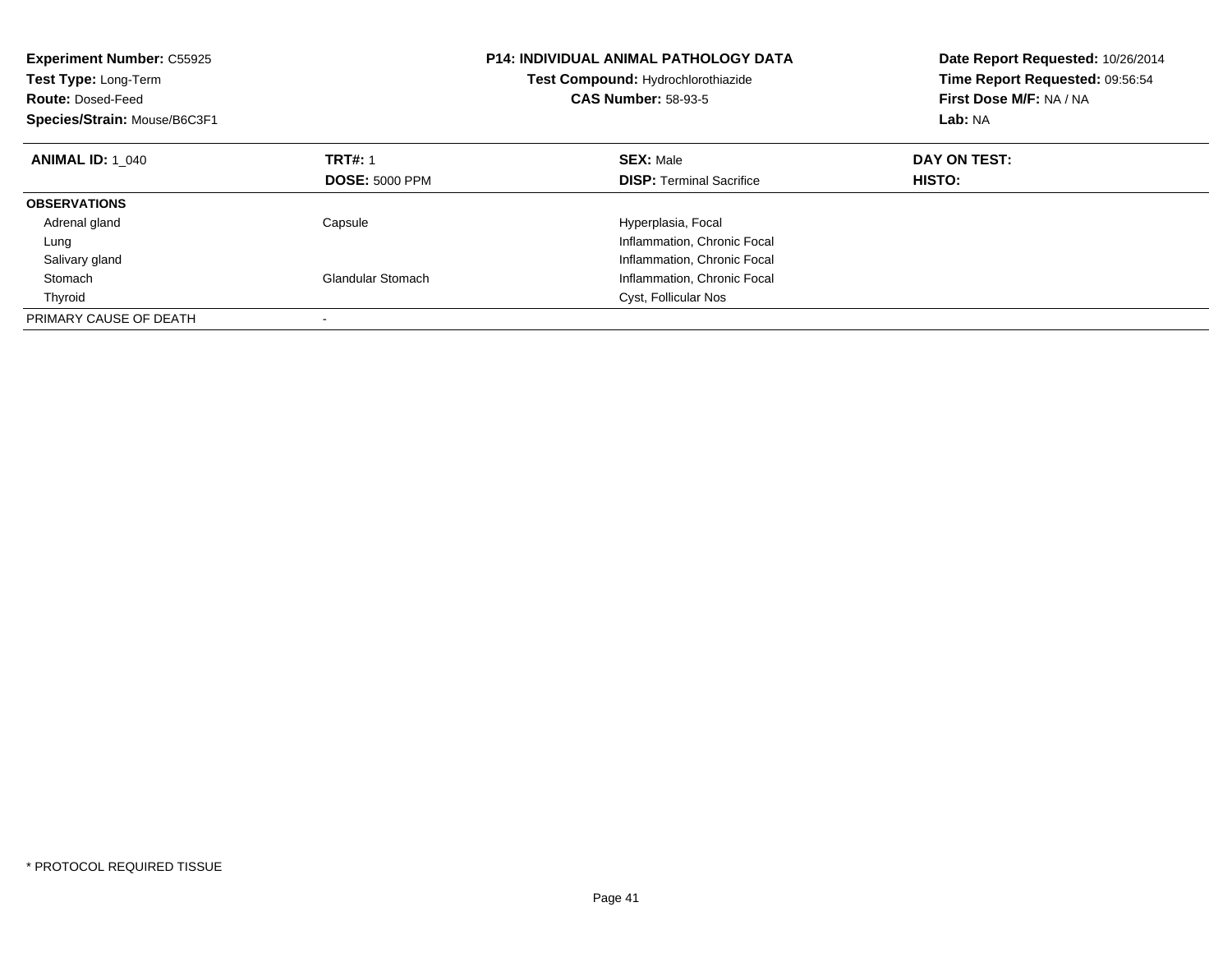| <b>Experiment Number: C55925</b><br>Test Type: Long-Term<br><b>Route: Dosed-Feed</b><br>Species/Strain: Mouse/B6C3F1 |                       | <b>P14: INDIVIDUAL ANIMAL PATHOLOGY DATA</b><br><b>Test Compound: Hydrochlorothiazide</b><br><b>CAS Number: 58-93-5</b> | Date Report Requested: 10/26/2014<br>Time Report Requested: 09:56:54<br>First Dose M/F: NA / NA<br>Lab: NA |
|----------------------------------------------------------------------------------------------------------------------|-----------------------|-------------------------------------------------------------------------------------------------------------------------|------------------------------------------------------------------------------------------------------------|
| <b>ANIMAL ID: 1 041</b>                                                                                              | <b>TRT#: 1</b>        | <b>SEX: Male</b>                                                                                                        | DAY ON TEST:                                                                                               |
|                                                                                                                      | <b>DOSE: 5000 PPM</b> | <b>DISP:</b> Terminal Sacrifice                                                                                         | <b>HISTO:</b>                                                                                              |
| <b>OBSERVATIONS</b>                                                                                                  |                       |                                                                                                                         |                                                                                                            |
| Adrenal gland                                                                                                        | Capsule               | Hyperplasia, Focal                                                                                                      |                                                                                                            |
|                                                                                                                      | <b>Cortex Nos</b>     | Hyperplasia, Focal                                                                                                      |                                                                                                            |
| Liver                                                                                                                |                       | Hepatocellular Carcinoma                                                                                                |                                                                                                            |
| Lung                                                                                                                 |                       | Alveolar/Bronchiolar Adenoma                                                                                            |                                                                                                            |
|                                                                                                                      |                       | Alveolar/Bronchiolar Carcinoma                                                                                          |                                                                                                            |
|                                                                                                                      |                       | Inflammation, Chronic Focal                                                                                             |                                                                                                            |
| Stomach                                                                                                              | Forestomach           | Inflammation, Chronic Focal                                                                                             |                                                                                                            |
| Unspecified                                                                                                          | Multiple Organs Nos   | Lymphoma, Mixed-Malignant Type                                                                                          |                                                                                                            |
| PRIMARY CAUSE OF DEATH                                                                                               |                       |                                                                                                                         |                                                                                                            |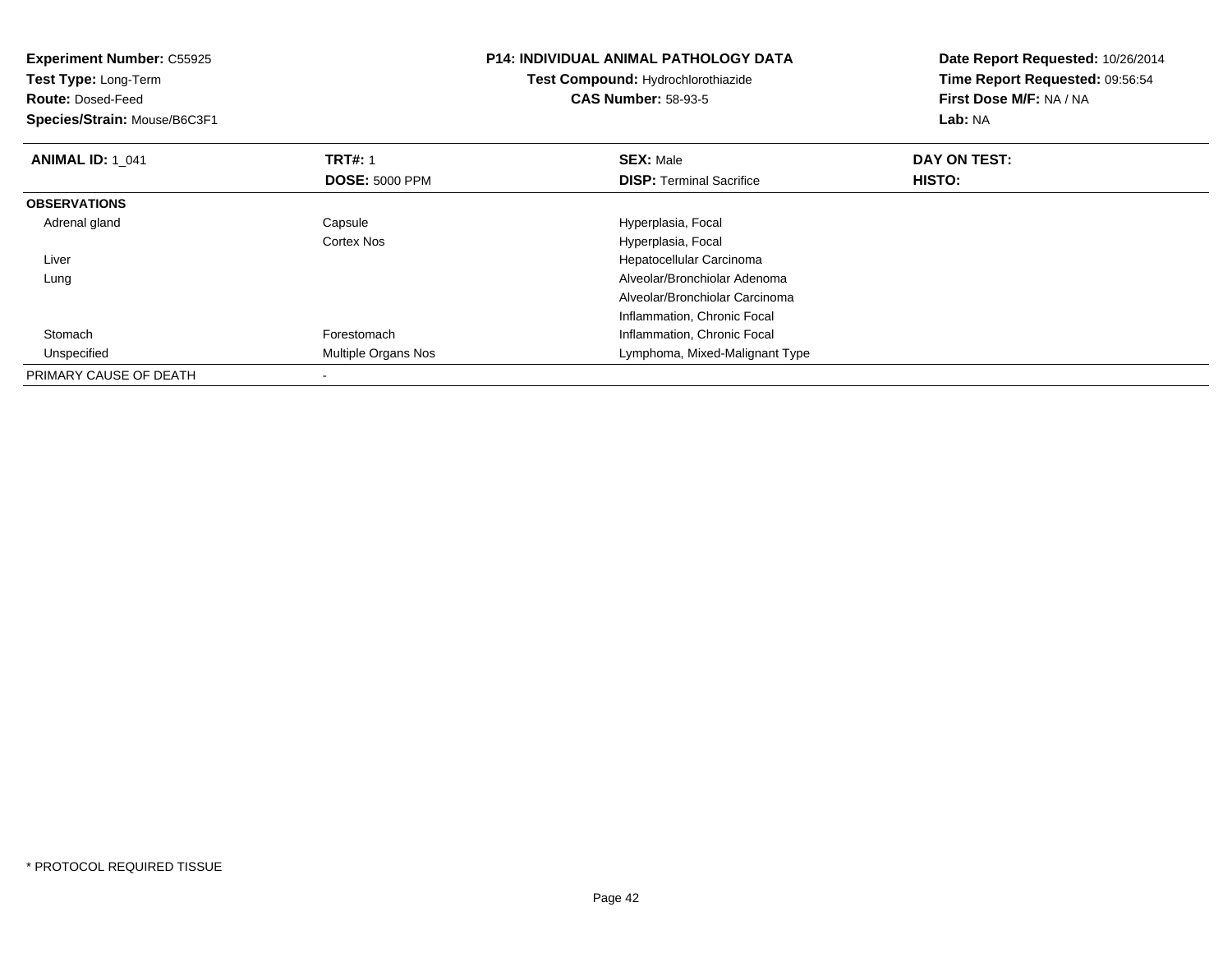**Test Type:** Long-Term

**Route:** Dosed-Feed

**Species/Strain:** Mouse/B6C3F1

### **P14: INDIVIDUAL ANIMAL PATHOLOGY DATA**

## **Test Compound:** Hydrochlorothiazide**CAS Number:** 58-93-5

| <b>ANIMAL ID: 1_042</b> | <b>TRT#: 1</b>            | <b>SEX: Male</b>                 | DAY ON TEST: |  |
|-------------------------|---------------------------|----------------------------------|--------------|--|
|                         | <b>DOSE: 5000 PPM</b>     | <b>DISP: Terminal Sacrifice</b>  | HISTO:       |  |
| <b>OBSERVATIONS</b>     |                           |                                  |              |  |
| Adrenal gland           | Capsule                   | Hyperplasia, Focal               |              |  |
| Heart                   | Cardiac Valve             | Pigmentation, Nos                |              |  |
| Liver                   |                           | Inflammation, Chronic Focal      |              |  |
| Lung                    |                           | Hyperplasia, Alveolar Epithelium |              |  |
|                         |                           | Inflammation, Chronic Focal      |              |  |
| Lymph node              | Mesenteric Lymph Node     | Congestion, Nos                  |              |  |
| Pancreas                |                           | Inflammation, Chronic Focal      |              |  |
| Pituitary gland         | <b>Anterior Pituitary</b> | Hyperplasia, Focal               |              |  |
| Prostate                |                           | Inflammation, Chronic Focal      |              |  |
| Salivary gland          |                           | Inflammation, Chronic Focal      |              |  |
| Seminal vesicle         |                           | Dilatation, Nos                  |              |  |
| <b>Testis</b>           |                           | Atrophy, Focal                   |              |  |
| Unspecified             | <b>Abdominal Cavity</b>   | Necrosis, Fat                    |              |  |
| PRIMARY CAUSE OF DEATH  |                           |                                  |              |  |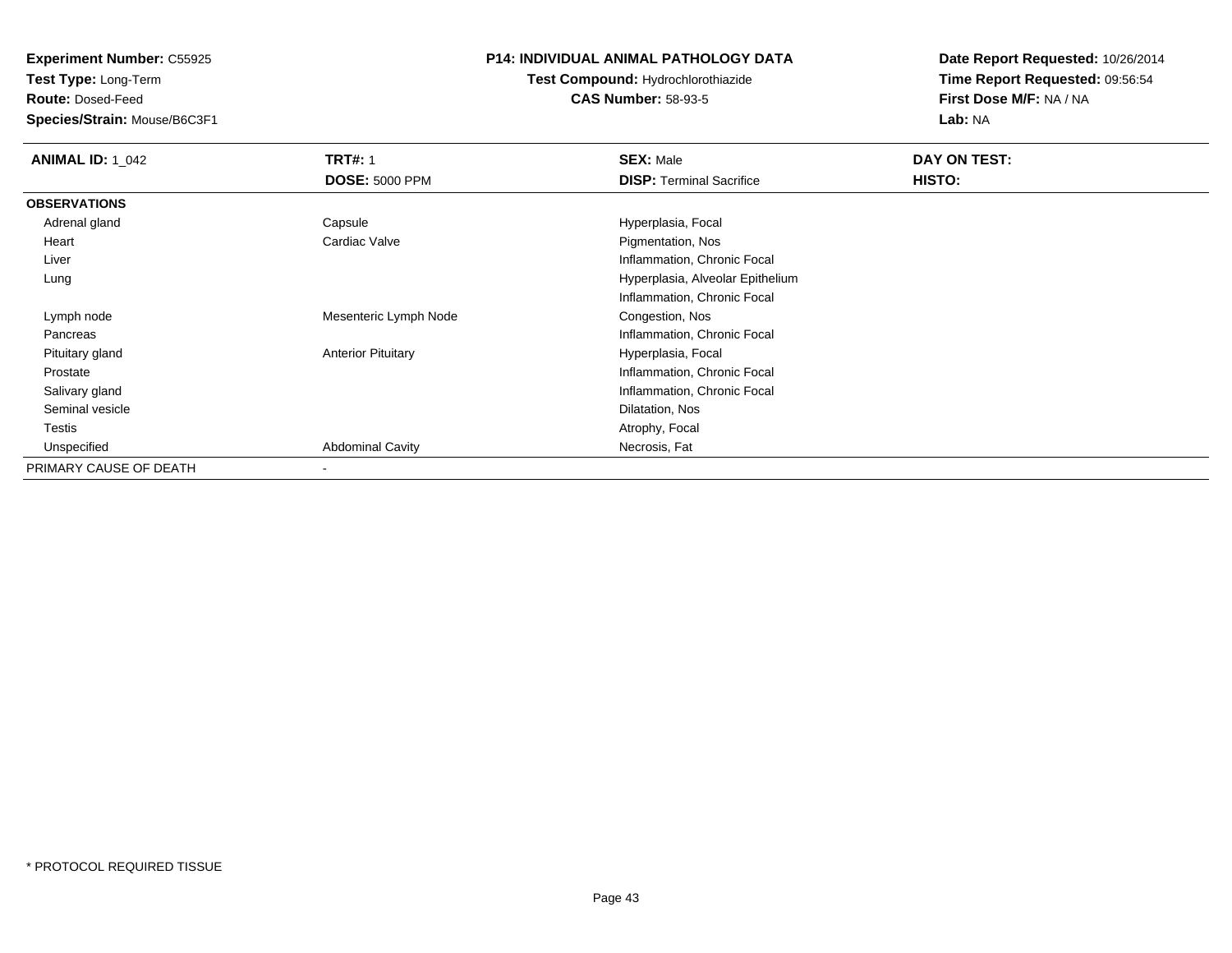**Experiment Number:** C55925**Test Type:** Long-Term**Route:** Dosed-Feed **Species/Strain:** Mouse/B6C3F1**P14: INDIVIDUAL ANIMAL PATHOLOGY DATATest Compound:** Hydrochlorothiazide**CAS Number:** 58-93-5**Date Report Requested:** 10/26/2014**Time Report Requested:** 09:56:54**First Dose M/F:** NA / NA**Lab:** NA**ANIMAL ID: 1\_043 TRT#:** 1 **SEX:** Male **DAY ON TEST: DOSE:** 5000 PPM**DISP:** Terminal Sacrifice **HISTO: OBSERVATIONS** Adrenal glandCapsule Capsule Hyperplasia, Focal<br>
Meninges Capsulate Hyperplasia, Focal<br>
Meninges Capsulate Hyperplasia, Chro BrainInflammation, Chronic Focal Liver Hepatocytes Clear-Cell Change**Inflammation, Chronic Focal**  Lung Lymph nodeMesenteric Lymph Node Congestion, Nos Pancreas Inflammation, Chronic Focal Prostate Inflammation, Chronic Focal Salivary gland Inflammation, Chronic Focal Thyroid Cyst, Follicular Nos PRIMARY CAUSE OF DEATH-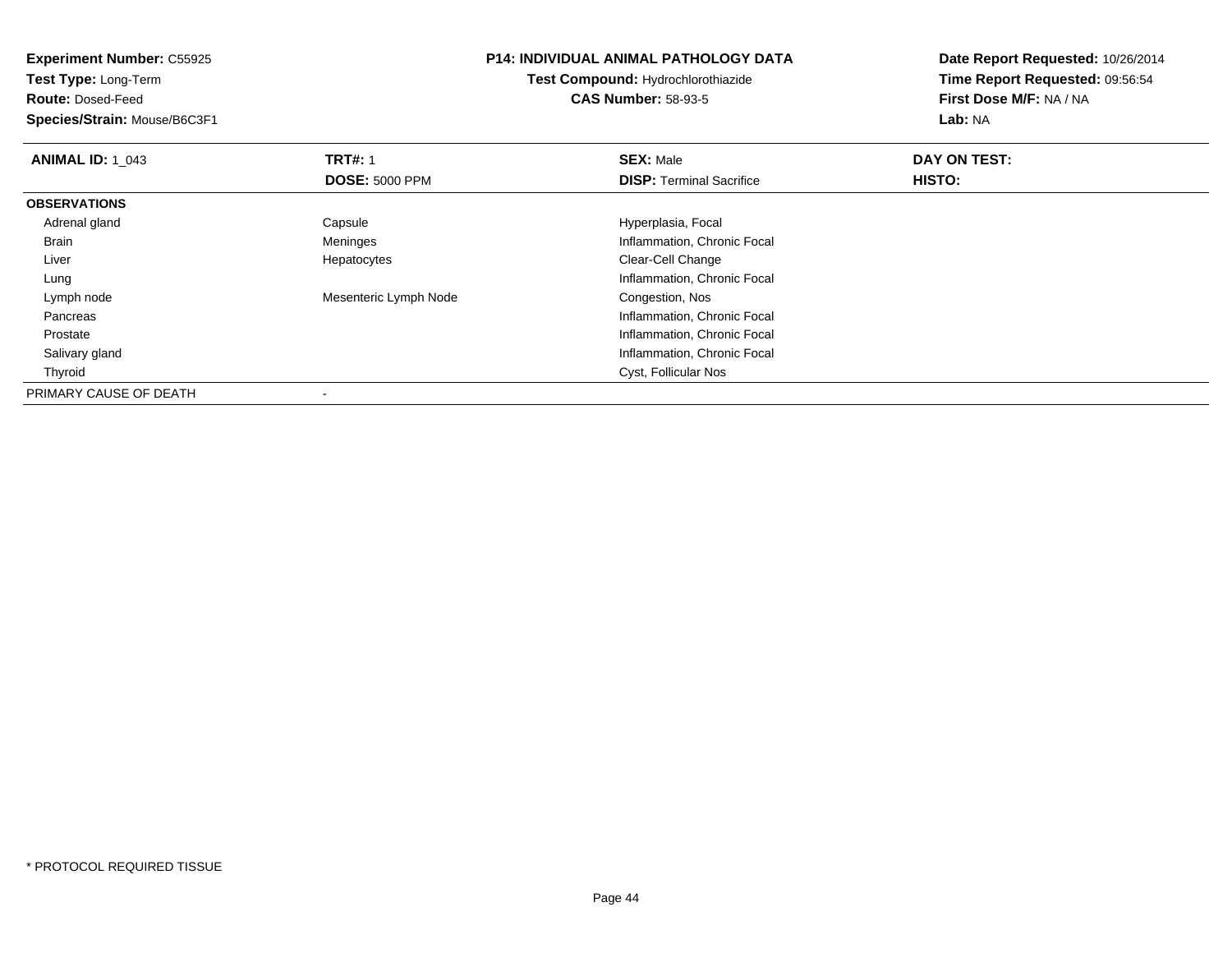| <b>Experiment Number: C55925</b><br>Test Type: Long-Term<br><b>Route: Dosed-Feed</b><br>Species/Strain: Mouse/B6C3F1 |                         | <b>P14: INDIVIDUAL ANIMAL PATHOLOGY DATA</b><br>Test Compound: Hydrochlorothiazide<br><b>CAS Number: 58-93-5</b> | Date Report Requested: 10/26/2014<br>Time Report Requested: 09:56:54<br>First Dose M/F: NA / NA<br>Lab: NA |
|----------------------------------------------------------------------------------------------------------------------|-------------------------|------------------------------------------------------------------------------------------------------------------|------------------------------------------------------------------------------------------------------------|
| <b>ANIMAL ID: 1 044</b>                                                                                              | <b>TRT#: 1</b>          | <b>SEX: Male</b>                                                                                                 | DAY ON TEST:                                                                                               |
|                                                                                                                      | <b>DOSE: 5000 PPM</b>   | <b>DISP:</b> Terminal Sacrifice                                                                                  | HISTO:                                                                                                     |
| <b>OBSERVATIONS</b>                                                                                                  |                         |                                                                                                                  |                                                                                                            |
| Adrenal gland                                                                                                        | Capsule                 | Hyperplasia, Focal                                                                                               |                                                                                                            |
| Lung                                                                                                                 |                         | Inflammation, Chronic Focal                                                                                      |                                                                                                            |
| Seminal vesicle                                                                                                      |                         | Dilatation, Nos                                                                                                  |                                                                                                            |
| Thymus                                                                                                               |                         | Involution, Nos                                                                                                  |                                                                                                            |
| Thyroid                                                                                                              |                         | Cyst, Follicular Nos                                                                                             |                                                                                                            |
| Unspecified                                                                                                          | Multiple Organs Nos     | Lymphoma, Mixed-Malignant Type                                                                                   |                                                                                                            |
|                                                                                                                      | <b>Abdominal Cavity</b> | Necrosis, Fat                                                                                                    |                                                                                                            |
| PRIMARY CAUSE OF DEATH                                                                                               |                         |                                                                                                                  |                                                                                                            |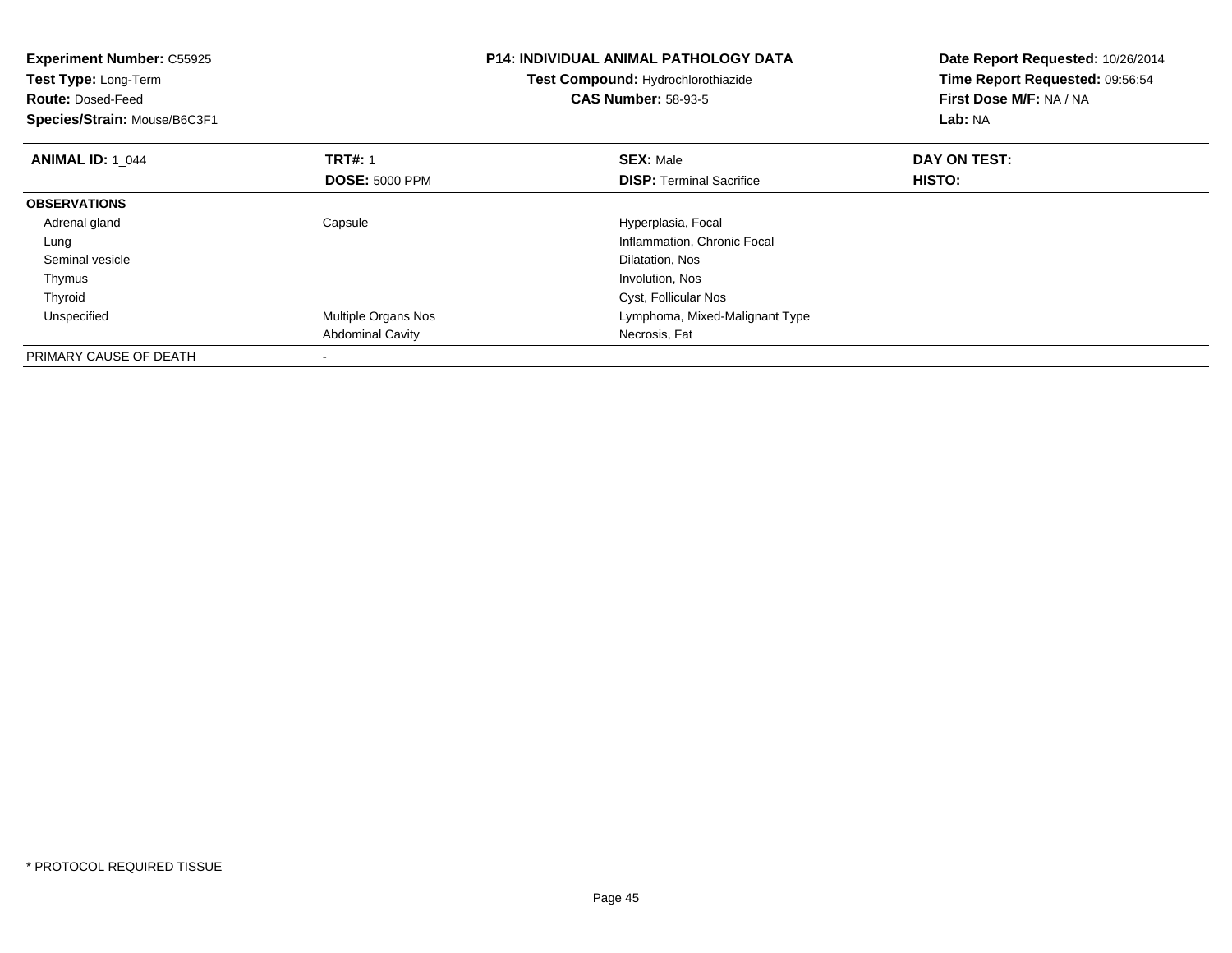**Experiment Number:** C55925**Test Type:** Long-Term**Route:** Dosed-Feed **Species/Strain:** Mouse/B6C3F1**P14: INDIVIDUAL ANIMAL PATHOLOGY DATATest Compound:** Hydrochlorothiazide**CAS Number:** 58-93-5**Date Report Requested:** 10/26/2014**Time Report Requested:** 09:56:54**First Dose M/F:** NA / NA**Lab:** NA**ANIMAL ID: 1\_045 TRT#:** <sup>1</sup> **SEX:** Male **DAY ON TEST: DOSE:** 5000 PPM**DISP:** Terminal Sacrifice **HISTO: OBSERVATIONS** Adrenal glandCapsule **Capsule Hyperplasia**, Focal Epididymis Inflammation, Chronic Focal Harderian glandHardarian Gland **Adenoma**, Nos Heart Cardiac Valve Pigmentation, Nos Kidneyy the control of the control of the control of the control of the control of the control of the control of the control of the control of the control of the control of the control of the control of the control of the contro Liver Hepatocellular Adenoma Lymph nodeMesenteric Lymph Node Congestion, Nos<br>
Hemorrhage Nasal cavityy the control of the control of the control of the control of the control of the control of the control of the control of the control of the control of the control of the control of the control of the control of the contro **Inflammation, Chronic Focal**  Salivary gland StomachGlandular Stomach **Mineralization** Mineralization PRIMARY CAUSE OF DEATH

-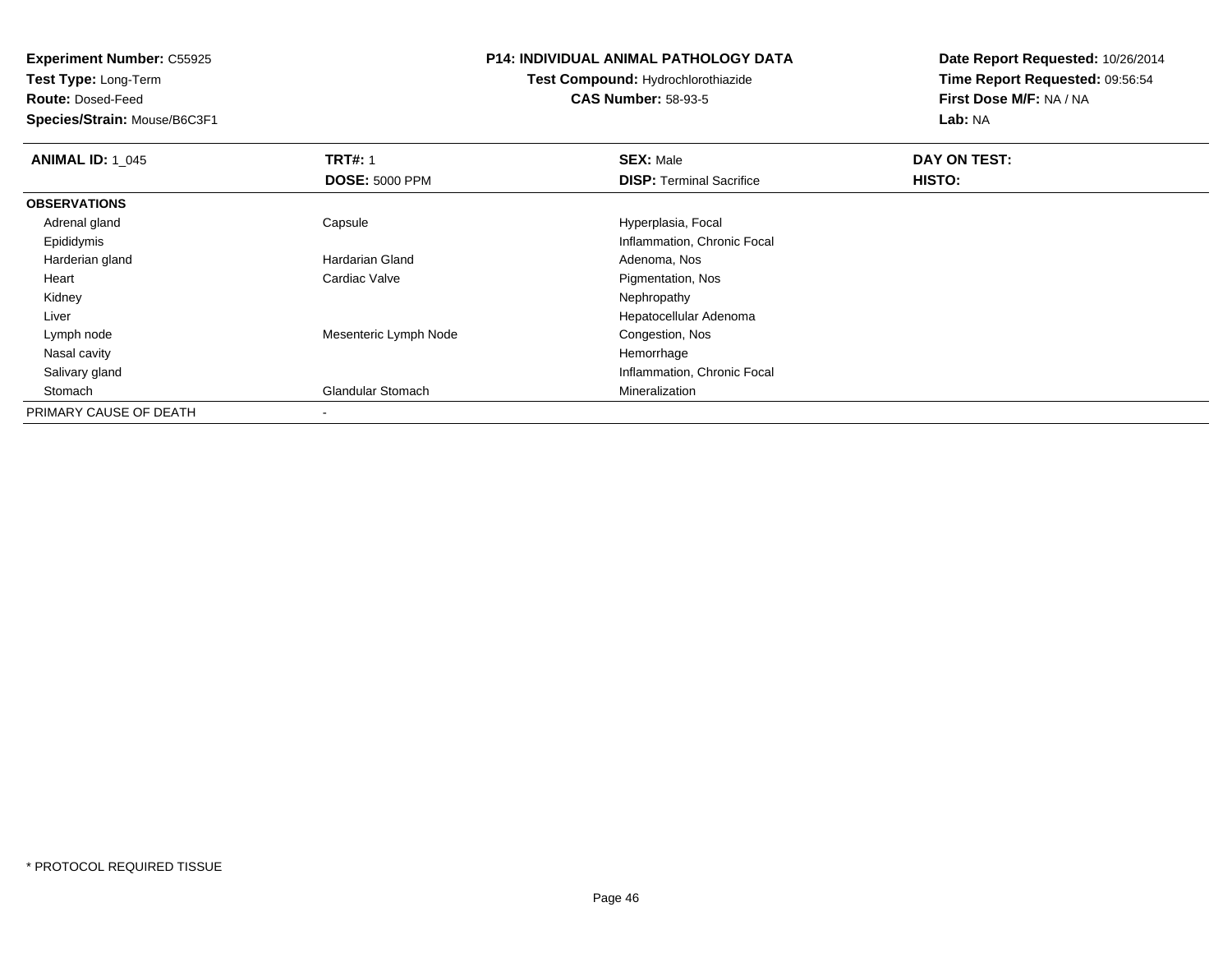**Test Type:** Long-Term

**Route:** Dosed-Feed

**Species/Strain:** Mouse/B6C3F1

#### **P14: INDIVIDUAL ANIMAL PATHOLOGY DATA**

## **Test Compound:** Hydrochlorothiazide**CAS Number:** 58-93-5

| <b>ANIMAL ID: 1_046</b> | <b>TRT#: 1</b>          | <b>SEX: Male</b>                | DAY ON TEST: |  |
|-------------------------|-------------------------|---------------------------------|--------------|--|
|                         | <b>DOSE: 5000 PPM</b>   | <b>DISP: Terminal Sacrifice</b> | HISTO:       |  |
| <b>OBSERVATIONS</b>     |                         |                                 |              |  |
| Brain                   |                         | Hydrocephalus, Nos              |              |  |
| Gall bladder            |                         | Inflammation, Chronic Focal     |              |  |
| Liver                   | Hepatocytes             | Clear-Cell Change               |              |  |
|                         |                         | Hepatocellular Adenoma          |              |  |
| Lung                    |                         | Inflammation, Chronic Focal     |              |  |
| Lymph node              | Mesenteric Lymph Node   | Congestion, Nos                 |              |  |
|                         | Mesenteric Lymph Node   | Hematopoiesis                   |              |  |
| Pancreas                |                         | Inflammation, Chronic Focal     |              |  |
| Prostate                |                         | Inflammation, Chronic Focal     |              |  |
| Salivary gland          |                         | Inflammation, Chronic Focal     |              |  |
| Unspecified             | <b>Abdominal Cavity</b> | Necrosis, Fat                   |              |  |
| Urinary bladder         | Submucosa               | Inflammation, Chronic Focal     |              |  |
| PRIMARY CAUSE OF DEATH  |                         |                                 |              |  |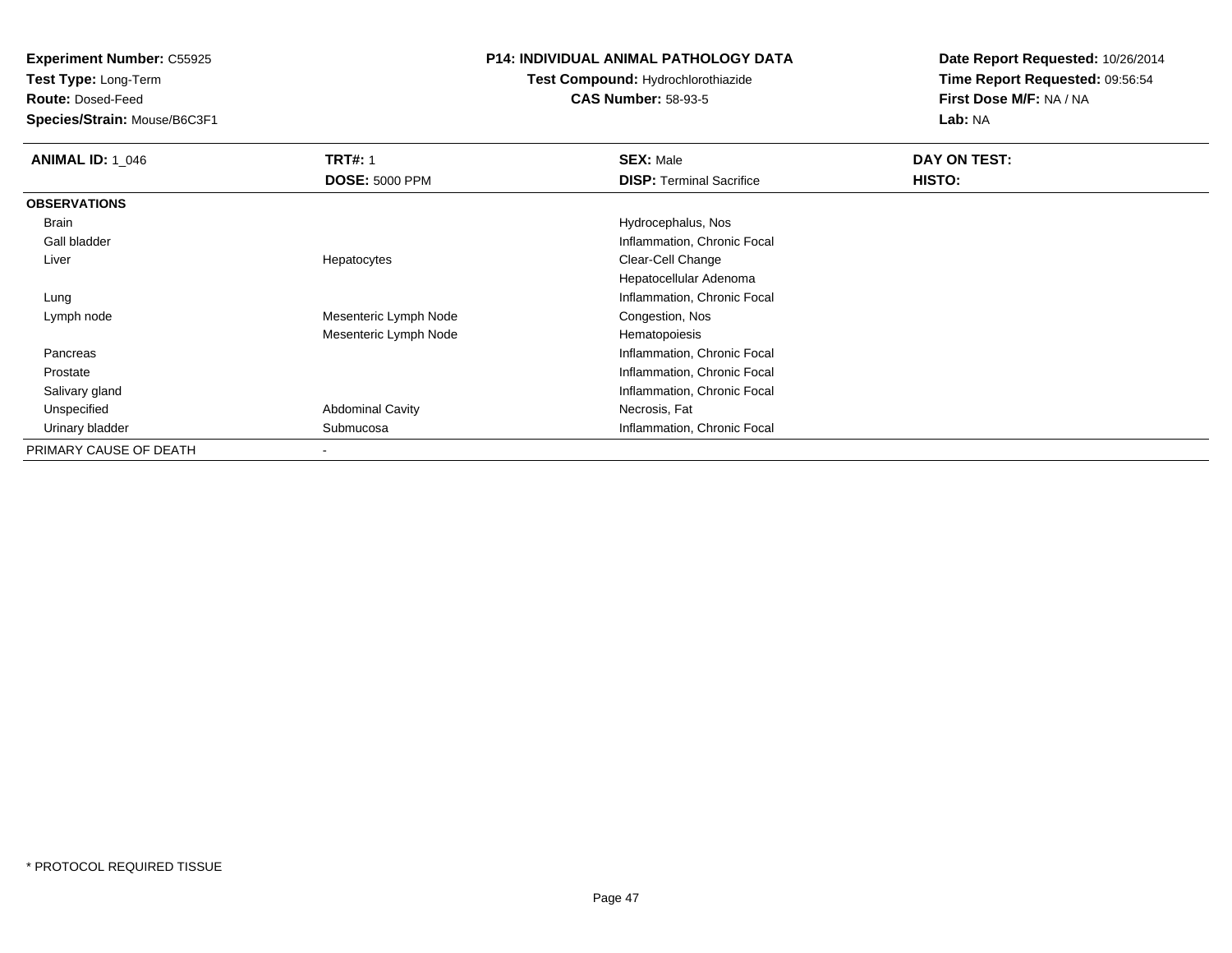**Test Type:** Long-Term

**Route:** Dosed-Feed

**Species/Strain:** Mouse/B6C3F1

### **P14: INDIVIDUAL ANIMAL PATHOLOGY DATA**

**Test Compound:** Hydrochlorothiazide**CAS Number:** 58-93-5

| <b>ANIMAL ID: 1_047</b> | <b>TRT#: 1</b>           | <b>SEX: Male</b>                | DAY ON TEST: |  |
|-------------------------|--------------------------|---------------------------------|--------------|--|
|                         | <b>DOSE: 5000 PPM</b>    | <b>DISP: Terminal Sacrifice</b> | HISTO:       |  |
| <b>OBSERVATIONS</b>     |                          |                                 |              |  |
| Adrenal gland           | Capsule                  | Hyperplasia, Focal              |              |  |
| Eye                     | <b>Nasolacrimal Duct</b> | Hemorrhage                      |              |  |
| Kidney                  |                          | Mineralization                  |              |  |
| Liver                   | Hepatocytes              | Clear-Cell Change               |              |  |
|                         |                          | Inflammation, Chronic Focal     |              |  |
| Lung                    |                          | Alveolar/Bronchiolar Carcinoma  |              |  |
|                         |                          | Inflammation, Chronic Focal     |              |  |
| Lymph node              | Mesenteric Lymph Node    | Congestion, Nos                 |              |  |
| Prostate                |                          | Inflammation, Chronic Focal     |              |  |
| Stomach                 | <b>Glandular Stomach</b> | Inflammation, Chronic Focal     |              |  |
| Thyroid                 |                          | Cyst, Nos                       |              |  |
| Urinary bladder         | Submucosa                | Inflammation, Chronic Focal     |              |  |
| PRIMARY CAUSE OF DEATH  |                          |                                 |              |  |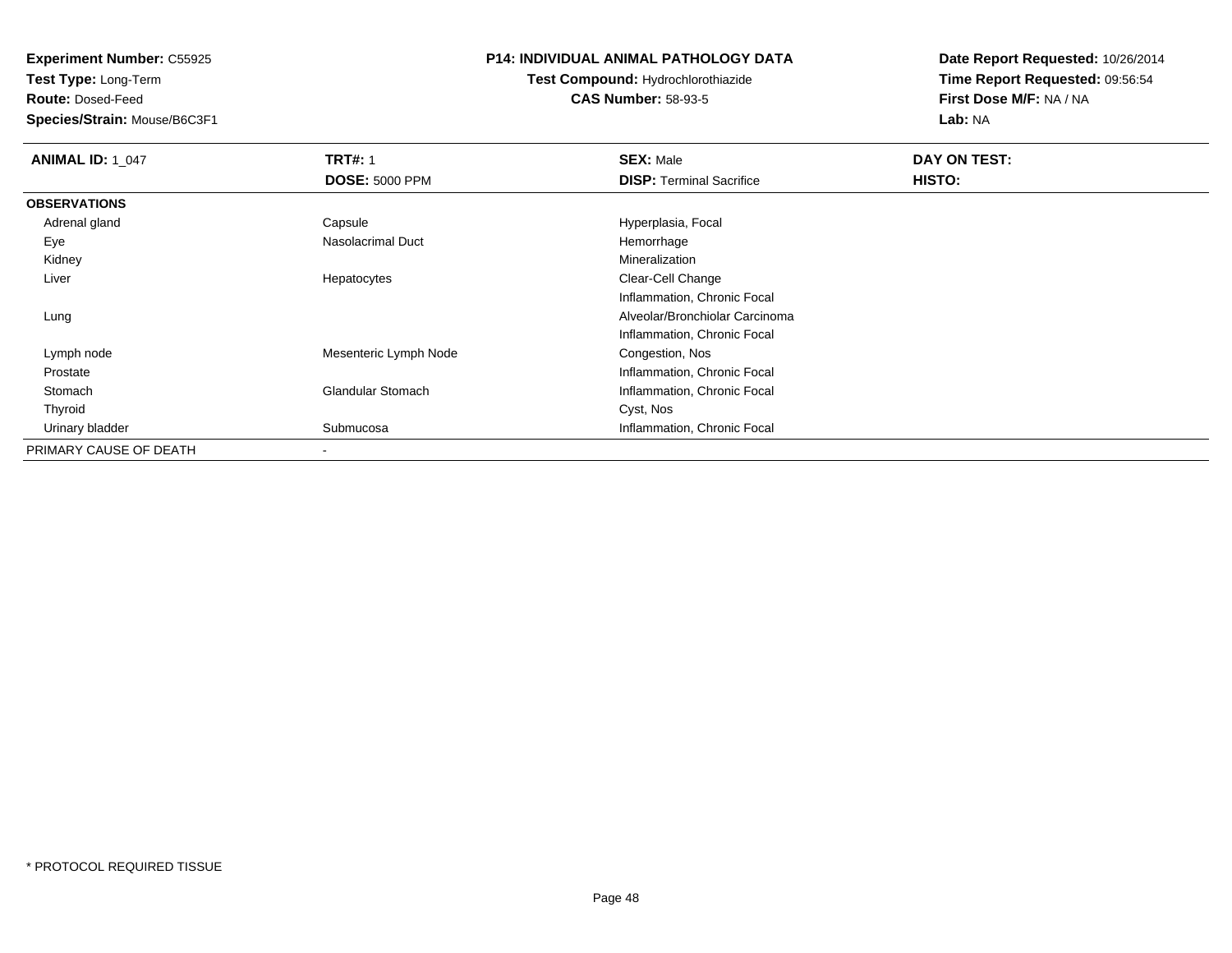**Test Type:** Long-Term

**Route:** Dosed-Feed

**Species/Strain:** Mouse/B6C3F1

### **P14: INDIVIDUAL ANIMAL PATHOLOGY DATA**

## **Test Compound:** Hydrochlorothiazide**CAS Number:** 58-93-5

| <b>ANIMAL ID: 1 048</b> | <b>TRT#: 1</b>        | <b>SEX: Male</b>                | DAY ON TEST: |  |
|-------------------------|-----------------------|---------------------------------|--------------|--|
|                         | <b>DOSE: 5000 PPM</b> | <b>DISP: Terminal Sacrifice</b> | HISTO:       |  |
| <b>OBSERVATIONS</b>     |                       |                                 |              |  |
| Adrenal gland           | Capsule               | Hyperplasia, Focal              |              |  |
| <b>Brain</b>            |                       | Mineralization                  |              |  |
| Eye                     | Nasolacrimal Duct     | Hemorrhage                      |              |  |
| Lung                    |                       | Inflammation, Chronic Focal     |              |  |
| Lymph node              | Mesenteric Lymph Node | Angiectasis                     |              |  |
|                         |                       | Pigmentation, Nos               |              |  |
| Pancreas                |                       | Inflammation, Chronic Focal     |              |  |
| Salivary gland          |                       | Inflammation, Chronic Focal     |              |  |
| Urinary bladder         | Submucosa             | Inflammation, Chronic Focal     |              |  |
| PRIMARY CAUSE OF DEATH  |                       |                                 |              |  |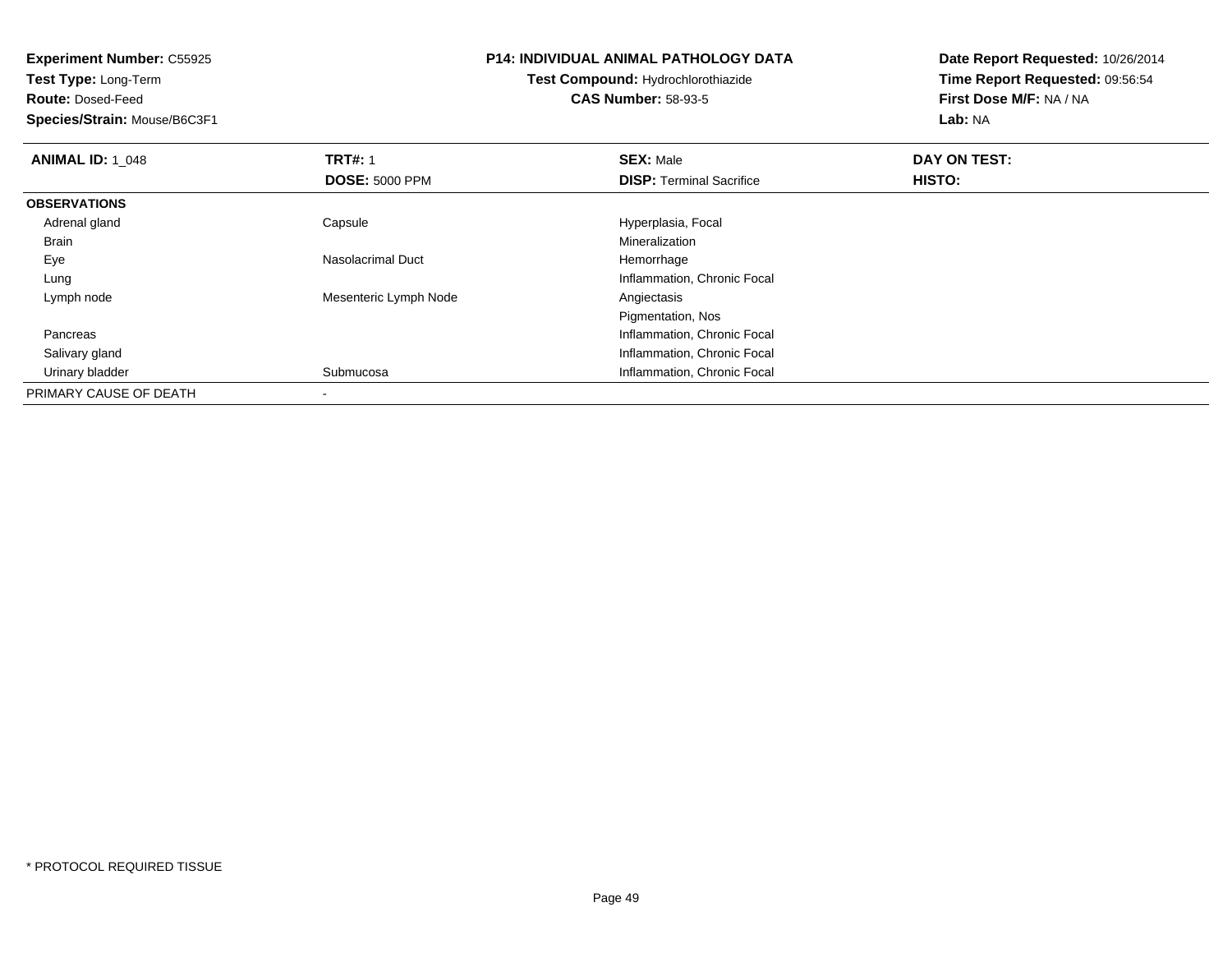| <b>Experiment Number: C55925</b><br>Test Type: Long-Term<br><b>Route: Dosed-Feed</b><br>Species/Strain: Mouse/B6C3F1 |                                         | <b>P14: INDIVIDUAL ANIMAL PATHOLOGY DATA</b><br>Test Compound: Hydrochlorothiazide<br><b>CAS Number: 58-93-5</b> | Date Report Requested: 10/26/2014<br>Time Report Requested: 09:56:54<br>First Dose M/F: NA / NA<br>Lab: NA |
|----------------------------------------------------------------------------------------------------------------------|-----------------------------------------|------------------------------------------------------------------------------------------------------------------|------------------------------------------------------------------------------------------------------------|
| <b>ANIMAL ID: 1 049</b>                                                                                              | <b>TRT#: 1</b><br><b>DOSE: 5000 PPM</b> | <b>SEX: Male</b><br><b>DISP:</b> Terminal Sacrifice                                                              | DAY ON TEST:<br>HISTO:                                                                                     |
| <b>OBSERVATIONS</b>                                                                                                  |                                         |                                                                                                                  |                                                                                                            |
| Adrenal gland                                                                                                        | Capsule<br>Cortex Nos                   | Hyperplasia, Focal<br>Hyperplasia, Focal                                                                         |                                                                                                            |
| Thyroid                                                                                                              |                                         | Cyst, Follicular Nos                                                                                             |                                                                                                            |
| Unspecified                                                                                                          | Multiple Organs Nos                     | Lymphoma, Mixed-Malignant Type                                                                                   |                                                                                                            |
| PRIMARY CAUSE OF DEATH                                                                                               |                                         |                                                                                                                  |                                                                                                            |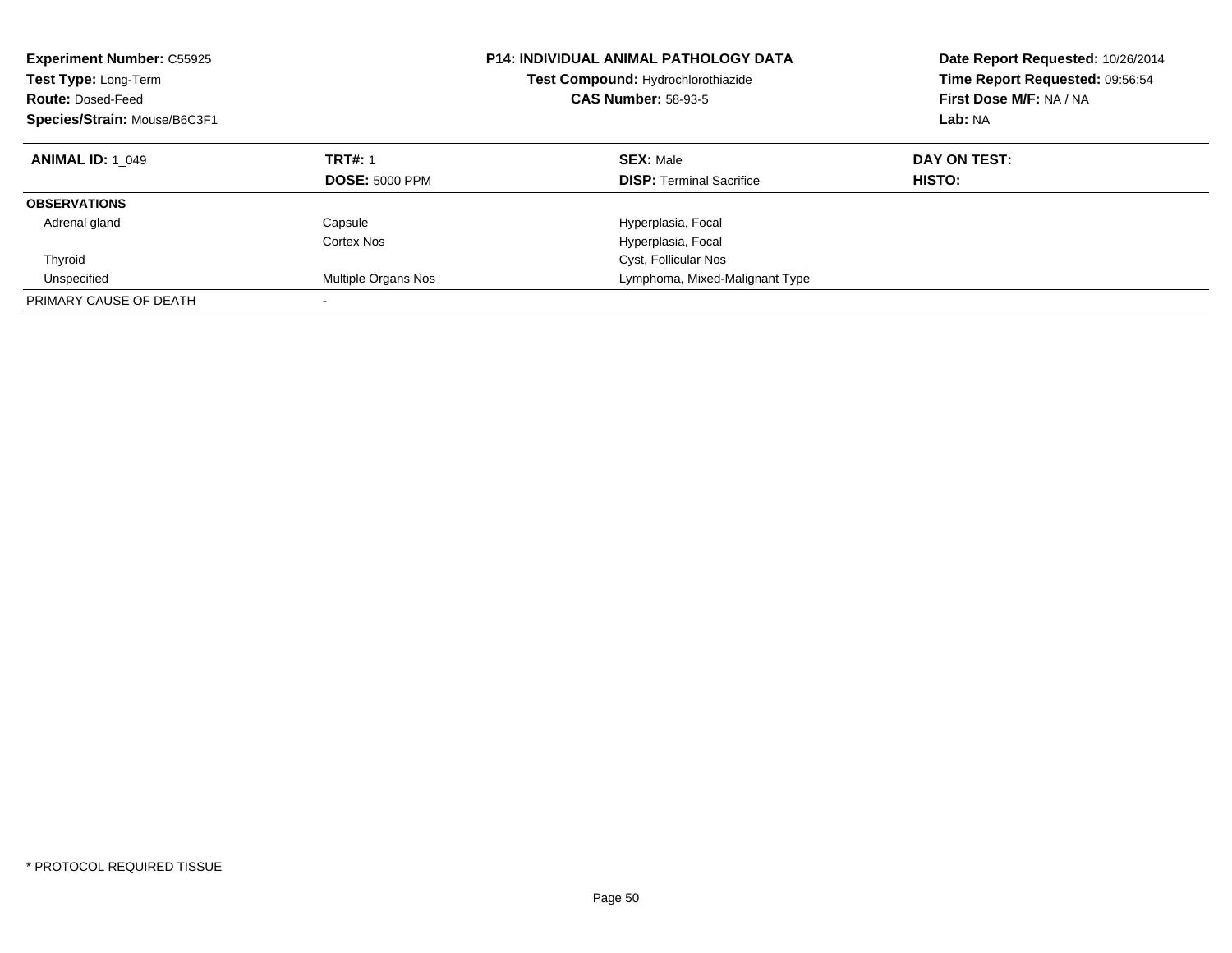**Test Type:** Long-Term

**Route:** Dosed-Feed

**Species/Strain:** Mouse/B6C3F1

## **P14: INDIVIDUAL ANIMAL PATHOLOGY DATA**

## **Test Compound:** Hydrochlorothiazide**CAS Number:** 58-93-5

| <b>ANIMAL ID: 1_050</b> | <b>TRT#: 1</b>        | <b>SEX: Male</b>                | DAY ON TEST: |  |
|-------------------------|-----------------------|---------------------------------|--------------|--|
|                         | <b>DOSE: 5000 PPM</b> | <b>DISP: Terminal Sacrifice</b> | HISTO:       |  |
| <b>OBSERVATIONS</b>     |                       |                                 |              |  |
| Adrenal gland           | Capsule               | Hyperplasia, Focal              |              |  |
|                         | <b>Cortex Nos</b>     | Hyperplasia, Focal              |              |  |
| Brain                   |                       | Mineralization                  |              |  |
| Kidney                  |                       | Cyst, Nos                       |              |  |
| Liver                   | Hepatocytes           | Clear-Cell Change               |              |  |
|                         |                       | Hepatocellular Adenoma          |              |  |
| Lung                    |                       | Inflammation, Chronic Focal     |              |  |
| Lymph node              | Mesenteric Lymph Node | Hyperplasia, Lymphoid           |              |  |
|                         |                       | Hyperplasia, Lymphoid           |              |  |
| Pancreas                |                       | Inflammation, Chronic Focal     |              |  |
| Prostate                |                       | Inflammation, Chronic Focal     |              |  |
| Salivary gland          |                       | Inflammation, Chronic Focal     |              |  |
| Spleen                  |                       | Hyperplasia, Lymphoid           |              |  |
| Thyroid                 |                       | Cyst, Follicular Nos            |              |  |
| Urinary bladder         | Submucosa             | Inflammation, Chronic Focal     |              |  |
| PRIMARY CAUSE OF DEATH  |                       |                                 |              |  |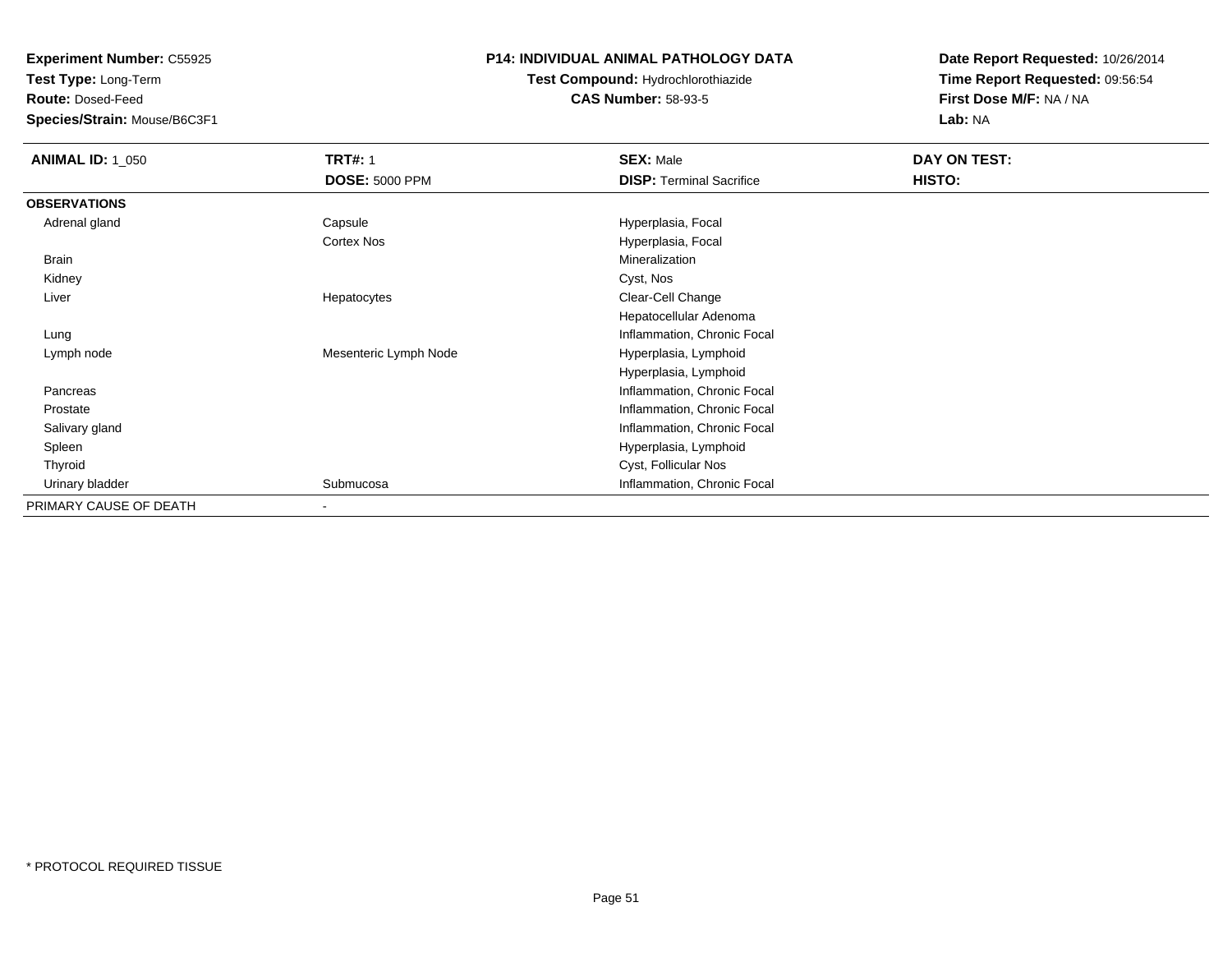| <b>Experiment Number: C55925</b><br><b>Test Type: Long-Term</b><br><b>Route: Dosed-Feed</b><br>Species/Strain: Mouse/B6C3F1 |                       | <b>P14: INDIVIDUAL ANIMAL PATHOLOGY DATA</b><br>Test Compound: Hydrochlorothiazide<br><b>CAS Number: 58-93-5</b> | Date Report Requested: 10/26/2014<br>Time Report Requested: 09:56:54<br>First Dose M/F: NA / NA<br>Lab: NA |
|-----------------------------------------------------------------------------------------------------------------------------|-----------------------|------------------------------------------------------------------------------------------------------------------|------------------------------------------------------------------------------------------------------------|
| <b>ANIMAL ID: 2_001</b>                                                                                                     | TRT#: 2               | <b>SEX: Male</b>                                                                                                 | DAY ON TEST:                                                                                               |
|                                                                                                                             | <b>DOSE: 2500 PPM</b> | <b>DISP:</b> Terminal Sacrifice                                                                                  | HISTO:                                                                                                     |
| <b>OBSERVATIONS</b>                                                                                                         |                       |                                                                                                                  |                                                                                                            |
| Adrenal gland                                                                                                               | Capsule               | Hyperplasia, Focal                                                                                               |                                                                                                            |
| Liver                                                                                                                       |                       | Inflammation, Chronic Focal                                                                                      |                                                                                                            |
| Lymph node                                                                                                                  | Inguinal Lymph Node   | Hyperplasia, Plasma Cell                                                                                         |                                                                                                            |
|                                                                                                                             |                       | Hyperplasia, Plasma Cell                                                                                         |                                                                                                            |
|                                                                                                                             | Mesenteric Lymph Node | Hyperplasia, Reticulum Cell                                                                                      |                                                                                                            |
| Salivary gland                                                                                                              |                       | Inflammation, Chronic Focal                                                                                      |                                                                                                            |
| Unspecified                                                                                                                 | Abdomen               | Inflammation, Chronic Focal                                                                                      |                                                                                                            |
| PRIMARY CAUSE OF DEATH                                                                                                      |                       |                                                                                                                  |                                                                                                            |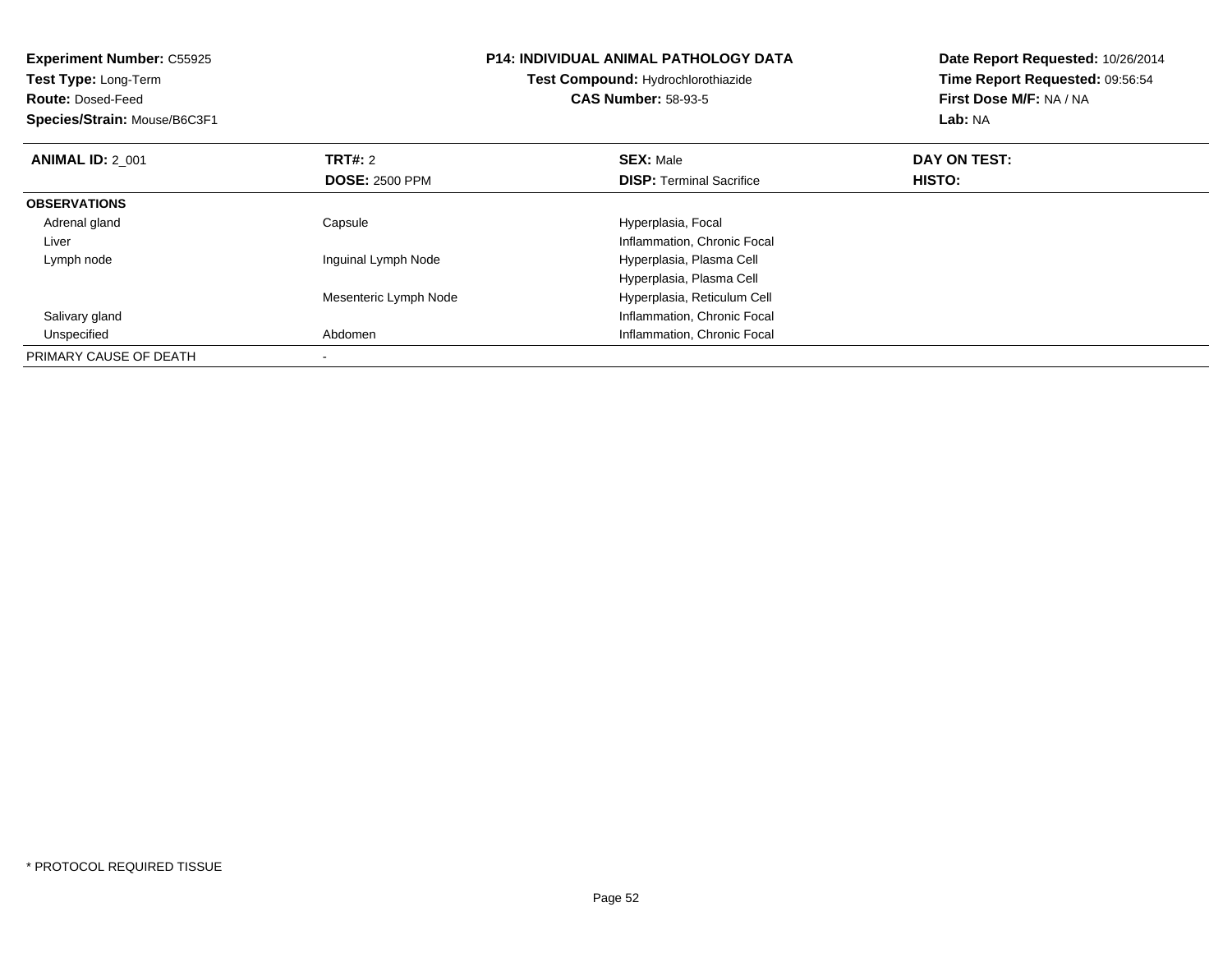| <b>Experiment Number: C55925</b><br>Test Type: Long-Term<br><b>Route: Dosed-Feed</b><br>Species/Strain: Mouse/B6C3F1 |                       | <b>P14: INDIVIDUAL ANIMAL PATHOLOGY DATA</b><br>Test Compound: Hydrochlorothiazide<br><b>CAS Number: 58-93-5</b> | Date Report Requested: 10/26/2014<br>Time Report Requested: 09:56:54<br>First Dose M/F: NA / NA<br>Lab: NA |
|----------------------------------------------------------------------------------------------------------------------|-----------------------|------------------------------------------------------------------------------------------------------------------|------------------------------------------------------------------------------------------------------------|
| <b>ANIMAL ID: 2 002</b>                                                                                              | TRT#: 2               | <b>SEX: Male</b>                                                                                                 | DAY ON TEST:                                                                                               |
|                                                                                                                      | <b>DOSE: 2500 PPM</b> | <b>DISP:</b> Terminal Sacrifice                                                                                  | HISTO:                                                                                                     |
| <b>OBSERVATIONS</b>                                                                                                  |                       |                                                                                                                  |                                                                                                            |
| Adrenal gland                                                                                                        | Capsule               | Hyperplasia, Focal                                                                                               |                                                                                                            |
| Kidney                                                                                                               |                       | Nephropathy                                                                                                      |                                                                                                            |
| Lung                                                                                                                 |                       | Alveolar/Bronchiolar Carcinoma                                                                                   |                                                                                                            |
|                                                                                                                      |                       | Inflammation, Chronic Focal                                                                                      |                                                                                                            |
| Salivary gland                                                                                                       |                       | Inflammation, Chronic Focal                                                                                      |                                                                                                            |
| PRIMARY CAUSE OF DEATH                                                                                               |                       |                                                                                                                  |                                                                                                            |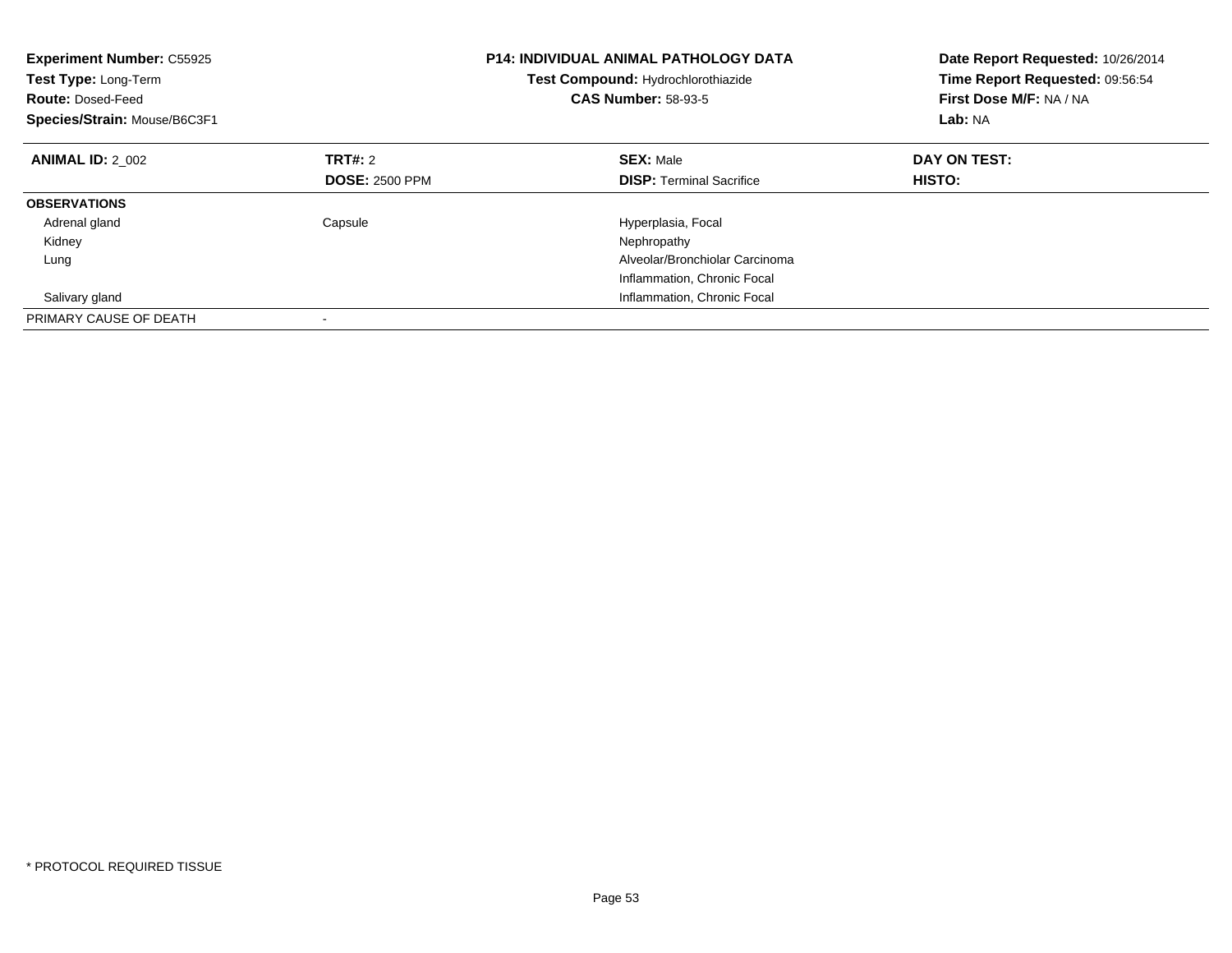**Test Type:** Long-Term

**Route:** Dosed-Feed

**Species/Strain:** Mouse/B6C3F1

## **P14: INDIVIDUAL ANIMAL PATHOLOGY DATA**

# **Test Compound:** Hydrochlorothiazide**CAS Number:** 58-93-5

| <b>ANIMAL ID: 2_003</b> | <b>TRT#: 2</b>        | <b>SEX: Male</b>                | DAY ON TEST: |
|-------------------------|-----------------------|---------------------------------|--------------|
|                         | <b>DOSE: 2500 PPM</b> | <b>DISP: Terminal Sacrifice</b> | HISTO:       |
| <b>OBSERVATIONS</b>     |                       |                                 |              |
| Adrenal gland           | Capsule               | Hyperplasia, Focal              |              |
| Bone marrow             |                       | Hyperplasia, Granulocytic       |              |
| Kidney                  |                       | Nephropathy                     |              |
| Liver                   |                       | Hematopoiesis                   |              |
|                         |                       | Hepatocellular Adenoma          |              |
| Lung                    |                       | Inflammation, Chronic Focal     |              |
| Lymph node              | Inguinal Lymph Node   | Hyperplasia, Plasma Cell        |              |
|                         |                       | Hyperplasia, Plasma Cell        |              |
| Spleen                  |                       | Hematopoiesis                   |              |
| Unspecified             | <b>Back</b>           | Sarcoma, Nos                    |              |
| PRIMARY CAUSE OF DEATH  |                       |                                 |              |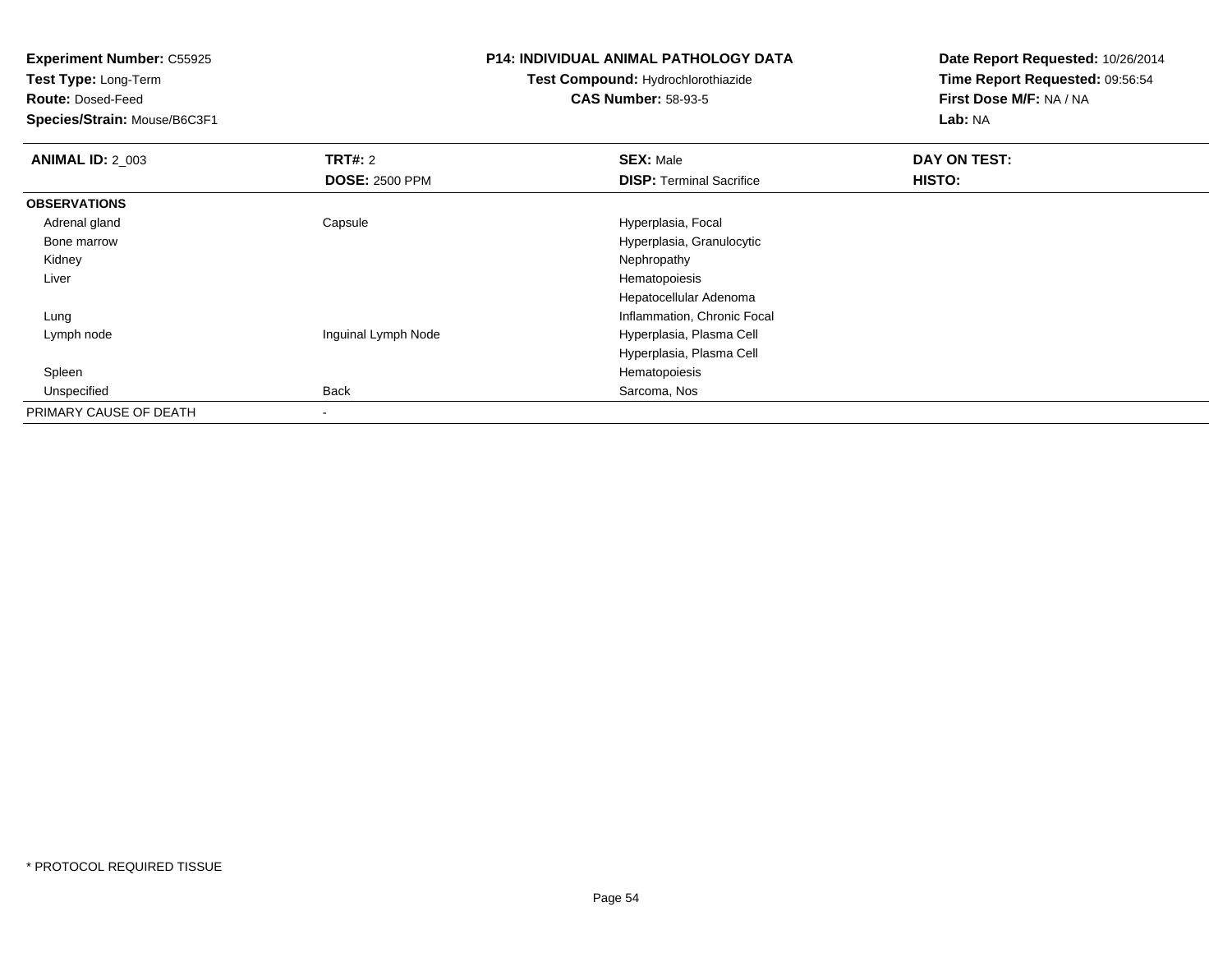**Test Type:** Long-Term

**Route:** Dosed-Feed

**Species/Strain:** Mouse/B6C3F1

#### **P14: INDIVIDUAL ANIMAL PATHOLOGY DATA**

# **Test Compound:** Hydrochlorothiazide**CAS Number:** 58-93-5

| <b>ANIMAL ID: 2_004</b> | <b>TRT#: 2</b>           | <b>SEX: Male</b>            | DAY ON TEST: |  |
|-------------------------|--------------------------|-----------------------------|--------------|--|
|                         | <b>DOSE: 2500 PPM</b>    | <b>DISP: Natural Death</b>  | HISTO:       |  |
| <b>OBSERVATIONS</b>     |                          |                             |              |  |
| Adrenal gland           | Capsule                  | Hyperplasia, Focal          |              |  |
|                         | Medulla                  | Hyperplasia, Nos            |              |  |
| Bone marrow             |                          | Hyperplasia, Granulocytic   |              |  |
| Heart                   |                          | Inflammation, Chronic Focal |              |  |
| Kidney                  |                          | Necrosis, Focal             |              |  |
| Liver                   |                          | Necrosis, Focal             |              |  |
| Lung                    |                          | Alveolar Macrophages        |              |  |
|                         |                          | Congestion, Nos             |              |  |
|                         |                          | Inflammation, Acute Focal   |              |  |
| Mammary gland           |                          | Hyperplasia, Intraductal    |              |  |
| Pancreas                |                          | Inflammation, Chronic Focal |              |  |
| Penis                   |                          | Necrosis, Diffuse           |              |  |
| Spleen                  |                          | Necrosis, Focal             |              |  |
| Thymus                  |                          | Involution, Nos             |              |  |
| Urinary bladder         | Submucosa                | Inflammation, Acute Focal   |              |  |
|                         | Mucosa                   | Necrosis, Focal             |              |  |
| PRIMARY CAUSE OF DEATH  | $\overline{\phantom{a}}$ |                             |              |  |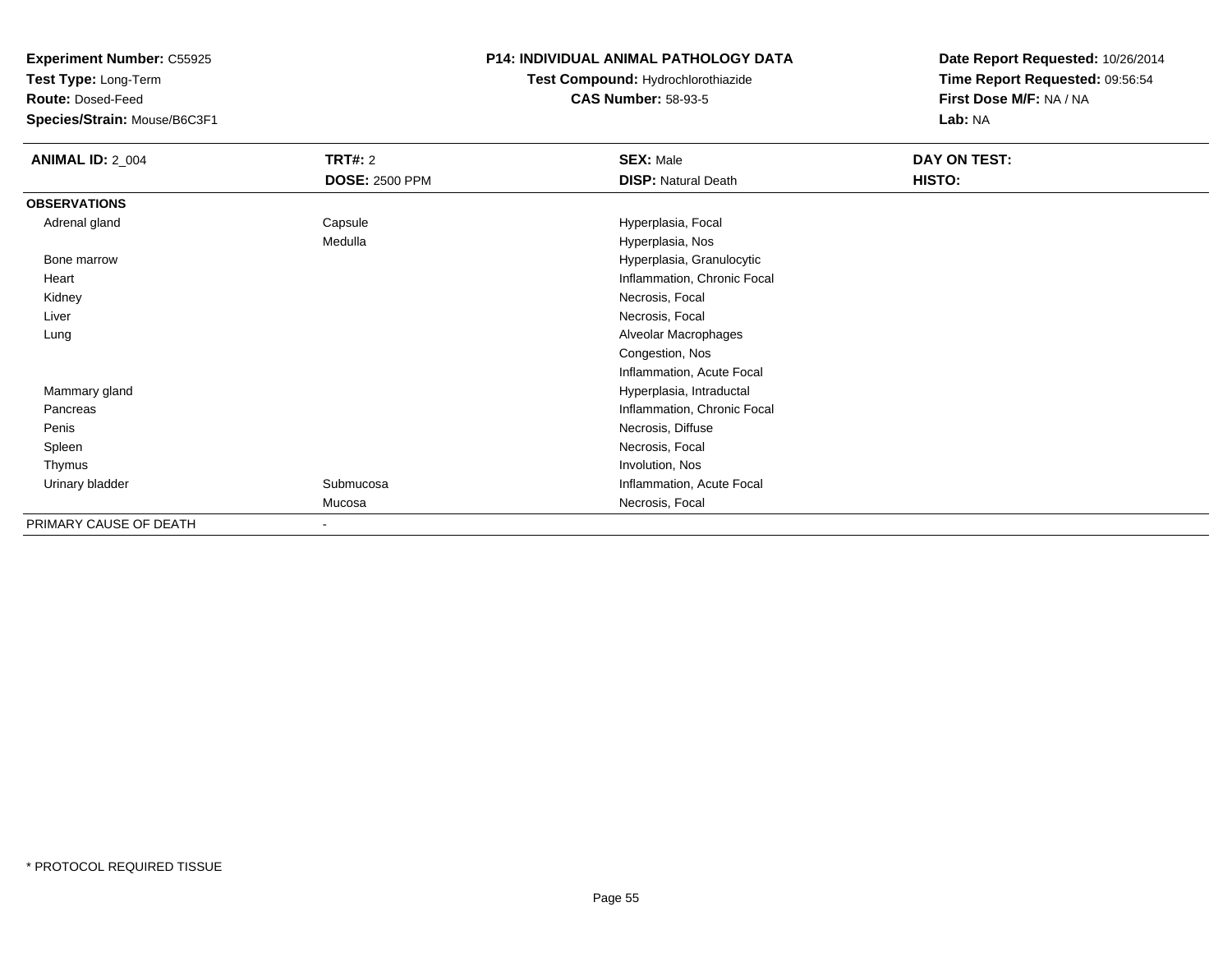| <b>Experiment Number: C55925</b><br>Test Type: Long-Term<br><b>Route: Dosed-Feed</b><br>Species/Strain: Mouse/B6C3F1 |                            | <b>P14: INDIVIDUAL ANIMAL PATHOLOGY DATA</b><br>Test Compound: Hydrochlorothiazide<br><b>CAS Number: 58-93-5</b> | Date Report Requested: 10/26/2014<br>Time Report Requested: 09:56:54<br>First Dose M/F: NA / NA<br>Lab: NA |
|----------------------------------------------------------------------------------------------------------------------|----------------------------|------------------------------------------------------------------------------------------------------------------|------------------------------------------------------------------------------------------------------------|
| <b>ANIMAL ID: 2 005</b>                                                                                              | TRT#: 2                    | <b>SEX: Male</b>                                                                                                 | DAY ON TEST:                                                                                               |
|                                                                                                                      | <b>DOSE: 2500 PPM</b>      | <b>DISP:</b> Moribund Sacrifice                                                                                  | <b>HISTO:</b>                                                                                              |
| <b>OBSERVATIONS</b>                                                                                                  |                            |                                                                                                                  |                                                                                                            |
| Adrenal gland                                                                                                        | Capsule                    | Hyperplasia, Focal                                                                                               |                                                                                                            |
| Bone marrow                                                                                                          |                            | Hyperplasia, Granulocytic                                                                                        |                                                                                                            |
| Kidney                                                                                                               | Pelvis                     | Dilatation, Nos                                                                                                  |                                                                                                            |
| Liver                                                                                                                | Hepatocytes                | Cytoplasmic Change, Basophilic                                                                                   |                                                                                                            |
| Stomach                                                                                                              | Forestomach                | Hyperplasia, Epithelial                                                                                          |                                                                                                            |
| Testis                                                                                                               |                            | Mineralization                                                                                                   |                                                                                                            |
| Unspecified                                                                                                          | <b>Multiple Organs Nos</b> | Lymphoma, Lymphocytic-Malignant Type                                                                             |                                                                                                            |
| PRIMARY CAUSE OF DEATH                                                                                               |                            |                                                                                                                  |                                                                                                            |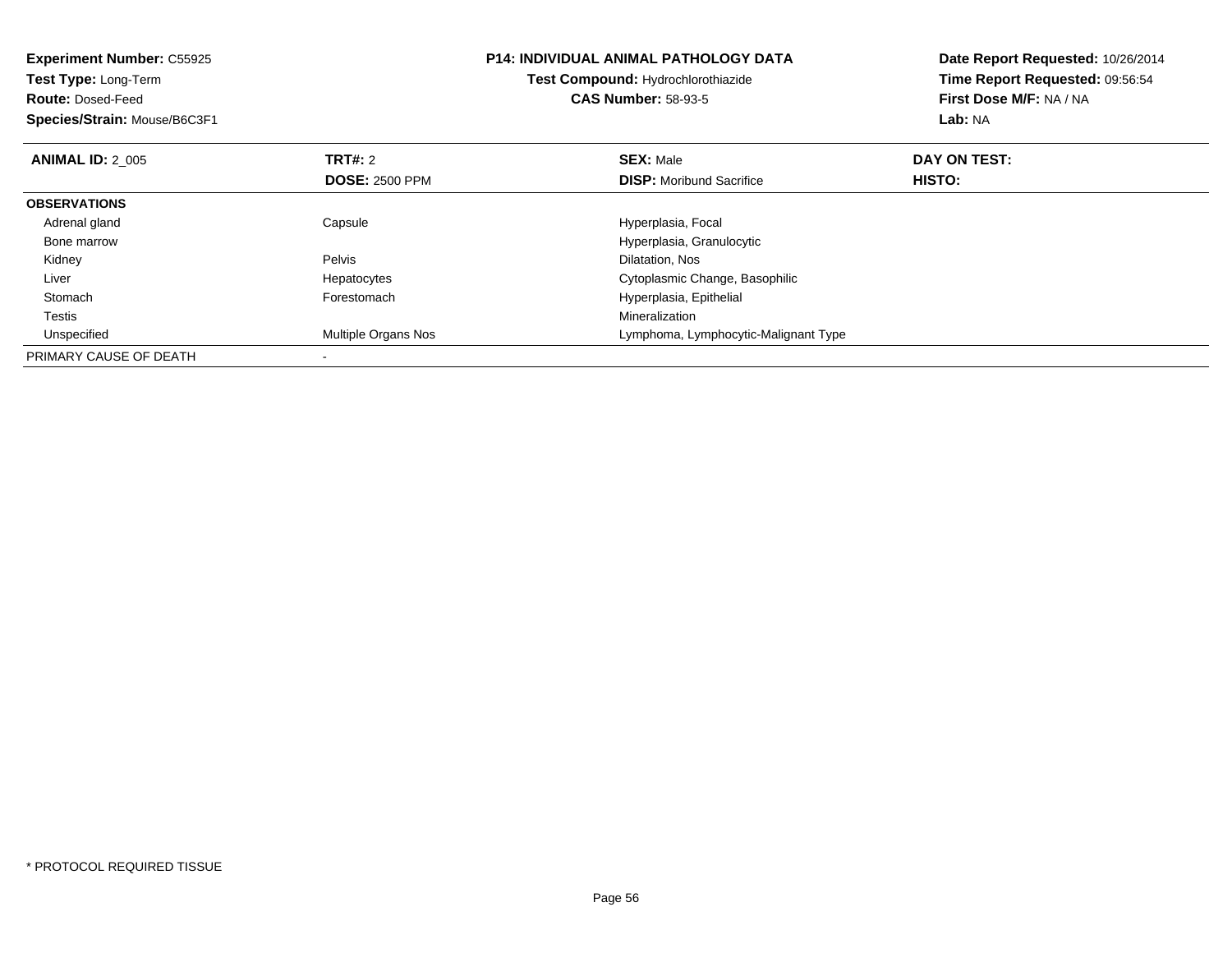| <b>Experiment Number: C55925</b><br>Test Type: Long-Term<br><b>Route: Dosed-Feed</b><br>Species/Strain: Mouse/B6C3F1 |                                  | <b>P14: INDIVIDUAL ANIMAL PATHOLOGY DATA</b><br>Test Compound: Hydrochlorothiazide<br><b>CAS Number: 58-93-5</b> | Date Report Requested: 10/26/2014<br>Time Report Requested: 09:56:54<br>First Dose M/F: NA / NA<br>Lab: NA |
|----------------------------------------------------------------------------------------------------------------------|----------------------------------|------------------------------------------------------------------------------------------------------------------|------------------------------------------------------------------------------------------------------------|
| <b>ANIMAL ID: 2 006</b>                                                                                              | TRT#: 2<br><b>DOSE: 2500 PPM</b> | <b>SEX: Male</b><br><b>DISP:</b> Terminal Sacrifice                                                              | DAY ON TEST:<br>HISTO:                                                                                     |
| <b>OBSERVATIONS</b>                                                                                                  |                                  |                                                                                                                  |                                                                                                            |
| Adrenal gland                                                                                                        | Capsule                          | Hyperplasia, Focal                                                                                               |                                                                                                            |
| Gall bladder                                                                                                         |                                  | Inflammation, Chronic Focal                                                                                      |                                                                                                            |
| Lymph node                                                                                                           | Mesenteric Lymph Node            | Congestion, Nos                                                                                                  |                                                                                                            |
| Salivary gland                                                                                                       |                                  | Inflammation, Chronic Focal                                                                                      |                                                                                                            |
| PRIMARY CAUSE OF DEATH                                                                                               |                                  |                                                                                                                  |                                                                                                            |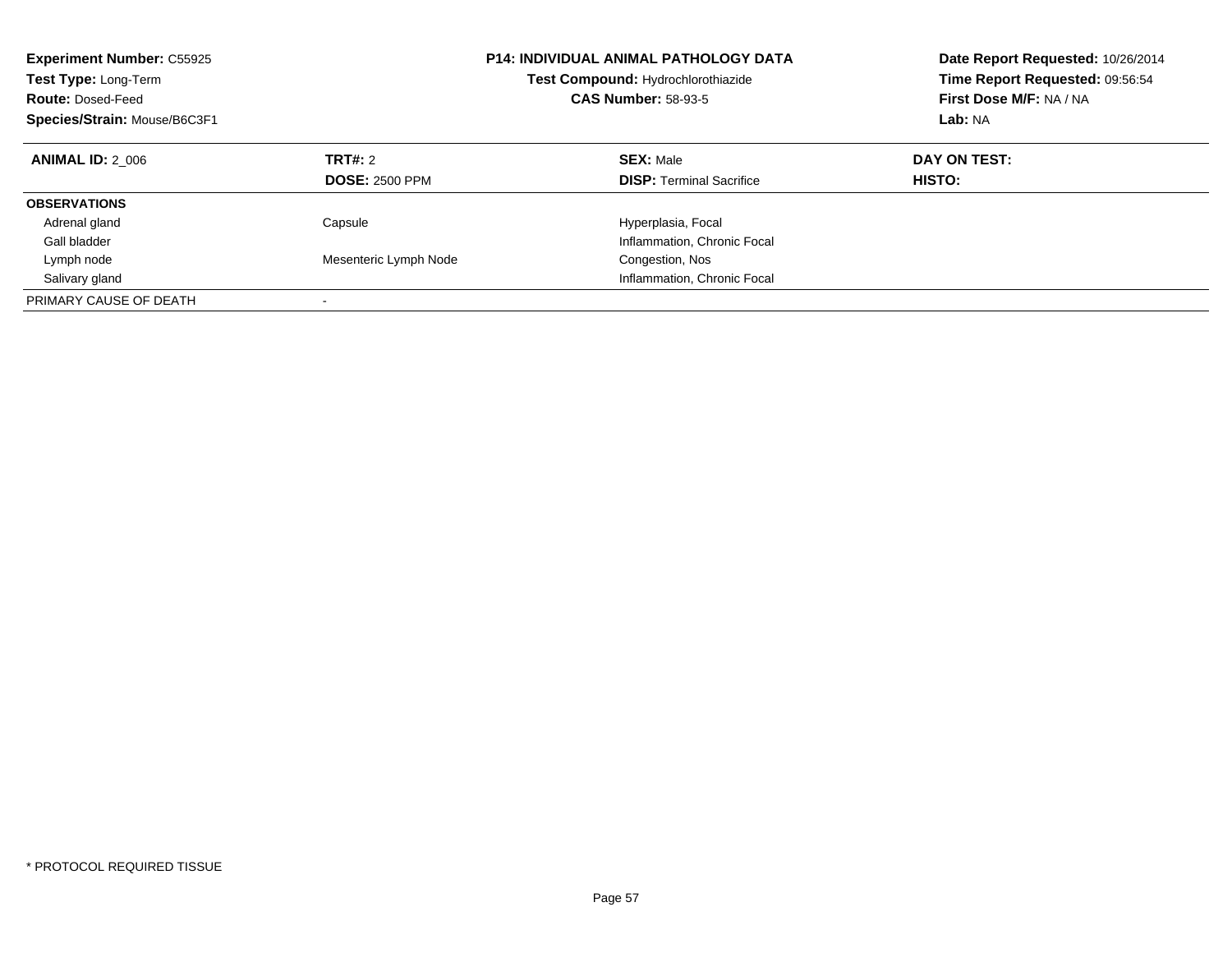| <b>Experiment Number: C55925</b><br>Test Type: Long-Term<br><b>Route: Dosed-Feed</b><br>Species/Strain: Mouse/B6C3F1 |                       | <b>P14: INDIVIDUAL ANIMAL PATHOLOGY DATA</b><br>Test Compound: Hydrochlorothiazide<br><b>CAS Number: 58-93-5</b> | Date Report Requested: 10/26/2014<br>Time Report Requested: 09:56:54<br>First Dose M/F: NA / NA<br>Lab: NA |
|----------------------------------------------------------------------------------------------------------------------|-----------------------|------------------------------------------------------------------------------------------------------------------|------------------------------------------------------------------------------------------------------------|
| <b>ANIMAL ID: 2 007</b>                                                                                              | <b>TRT#:</b> 2        | <b>SEX: Male</b>                                                                                                 | DAY ON TEST:                                                                                               |
|                                                                                                                      | <b>DOSE: 2500 PPM</b> | <b>DISP:</b> Terminal Sacrifice                                                                                  | <b>HISTO:</b>                                                                                              |
| <b>OBSERVATIONS</b>                                                                                                  |                       |                                                                                                                  |                                                                                                            |
| Adrenal gland                                                                                                        | Capsule               | Hyperplasia, Focal                                                                                               |                                                                                                            |
|                                                                                                                      | Cortex Nos            | Hyperplasia, Focal                                                                                               |                                                                                                            |
| Liver                                                                                                                |                       | Hepatocellular Adenoma                                                                                           |                                                                                                            |
|                                                                                                                      |                       | Inflammation, Chronic Focal                                                                                      |                                                                                                            |
| Testis                                                                                                               |                       | Atrophy, Focal                                                                                                   |                                                                                                            |
| PRIMARY CAUSE OF DEATH                                                                                               |                       |                                                                                                                  |                                                                                                            |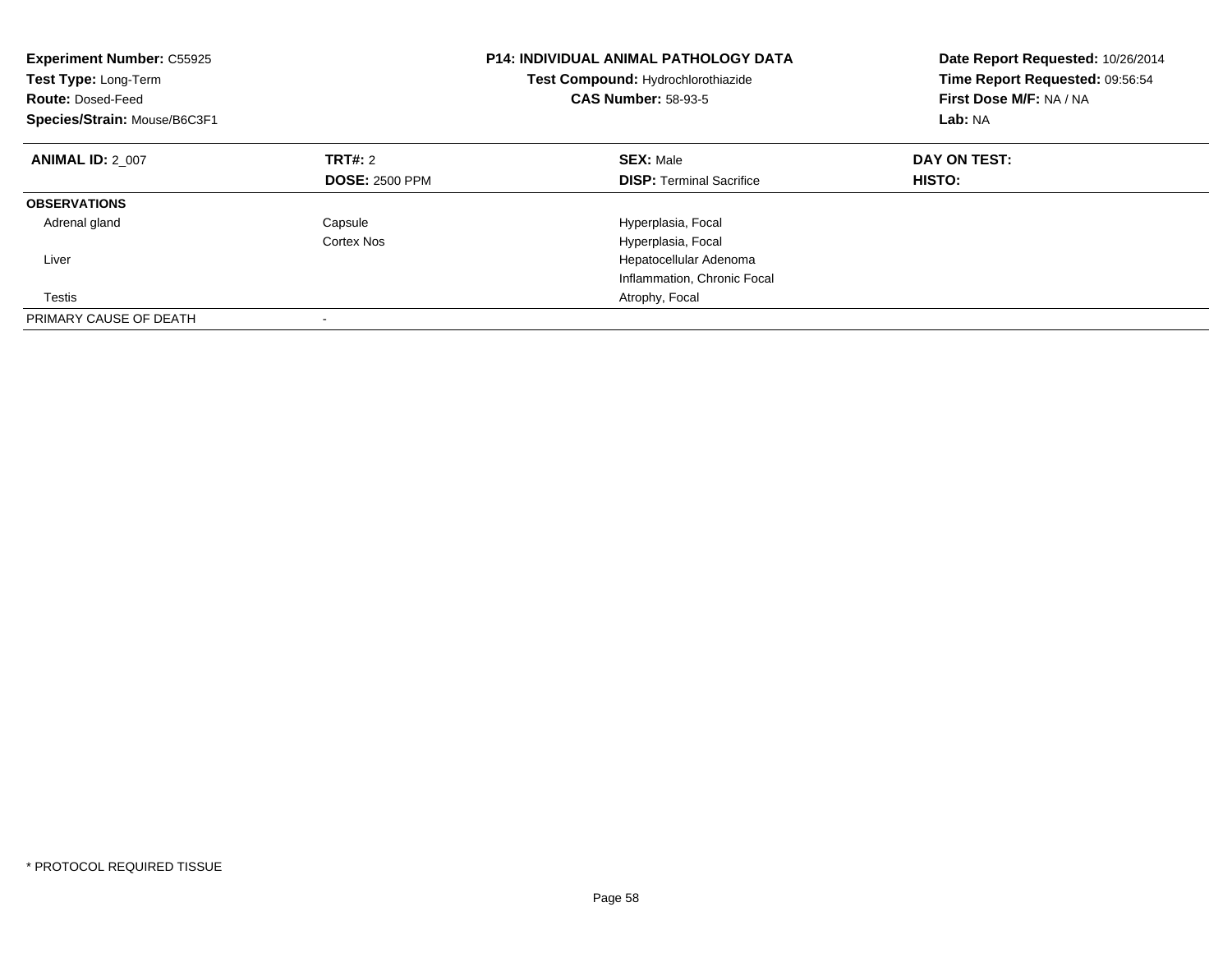| <b>Experiment Number: C55925</b><br>Test Type: Long-Term<br><b>Route: Dosed-Feed</b><br>Species/Strain: Mouse/B6C3F1 |                            | <b>P14: INDIVIDUAL ANIMAL PATHOLOGY DATA</b><br>Test Compound: Hydrochlorothiazide<br><b>CAS Number: 58-93-5</b> | Date Report Requested: 10/26/2014<br>Time Report Requested: 09:56:54<br>First Dose M/F: NA / NA<br>Lab: NA |
|----------------------------------------------------------------------------------------------------------------------|----------------------------|------------------------------------------------------------------------------------------------------------------|------------------------------------------------------------------------------------------------------------|
| <b>ANIMAL ID: 2 008</b>                                                                                              | TRT#: 2                    | <b>SEX: Male</b>                                                                                                 | DAY ON TEST:                                                                                               |
|                                                                                                                      | <b>DOSE: 2500 PPM</b>      | <b>DISP:</b> Terminal Sacrifice                                                                                  | HISTO:                                                                                                     |
| <b>OBSERVATIONS</b>                                                                                                  |                            |                                                                                                                  |                                                                                                            |
| Adrenal gland                                                                                                        | Capsule                    | Hyperplasia, Focal                                                                                               |                                                                                                            |
| Kidney                                                                                                               |                            | Nephropathy                                                                                                      |                                                                                                            |
| Liver                                                                                                                |                            | Hepatocellular Adenoma                                                                                           |                                                                                                            |
|                                                                                                                      |                            | Hepatocellular Carcinoma                                                                                         |                                                                                                            |
| Unspecified                                                                                                          | <b>Multiple Organs Nos</b> | Lymphoma, Mixed-Malignant Type                                                                                   |                                                                                                            |
| PRIMARY CAUSE OF DEATH                                                                                               |                            |                                                                                                                  |                                                                                                            |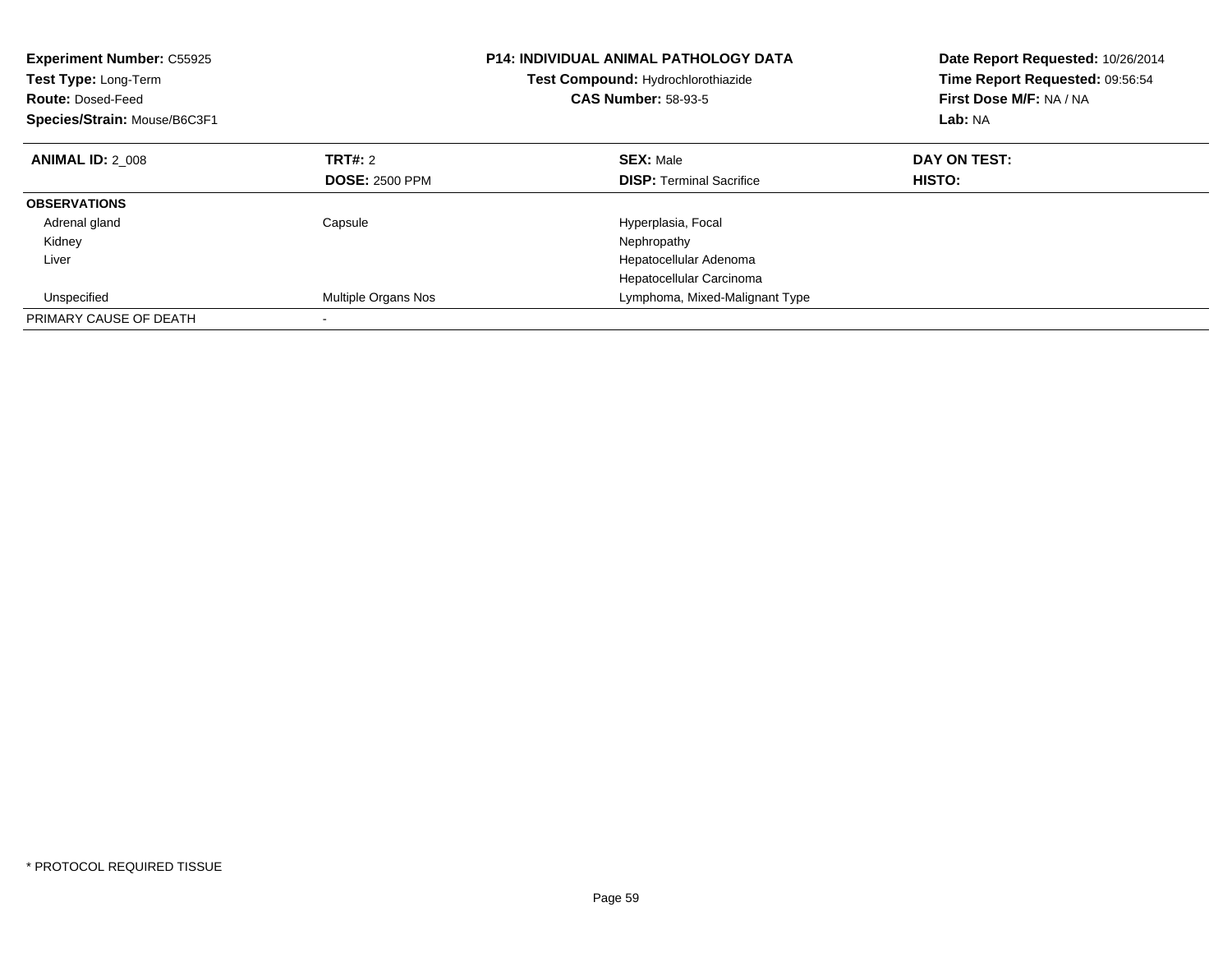| <b>Experiment Number: C55925</b><br>Test Type: Long-Term<br><b>Route: Dosed-Feed</b><br>Species/Strain: Mouse/B6C3F1 |                        | <b>P14: INDIVIDUAL ANIMAL PATHOLOGY DATA</b><br><b>Test Compound: Hydrochlorothiazide</b><br><b>CAS Number: 58-93-5</b> | Date Report Requested: 10/26/2014<br>Time Report Requested: 09:56:54<br>First Dose M/F: NA / NA<br>Lab: NA |
|----------------------------------------------------------------------------------------------------------------------|------------------------|-------------------------------------------------------------------------------------------------------------------------|------------------------------------------------------------------------------------------------------------|
|                                                                                                                      |                        |                                                                                                                         |                                                                                                            |
| <b>ANIMAL ID: 2 009</b>                                                                                              | <b>TRT#: 2</b>         | <b>SEX: Male</b>                                                                                                        | DAY ON TEST:                                                                                               |
|                                                                                                                      | <b>DOSE: 2500 PPM</b>  | <b>DISP:</b> Terminal Sacrifice                                                                                         | HISTO:                                                                                                     |
| <b>OBSERVATIONS</b>                                                                                                  |                        |                                                                                                                         |                                                                                                            |
| Adrenal gland                                                                                                        | Capsule                | Hyperplasia, Focal                                                                                                      |                                                                                                            |
| Harderian gland                                                                                                      | <b>Hardarian Gland</b> | Adenoma, Nos                                                                                                            |                                                                                                            |
| Kidney                                                                                                               |                        | Hyperplasia, Lymphoid                                                                                                   |                                                                                                            |
|                                                                                                                      |                        | Mineralization                                                                                                          |                                                                                                            |
| Liver                                                                                                                | Hepatocytes            | Cytoplasmic Vacuolization                                                                                               |                                                                                                            |
|                                                                                                                      |                        | Inflammation, Chronic Focal                                                                                             |                                                                                                            |
| Salivary gland                                                                                                       |                        | Inflammation, Chronic Focal                                                                                             |                                                                                                            |
| Spleen                                                                                                               |                        | Hyperplasia, Lymphoid                                                                                                   |                                                                                                            |
| PRIMARY CAUSE OF DEATH                                                                                               |                        |                                                                                                                         |                                                                                                            |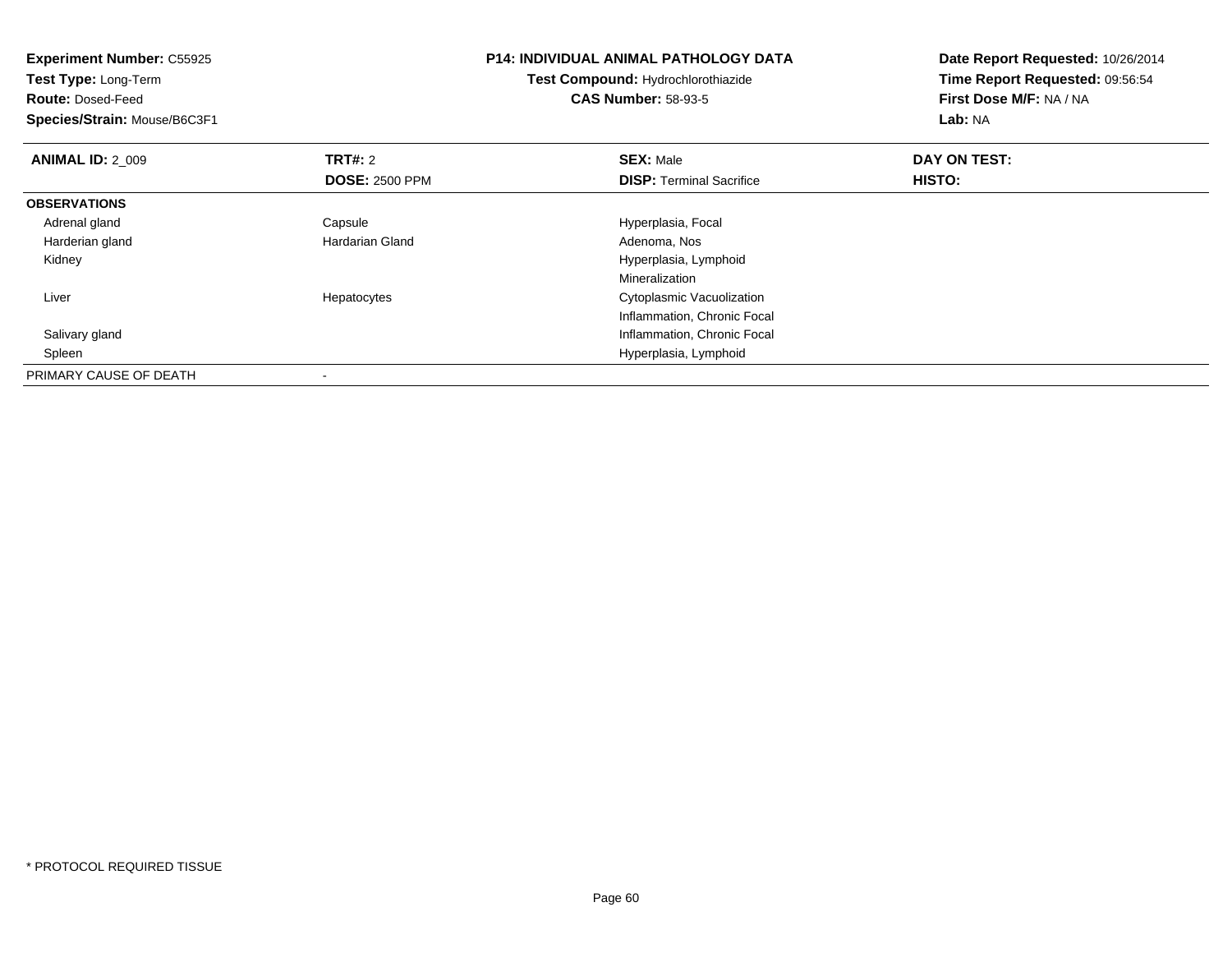| <b>Experiment Number: C55925</b><br>Test Type: Long-Term<br><b>Route: Dosed-Feed</b><br>Species/Strain: Mouse/B6C3F1 |                       | <b>P14: INDIVIDUAL ANIMAL PATHOLOGY DATA</b><br>Test Compound: Hydrochlorothiazide<br><b>CAS Number: 58-93-5</b> | Date Report Requested: 10/26/2014<br>Time Report Requested: 09:56:54<br>First Dose M/F: NA / NA<br>Lab: NA |
|----------------------------------------------------------------------------------------------------------------------|-----------------------|------------------------------------------------------------------------------------------------------------------|------------------------------------------------------------------------------------------------------------|
| <b>ANIMAL ID: 2 010</b>                                                                                              | <b>TRT#: 2</b>        | <b>SEX: Male</b>                                                                                                 | DAY ON TEST:                                                                                               |
|                                                                                                                      | <b>DOSE: 2500 PPM</b> | <b>DISP: Terminal Sacrifice</b>                                                                                  | <b>HISTO:</b>                                                                                              |
| <b>OBSERVATIONS</b>                                                                                                  |                       |                                                                                                                  |                                                                                                            |
| Adrenal gland                                                                                                        | Capsule               | Hyperplasia, Focal                                                                                               |                                                                                                            |
|                                                                                                                      | Medulla               | Hyperplasia, Nos                                                                                                 |                                                                                                            |
| Kidney                                                                                                               |                       | Nephropathy                                                                                                      |                                                                                                            |
| Liver                                                                                                                |                       | Hepatocellular Carcinoma                                                                                         |                                                                                                            |
|                                                                                                                      |                       | Inflammation, Chronic Focal                                                                                      |                                                                                                            |
| Lung                                                                                                                 |                       | Inflammation, Chronic Focal                                                                                      |                                                                                                            |
| Salivary gland                                                                                                       |                       | Inflammation, Chronic Focal                                                                                      |                                                                                                            |
| Spleen                                                                                                               |                       | Hematopoiesis                                                                                                    |                                                                                                            |
| Unspecified                                                                                                          | Groin                 | Inflammation, Chronic Focal                                                                                      |                                                                                                            |
| PRIMARY CAUSE OF DEATH                                                                                               |                       |                                                                                                                  |                                                                                                            |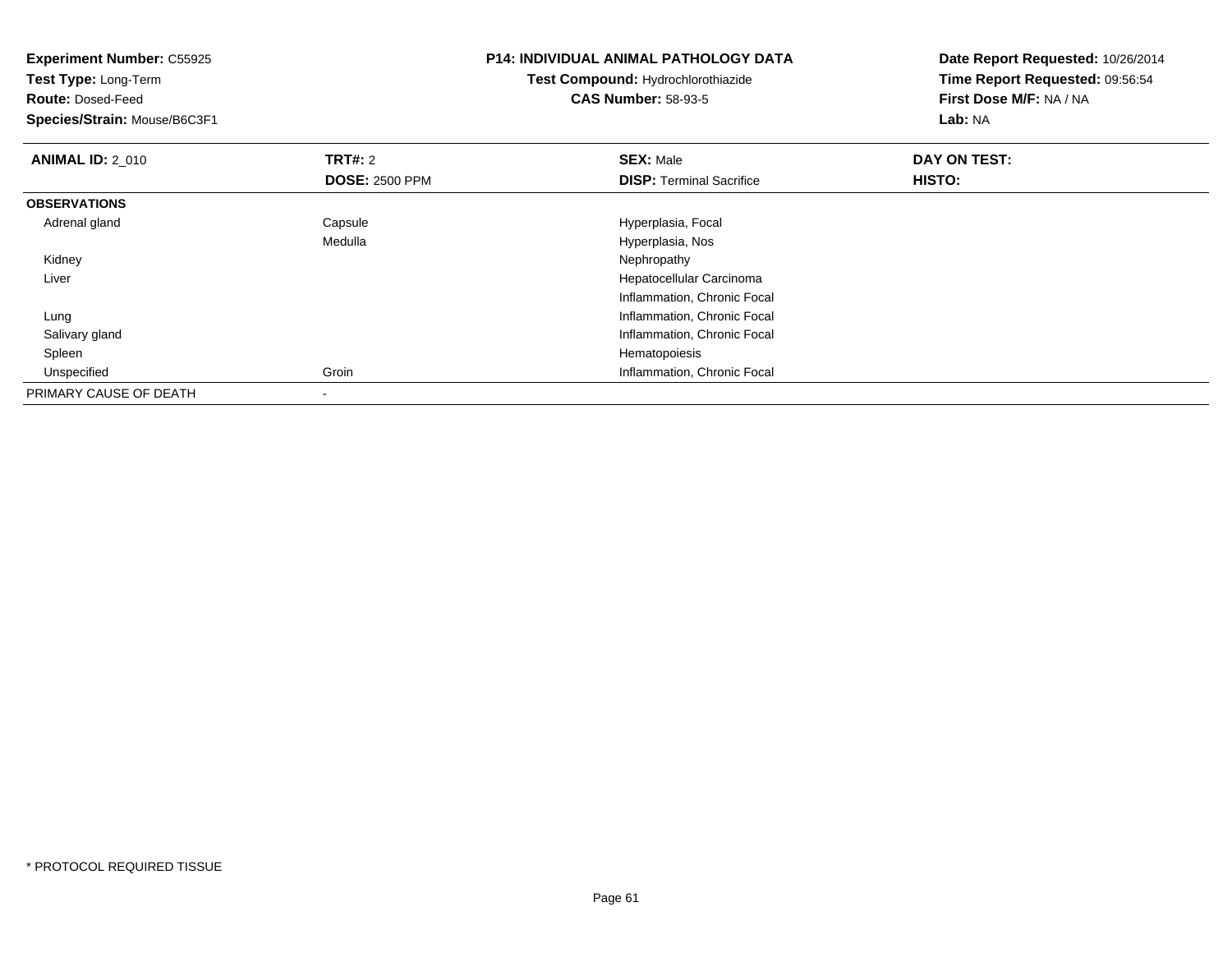| <b>Experiment Number: C55925</b><br>Test Type: Long-Term<br><b>Route: Dosed-Feed</b><br>Species/Strain: Mouse/B6C3F1 |                       | <b>P14: INDIVIDUAL ANIMAL PATHOLOGY DATA</b><br>Test Compound: Hydrochlorothiazide<br><b>CAS Number: 58-93-5</b> | Date Report Requested: 10/26/2014<br>Time Report Requested: 09:56:54<br>First Dose M/F: NA / NA<br>Lab: NA |
|----------------------------------------------------------------------------------------------------------------------|-----------------------|------------------------------------------------------------------------------------------------------------------|------------------------------------------------------------------------------------------------------------|
| <b>ANIMAL ID: 2 011</b>                                                                                              | <b>TRT#:</b> 2        | <b>SEX: Male</b>                                                                                                 | DAY ON TEST:                                                                                               |
|                                                                                                                      | <b>DOSE: 2500 PPM</b> | <b>DISP:</b> Terminal Sacrifice                                                                                  | <b>HISTO:</b>                                                                                              |
| <b>OBSERVATIONS</b>                                                                                                  |                       |                                                                                                                  |                                                                                                            |
| Adrenal gland                                                                                                        | Capsule               | Hyperplasia, Focal                                                                                               |                                                                                                            |
|                                                                                                                      | Cortex Nos            | Hyperplasia, Focal                                                                                               |                                                                                                            |
| Kidney                                                                                                               |                       | Mineralization                                                                                                   |                                                                                                            |
| Lung                                                                                                                 |                       | Alveolar/Bronchiolar Adenoma                                                                                     |                                                                                                            |
| Salivary gland                                                                                                       |                       | Inflammation, Chronic Focal                                                                                      |                                                                                                            |
| Unspecified                                                                                                          | Groin                 | Inflammation, Suppurative                                                                                        |                                                                                                            |
| PRIMARY CAUSE OF DEATH                                                                                               |                       |                                                                                                                  |                                                                                                            |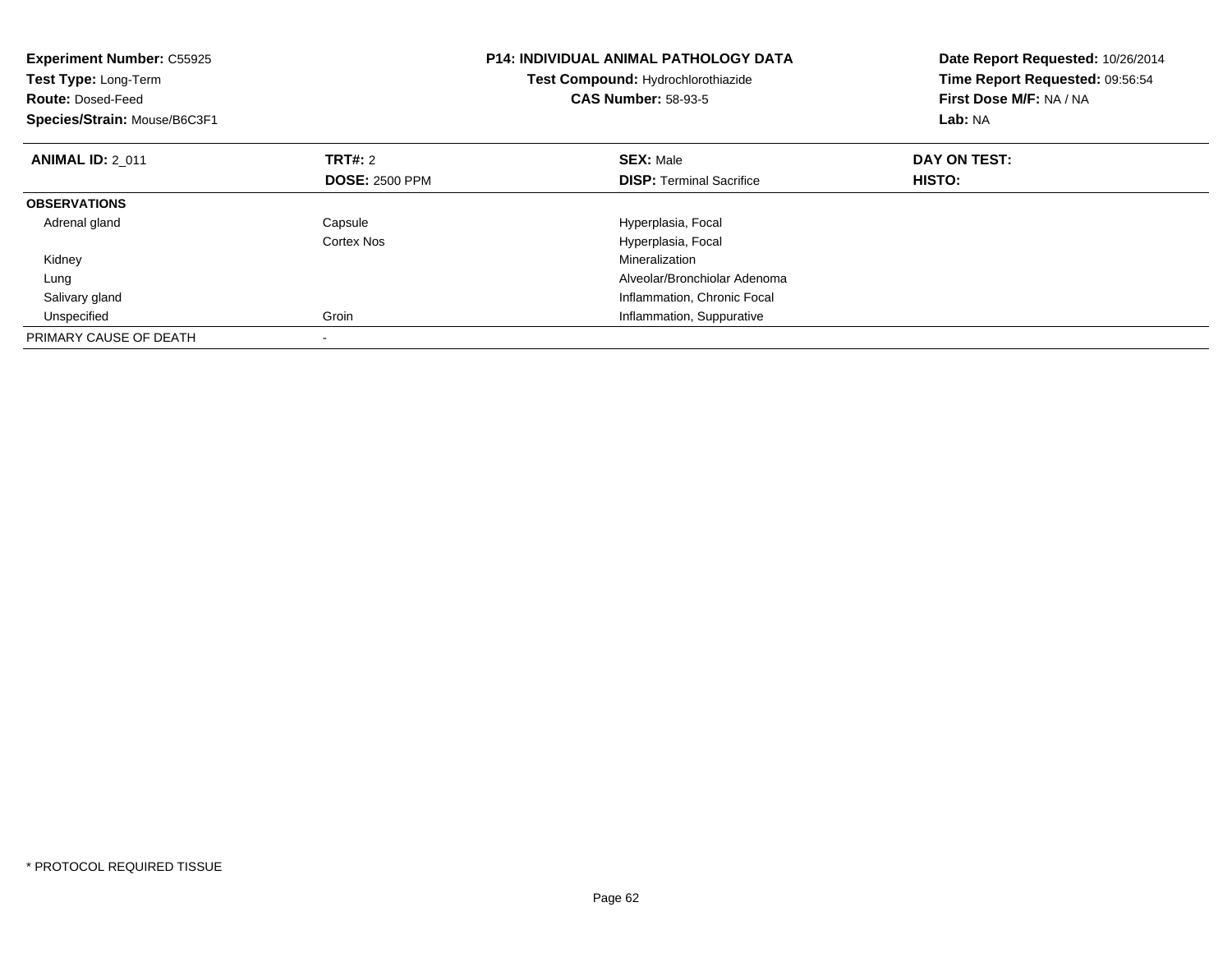| <b>Experiment Number: C55925</b><br>Test Type: Long-Term<br><b>Route: Dosed-Feed</b><br>Species/Strain: Mouse/B6C3F1 |                       | <b>P14: INDIVIDUAL ANIMAL PATHOLOGY DATA</b><br>Test Compound: Hydrochlorothiazide<br><b>CAS Number: 58-93-5</b> | Date Report Requested: 10/26/2014<br>Time Report Requested: 09:56:54<br>First Dose M/F: NA / NA<br>Lab: NA |
|----------------------------------------------------------------------------------------------------------------------|-----------------------|------------------------------------------------------------------------------------------------------------------|------------------------------------------------------------------------------------------------------------|
| <b>ANIMAL ID: 2 012</b>                                                                                              | <b>TRT#:</b> 2        | <b>SEX: Male</b>                                                                                                 | DAY ON TEST:                                                                                               |
|                                                                                                                      | <b>DOSE: 2500 PPM</b> | <b>DISP:</b> Terminal Sacrifice                                                                                  | <b>HISTO:</b>                                                                                              |
| <b>OBSERVATIONS</b>                                                                                                  |                       |                                                                                                                  |                                                                                                            |
| Adrenal gland                                                                                                        | Capsule               | Hyperplasia, Focal                                                                                               |                                                                                                            |
|                                                                                                                      | Cortex Nos            | Hyperplasia, Focal                                                                                               |                                                                                                            |
| Kidney                                                                                                               |                       | Nephropathy                                                                                                      |                                                                                                            |
| Lung                                                                                                                 |                       | Hyperplasia, Alveolar Epithelium                                                                                 |                                                                                                            |
| Salivary gland                                                                                                       |                       | Inflammation, Chronic Focal                                                                                      |                                                                                                            |
| Spleen                                                                                                               |                       | Hematopoiesis                                                                                                    |                                                                                                            |
| PRIMARY CAUSE OF DEATH                                                                                               |                       |                                                                                                                  |                                                                                                            |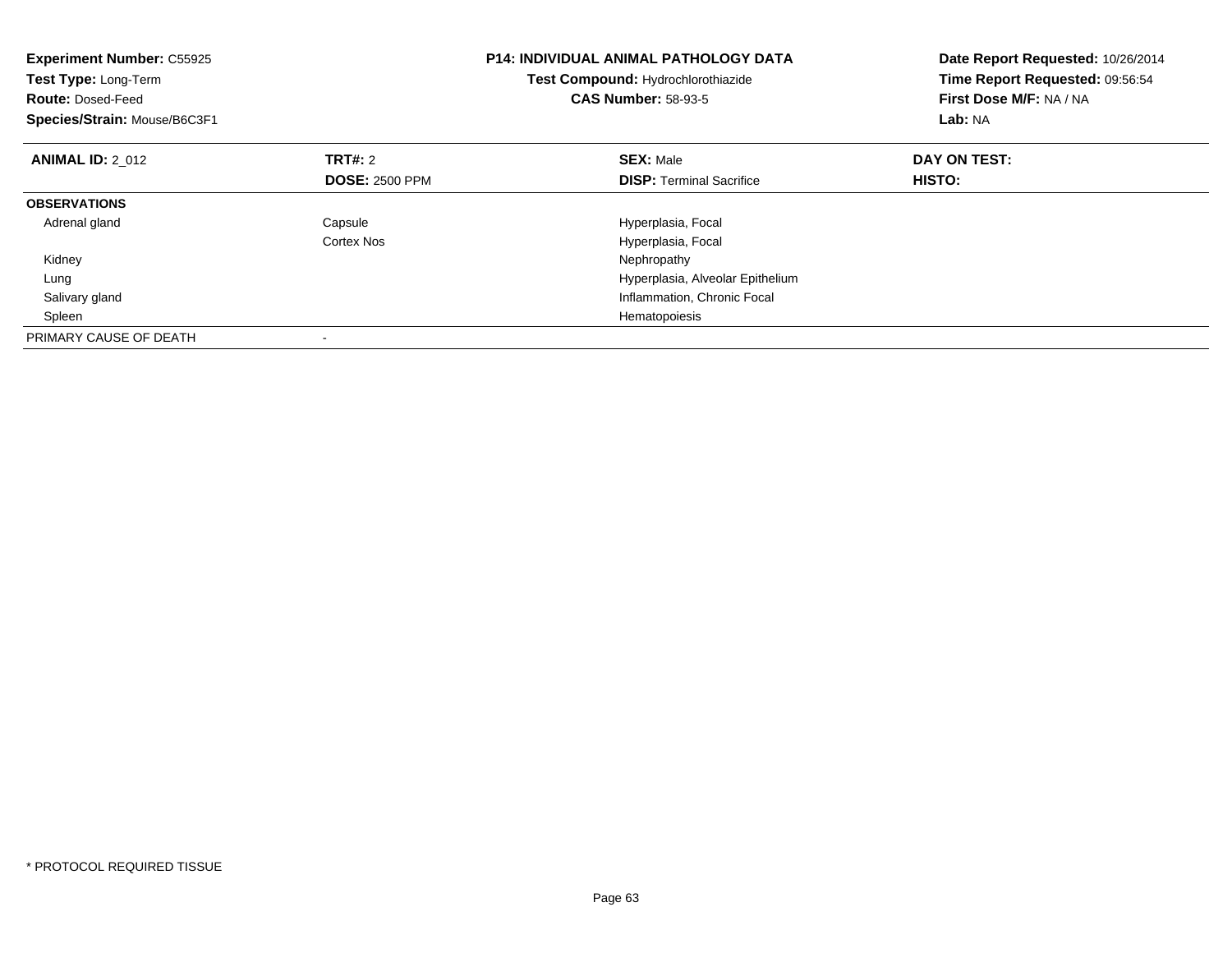| <b>Experiment Number: C55925</b><br>Test Type: Long-Term<br><b>Route: Dosed-Feed</b><br>Species/Strain: Mouse/B6C3F1 |                                  | <b>P14: INDIVIDUAL ANIMAL PATHOLOGY DATA</b><br>Test Compound: Hydrochlorothiazide<br><b>CAS Number: 58-93-5</b> | Date Report Requested: 10/26/2014<br>Time Report Requested: 09:56:54<br>First Dose M/F: NA / NA<br>Lab: NA |
|----------------------------------------------------------------------------------------------------------------------|----------------------------------|------------------------------------------------------------------------------------------------------------------|------------------------------------------------------------------------------------------------------------|
| <b>ANIMAL ID: 2 013</b>                                                                                              | TRT#: 2<br><b>DOSE: 2500 PPM</b> | <b>SEX: Male</b><br><b>DISP:</b> Terminal Sacrifice                                                              | DAY ON TEST:<br>HISTO:                                                                                     |
|                                                                                                                      |                                  |                                                                                                                  |                                                                                                            |
| <b>OBSERVATIONS</b>                                                                                                  |                                  |                                                                                                                  |                                                                                                            |
| Adrenal gland                                                                                                        | Capsule                          | Hyperplasia, Focal                                                                                               |                                                                                                            |
| Kidney                                                                                                               |                                  | Mineralization                                                                                                   |                                                                                                            |
|                                                                                                                      |                                  | Nephropathy                                                                                                      |                                                                                                            |
| Liver                                                                                                                | Hepatocytes                      | Clear-Cell Change                                                                                                |                                                                                                            |
| Unspecified                                                                                                          | <b>Abdominal Cavity</b>          | Hemorrhage                                                                                                       |                                                                                                            |
| PRIMARY CAUSE OF DEATH                                                                                               |                                  |                                                                                                                  |                                                                                                            |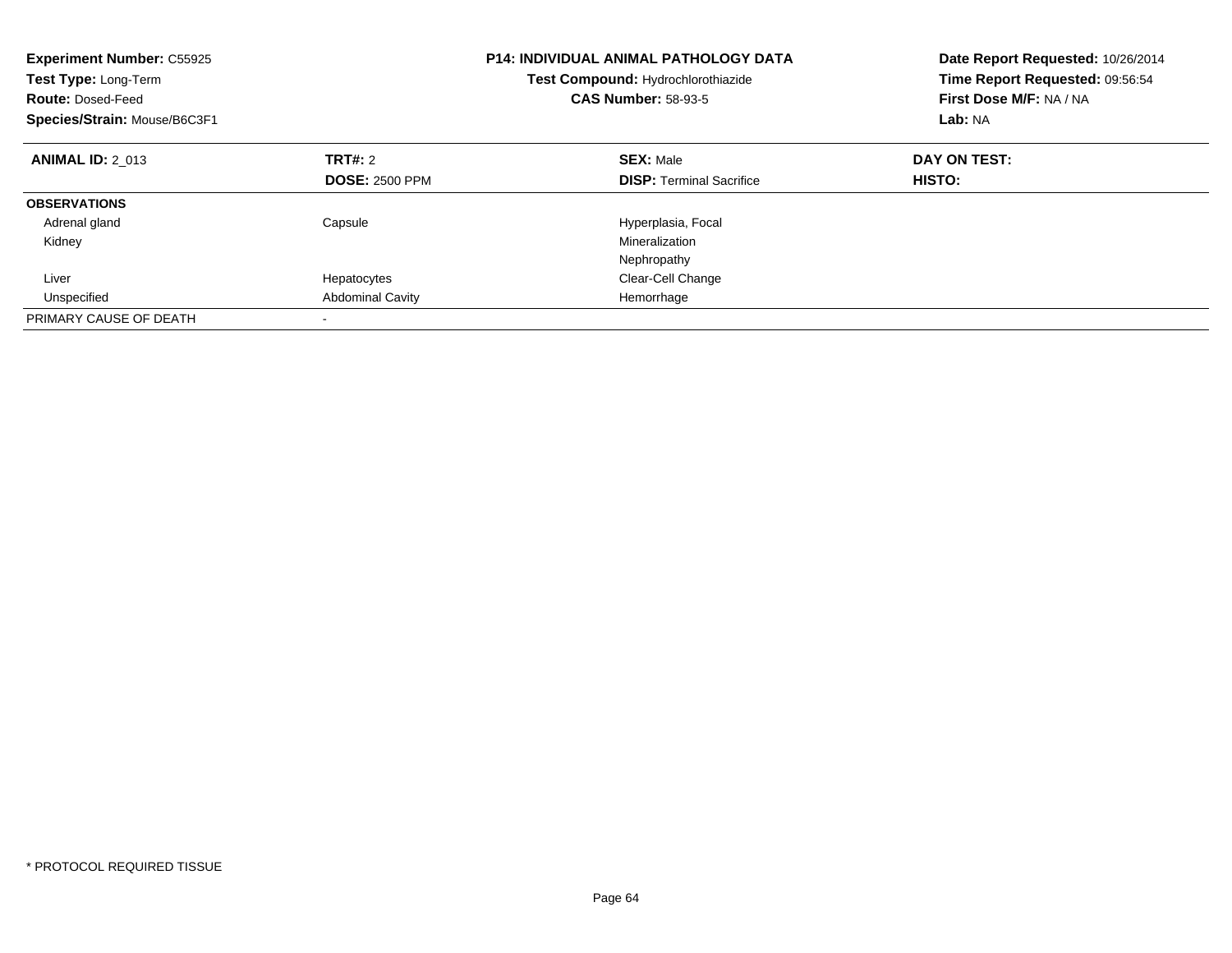| <b>Experiment Number: C55925</b><br>Test Type: Long-Term<br><b>Route: Dosed-Feed</b><br>Species/Strain: Mouse/B6C3F1 |                                  | <b>P14: INDIVIDUAL ANIMAL PATHOLOGY DATA</b><br>Test Compound: Hydrochlorothiazide<br><b>CAS Number: 58-93-5</b> | Date Report Requested: 10/26/2014<br>Time Report Requested: 09:56:54<br>First Dose M/F: NA / NA<br>Lab: NA |
|----------------------------------------------------------------------------------------------------------------------|----------------------------------|------------------------------------------------------------------------------------------------------------------|------------------------------------------------------------------------------------------------------------|
| <b>ANIMAL ID: 2 014</b>                                                                                              | TRT#: 2<br><b>DOSE: 2500 PPM</b> | <b>SEX: Male</b><br><b>DISP:</b> Terminal Sacrifice                                                              | DAY ON TEST:<br><b>HISTO:</b>                                                                              |
| <b>OBSERVATIONS</b>                                                                                                  |                                  |                                                                                                                  |                                                                                                            |
| Adrenal gland                                                                                                        | Capsule                          | Hyperplasia, Focal                                                                                               |                                                                                                            |
|                                                                                                                      | Cortex Nos                       | Hyperplasia, Focal                                                                                               |                                                                                                            |
| Kidney                                                                                                               |                                  | Nephropathy                                                                                                      |                                                                                                            |
| Seminal vesicle                                                                                                      |                                  | Dilatation, Nos                                                                                                  |                                                                                                            |
| PRIMARY CAUSE OF DEATH                                                                                               | -                                |                                                                                                                  |                                                                                                            |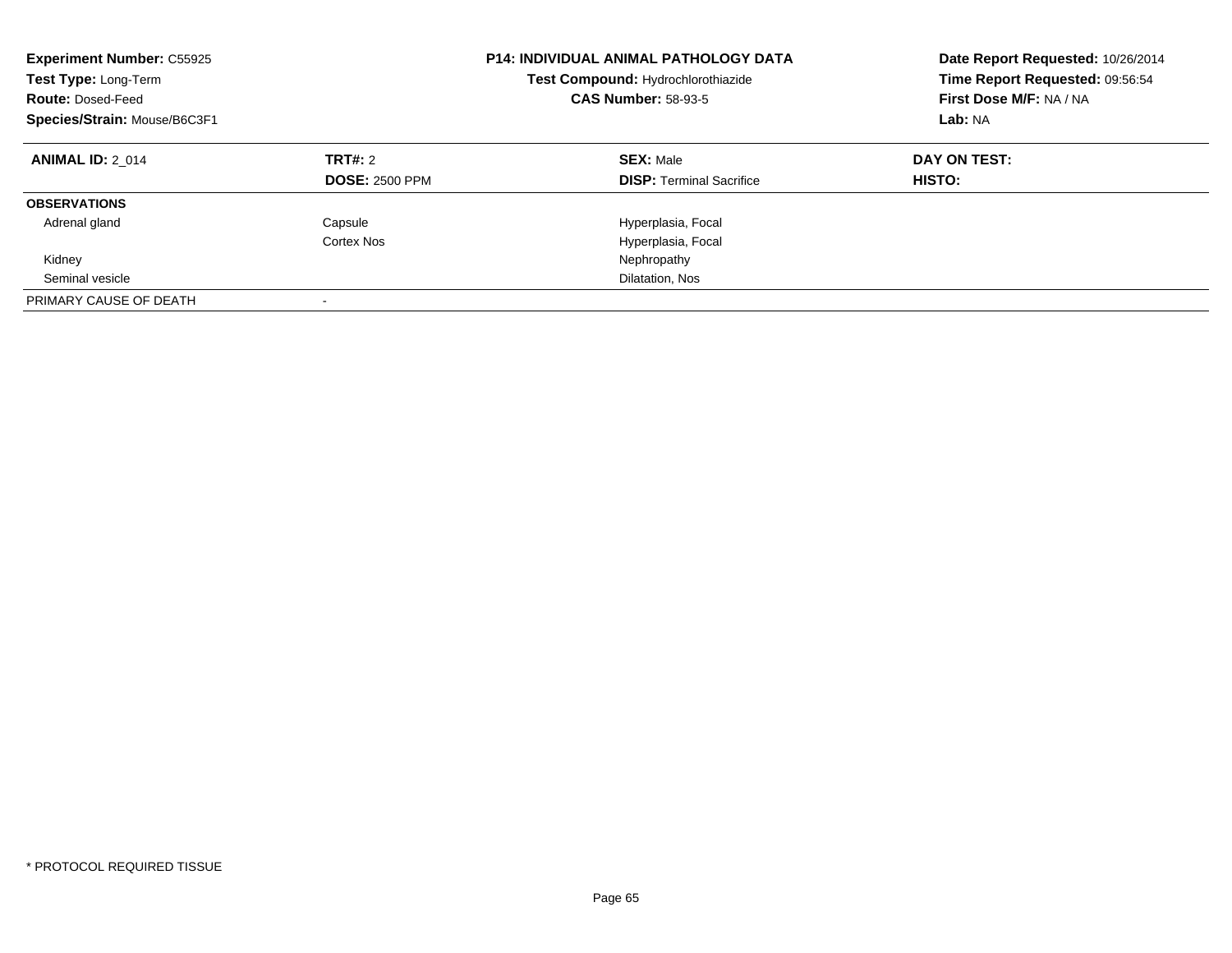| <b>Experiment Number: C55925</b><br>Test Type: Long-Term<br><b>Route: Dosed-Feed</b><br>Species/Strain: Mouse/B6C3F1 |                       | <b>P14: INDIVIDUAL ANIMAL PATHOLOGY DATA</b><br>Test Compound: Hydrochlorothiazide<br><b>CAS Number: 58-93-5</b> | Date Report Requested: 10/26/2014<br>Time Report Requested: 09:56:54<br>First Dose M/F: NA / NA<br>Lab: NA |
|----------------------------------------------------------------------------------------------------------------------|-----------------------|------------------------------------------------------------------------------------------------------------------|------------------------------------------------------------------------------------------------------------|
| <b>ANIMAL ID: 2 015</b>                                                                                              | <b>TRT#: 2</b>        | <b>SEX: Male</b>                                                                                                 | DAY ON TEST:                                                                                               |
|                                                                                                                      | <b>DOSE: 2500 PPM</b> | <b>DISP:</b> Terminal Sacrifice                                                                                  | <b>HISTO:</b>                                                                                              |
| <b>OBSERVATIONS</b>                                                                                                  |                       |                                                                                                                  |                                                                                                            |
| Adrenal gland                                                                                                        | Capsule               | Hyperplasia, Focal                                                                                               |                                                                                                            |
|                                                                                                                      | Cortex Nos            | Hyperplasia, Focal                                                                                               |                                                                                                            |
| Liver                                                                                                                | Hepatocytes           | Cytoplasmic Change, Basophilic                                                                                   |                                                                                                            |
| PRIMARY CAUSE OF DEATH                                                                                               |                       |                                                                                                                  |                                                                                                            |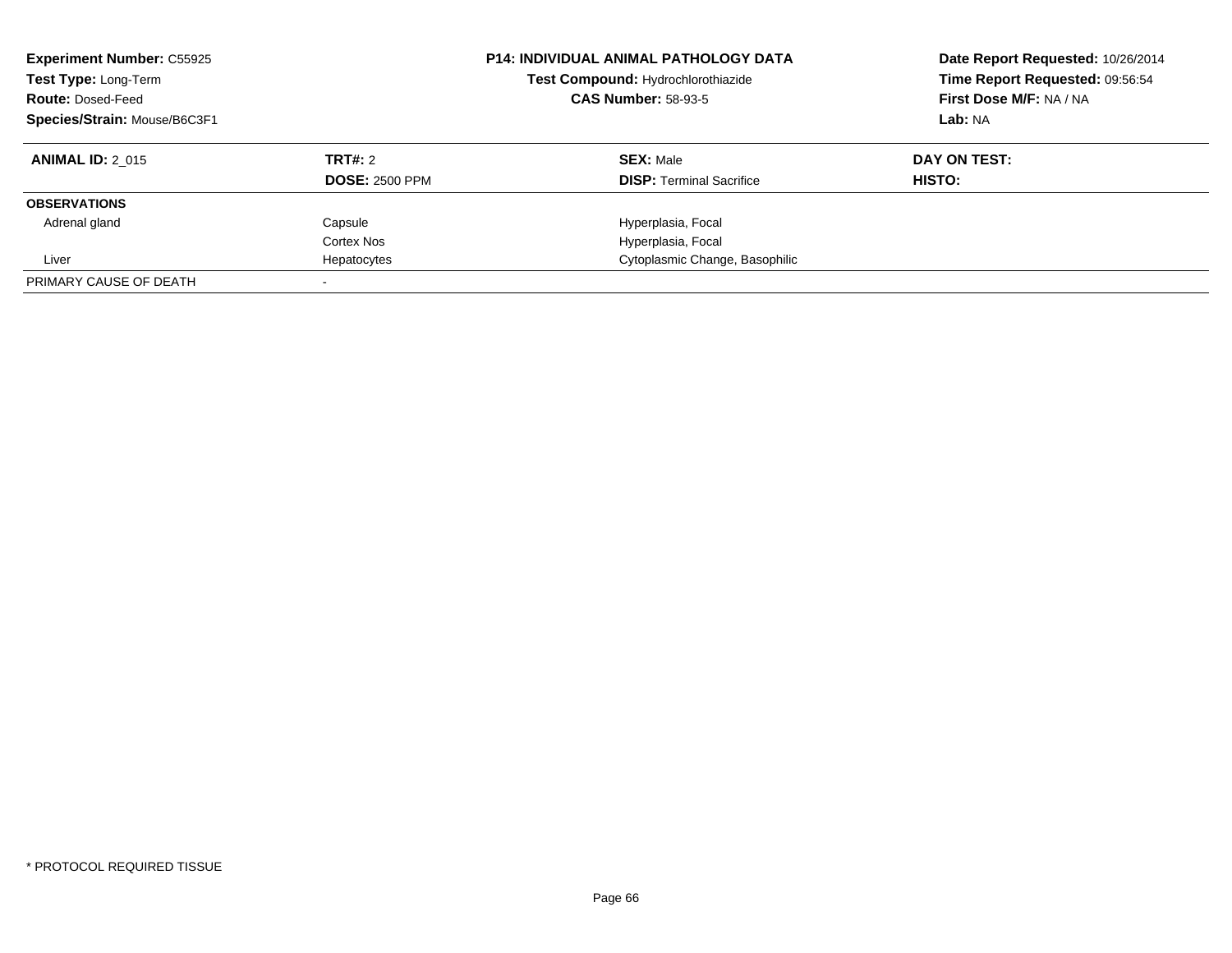| <b>Experiment Number: C55925</b><br>Test Type: Long-Term<br><b>Route: Dosed-Feed</b><br>Species/Strain: Mouse/B6C3F1 |                                  | <b>P14: INDIVIDUAL ANIMAL PATHOLOGY DATA</b><br>Test Compound: Hydrochlorothiazide<br><b>CAS Number: 58-93-5</b> | Date Report Requested: 10/26/2014<br>Time Report Requested: 09:56:54<br>First Dose M/F: NA / NA<br>Lab: NA |
|----------------------------------------------------------------------------------------------------------------------|----------------------------------|------------------------------------------------------------------------------------------------------------------|------------------------------------------------------------------------------------------------------------|
| <b>ANIMAL ID: 2 016</b>                                                                                              | TRT#: 2<br><b>DOSE: 2500 PPM</b> | <b>SEX: Male</b><br><b>DISP:</b> Terminal Sacrifice                                                              | DAY ON TEST:<br><b>HISTO:</b>                                                                              |
| <b>OBSERVATIONS</b>                                                                                                  |                                  |                                                                                                                  |                                                                                                            |
| Adrenal gland                                                                                                        | Capsule                          | Hyperplasia, Focal                                                                                               |                                                                                                            |
| Liver                                                                                                                |                                  | Inflammation, Chronic Focal                                                                                      |                                                                                                            |
| Spleen                                                                                                               |                                  | Hematopoiesis                                                                                                    |                                                                                                            |
| Unspecified                                                                                                          | Shoulder                         | Fibrosarcoma                                                                                                     |                                                                                                            |
| PRIMARY CAUSE OF DEATH                                                                                               |                                  |                                                                                                                  |                                                                                                            |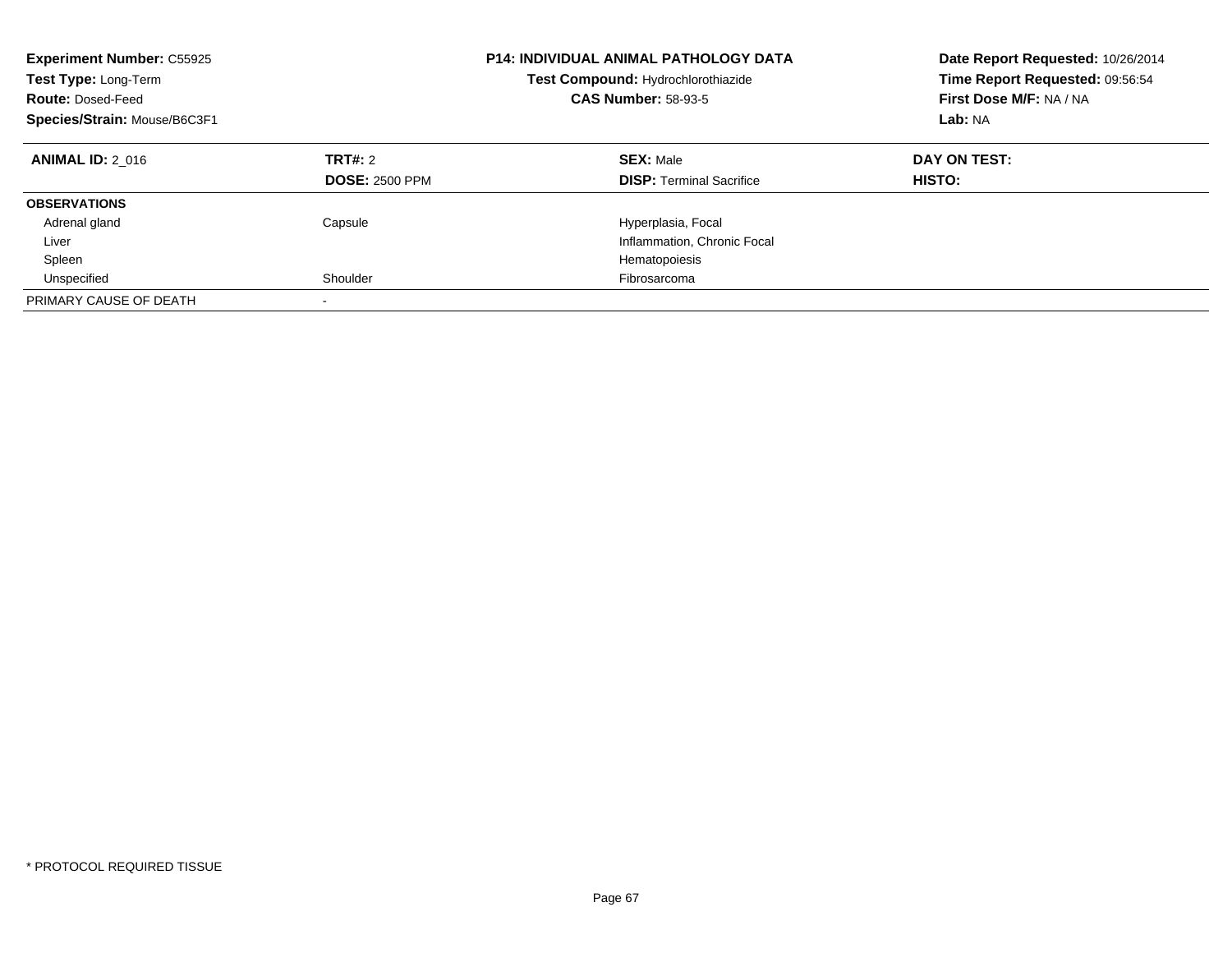| <b>Experiment Number: C55925</b><br>Test Type: Long-Term<br><b>Route: Dosed-Feed</b><br>Species/Strain: Mouse/B6C3F1 |                                         | <b>P14: INDIVIDUAL ANIMAL PATHOLOGY DATA</b><br>Test Compound: Hydrochlorothiazide<br><b>CAS Number: 58-93-5</b> | Date Report Requested: 10/26/2014<br>Time Report Requested: 09:56:54<br>First Dose M/F: NA / NA<br>Lab: NA |
|----------------------------------------------------------------------------------------------------------------------|-----------------------------------------|------------------------------------------------------------------------------------------------------------------|------------------------------------------------------------------------------------------------------------|
| <b>ANIMAL ID: 2 017</b>                                                                                              | <b>TRT#: 2</b><br><b>DOSE: 2500 PPM</b> | <b>SEX: Male</b><br><b>DISP: Terminal Sacrifice</b>                                                              | DAY ON TEST:<br>HISTO:                                                                                     |
| <b>OBSERVATIONS</b>                                                                                                  |                                         |                                                                                                                  |                                                                                                            |
| Adrenal gland                                                                                                        | Capsule                                 | Hyperplasia, Focal                                                                                               |                                                                                                            |
| PRIMARY CAUSE OF DEATH                                                                                               |                                         |                                                                                                                  |                                                                                                            |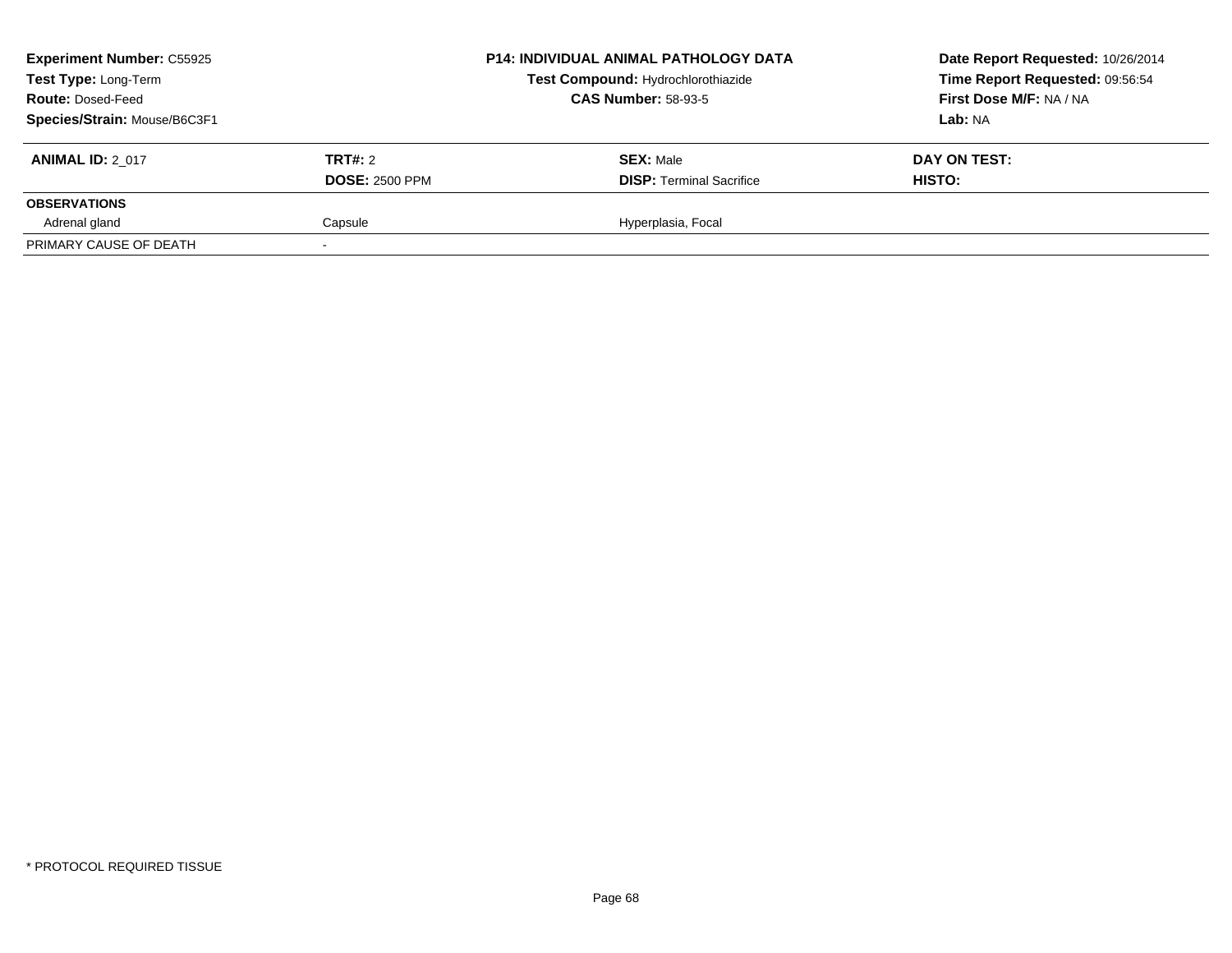| <b>Experiment Number: C55925</b><br>Test Type: Long-Term<br><b>Route: Dosed-Feed</b><br>Species/Strain: Mouse/B6C3F1 |                         | <b>P14: INDIVIDUAL ANIMAL PATHOLOGY DATA</b><br>Test Compound: Hydrochlorothiazide<br><b>CAS Number: 58-93-5</b> | Date Report Requested: 10/26/2014<br>Time Report Requested: 09:56:54<br>First Dose M/F: NA / NA<br>Lab: NA |
|----------------------------------------------------------------------------------------------------------------------|-------------------------|------------------------------------------------------------------------------------------------------------------|------------------------------------------------------------------------------------------------------------|
| <b>ANIMAL ID: 2 018</b>                                                                                              | <b>TRT#: 2</b>          | <b>SEX: Male</b>                                                                                                 | DAY ON TEST:                                                                                               |
|                                                                                                                      | <b>DOSE: 2500 PPM</b>   | <b>DISP:</b> Terminal Sacrifice                                                                                  | HISTO:                                                                                                     |
| <b>OBSERVATIONS</b>                                                                                                  |                         |                                                                                                                  |                                                                                                            |
| Lymph node                                                                                                           | Mesenteric Lymph Node   | Hyperplasia, Lymphoid                                                                                            |                                                                                                            |
| Preputial gland                                                                                                      |                         | Cyst, Nos                                                                                                        |                                                                                                            |
| Unspecified                                                                                                          | <b>Abdominal Cavity</b> | Necrosis, Fat                                                                                                    |                                                                                                            |
| PRIMARY CAUSE OF DEATH                                                                                               |                         |                                                                                                                  |                                                                                                            |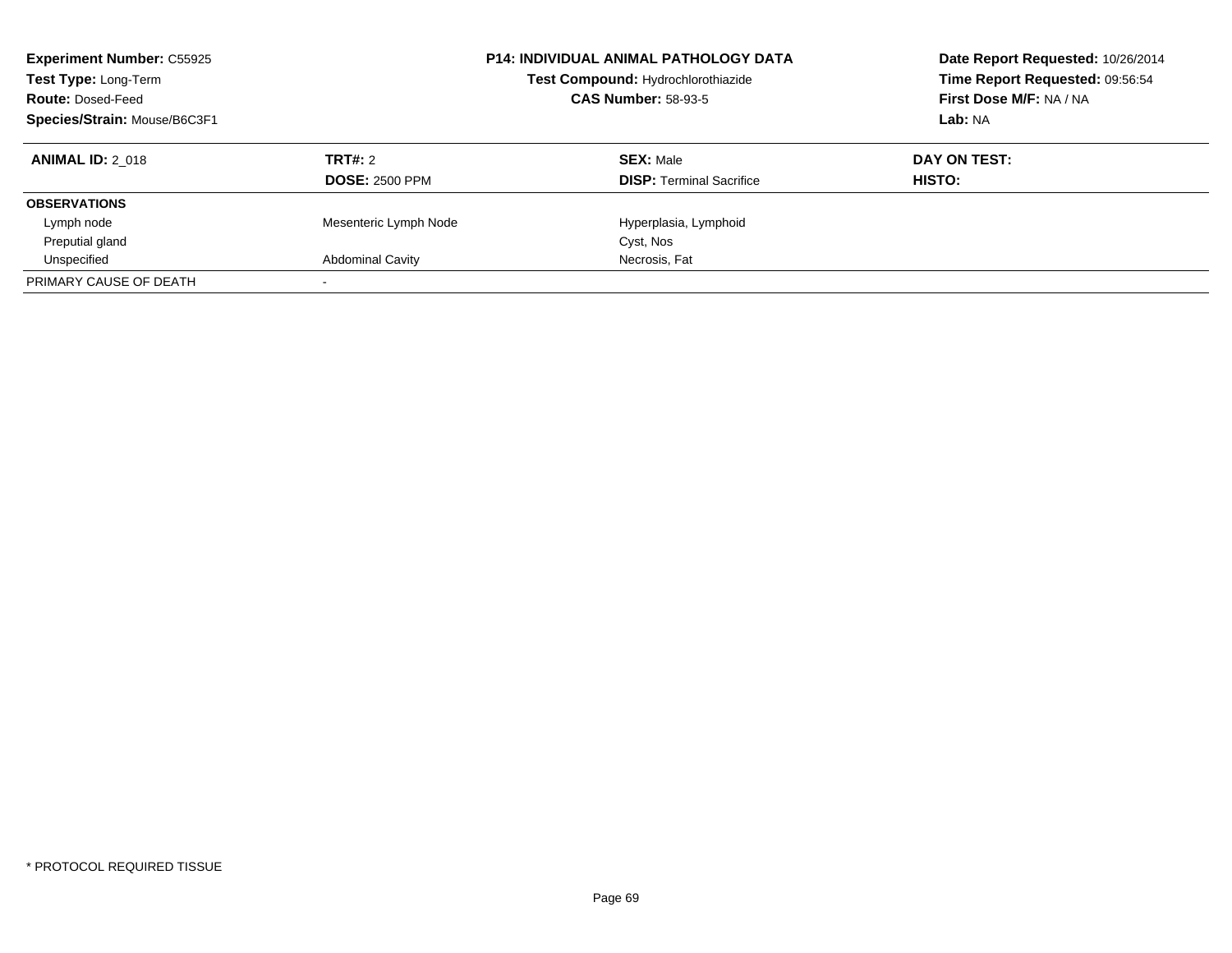| <b>Experiment Number: C55925</b><br><b>Test Type: Long-Term</b><br><b>Route: Dosed-Feed</b><br>Species/Strain: Mouse/B6C3F1 |                         | <b>P14: INDIVIDUAL ANIMAL PATHOLOGY DATA</b><br>Test Compound: Hydrochlorothiazide<br><b>CAS Number: 58-93-5</b> | Date Report Requested: 10/26/2014<br>Time Report Requested: 09:56:54<br>First Dose M/F: NA / NA<br>Lab: NA |
|-----------------------------------------------------------------------------------------------------------------------------|-------------------------|------------------------------------------------------------------------------------------------------------------|------------------------------------------------------------------------------------------------------------|
| <b>ANIMAL ID: 2 019</b>                                                                                                     | <b>TRT#:</b> 2          | <b>SEX: Male</b>                                                                                                 | DAY ON TEST:                                                                                               |
|                                                                                                                             | <b>DOSE: 2500 PPM</b>   | <b>DISP:</b> Terminal Sacrifice                                                                                  | HISTO:                                                                                                     |
| <b>OBSERVATIONS</b>                                                                                                         |                         |                                                                                                                  |                                                                                                            |
| Adrenal gland                                                                                                               | Capsule                 | Hyperplasia, Focal                                                                                               |                                                                                                            |
|                                                                                                                             | Cortex Nos              | Hyperplasia, Focal                                                                                               |                                                                                                            |
| Lung                                                                                                                        |                         | Alveolar/Bronchiolar Adenoma                                                                                     |                                                                                                            |
| Preputial gland                                                                                                             |                         | Inflammation, Chronic Focal                                                                                      |                                                                                                            |
| Unspecified                                                                                                                 | <b>Abdominal Cavity</b> | Necrosis, Fat                                                                                                    |                                                                                                            |
| PRIMARY CAUSE OF DEATH                                                                                                      |                         |                                                                                                                  |                                                                                                            |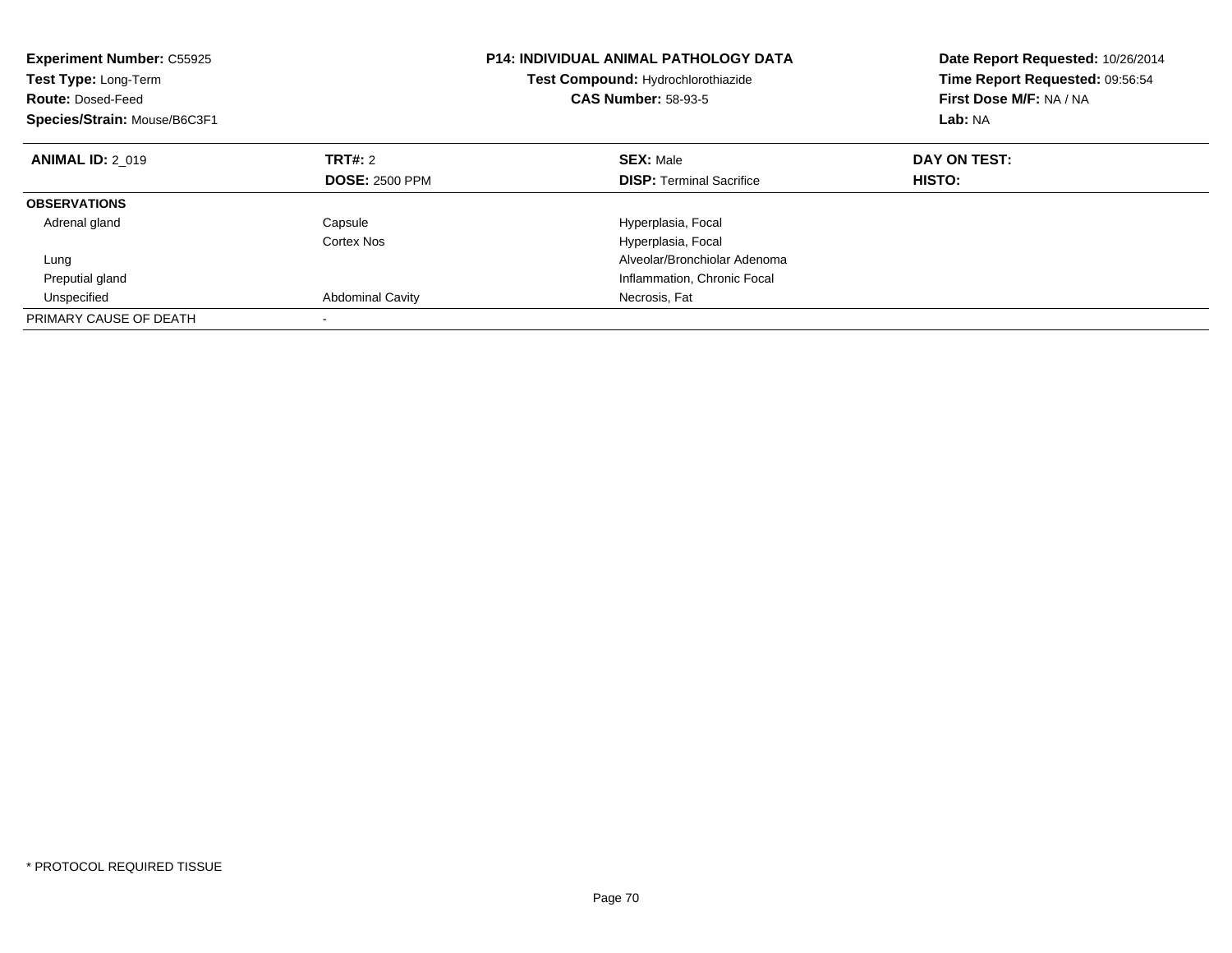| <b>Experiment Number: C55925</b><br>Test Type: Long-Term<br><b>Route: Dosed-Feed</b><br>Species/Strain: Mouse/B6C3F1 |                                  | <b>P14: INDIVIDUAL ANIMAL PATHOLOGY DATA</b><br>Test Compound: Hydrochlorothiazide<br><b>CAS Number: 58-93-5</b> | Date Report Requested: 10/26/2014<br>Time Report Requested: 09:56:54<br>First Dose M/F: NA / NA<br>Lab: NA |
|----------------------------------------------------------------------------------------------------------------------|----------------------------------|------------------------------------------------------------------------------------------------------------------|------------------------------------------------------------------------------------------------------------|
| <b>ANIMAL ID: 2 020</b>                                                                                              | TRT#: 2<br><b>DOSE: 2500 PPM</b> | <b>SEX: Male</b><br><b>DISP:</b> Terminal Sacrifice                                                              | DAY ON TEST:<br>HISTO:                                                                                     |
| <b>OBSERVATIONS</b>                                                                                                  |                                  |                                                                                                                  |                                                                                                            |
| Adrenal gland                                                                                                        | Capsule                          | Hyperplasia, Focal                                                                                               |                                                                                                            |
| Gall bladder                                                                                                         |                                  | Inflammation, Chronic Focal                                                                                      |                                                                                                            |
| Liver                                                                                                                | Hepatocytes                      | Cytoplasmic Vacuolization                                                                                        |                                                                                                            |
| Salivary gland                                                                                                       |                                  | Inflammation, Chronic Focal                                                                                      |                                                                                                            |
| PRIMARY CAUSE OF DEATH                                                                                               |                                  |                                                                                                                  |                                                                                                            |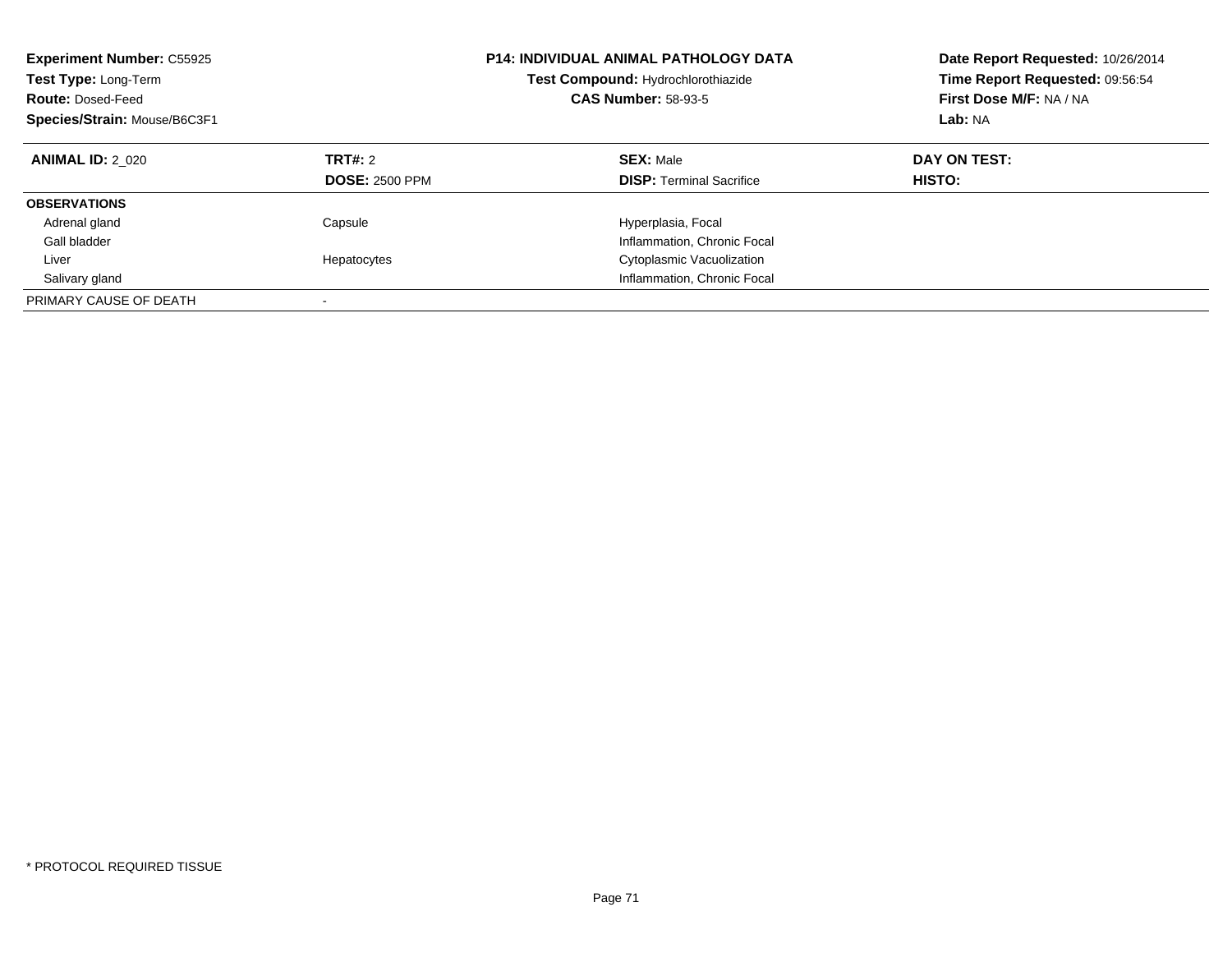| <b>Experiment Number: C55925</b><br>Test Type: Long-Term<br><b>Route: Dosed-Feed</b><br>Species/Strain: Mouse/B6C3F1 |                                         | P14: INDIVIDUAL ANIMAL PATHOLOGY DATA<br>Test Compound: Hydrochlorothiazide<br><b>CAS Number: 58-93-5</b> | Date Report Requested: 10/26/2014<br>Time Report Requested: 09:56:54<br>First Dose M/F: NA / NA<br>Lab: NA |
|----------------------------------------------------------------------------------------------------------------------|-----------------------------------------|-----------------------------------------------------------------------------------------------------------|------------------------------------------------------------------------------------------------------------|
| <b>ANIMAL ID: 2 021</b>                                                                                              | <b>TRT#: 2</b><br><b>DOSE: 2500 PPM</b> | <b>SEX: Male</b><br><b>DISP:</b> Terminal Sacrifice                                                       | DAY ON TEST:<br>HISTO:                                                                                     |
| <b>OBSERVATIONS</b>                                                                                                  |                                         |                                                                                                           |                                                                                                            |
| Adrenal gland                                                                                                        | Capsule                                 | Hyperplasia, Focal                                                                                        |                                                                                                            |
| Liver                                                                                                                |                                         | Inflammation, Chronic Focal                                                                               |                                                                                                            |
| Spleen                                                                                                               |                                         | Hyperplasia, Lymphoid                                                                                     |                                                                                                            |
| Testis                                                                                                               |                                         | Atrophy, Focal                                                                                            |                                                                                                            |
| PRIMARY CAUSE OF DEATH                                                                                               |                                         |                                                                                                           |                                                                                                            |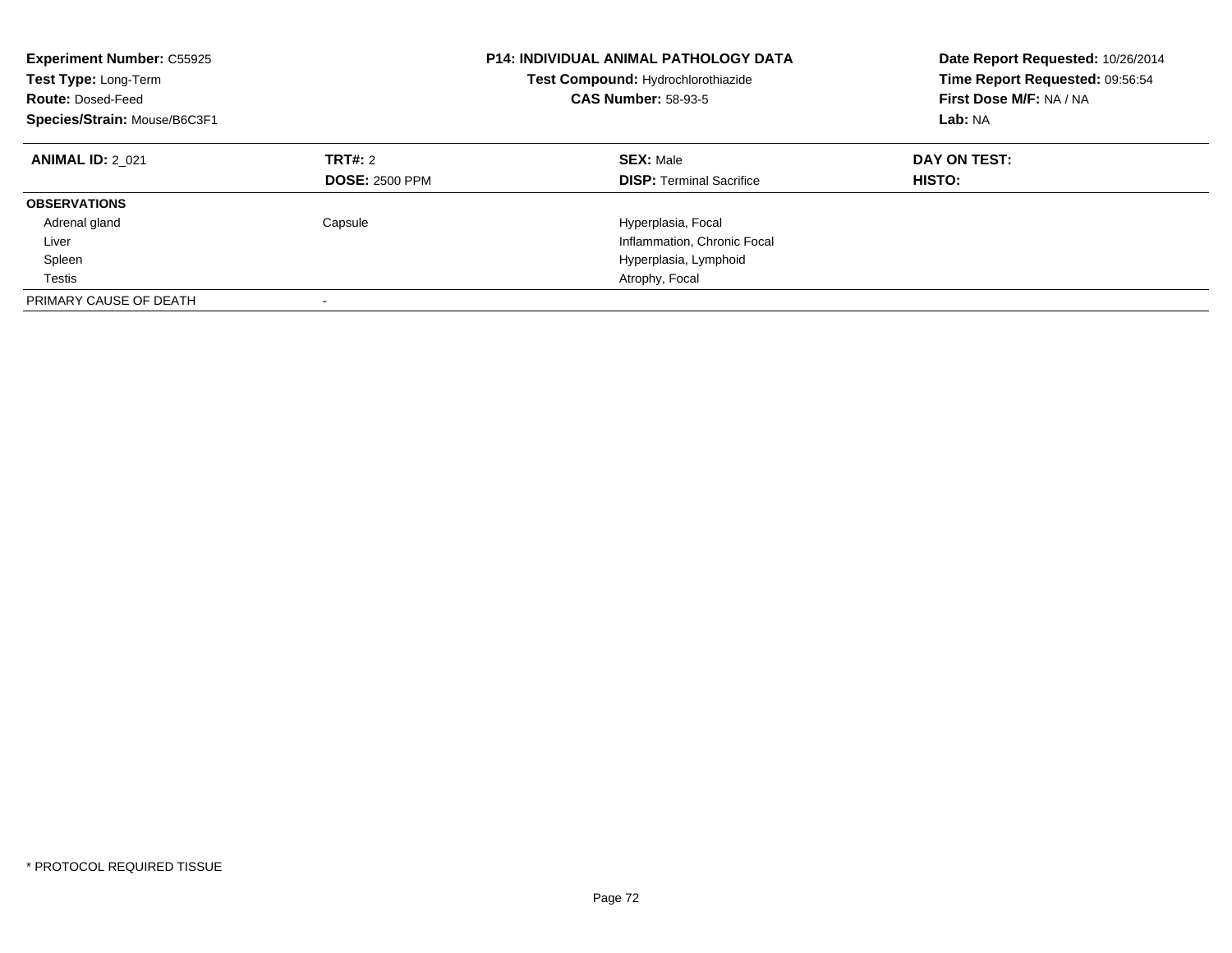| <b>Experiment Number: C55925</b><br>Test Type: Long-Term<br><b>Route: Dosed-Feed</b><br>Species/Strain: Mouse/B6C3F1 |                       | <b>P14: INDIVIDUAL ANIMAL PATHOLOGY DATA</b><br>Test Compound: Hydrochlorothiazide<br><b>CAS Number: 58-93-5</b> | Date Report Requested: 10/26/2014<br>Time Report Requested: 09:56:54<br>First Dose M/F: NA / NA<br>Lab: NA |
|----------------------------------------------------------------------------------------------------------------------|-----------------------|------------------------------------------------------------------------------------------------------------------|------------------------------------------------------------------------------------------------------------|
| <b>ANIMAL ID: 2 022</b>                                                                                              | TRT#: 2               | <b>SEX: Male</b>                                                                                                 | DAY ON TEST:<br>HISTO:                                                                                     |
|                                                                                                                      | <b>DOSE: 2500 PPM</b> | <b>DISP:</b> Terminal Sacrifice                                                                                  |                                                                                                            |
| <b>OBSERVATIONS</b>                                                                                                  |                       |                                                                                                                  |                                                                                                            |
| Adrenal gland                                                                                                        | Capsule               | Hyperplasia, Focal                                                                                               |                                                                                                            |
| Kidney                                                                                                               |                       | Glomerulonephritis, Nos                                                                                          |                                                                                                            |
| Spleen                                                                                                               |                       | Angiectasis                                                                                                      |                                                                                                            |
| Testis                                                                                                               |                       | Atrophy, Diffuse                                                                                                 |                                                                                                            |
| Unspecified                                                                                                          | Multiple Organs Nos   | Hyperplasia, Lymphoid                                                                                            |                                                                                                            |
| PRIMARY CAUSE OF DEATH                                                                                               |                       |                                                                                                                  |                                                                                                            |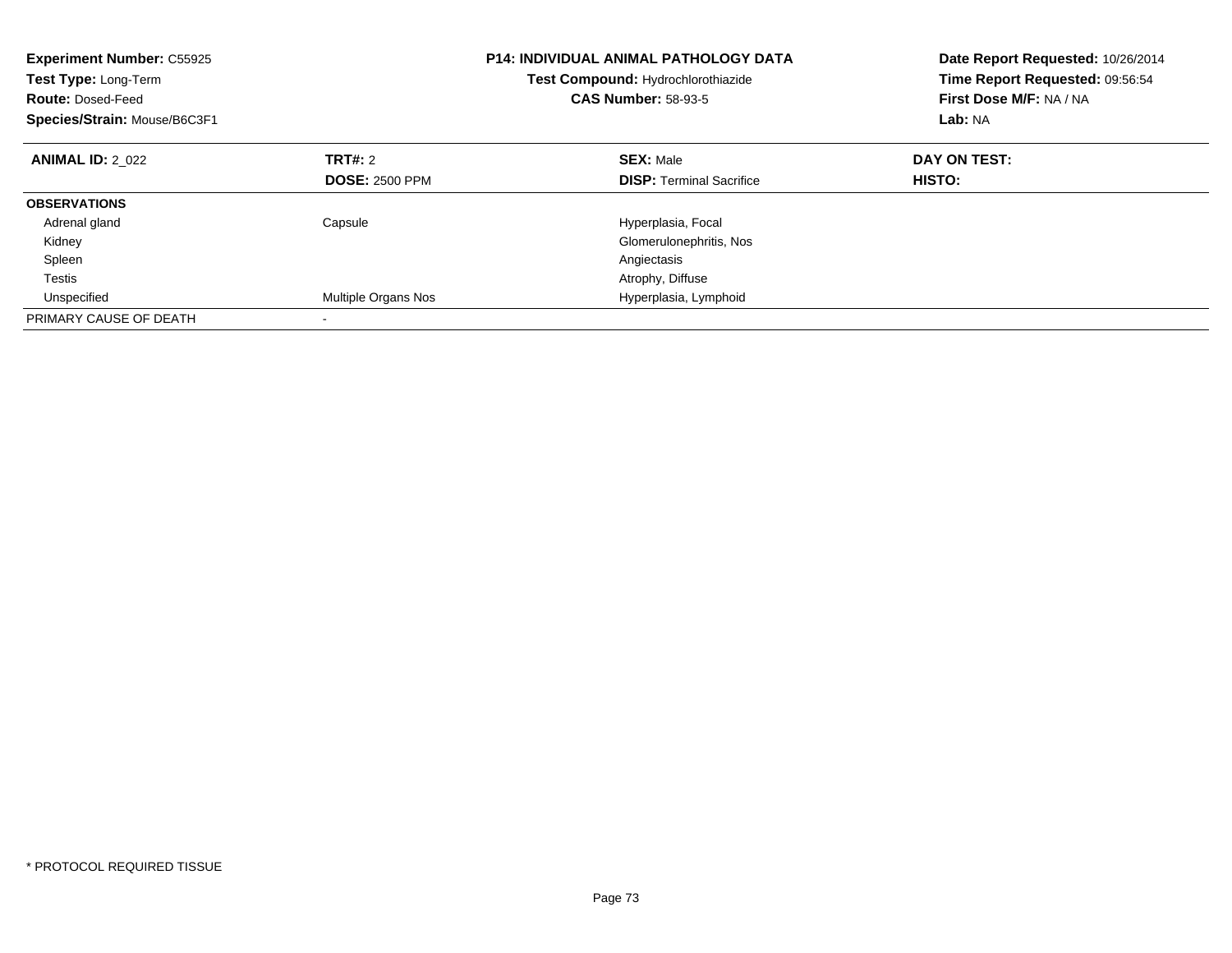**Test Type:** Long-Term

**Route:** Dosed-Feed

**Species/Strain:** Mouse/B6C3F1

# **P14: INDIVIDUAL ANIMAL PATHOLOGY DATA**

**Test Compound:** Hydrochlorothiazide**CAS Number:** 58-93-5

| <b>ANIMAL ID: 2 023</b> | TRT#: 2               | <b>SEX: Male</b>                | DAY ON TEST: |  |
|-------------------------|-----------------------|---------------------------------|--------------|--|
|                         | <b>DOSE: 2500 PPM</b> | <b>DISP: Terminal Sacrifice</b> | HISTO:       |  |
| <b>OBSERVATIONS</b>     |                       |                                 |              |  |
| Adrenal gland           | Capsule               | Hyperplasia, Focal              |              |  |
| Kidney                  |                       | Hyperplasia, Lymphoid           |              |  |
|                         |                       | Nephropathy                     |              |  |
| Liver                   | Hepatocytes           | Clear-Cell Change               |              |  |
|                         | Hepatocytes           | Cytoplasmic Change, Basophilic  |              |  |
|                         |                       | Hepatocellular Adenoma          |              |  |
|                         |                       | Hepatocellular Carcinoma        |              |  |
| Lymph node              | Mesenteric Lymph Node | Congestion, Nos                 |              |  |
|                         | Mesenteric Lymph Node | Hematopoiesis                   |              |  |
| Spleen                  |                       | Hematopoiesis                   |              |  |
| PRIMARY CAUSE OF DEATH  |                       |                                 |              |  |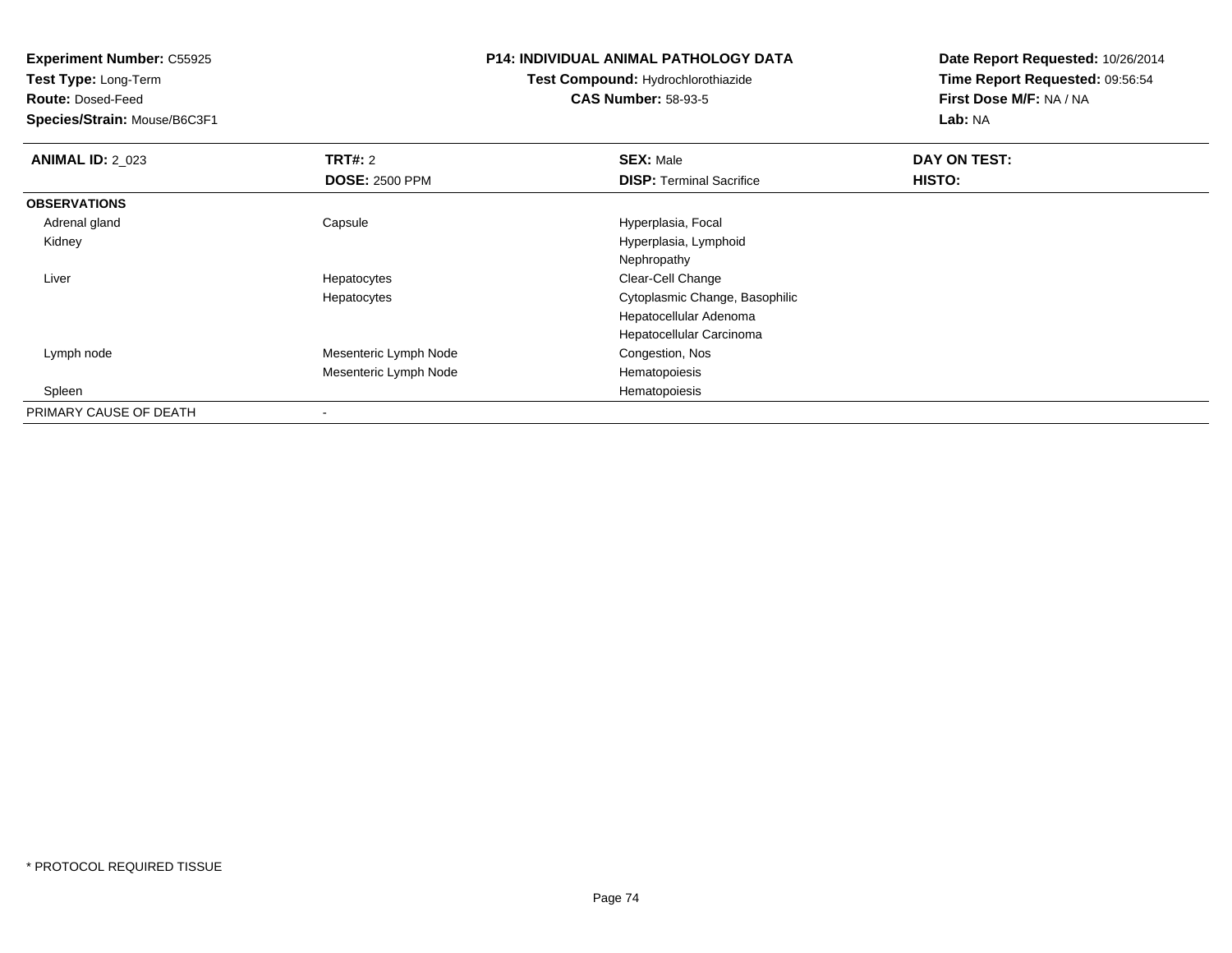| <b>Experiment Number: C55925</b><br>Test Type: Long-Term<br><b>Route: Dosed-Feed</b><br>Species/Strain: Mouse/B6C3F1 |                       | <b>P14: INDIVIDUAL ANIMAL PATHOLOGY DATA</b><br>Test Compound: Hydrochlorothiazide<br><b>CAS Number: 58-93-5</b> | Date Report Requested: 10/26/2014<br>Time Report Requested: 09:56:54<br>First Dose M/F: NA / NA<br>Lab: NA |
|----------------------------------------------------------------------------------------------------------------------|-----------------------|------------------------------------------------------------------------------------------------------------------|------------------------------------------------------------------------------------------------------------|
| <b>ANIMAL ID: 2 024</b>                                                                                              | <b>TRT#:</b> 2        | <b>SEX: Male</b>                                                                                                 | DAY ON TEST:                                                                                               |
|                                                                                                                      | <b>DOSE: 2500 PPM</b> | <b>DISP:</b> Terminal Sacrifice                                                                                  | HISTO:                                                                                                     |
| <b>OBSERVATIONS</b>                                                                                                  |                       |                                                                                                                  |                                                                                                            |
| Adrenal gland                                                                                                        | Capsule               | Hyperplasia, Focal                                                                                               |                                                                                                            |
|                                                                                                                      | Cortex Nos            | Hyperplasia, Focal                                                                                               |                                                                                                            |
| Kidney                                                                                                               |                       | Mineralization                                                                                                   |                                                                                                            |
|                                                                                                                      |                       | Nephropathy                                                                                                      |                                                                                                            |
| Liver                                                                                                                |                       | Hepatocellular Adenoma                                                                                           |                                                                                                            |
| Salivary gland                                                                                                       |                       | Inflammation, Chronic Focal                                                                                      |                                                                                                            |
| PRIMARY CAUSE OF DEATH                                                                                               |                       |                                                                                                                  |                                                                                                            |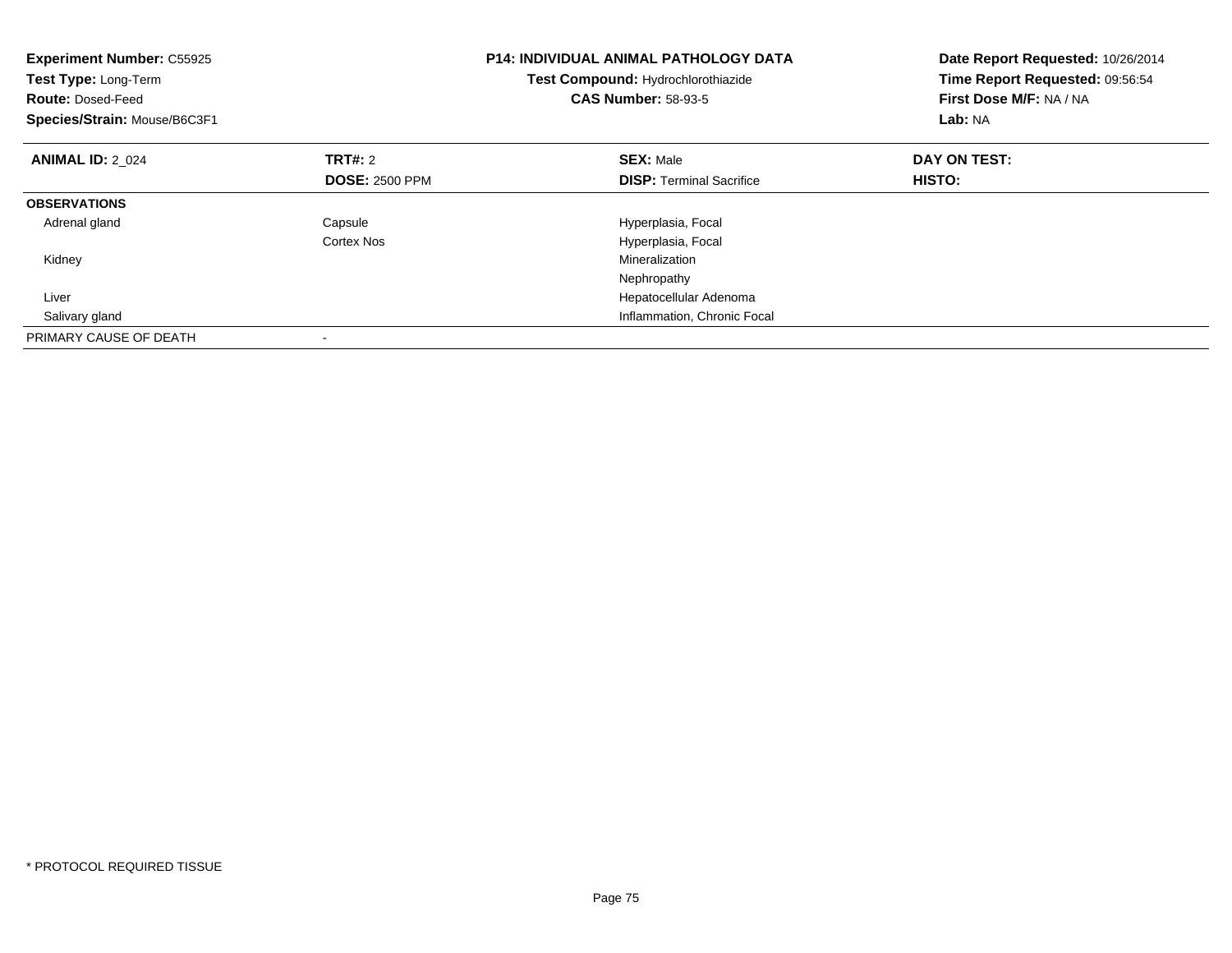| <b>Experiment Number: C55925</b><br>Test Type: Long-Term<br><b>Route: Dosed-Feed</b><br>Species/Strain: Mouse/B6C3F1 |                                  | P14: INDIVIDUAL ANIMAL PATHOLOGY DATA<br>Test Compound: Hydrochlorothiazide<br><b>CAS Number: 58-93-5</b> | Date Report Requested: 10/26/2014<br>Time Report Requested: 09:56:54<br>First Dose M/F: NA / NA<br>Lab: NA |
|----------------------------------------------------------------------------------------------------------------------|----------------------------------|-----------------------------------------------------------------------------------------------------------|------------------------------------------------------------------------------------------------------------|
| <b>ANIMAL ID: 2 025</b>                                                                                              | TRT#: 2<br><b>DOSE: 2500 PPM</b> | <b>SEX: Male</b><br><b>DISP:</b> Terminal Sacrifice                                                       | DAY ON TEST:<br>HISTO:                                                                                     |
| <b>OBSERVATIONS</b>                                                                                                  |                                  |                                                                                                           |                                                                                                            |
| Adrenal gland                                                                                                        | Capsule                          | Hyperplasia, Focal                                                                                        |                                                                                                            |
| Kidney                                                                                                               |                                  | Nephropathy                                                                                               |                                                                                                            |
| Salivary gland                                                                                                       |                                  | Inflammation, Chronic Focal                                                                               |                                                                                                            |
| Spleen                                                                                                               |                                  | Hyperplasia, Lymphoid                                                                                     |                                                                                                            |
| PRIMARY CAUSE OF DEATH                                                                                               |                                  |                                                                                                           |                                                                                                            |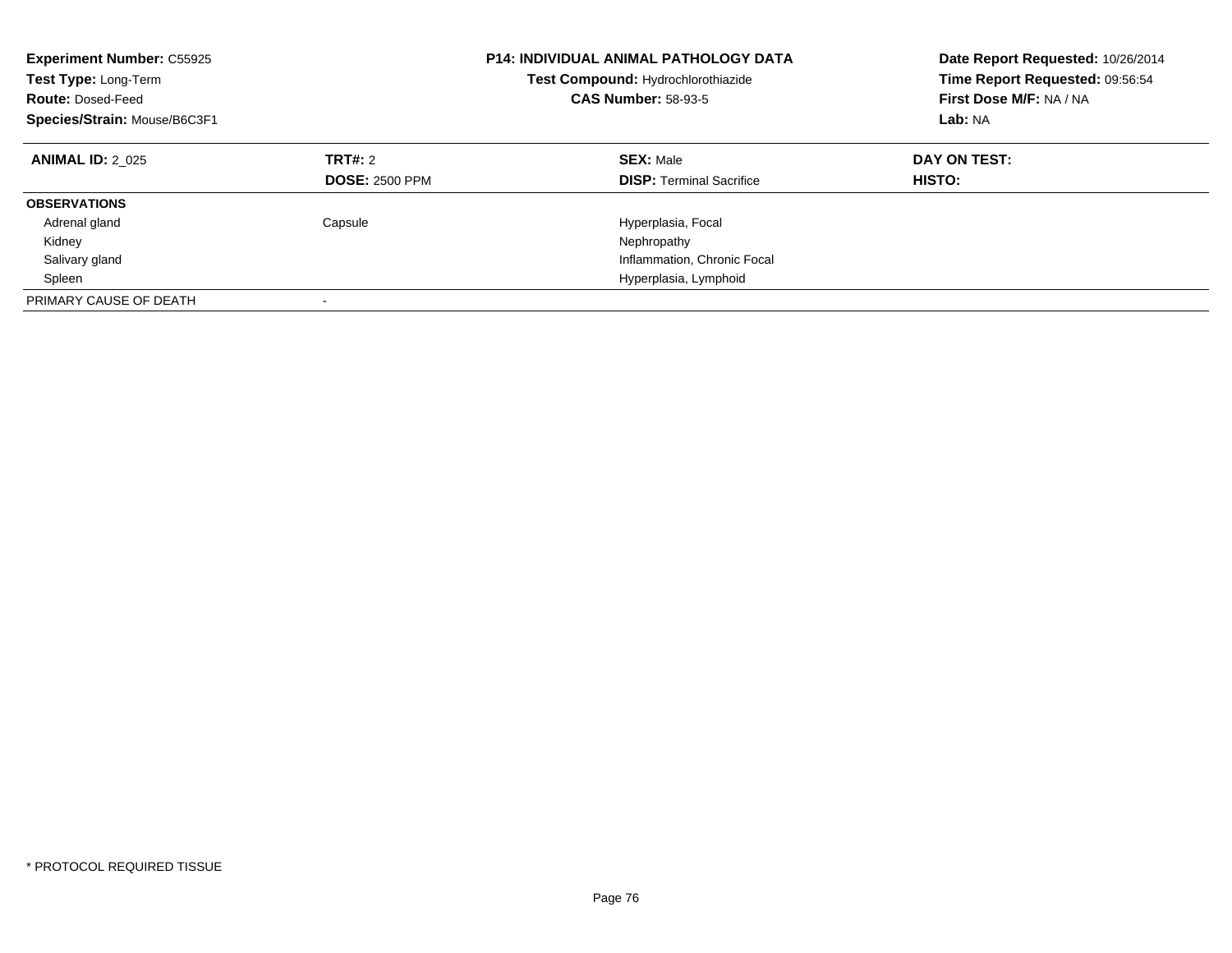| <b>Experiment Number: C55925</b><br>Test Type: Long-Term<br><b>Route: Dosed-Feed</b><br>Species/Strain: Mouse/B6C3F1 |                                         | <b>P14: INDIVIDUAL ANIMAL PATHOLOGY DATA</b><br>Test Compound: Hydrochlorothiazide<br><b>CAS Number: 58-93-5</b> | Date Report Requested: 10/26/2014<br>Time Report Requested: 09:56:54<br>First Dose M/F: NA / NA<br>Lab: NA |
|----------------------------------------------------------------------------------------------------------------------|-----------------------------------------|------------------------------------------------------------------------------------------------------------------|------------------------------------------------------------------------------------------------------------|
| <b>ANIMAL ID: 2 026</b>                                                                                              | <b>TRT#: 2</b><br><b>DOSE: 2500 PPM</b> | <b>SEX: Male</b><br><b>DISP:</b> Terminal Sacrifice                                                              | DAY ON TEST:<br>HISTO:                                                                                     |
| <b>OBSERVATIONS</b>                                                                                                  |                                         |                                                                                                                  |                                                                                                            |
| Adrenal gland                                                                                                        | Capsule                                 | Hyperplasia, Focal                                                                                               |                                                                                                            |
|                                                                                                                      | Medulla                                 | Pheochromocytoma                                                                                                 |                                                                                                            |
| Kidney                                                                                                               |                                         | Mineralization                                                                                                   |                                                                                                            |
| Salivary gland                                                                                                       |                                         | Inflammation, Chronic Focal                                                                                      |                                                                                                            |
| PRIMARY CAUSE OF DEATH                                                                                               |                                         |                                                                                                                  |                                                                                                            |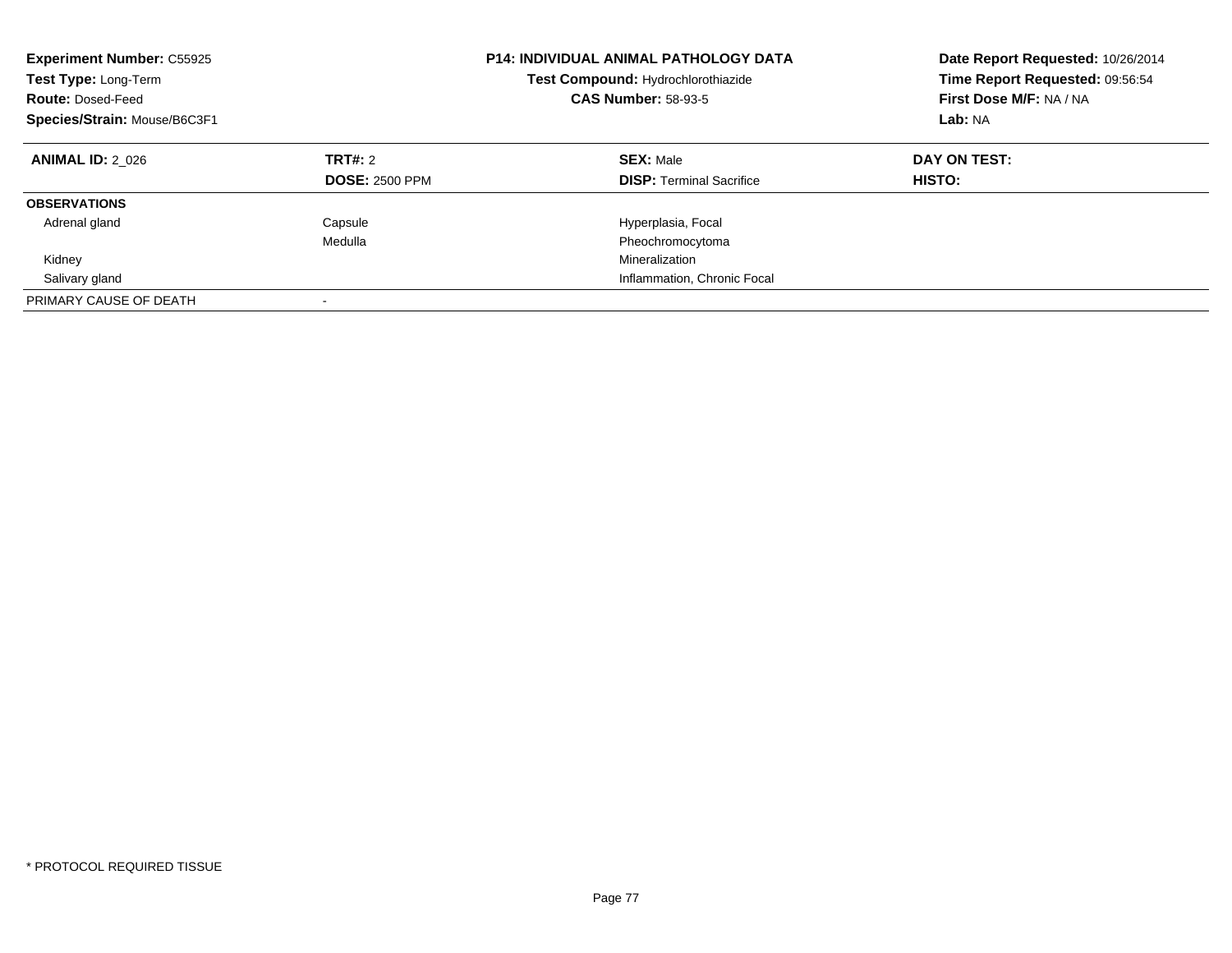| <b>Experiment Number: C55925</b><br>Test Type: Long-Term<br><b>Route: Dosed-Feed</b><br>Species/Strain: Mouse/B6C3F1 |                       | <b>P14: INDIVIDUAL ANIMAL PATHOLOGY DATA</b><br>Test Compound: Hydrochlorothiazide<br><b>CAS Number: 58-93-5</b> | Date Report Requested: 10/26/2014<br>Time Report Requested: 09:56:54<br>First Dose M/F: NA / NA<br>Lab: NA |
|----------------------------------------------------------------------------------------------------------------------|-----------------------|------------------------------------------------------------------------------------------------------------------|------------------------------------------------------------------------------------------------------------|
| <b>ANIMAL ID: 2 027</b>                                                                                              | <b>TRT#: 2</b>        | <b>SEX: Male</b>                                                                                                 | DAY ON TEST:                                                                                               |
|                                                                                                                      | <b>DOSE: 2500 PPM</b> | <b>DISP:</b> Terminal Sacrifice                                                                                  | HISTO:                                                                                                     |
| <b>OBSERVATIONS</b>                                                                                                  |                       |                                                                                                                  |                                                                                                            |
| Adrenal gland                                                                                                        | Capsule               | Hyperplasia, Focal                                                                                               |                                                                                                            |
|                                                                                                                      | Cortex Nos            | Hyperplasia, Focal                                                                                               |                                                                                                            |
| Salivary gland                                                                                                       |                       | Inflammation, Chronic Focal                                                                                      |                                                                                                            |
| PRIMARY CAUSE OF DEATH                                                                                               |                       |                                                                                                                  |                                                                                                            |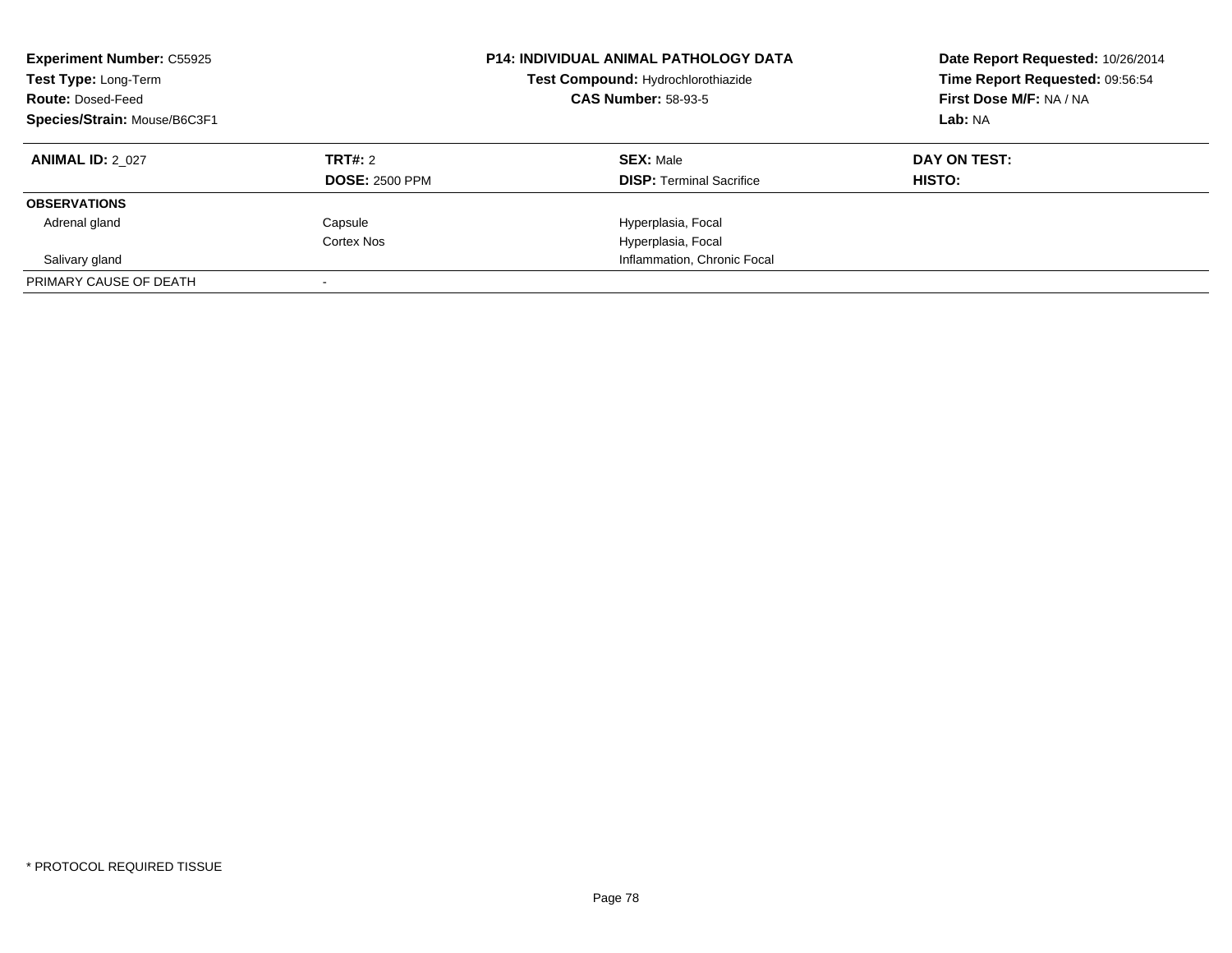**Test Type:** Long-Term

**Route:** Dosed-Feed

**Species/Strain:** Mouse/B6C3F1

# **P14: INDIVIDUAL ANIMAL PATHOLOGY DATA**

**Test Compound:** Hydrochlorothiazide**CAS Number:** 58-93-5

| <b>ANIMAL ID: 2_028</b> | <b>TRT#: 2</b>           | <b>SEX: Male</b>                | DAY ON TEST: |  |
|-------------------------|--------------------------|---------------------------------|--------------|--|
|                         | <b>DOSE: 2500 PPM</b>    | <b>DISP:</b> Moribund Sacrifice | HISTO:       |  |
| <b>OBSERVATIONS</b>     |                          |                                 |              |  |
| Adrenal gland           | Capsule                  | Hyperplasia, Focal              |              |  |
|                         | <b>Cortex Nos</b>        | Necrosis, Focal                 |              |  |
| Bone marrow             |                          | Hyperplasia, Granulocytic       |              |  |
| <b>Brain</b>            | Meninges                 | Pigmentation, Nos               |              |  |
| Heart                   |                          | Inflammation, Chronic Focal     |              |  |
| Kidney                  |                          | Glomerulonephritis, Nos         |              |  |
|                         |                          | Inflammation, Chronic Diffuse   |              |  |
|                         | Pelvis                   | Inflammation, Suppurative       |              |  |
|                         |                          | Mineralization                  |              |  |
| Liver                   |                          | Hepatocellular Adenoma          |              |  |
|                         |                          | Inflammation, Chronic Focal     |              |  |
| Lung                    |                          | Congestion, Nos                 |              |  |
|                         |                          | Inflammation, Chronic Focal     |              |  |
|                         |                          | Inflammation, Interstitial      |              |  |
| Lymph node              | Mesenteric Lymph Node    | Congestion, Nos                 |              |  |
|                         | Renal Lymph Node         | Hyperplasia, Plasma Cell        |              |  |
|                         | Thoracic Lymph Node      | Hyperplasia, Plasma Cell        |              |  |
|                         | Mesenteric Lymph Node    | Inflammation, Acute Focal       |              |  |
| Pancreas                |                          | Inflammation, Chronic Focal     |              |  |
| Seminal vesicle         |                          | Inflammation, Suppurative       |              |  |
| Stomach                 | <b>Glandular Stomach</b> | Inflammation, Chronic Focal     |              |  |
| Testis                  |                          | Inflammation, Chronic Focal     |              |  |
| Urinary bladder         | <b>Muscularis</b>        | Inflammation, Chronic Focal     |              |  |
| PRIMARY CAUSE OF DEATH  |                          |                                 |              |  |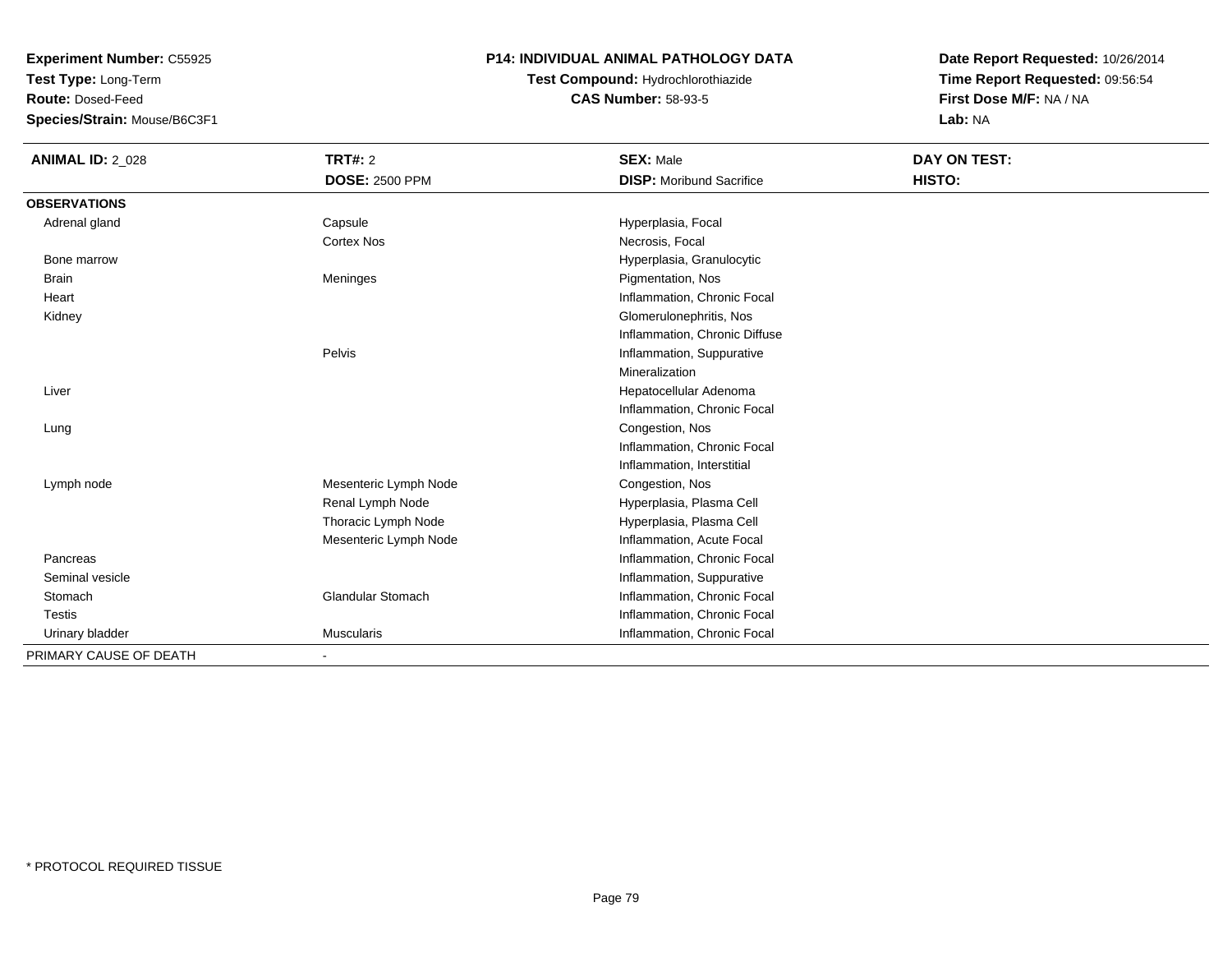| <b>Experiment Number: C55925</b><br>Test Type: Long-Term<br><b>Route: Dosed-Feed</b><br>Species/Strain: Mouse/B6C3F1 |                                  | <b>P14: INDIVIDUAL ANIMAL PATHOLOGY DATA</b><br>Test Compound: Hydrochlorothiazide<br><b>CAS Number: 58-93-5</b> | Date Report Requested: 10/26/2014<br>Time Report Requested: 09:56:54<br>First Dose M/F: NA / NA<br>Lab: NA |
|----------------------------------------------------------------------------------------------------------------------|----------------------------------|------------------------------------------------------------------------------------------------------------------|------------------------------------------------------------------------------------------------------------|
| <b>ANIMAL ID: 2 029</b>                                                                                              | TRT#: 2<br><b>DOSE: 2500 PPM</b> | <b>SEX: Male</b><br><b>DISP: Terminal Sacrifice</b>                                                              | DAY ON TEST:<br>HISTO:                                                                                     |
| <b>OBSERVATIONS</b>                                                                                                  |                                  |                                                                                                                  |                                                                                                            |
| Adrenal gland                                                                                                        | Capsule                          | Hyperplasia, Focal                                                                                               |                                                                                                            |
| Kidney                                                                                                               |                                  | Nephropathy                                                                                                      |                                                                                                            |
| Lung                                                                                                                 |                                  | Alveolar/Bronchiolar Carcinoma                                                                                   |                                                                                                            |
| Salivary gland                                                                                                       |                                  | Inflammation, Chronic Focal                                                                                      |                                                                                                            |
| PRIMARY CAUSE OF DEATH                                                                                               |                                  |                                                                                                                  |                                                                                                            |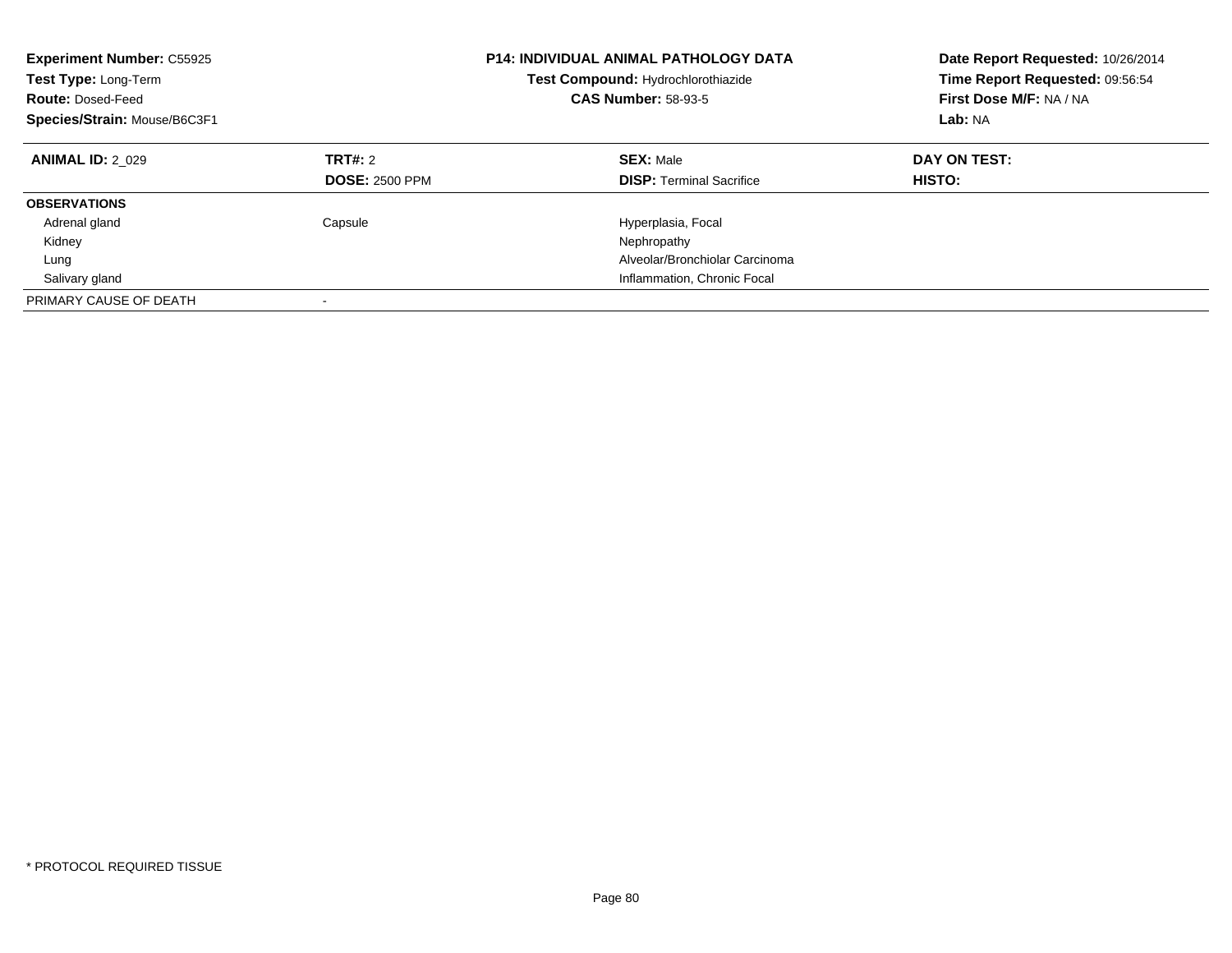**Test Type:** Long-Term

**Route:** Dosed-Feed

**Species/Strain:** Mouse/B6C3F1

# **P14: INDIVIDUAL ANIMAL PATHOLOGY DATA**

# **Test Compound:** Hydrochlorothiazide**CAS Number:** 58-93-5

| <b>ANIMAL ID: 2_030</b> | TRT#: 2<br><b>DOSE: 2500 PPM</b> | <b>SEX: Male</b><br><b>DISP: Natural Death</b> | DAY ON TEST:<br>HISTO: |
|-------------------------|----------------------------------|------------------------------------------------|------------------------|
|                         |                                  |                                                |                        |
| <b>OBSERVATIONS</b>     |                                  |                                                |                        |
| Bone marrow             |                                  | Hyperplasia, Granulocytic                      |                        |
|                         |                                  | Pigmentation, Nos                              |                        |
| Heart                   |                                  | Inflammation, Chronic Focal                    |                        |
| Kidney                  | Pelvis                           | Inflammation, Suppurative                      |                        |
|                         |                                  | Mineralization                                 |                        |
|                         |                                  | Necrosis, Focal                                |                        |
| Lung                    |                                  | Congestion, Nos                                |                        |
| Lymph node              | Mesenteric Lymph Node            | Hemorrhage                                     |                        |
|                         | Mesenteric Lymph Node            | Inflammation, Acute Focal                      |                        |
|                         | Mandibular Lymph Node            | Pigmentation, Nos                              |                        |
| Pancreas                |                                  | Inflammation, Acute Focal                      |                        |
| Penis                   |                                  | Inflammation, Suppurative                      |                        |
| Prostate                |                                  | Inflammation, Suppurative                      |                        |
| Seminal vesicle         |                                  | Inflammation, Suppurative                      |                        |
| Spleen                  |                                  | Hematopoiesis                                  |                        |
| Thymus                  |                                  | Involution, Nos                                |                        |
| Unspecified             | Perineum                         | Inflammation, Suppurative                      |                        |
| PRIMARY CAUSE OF DEATH  |                                  |                                                |                        |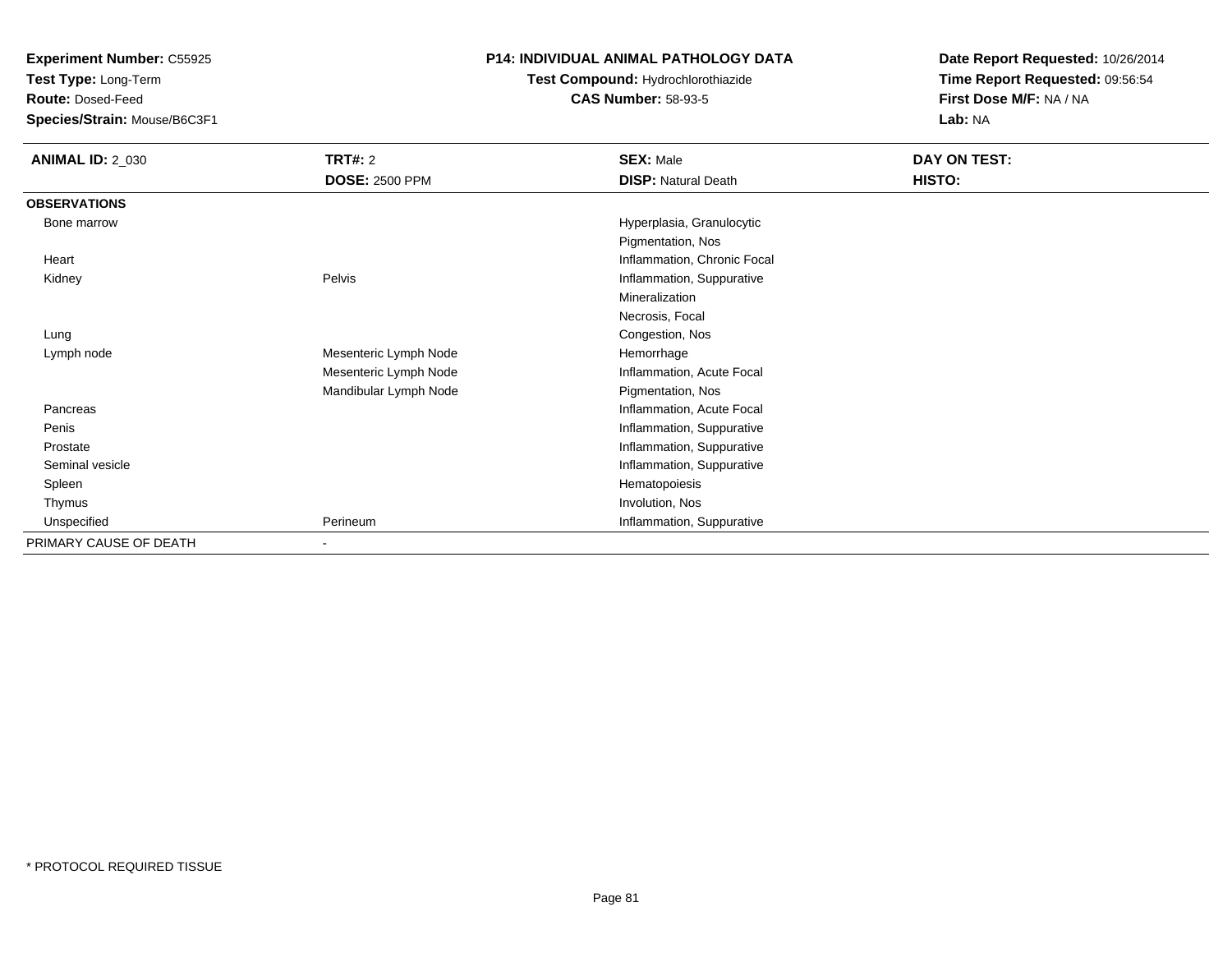| <b>Experiment Number: C55925</b><br>Test Type: Long-Term<br><b>Route: Dosed-Feed</b><br>Species/Strain: Mouse/B6C3F1 |                       | <b>P14: INDIVIDUAL ANIMAL PATHOLOGY DATA</b><br>Test Compound: Hydrochlorothiazide<br><b>CAS Number: 58-93-5</b> | Date Report Requested: 10/26/2014<br>Time Report Requested: 09:56:54<br>First Dose M/F: NA / NA<br>Lab: NA |
|----------------------------------------------------------------------------------------------------------------------|-----------------------|------------------------------------------------------------------------------------------------------------------|------------------------------------------------------------------------------------------------------------|
| <b>ANIMAL ID: 2 031</b>                                                                                              | TRT#: 2               | <b>SEX: Male</b>                                                                                                 | DAY ON TEST:                                                                                               |
|                                                                                                                      | <b>DOSE: 2500 PPM</b> | <b>DISP:</b> Terminal Sacrifice                                                                                  | <b>HISTO:</b>                                                                                              |
| <b>OBSERVATIONS</b>                                                                                                  |                       |                                                                                                                  |                                                                                                            |
| Adrenal gland                                                                                                        | Capsule               | Hyperplasia, Focal                                                                                               |                                                                                                            |
| Kidney                                                                                                               |                       | Mineralization                                                                                                   |                                                                                                            |
| Lung                                                                                                                 |                       | Hemorrhage                                                                                                       |                                                                                                            |
|                                                                                                                      |                       | Inflammation, Chronic Focal                                                                                      |                                                                                                            |
| Spleen                                                                                                               |                       | Hyperplasia, Lymphoid                                                                                            |                                                                                                            |
| Unspecified                                                                                                          | Groin                 | Inflammation, Suppurative                                                                                        |                                                                                                            |
| PRIMARY CAUSE OF DEATH                                                                                               |                       |                                                                                                                  |                                                                                                            |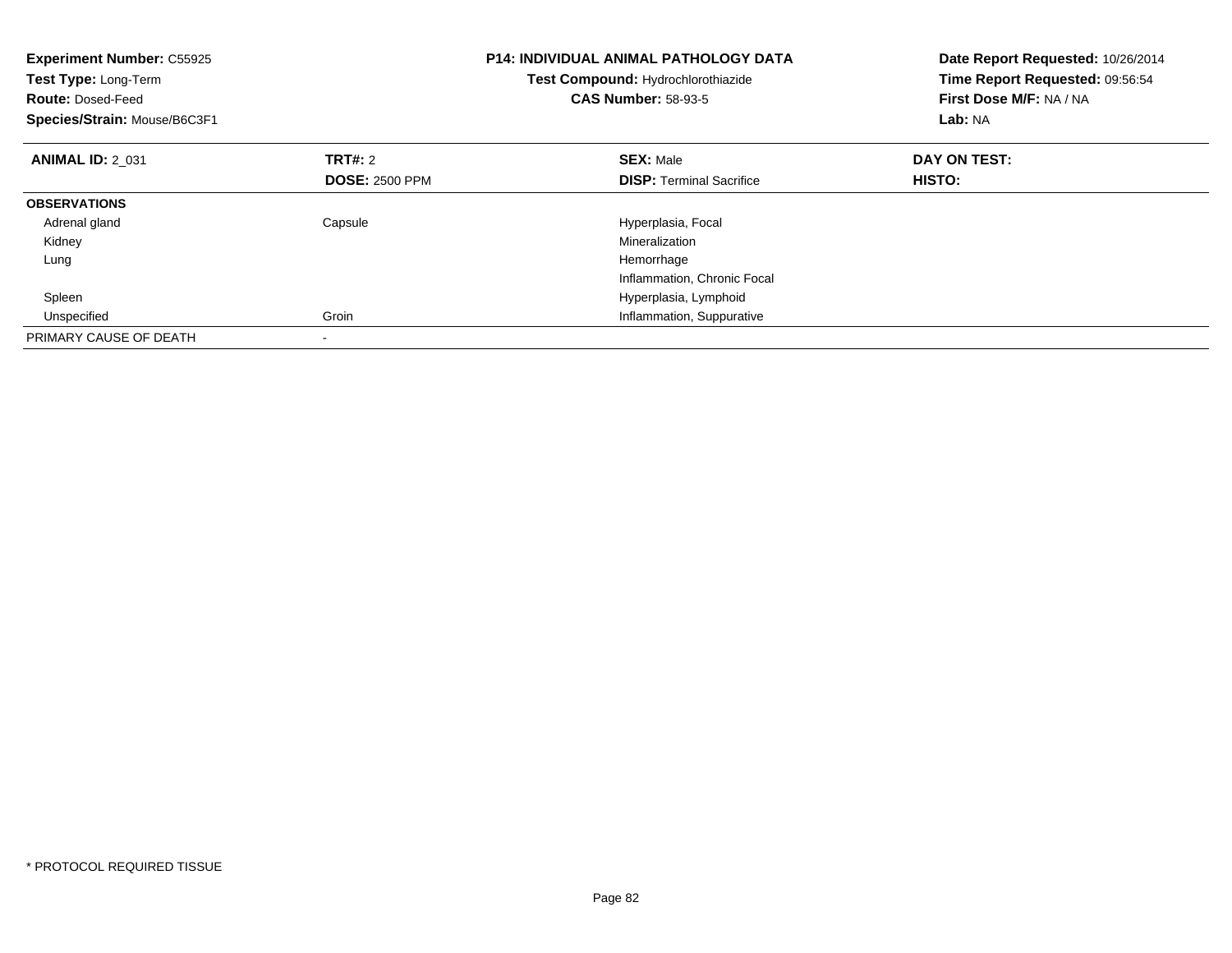| <b>Experiment Number: C55925</b><br>Test Type: Long-Term<br><b>Route: Dosed-Feed</b><br>Species/Strain: Mouse/B6C3F1 |                       | <b>P14: INDIVIDUAL ANIMAL PATHOLOGY DATA</b><br>Test Compound: Hydrochlorothiazide<br><b>CAS Number: 58-93-5</b> | Date Report Requested: 10/26/2014<br>Time Report Requested: 09:56:54<br>First Dose M/F: NA / NA<br>Lab: NA |
|----------------------------------------------------------------------------------------------------------------------|-----------------------|------------------------------------------------------------------------------------------------------------------|------------------------------------------------------------------------------------------------------------|
| <b>ANIMAL ID: 2 033</b>                                                                                              | <b>TRT#: 2</b>        | <b>SEX: Male</b>                                                                                                 | DAY ON TEST:                                                                                               |
|                                                                                                                      | <b>DOSE: 2500 PPM</b> | <b>DISP:</b> Terminal Sacrifice                                                                                  | HISTO:                                                                                                     |
| <b>OBSERVATIONS</b>                                                                                                  |                       |                                                                                                                  |                                                                                                            |
| Adrenal gland                                                                                                        | Capsule               | Hyperplasia, Focal                                                                                               |                                                                                                            |
|                                                                                                                      | Cortex Nos            | Hyperplasia, Focal                                                                                               |                                                                                                            |
| Kidney                                                                                                               |                       | Mineralization                                                                                                   |                                                                                                            |
| Liver                                                                                                                |                       | Atrophy, Focal                                                                                                   |                                                                                                            |
| Salivary gland                                                                                                       |                       | Inflammation, Chronic Focal                                                                                      |                                                                                                            |
| Spleen                                                                                                               |                       | <b>Abnormal Curvature</b>                                                                                        |                                                                                                            |
|                                                                                                                      |                       | Hyperplasia, Lymphoid                                                                                            |                                                                                                            |
| PRIMARY CAUSE OF DEATH                                                                                               |                       |                                                                                                                  |                                                                                                            |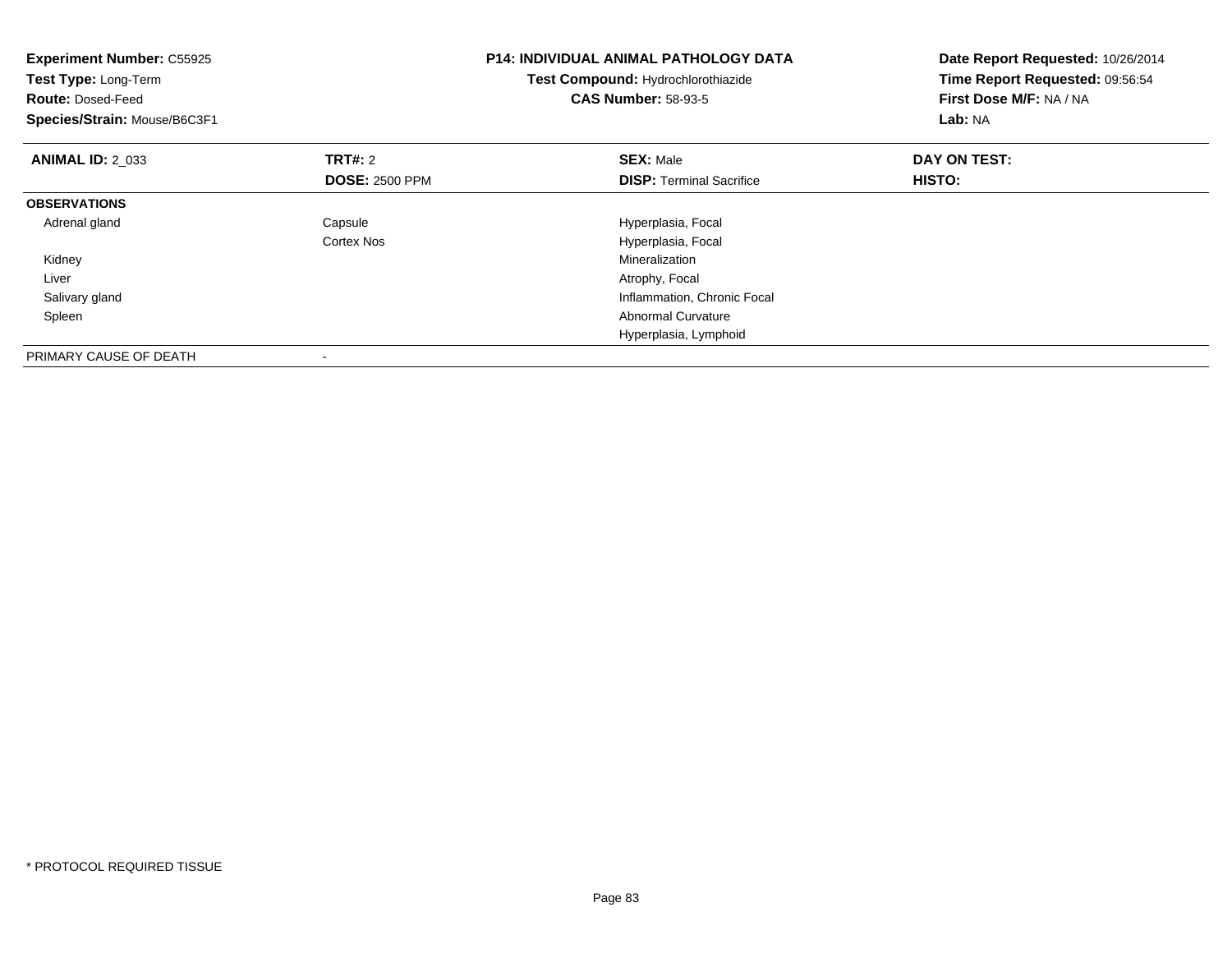| <b>Experiment Number: C55925</b><br>Test Type: Long-Term<br><b>Route: Dosed-Feed</b><br>Species/Strain: Mouse/B6C3F1 |                       | <b>P14: INDIVIDUAL ANIMAL PATHOLOGY DATA</b><br>Test Compound: Hydrochlorothiazide<br><b>CAS Number: 58-93-5</b> | Date Report Requested: 10/26/2014<br>Time Report Requested: 09:56:54<br>First Dose M/F: NA / NA<br>Lab: NA |
|----------------------------------------------------------------------------------------------------------------------|-----------------------|------------------------------------------------------------------------------------------------------------------|------------------------------------------------------------------------------------------------------------|
| <b>ANIMAL ID: 2 034</b>                                                                                              | <b>TRT#:</b> 2        | <b>SEX: Male</b>                                                                                                 | DAY ON TEST:                                                                                               |
|                                                                                                                      | <b>DOSE: 2500 PPM</b> | <b>DISP:</b> Terminal Sacrifice                                                                                  | HISTO:                                                                                                     |
| <b>OBSERVATIONS</b>                                                                                                  |                       |                                                                                                                  |                                                                                                            |
| Adrenal gland                                                                                                        | Capsule               | Hyperplasia, Focal                                                                                               |                                                                                                            |
|                                                                                                                      | Cortex Nos            | Hyperplasia, Focal                                                                                               |                                                                                                            |
| Kidney                                                                                                               |                       | Hyperplasia, Lymphoid                                                                                            |                                                                                                            |
|                                                                                                                      |                       | Mineralization                                                                                                   |                                                                                                            |
| Salivary gland                                                                                                       |                       | Inflammation, Chronic Focal                                                                                      |                                                                                                            |
| PRIMARY CAUSE OF DEATH                                                                                               |                       |                                                                                                                  |                                                                                                            |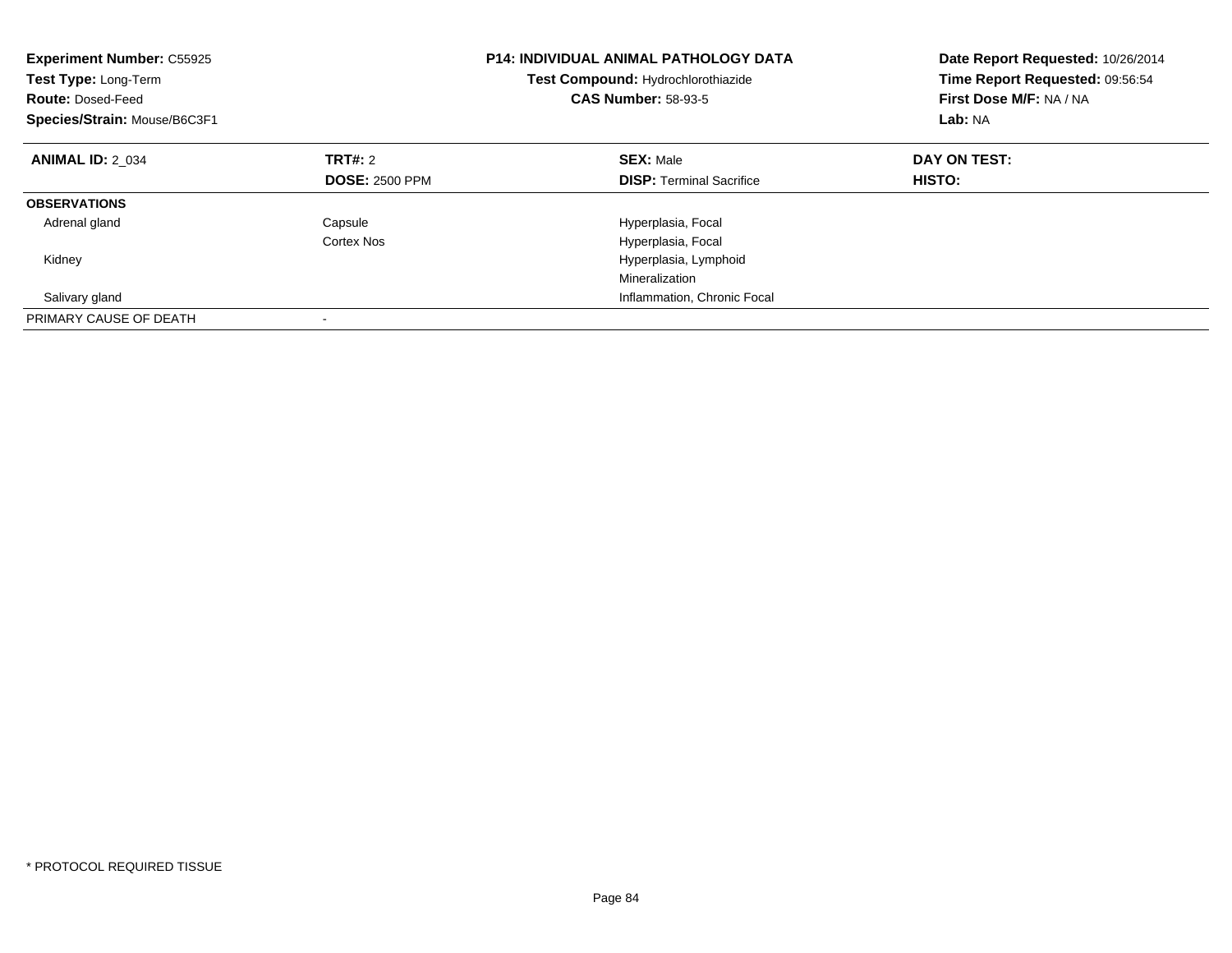| <b>Experiment Number: C55925</b><br>Test Type: Long-Term<br><b>Route: Dosed-Feed</b><br>Species/Strain: Mouse/B6C3F1 |                                         | <b>P14: INDIVIDUAL ANIMAL PATHOLOGY DATA</b><br>Test Compound: Hydrochlorothiazide<br><b>CAS Number: 58-93-5</b> | Date Report Requested: 10/26/2014<br>Time Report Requested: 09:56:54<br>First Dose M/F: NA / NA<br>Lab: NA |
|----------------------------------------------------------------------------------------------------------------------|-----------------------------------------|------------------------------------------------------------------------------------------------------------------|------------------------------------------------------------------------------------------------------------|
| <b>ANIMAL ID: 2 035</b>                                                                                              | <b>TRT#: 2</b><br><b>DOSE: 2500 PPM</b> | <b>SEX: Male</b><br><b>DISP:</b> Terminal Sacrifice                                                              | DAY ON TEST:<br>HISTO:                                                                                     |
| <b>OBSERVATIONS</b>                                                                                                  |                                         |                                                                                                                  |                                                                                                            |
| Adrenal gland                                                                                                        | Capsule                                 | Hyperplasia, Focal                                                                                               |                                                                                                            |
| Salivary gland                                                                                                       |                                         | Inflammation, Chronic Focal                                                                                      |                                                                                                            |
| Unspecified                                                                                                          | Groin                                   | Inflammation, Chronic Focal                                                                                      |                                                                                                            |
| PRIMARY CAUSE OF DEATH                                                                                               |                                         |                                                                                                                  |                                                                                                            |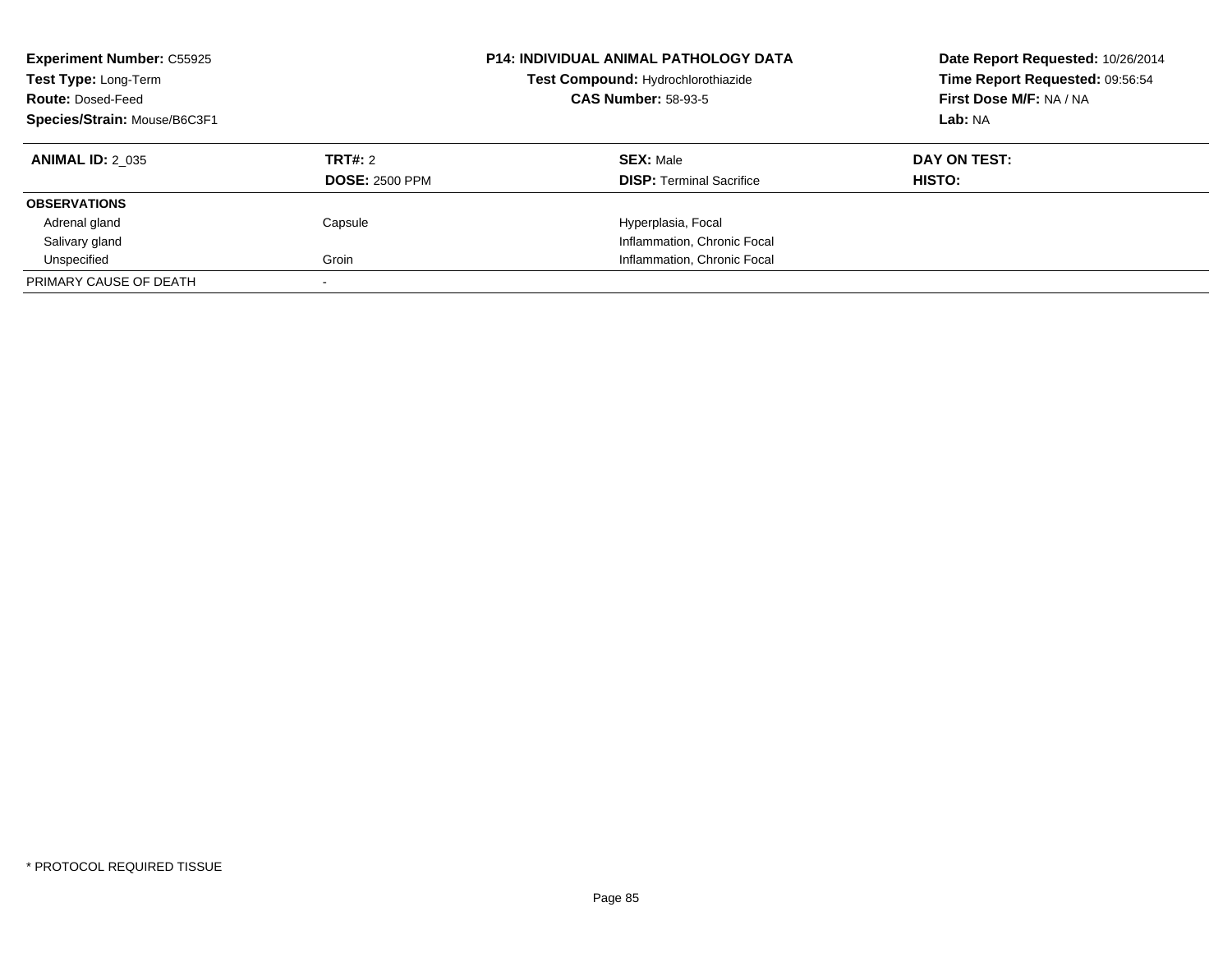| <b>Experiment Number: C55925</b><br>Test Type: Long-Term<br><b>Route: Dosed-Feed</b><br>Species/Strain: Mouse/B6C3F1 |                       | <b>P14: INDIVIDUAL ANIMAL PATHOLOGY DATA</b><br>Test Compound: Hydrochlorothiazide<br><b>CAS Number: 58-93-5</b> | Date Report Requested: 10/26/2014<br>Time Report Requested: 09:56:54<br>First Dose M/F: NA / NA<br>Lab: NA |
|----------------------------------------------------------------------------------------------------------------------|-----------------------|------------------------------------------------------------------------------------------------------------------|------------------------------------------------------------------------------------------------------------|
| <b>ANIMAL ID: 2 036</b>                                                                                              | TRT#: 2               | <b>SEX: Male</b>                                                                                                 | DAY ON TEST:                                                                                               |
|                                                                                                                      | <b>DOSE: 2500 PPM</b> | <b>DISP:</b> Terminal Sacrifice                                                                                  | HISTO:                                                                                                     |
| <b>OBSERVATIONS</b>                                                                                                  |                       |                                                                                                                  |                                                                                                            |
| Adrenal gland                                                                                                        | Capsule               | Hyperplasia, Focal                                                                                               |                                                                                                            |
|                                                                                                                      | Cortex Nos            | Hyperplasia, Focal                                                                                               |                                                                                                            |
| Kidney                                                                                                               |                       | Mineralization                                                                                                   |                                                                                                            |
| Liver                                                                                                                |                       | Cyst, Nos                                                                                                        |                                                                                                            |
| Lung                                                                                                                 |                       | Inflammation, Chronic Focal                                                                                      |                                                                                                            |
| PRIMARY CAUSE OF DEATH                                                                                               |                       |                                                                                                                  |                                                                                                            |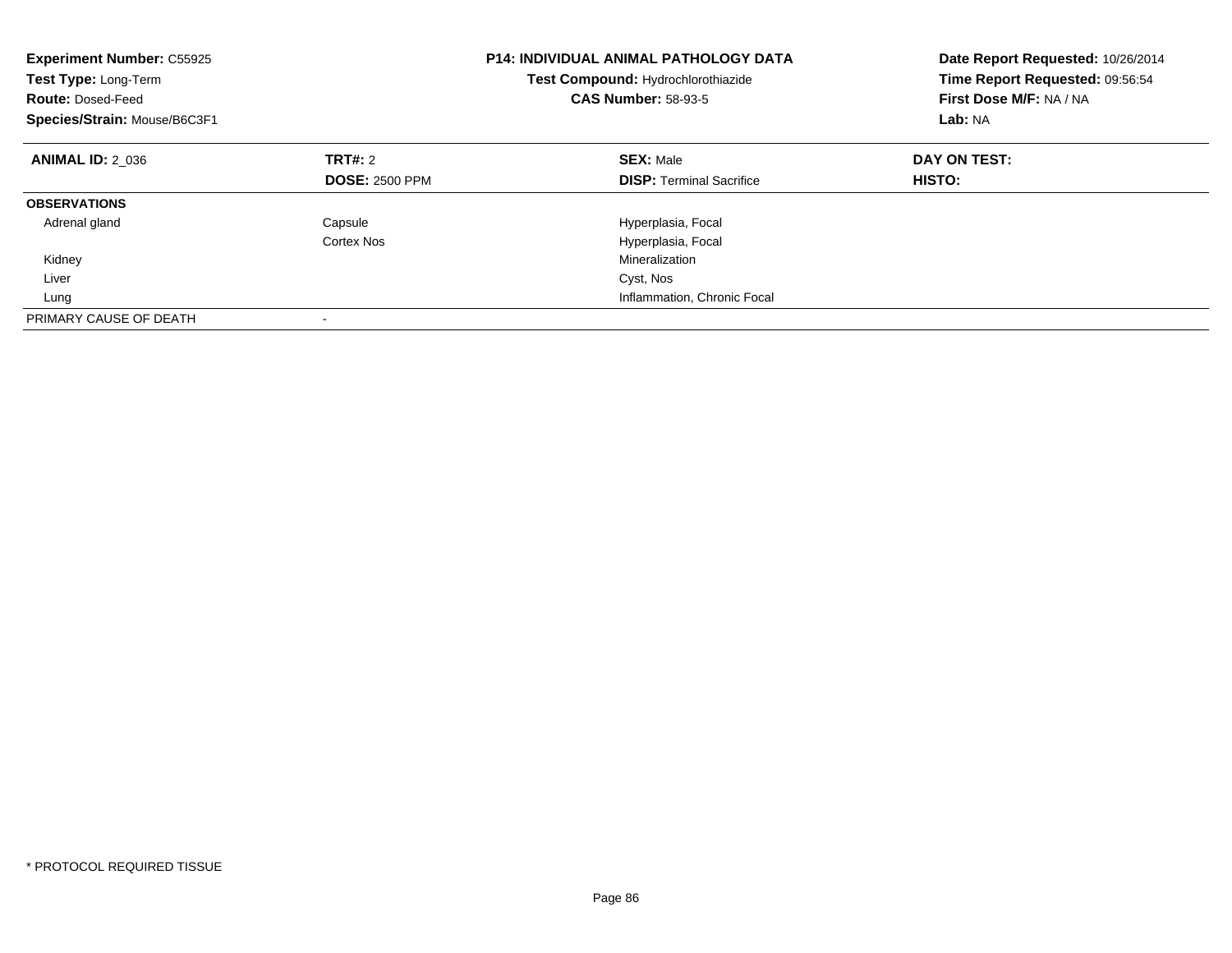| <b>Experiment Number: C55925</b><br>Test Type: Long-Term<br><b>Route: Dosed-Feed</b><br>Species/Strain: Mouse/B6C3F1 |                       | <b>P14: INDIVIDUAL ANIMAL PATHOLOGY DATA</b><br>Test Compound: Hydrochlorothiazide<br><b>CAS Number: 58-93-5</b> | Date Report Requested: 10/26/2014<br>Time Report Requested: 09:56:54<br>First Dose M/F: NA / NA<br>Lab: NA |
|----------------------------------------------------------------------------------------------------------------------|-----------------------|------------------------------------------------------------------------------------------------------------------|------------------------------------------------------------------------------------------------------------|
| <b>ANIMAL ID: 2 037</b>                                                                                              | TRT#: 2               | <b>SEX: Male</b>                                                                                                 | DAY ON TEST:                                                                                               |
|                                                                                                                      | <b>DOSE: 2500 PPM</b> | <b>DISP:</b> Terminal Sacrifice                                                                                  | HISTO:                                                                                                     |
| <b>OBSERVATIONS</b>                                                                                                  |                       |                                                                                                                  |                                                                                                            |
| Adrenal gland                                                                                                        | Capsule               | Hyperplasia, Focal                                                                                               |                                                                                                            |
|                                                                                                                      | Cortex Nos            | Hyperplasia, Focal                                                                                               |                                                                                                            |
| Lung                                                                                                                 |                       | Inflammation, Chronic Focal                                                                                      |                                                                                                            |
| Salivary gland                                                                                                       |                       | Inflammation, Chronic Focal                                                                                      |                                                                                                            |
| Skin                                                                                                                 |                       | Inflammation, Acute Focal                                                                                        |                                                                                                            |
| PRIMARY CAUSE OF DEATH                                                                                               |                       |                                                                                                                  |                                                                                                            |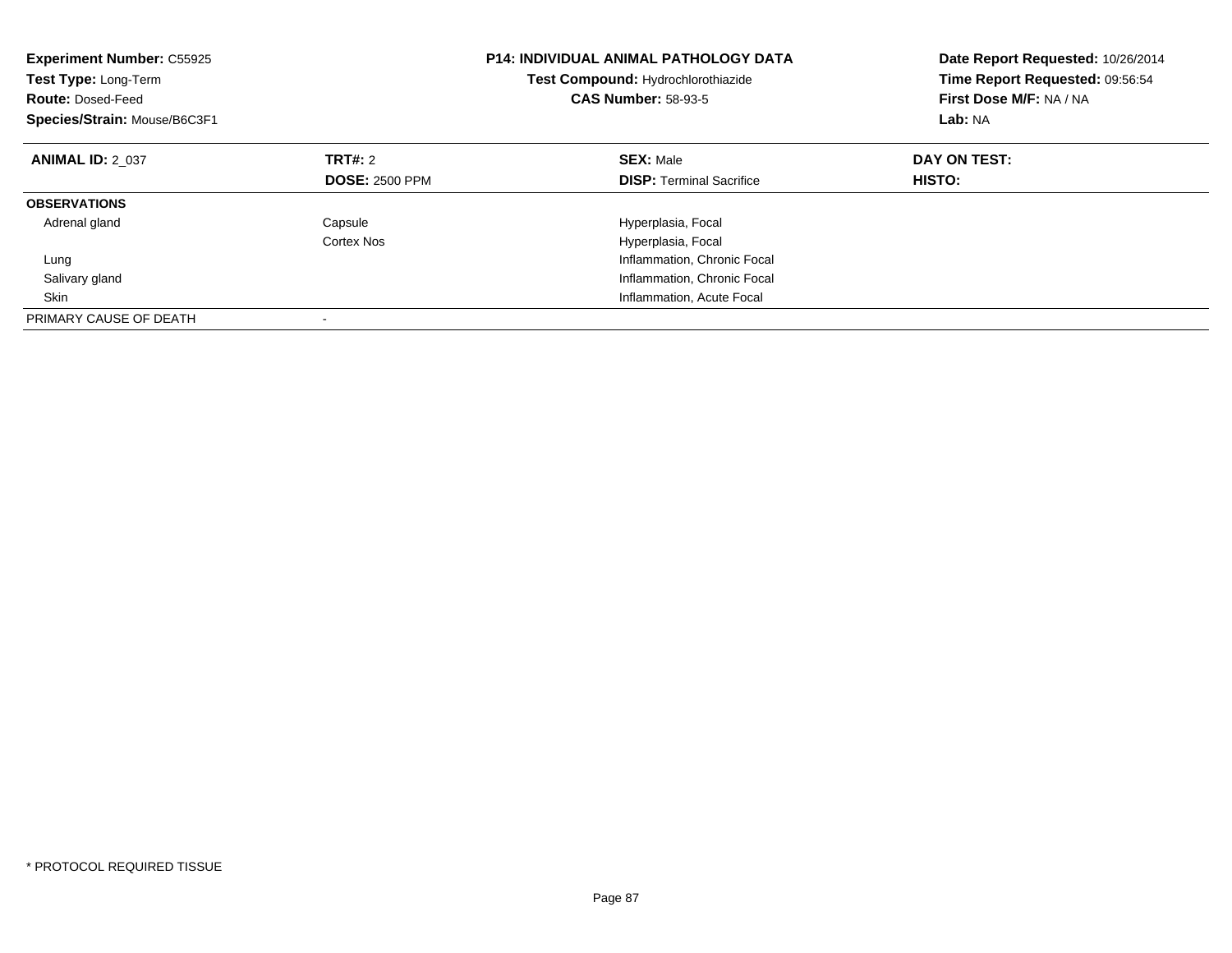| <b>Experiment Number: C55925</b><br>Test Type: Long-Term<br><b>Route: Dosed-Feed</b><br>Species/Strain: Mouse/B6C3F1 |                       | <b>P14: INDIVIDUAL ANIMAL PATHOLOGY DATA</b><br>Test Compound: Hydrochlorothiazide<br><b>CAS Number: 58-93-5</b> | Date Report Requested: 10/26/2014<br>Time Report Requested: 09:56:54<br>First Dose M/F: NA / NA<br>Lab: NA |
|----------------------------------------------------------------------------------------------------------------------|-----------------------|------------------------------------------------------------------------------------------------------------------|------------------------------------------------------------------------------------------------------------|
| <b>ANIMAL ID: 2 038</b>                                                                                              | TRT#: 2               | <b>SEX: Male</b>                                                                                                 | DAY ON TEST:                                                                                               |
|                                                                                                                      | <b>DOSE: 2500 PPM</b> | <b>DISP:</b> Terminal Sacrifice                                                                                  | HISTO:                                                                                                     |
| <b>OBSERVATIONS</b>                                                                                                  |                       |                                                                                                                  |                                                                                                            |
| Adrenal gland                                                                                                        | Capsule               | Hyperplasia, Focal                                                                                               |                                                                                                            |
|                                                                                                                      | Cortex Nos            | Hyperplasia, Focal                                                                                               |                                                                                                            |
| Kidney                                                                                                               |                       | Nephropathy                                                                                                      |                                                                                                            |
| Liver                                                                                                                |                       | Hepatocellular Adenoma                                                                                           |                                                                                                            |
| Unspecified                                                                                                          | Groin                 | Inflammation, Suppurative                                                                                        |                                                                                                            |
| PRIMARY CAUSE OF DEATH                                                                                               |                       |                                                                                                                  |                                                                                                            |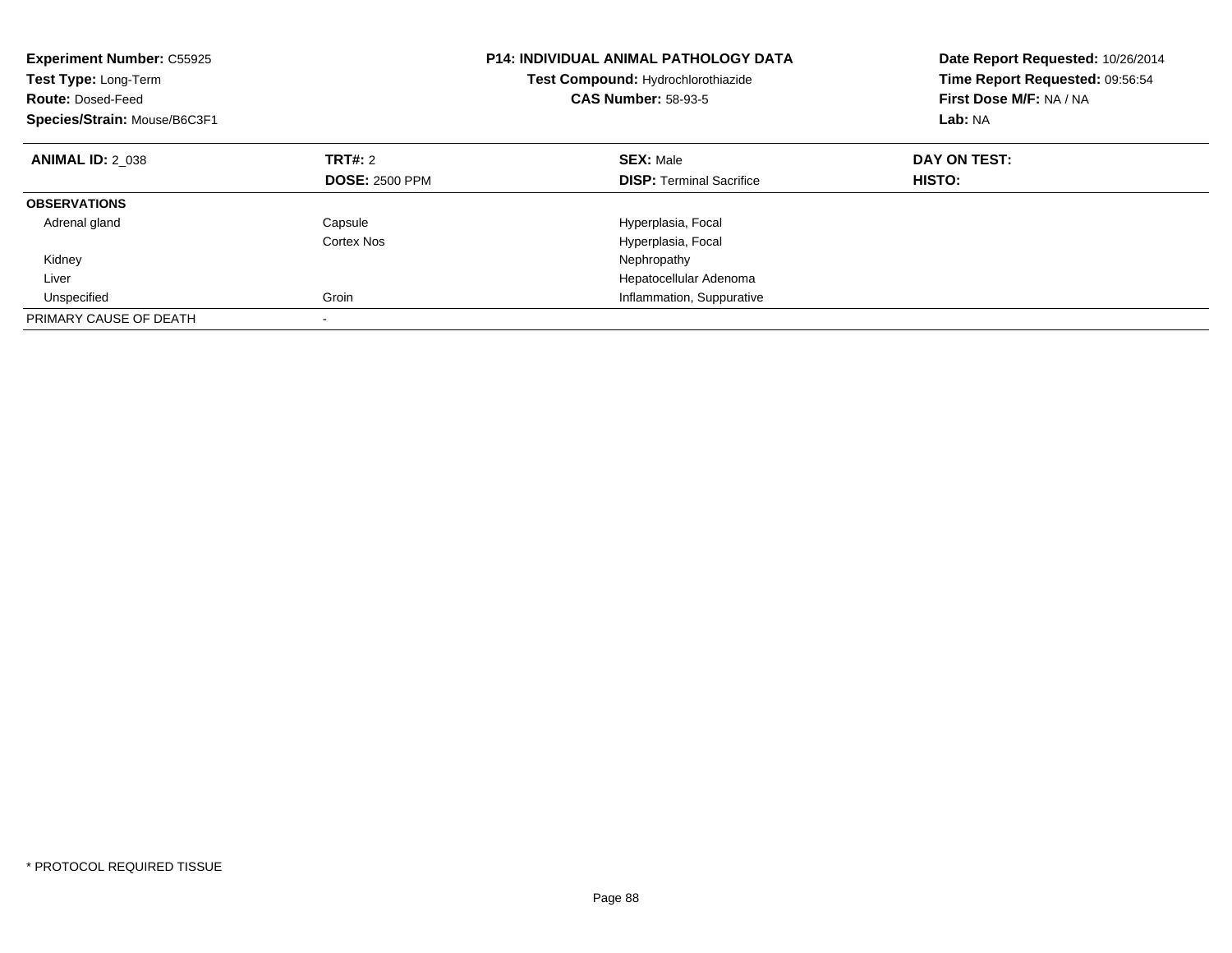| <b>Experiment Number: C55925</b><br>Test Type: Long-Term<br><b>Route: Dosed-Feed</b><br>Species/Strain: Mouse/B6C3F1 |                       | <b>P14: INDIVIDUAL ANIMAL PATHOLOGY DATA</b><br>Test Compound: Hydrochlorothiazide<br><b>CAS Number: 58-93-5</b> | Date Report Requested: 10/26/2014<br>Time Report Requested: 09:56:54<br>First Dose M/F: NA / NA<br>Lab: NA |
|----------------------------------------------------------------------------------------------------------------------|-----------------------|------------------------------------------------------------------------------------------------------------------|------------------------------------------------------------------------------------------------------------|
| <b>ANIMAL ID: 2_039</b>                                                                                              | <b>TRT#: 2</b>        | <b>SEX: Male</b>                                                                                                 | DAY ON TEST:                                                                                               |
|                                                                                                                      | <b>DOSE: 2500 PPM</b> | <b>DISP:</b> Terminal Sacrifice                                                                                  | HISTO:                                                                                                     |
| <b>OBSERVATIONS</b>                                                                                                  |                       |                                                                                                                  |                                                                                                            |
| Adrenal gland                                                                                                        | Capsule               | Hyperplasia, Focal                                                                                               |                                                                                                            |
|                                                                                                                      | Cortex Nos            | Hyperplasia, Focal                                                                                               |                                                                                                            |
| Liver                                                                                                                |                       | Hepatocellular Carcinoma                                                                                         |                                                                                                            |
| Lymph node                                                                                                           | Mesenteric Lymph Node | Congestion, Nos                                                                                                  |                                                                                                            |
|                                                                                                                      | Mesenteric Lymph Node | Hematopoiesis                                                                                                    |                                                                                                            |
| Unspecified                                                                                                          | Groin                 | Inflammation, Chronic Focal                                                                                      |                                                                                                            |
| PRIMARY CAUSE OF DEATH                                                                                               |                       |                                                                                                                  |                                                                                                            |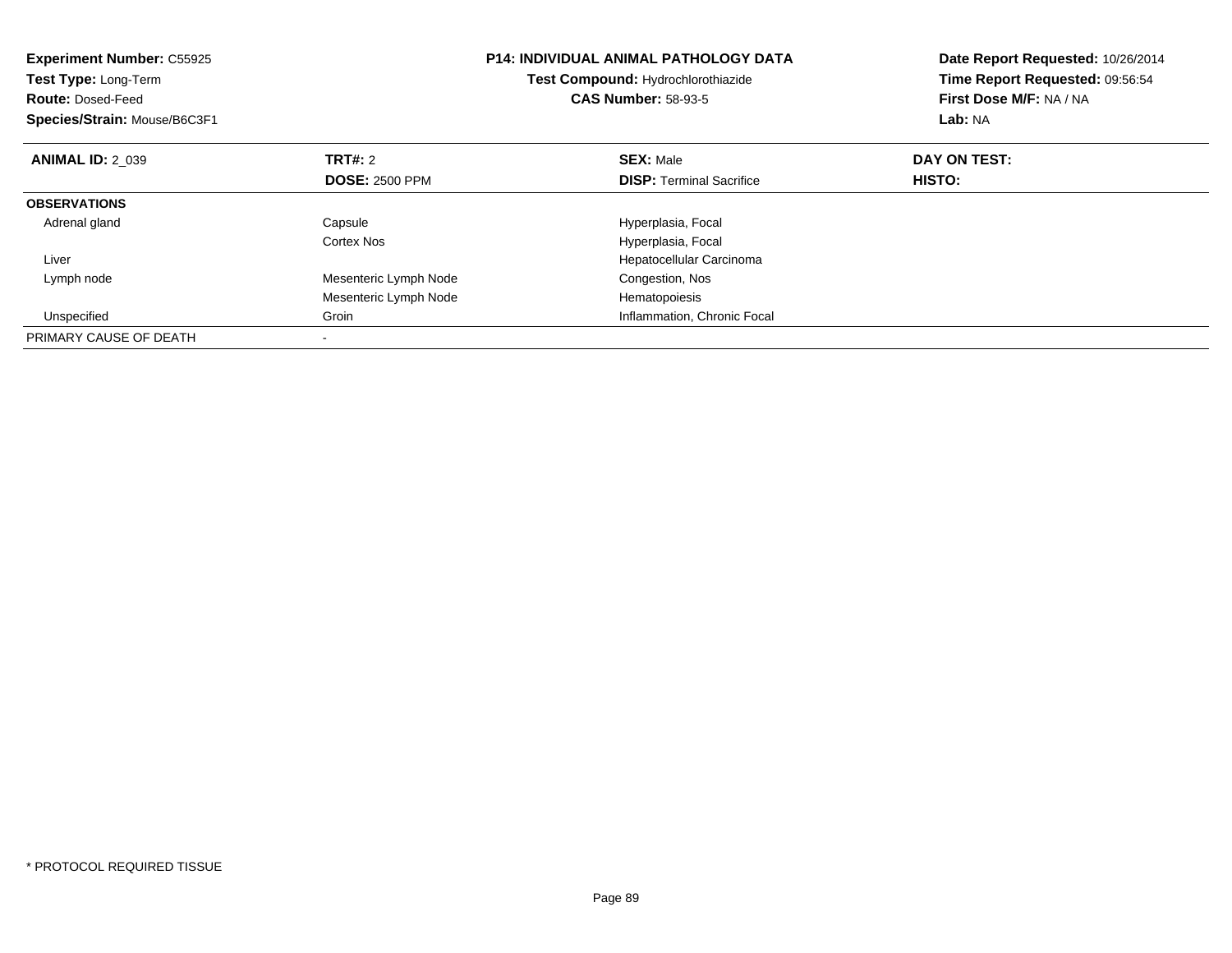| <b>Experiment Number: C55925</b><br>Test Type: Long-Term<br><b>Route: Dosed-Feed</b><br>Species/Strain: Mouse/B6C3F1 |                       | <b>P14: INDIVIDUAL ANIMAL PATHOLOGY DATA</b><br>Test Compound: Hydrochlorothiazide<br><b>CAS Number: 58-93-5</b> | Date Report Requested: 10/26/2014<br>Time Report Requested: 09:56:54<br>First Dose M/F: NA / NA<br>Lab: NA |
|----------------------------------------------------------------------------------------------------------------------|-----------------------|------------------------------------------------------------------------------------------------------------------|------------------------------------------------------------------------------------------------------------|
| <b>ANIMAL ID: 2 040</b>                                                                                              | <b>TRT#:</b> 2        | <b>SEX: Male</b>                                                                                                 | DAY ON TEST:                                                                                               |
|                                                                                                                      | <b>DOSE: 2500 PPM</b> | <b>DISP:</b> Terminal Sacrifice                                                                                  | <b>HISTO:</b>                                                                                              |
| <b>OBSERVATIONS</b>                                                                                                  |                       |                                                                                                                  |                                                                                                            |
| Adrenal gland                                                                                                        | Capsule               | Hyperplasia, Focal                                                                                               |                                                                                                            |
|                                                                                                                      | Cortex Nos            | Hyperplasia, Focal                                                                                               |                                                                                                            |
| Kidney                                                                                                               |                       | Nephropathy                                                                                                      |                                                                                                            |
| Preputial gland                                                                                                      |                       | Cyst, Nos                                                                                                        |                                                                                                            |
| Salivary gland                                                                                                       |                       | Inflammation, Chronic Focal                                                                                      |                                                                                                            |
| Spleen                                                                                                               |                       | Amyloidosis                                                                                                      |                                                                                                            |
| PRIMARY CAUSE OF DEATH                                                                                               |                       |                                                                                                                  |                                                                                                            |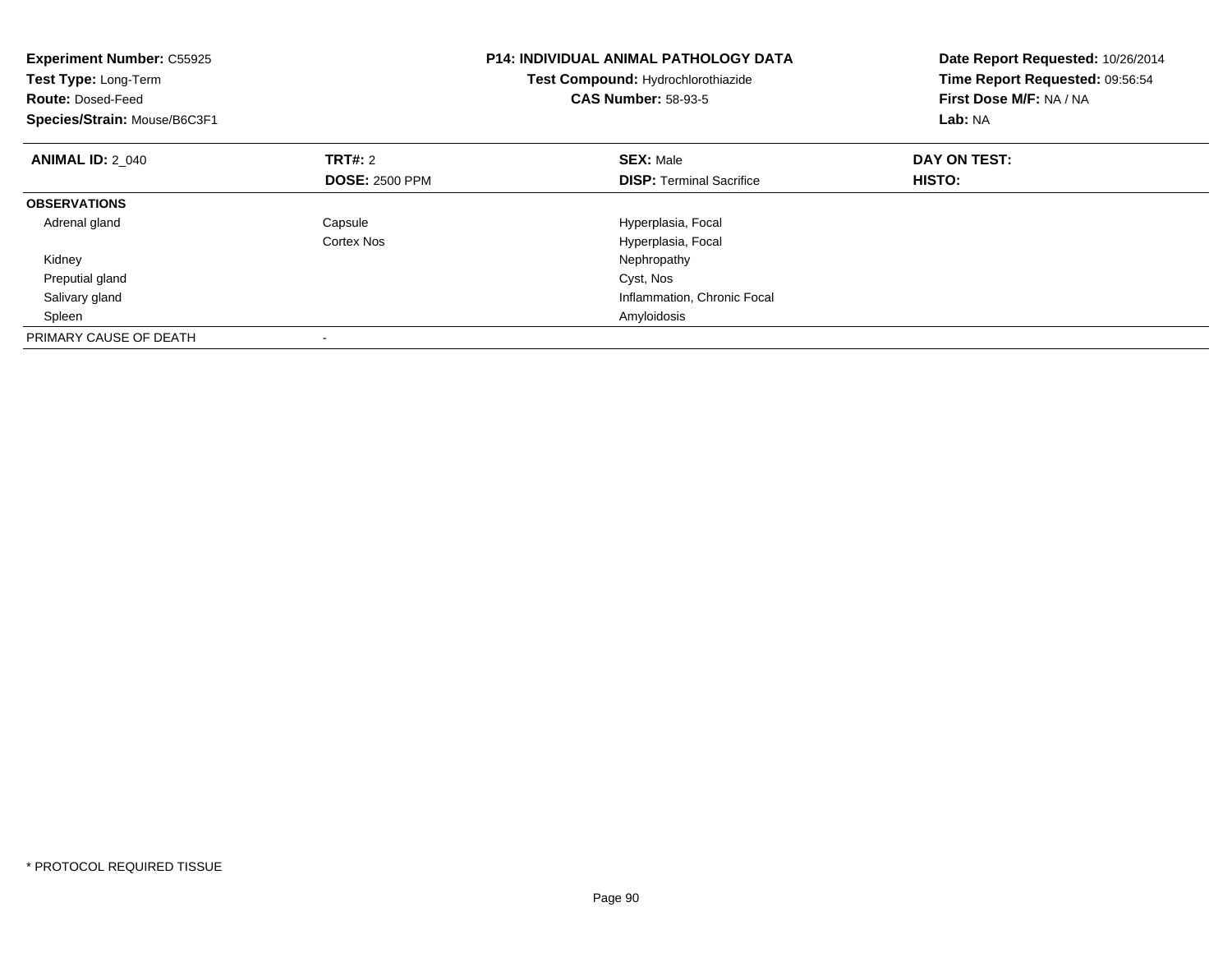| <b>Experiment Number: C55925</b><br>Test Type: Long-Term<br><b>Route: Dosed-Feed</b><br>Species/Strain: Mouse/B6C3F1 |                                  | <b>P14: INDIVIDUAL ANIMAL PATHOLOGY DATA</b><br>Test Compound: Hydrochlorothiazide<br><b>CAS Number: 58-93-5</b> | Date Report Requested: 10/26/2014<br>Time Report Requested: 09:56:54<br>First Dose M/F: NA / NA<br>Lab: NA |
|----------------------------------------------------------------------------------------------------------------------|----------------------------------|------------------------------------------------------------------------------------------------------------------|------------------------------------------------------------------------------------------------------------|
| <b>ANIMAL ID: 2 041</b>                                                                                              | TRT#: 2<br><b>DOSE: 2500 PPM</b> | <b>SEX: Male</b><br><b>DISP:</b> Terminal Sacrifice                                                              | DAY ON TEST:<br>HISTO:                                                                                     |
| <b>OBSERVATIONS</b>                                                                                                  |                                  |                                                                                                                  |                                                                                                            |
| Adrenal gland                                                                                                        | Capsule                          | Hyperplasia, Focal                                                                                               |                                                                                                            |
| Liver                                                                                                                | Hepatocytes                      | Cytoplasmic Vacuolization                                                                                        |                                                                                                            |
| Salivary gland                                                                                                       |                                  | Inflammation, Chronic Focal                                                                                      |                                                                                                            |
| Seminal vesicle                                                                                                      |                                  | Dilatation, Nos                                                                                                  |                                                                                                            |
| PRIMARY CAUSE OF DEATH                                                                                               |                                  |                                                                                                                  |                                                                                                            |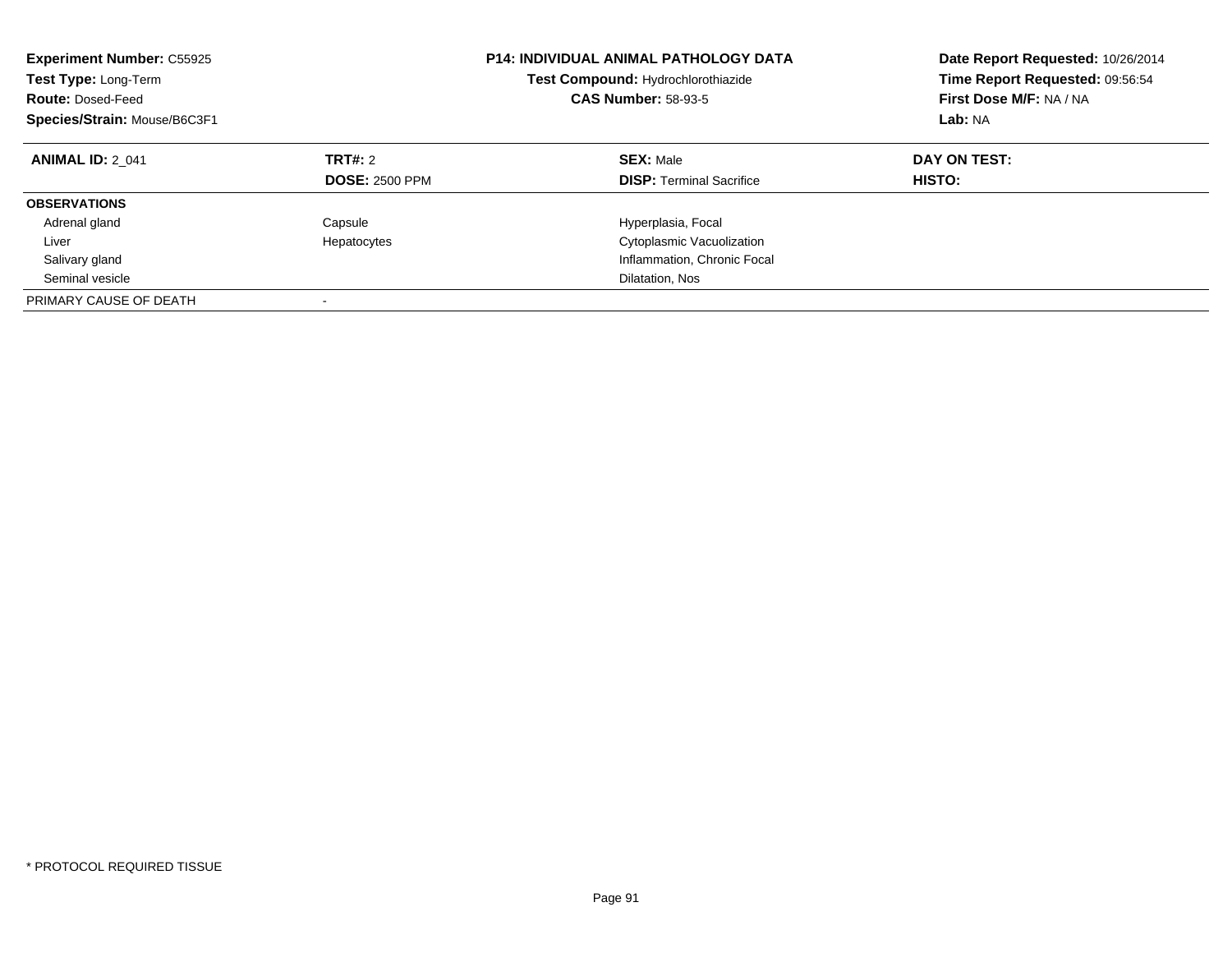| <b>Experiment Number: C55925</b><br>Test Type: Long-Term<br><b>Route: Dosed-Feed</b><br>Species/Strain: Mouse/B6C3F1 |                                  | <b>P14: INDIVIDUAL ANIMAL PATHOLOGY DATA</b><br>Test Compound: Hydrochlorothiazide<br><b>CAS Number: 58-93-5</b> | Date Report Requested: 10/26/2014<br>Time Report Requested: 09:56:54<br>First Dose M/F: NA / NA<br>Lab: NA |
|----------------------------------------------------------------------------------------------------------------------|----------------------------------|------------------------------------------------------------------------------------------------------------------|------------------------------------------------------------------------------------------------------------|
| <b>ANIMAL ID: 2 042</b>                                                                                              | TRT#: 2<br><b>DOSE: 2500 PPM</b> | <b>SEX: Male</b><br><b>DISP:</b> Terminal Sacrifice                                                              | DAY ON TEST:<br>HISTO:                                                                                     |
| <b>OBSERVATIONS</b>                                                                                                  |                                  |                                                                                                                  |                                                                                                            |
| Adrenal gland                                                                                                        | Capsule                          | Hyperplasia, Focal                                                                                               |                                                                                                            |
| Lung                                                                                                                 |                                  | Hyperplasia, Alveolar Epithelium                                                                                 |                                                                                                            |
| Skin                                                                                                                 | <b>Back</b>                      | Fibrosis, Focal                                                                                                  |                                                                                                            |
| Spleen                                                                                                               |                                  | <b>Abnormal Curvature</b>                                                                                        |                                                                                                            |
| PRIMARY CAUSE OF DEATH                                                                                               |                                  |                                                                                                                  |                                                                                                            |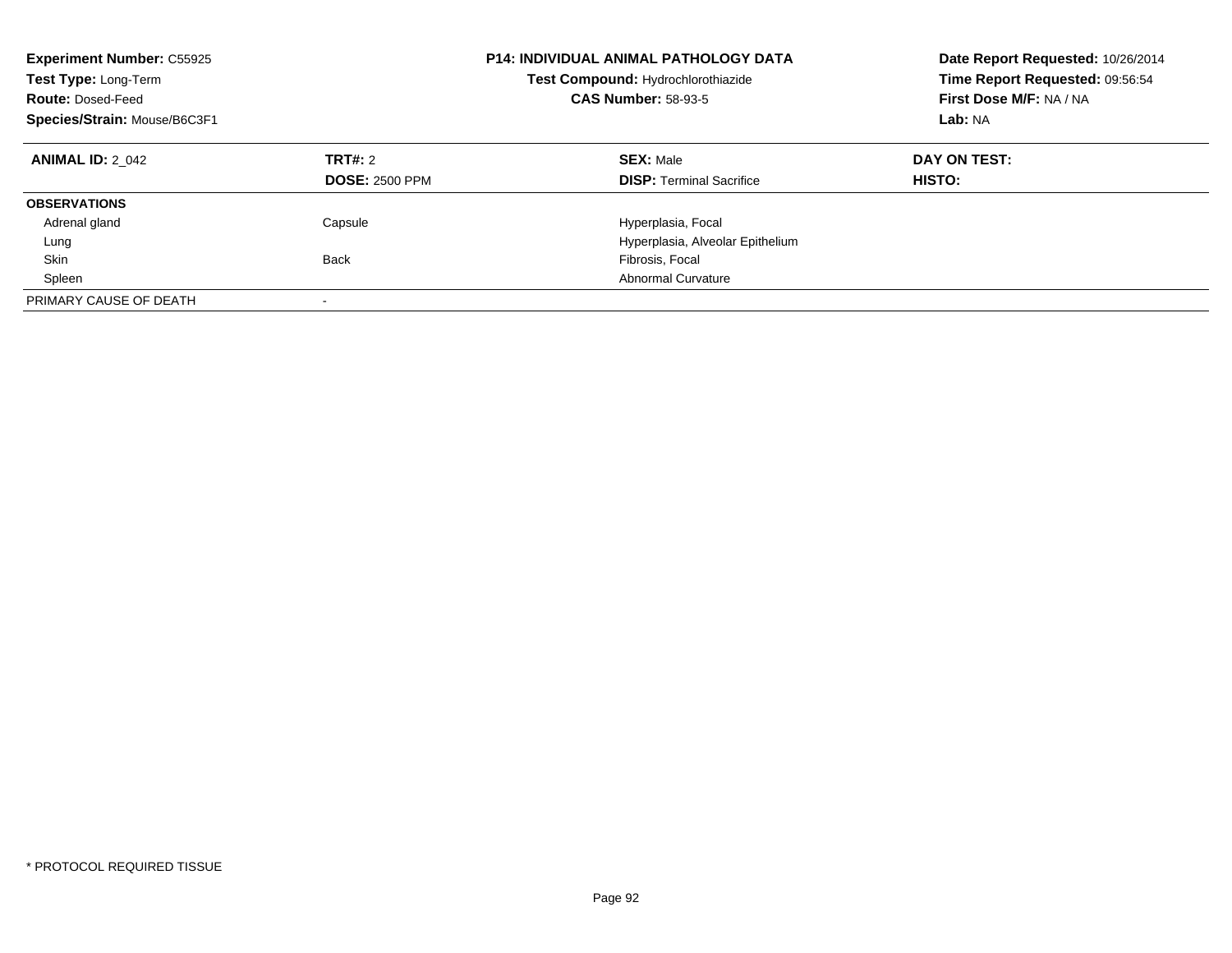| <b>Experiment Number: C55925</b><br>Test Type: Long-Term<br><b>Route: Dosed-Feed</b><br>Species/Strain: Mouse/B6C3F1 |                         | <b>P14: INDIVIDUAL ANIMAL PATHOLOGY DATA</b><br>Test Compound: Hydrochlorothiazide<br><b>CAS Number: 58-93-5</b> | Date Report Requested: 10/26/2014<br>Time Report Requested: 09:56:54<br>First Dose M/F: NA / NA<br>Lab: NA |
|----------------------------------------------------------------------------------------------------------------------|-------------------------|------------------------------------------------------------------------------------------------------------------|------------------------------------------------------------------------------------------------------------|
| <b>ANIMAL ID: 2_043</b>                                                                                              | <b>TRT#:</b> 2          | <b>SEX: Male</b>                                                                                                 | DAY ON TEST:                                                                                               |
|                                                                                                                      | <b>DOSE: 2500 PPM</b>   | <b>DISP:</b> Terminal Sacrifice                                                                                  | HISTO:                                                                                                     |
| <b>OBSERVATIONS</b>                                                                                                  |                         |                                                                                                                  |                                                                                                            |
| Adrenal gland                                                                                                        | Capsule                 | Hyperplasia, Focal                                                                                               |                                                                                                            |
|                                                                                                                      | Cortex Nos              | Hyperplasia, Focal                                                                                               |                                                                                                            |
| Kidney                                                                                                               |                         | Cyst, Nos                                                                                                        |                                                                                                            |
|                                                                                                                      |                         | Nephropathy                                                                                                      |                                                                                                            |
| Salivary gland                                                                                                       |                         | Inflammation, Chronic Focal                                                                                      |                                                                                                            |
| Spleen                                                                                                               |                         | Hyperplasia, Lymphoid                                                                                            |                                                                                                            |
| Unspecified                                                                                                          | <b>Abdominal Cavity</b> | Necrosis, Fat                                                                                                    |                                                                                                            |
| PRIMARY CAUSE OF DEATH                                                                                               |                         |                                                                                                                  |                                                                                                            |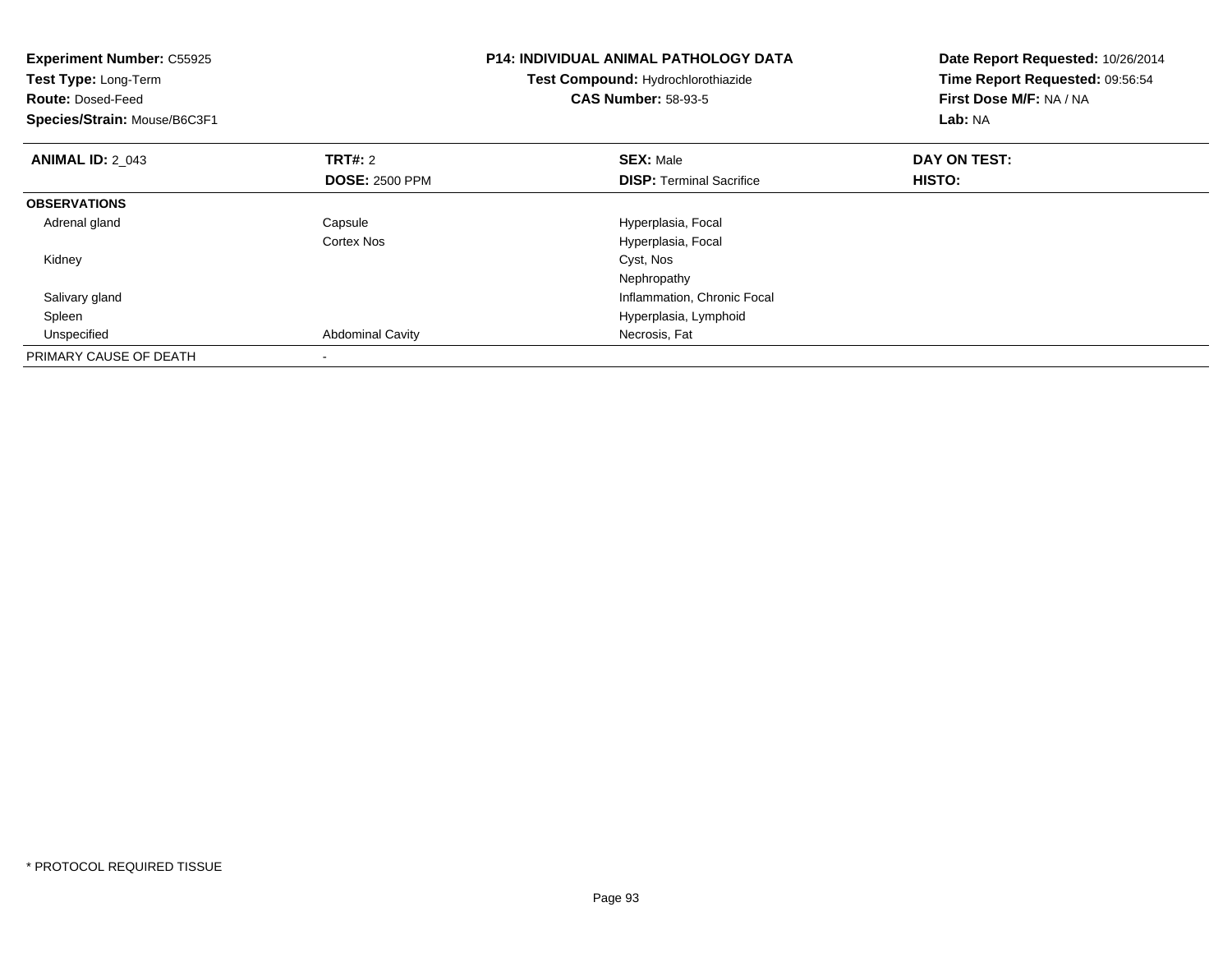**Test Type:** Long-Term

**Route:** Dosed-Feed

**Species/Strain:** Mouse/B6C3F1

# **P14: INDIVIDUAL ANIMAL PATHOLOGY DATA**

# **Test Compound:** Hydrochlorothiazide**CAS Number:** 58-93-5

| <b>ANIMAL ID: 2_044</b> | TRT#: 2                   | <b>SEX: Male</b>                | DAY ON TEST: |  |
|-------------------------|---------------------------|---------------------------------|--------------|--|
|                         | <b>DOSE: 2500 PPM</b>     | <b>DISP:</b> Moribund Sacrifice | HISTO:       |  |
| <b>OBSERVATIONS</b>     |                           |                                 |              |  |
| Adrenal gland           | Capsule                   | Hyperplasia, Focal              |              |  |
| Bone marrow             |                           | Hyperplasia, Granulocytic       |              |  |
| Harderian gland         | Hardarian Gland           | Carcinoma, Nos                  |              |  |
| Liver                   |                           | Hematopoiesis                   |              |  |
| Lung                    |                           | Carcinoma, Nos, Metastatic      |              |  |
|                         |                           | Hemorrhage                      |              |  |
| Lymph node              | Mesenteric Lymph Node     | Hyperplasia, Lymphoid           |              |  |
| Pituitary gland         | <b>Anterior Pituitary</b> | Cyst, Nos                       |              |  |
|                         | <b>Anterior Pituitary</b> | Hyperplasia, Focal              |              |  |
| Spleen                  |                           | Hematopoiesis                   |              |  |
| Stomach                 | <b>Glandular Stomach</b>  | Inflammation, Acute Focal       |              |  |
| PRIMARY CAUSE OF DEATH  |                           |                                 |              |  |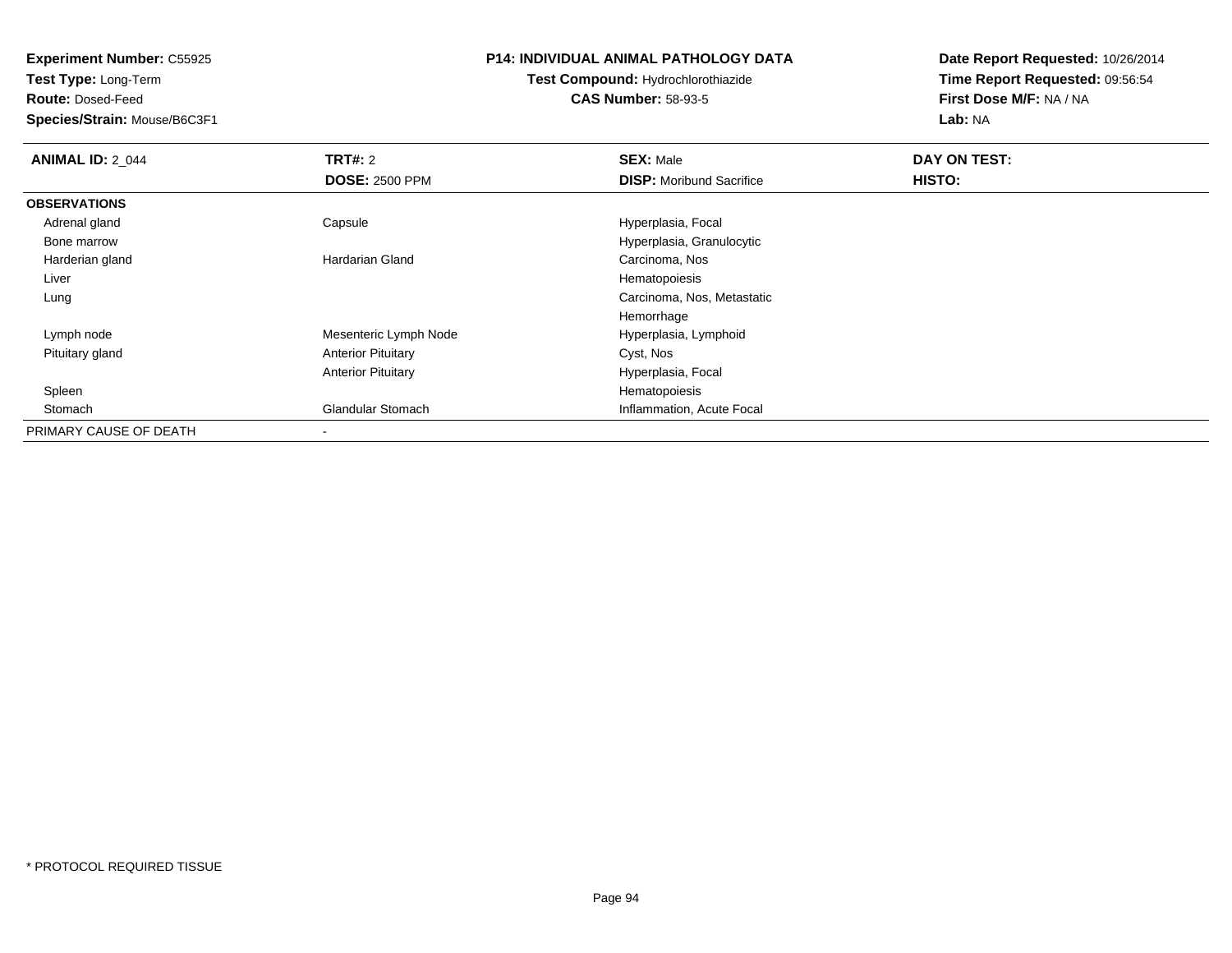| <b>Experiment Number: C55925</b><br><b>Test Type: Long-Term</b><br><b>Route: Dosed-Feed</b> |                       | <b>P14: INDIVIDUAL ANIMAL PATHOLOGY DATA</b><br>Test Compound: Hydrochlorothiazide<br><b>CAS Number: 58-93-5</b> | Date Report Requested: 10/26/2014<br>Time Report Requested: 09:56:54<br>First Dose M/F: NA / NA |
|---------------------------------------------------------------------------------------------|-----------------------|------------------------------------------------------------------------------------------------------------------|-------------------------------------------------------------------------------------------------|
| Species/Strain: Mouse/B6C3F1                                                                |                       |                                                                                                                  | Lab: NA                                                                                         |
| <b>ANIMAL ID: 2 045</b>                                                                     | TRT#: 2               | <b>SEX: Male</b>                                                                                                 | DAY ON TEST:                                                                                    |
|                                                                                             | <b>DOSE: 2500 PPM</b> | <b>DISP:</b> Terminal Sacrifice                                                                                  | HISTO:                                                                                          |
| <b>OBSERVATIONS</b>                                                                         |                       |                                                                                                                  |                                                                                                 |
| Adrenal gland                                                                               | Capsule               | Hyperplasia, Focal                                                                                               |                                                                                                 |
| Lung                                                                                        |                       | Inflammation, Chronic Focal                                                                                      |                                                                                                 |
| PRIMARY CAUSE OF DEATH                                                                      |                       |                                                                                                                  |                                                                                                 |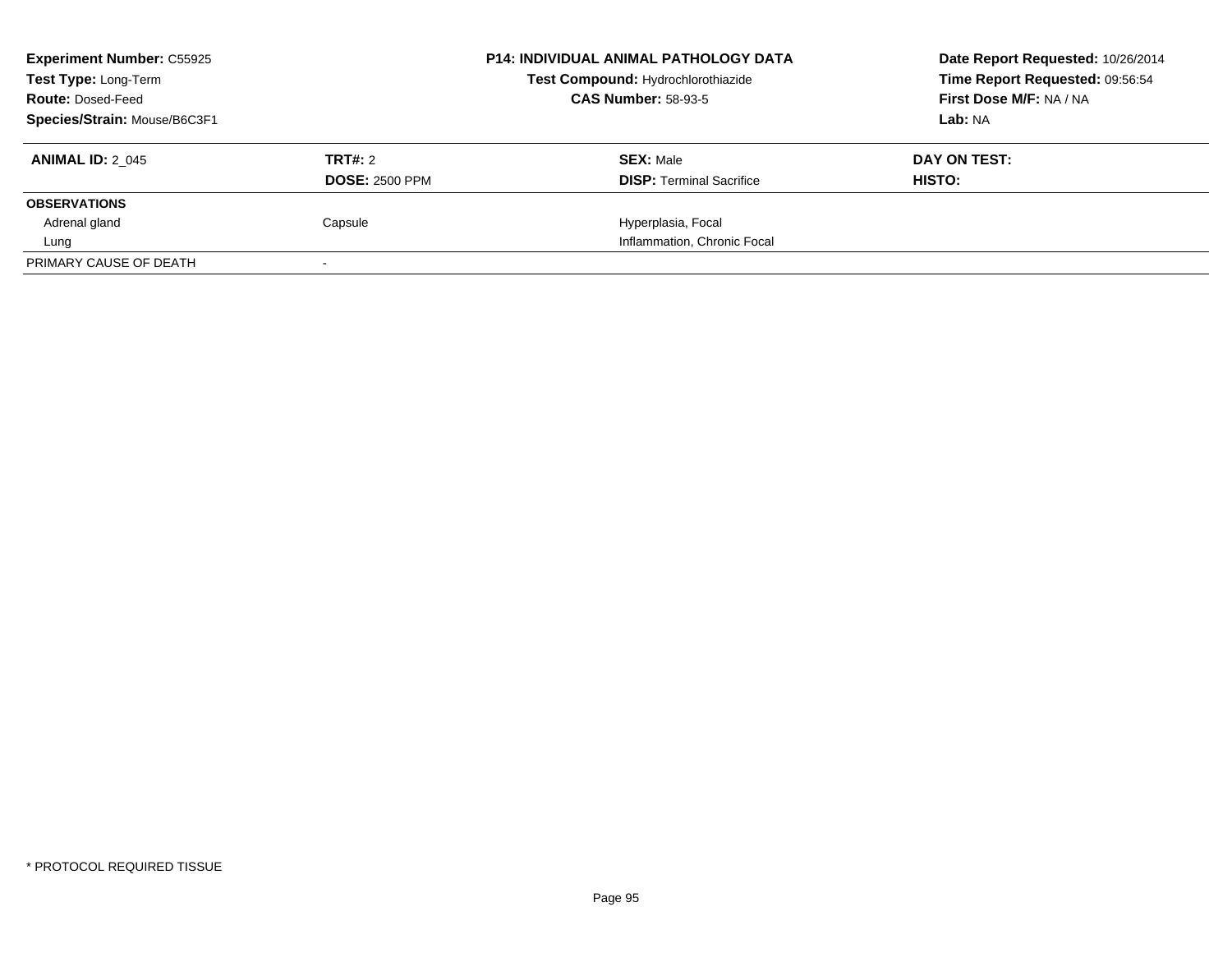| <b>Experiment Number: C55925</b><br>Test Type: Long-Term<br><b>Route: Dosed-Feed</b><br>Species/Strain: Mouse/B6C3F1 |                                  | <b>P14: INDIVIDUAL ANIMAL PATHOLOGY DATA</b><br>Test Compound: Hydrochlorothiazide<br><b>CAS Number: 58-93-5</b> | Date Report Requested: 10/26/2014<br>Time Report Requested: 09:56:54<br>First Dose M/F: NA / NA<br>Lab: NA |
|----------------------------------------------------------------------------------------------------------------------|----------------------------------|------------------------------------------------------------------------------------------------------------------|------------------------------------------------------------------------------------------------------------|
| <b>ANIMAL ID: 2 046</b>                                                                                              | TRT#: 2<br><b>DOSE: 2500 PPM</b> | <b>SEX: Male</b><br><b>DISP:</b> Terminal Sacrifice                                                              | DAY ON TEST:<br>HISTO:                                                                                     |
|                                                                                                                      |                                  |                                                                                                                  |                                                                                                            |
| <b>OBSERVATIONS</b>                                                                                                  |                                  |                                                                                                                  |                                                                                                            |
| Adrenal gland                                                                                                        | Capsule                          | Hyperplasia, Focal                                                                                               |                                                                                                            |
|                                                                                                                      | Cortex Nos                       | Hyperplasia, Focal                                                                                               |                                                                                                            |
| Liver                                                                                                                |                                  | Hepatocellular Adenoma                                                                                           |                                                                                                            |
| Spleen                                                                                                               |                                  | Hematopoiesis                                                                                                    |                                                                                                            |
| Unspecified                                                                                                          | <b>Back</b>                      | Sarcoma, Nos                                                                                                     |                                                                                                            |
| PRIMARY CAUSE OF DEATH                                                                                               |                                  |                                                                                                                  |                                                                                                            |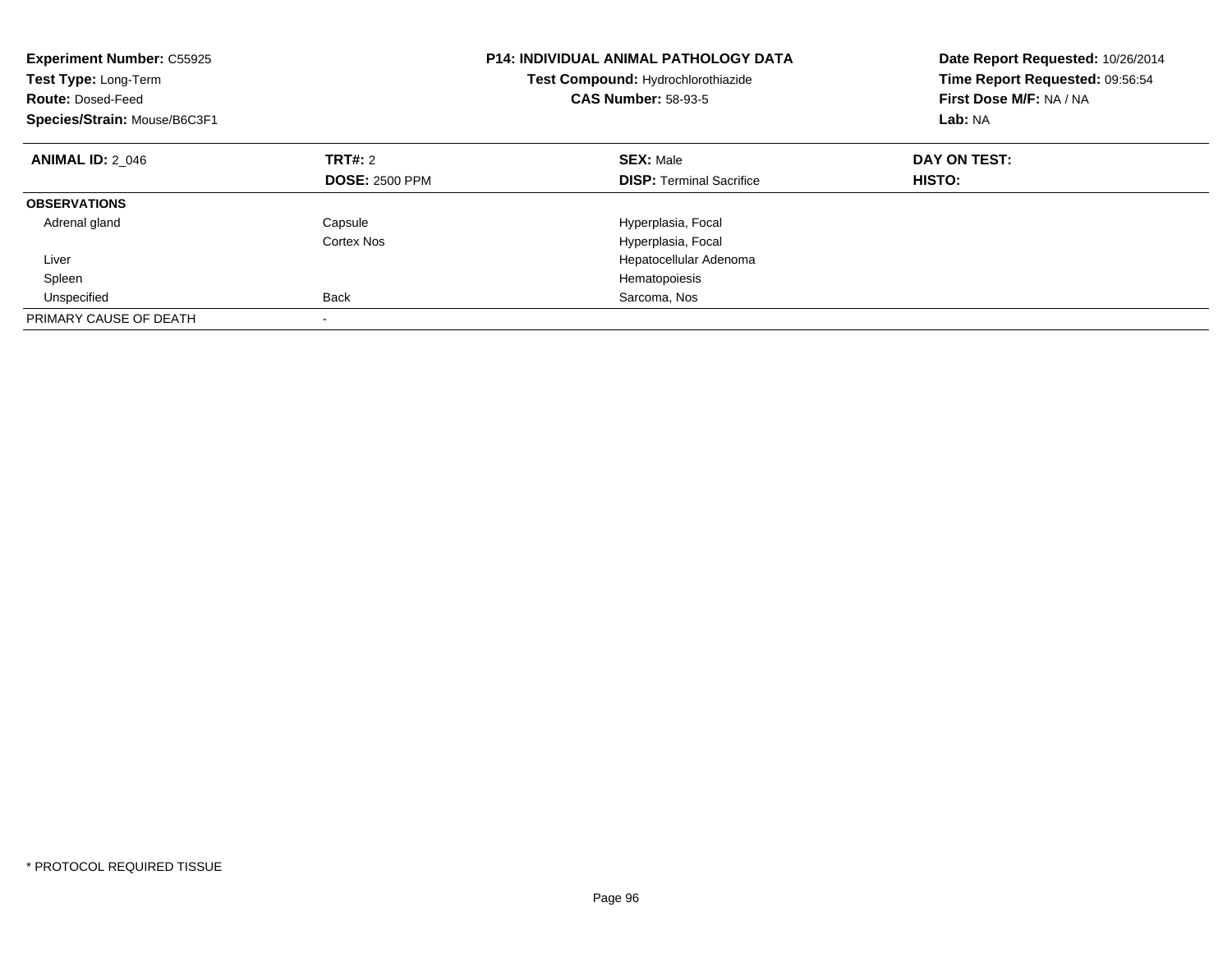| <b>Experiment Number: C55925</b><br>Test Type: Long-Term<br><b>Route: Dosed-Feed</b><br>Species/Strain: Mouse/B6C3F1 |                       | <b>P14: INDIVIDUAL ANIMAL PATHOLOGY DATA</b><br>Test Compound: Hydrochlorothiazide<br><b>CAS Number: 58-93-5</b> | Date Report Requested: 10/26/2014<br>Time Report Requested: 09:56:54<br>First Dose M/F: NA / NA<br>Lab: NA |
|----------------------------------------------------------------------------------------------------------------------|-----------------------|------------------------------------------------------------------------------------------------------------------|------------------------------------------------------------------------------------------------------------|
| <b>ANIMAL ID: 2 047</b>                                                                                              | <b>TRT#: 2</b>        | <b>SEX: Male</b>                                                                                                 | DAY ON TEST:                                                                                               |
|                                                                                                                      | <b>DOSE: 2500 PPM</b> | <b>DISP:</b> Natural Death                                                                                       | HISTO:                                                                                                     |
| <b>OBSERVATIONS</b>                                                                                                  |                       |                                                                                                                  |                                                                                                            |
| Adrenal gland                                                                                                        | Capsule               | Hyperplasia, Focal                                                                                               |                                                                                                            |
| Bone marrow                                                                                                          |                       | Hyperplasia, Granulocytic                                                                                        |                                                                                                            |
| Lung                                                                                                                 |                       | Congestion, Nos                                                                                                  |                                                                                                            |
| Lymph node                                                                                                           | Mesenteric Lymph Node | Congestion, Nos                                                                                                  |                                                                                                            |
| Spleen                                                                                                               |                       | Hematopoiesis                                                                                                    |                                                                                                            |
| Unspecified                                                                                                          | <b>Back</b>           | Sarcoma, Nos                                                                                                     |                                                                                                            |
| PRIMARY CAUSE OF DEATH                                                                                               |                       |                                                                                                                  |                                                                                                            |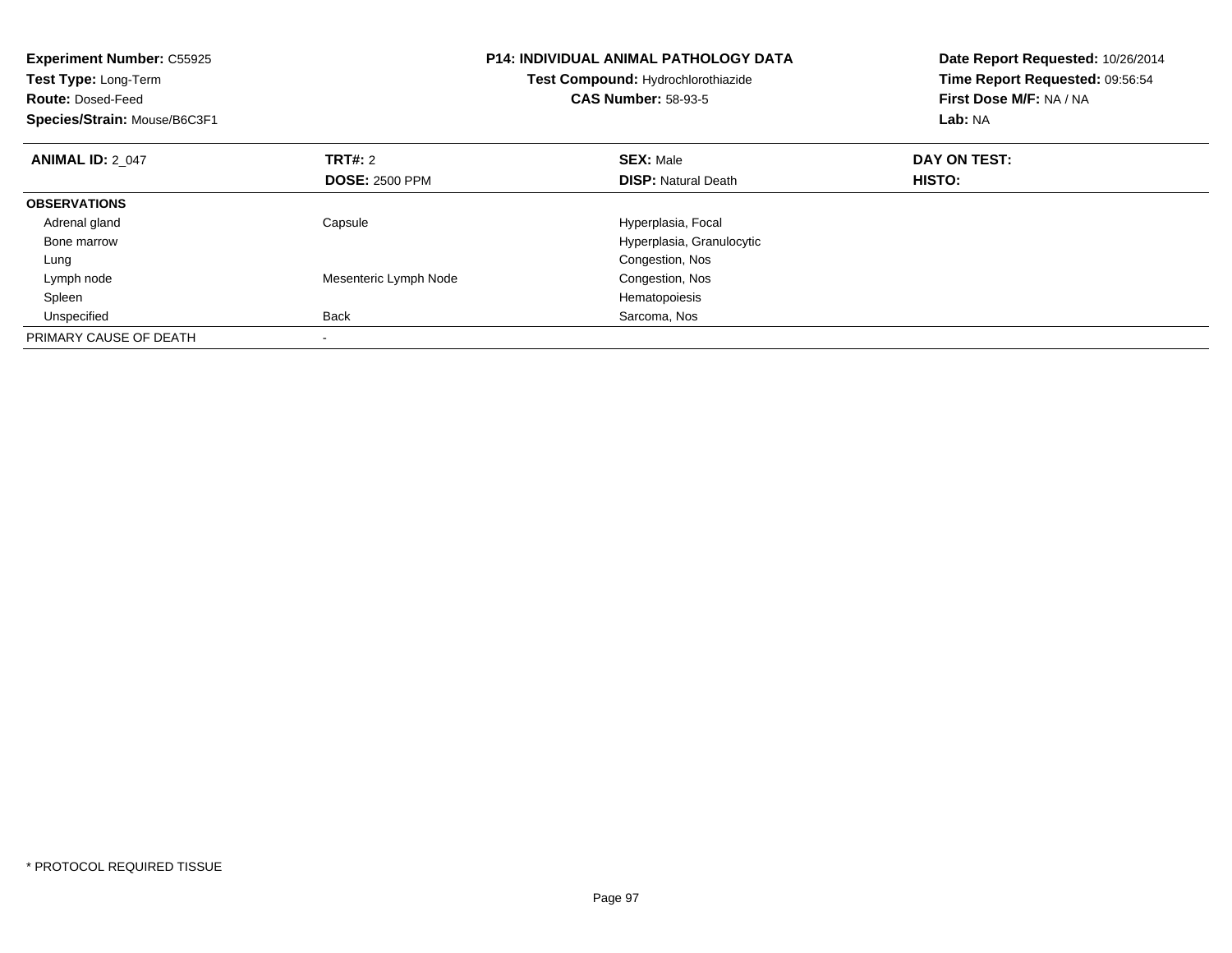**Test Type:** Long-Term

**Route:** Dosed-Feed

**Species/Strain:** Mouse/B6C3F1

#### **P14: INDIVIDUAL ANIMAL PATHOLOGY DATA**

# **Test Compound:** Hydrochlorothiazide**CAS Number:** 58-93-5

| <b>ANIMAL ID: 2_048</b> | TRT#: 2               | <b>SEX: Male</b>            | DAY ON TEST: |  |
|-------------------------|-----------------------|-----------------------------|--------------|--|
|                         | <b>DOSE: 2500 PPM</b> | <b>DISP: Natural Death</b>  | HISTO:       |  |
| <b>OBSERVATIONS</b>     |                       |                             |              |  |
| Adrenal gland           | Capsule               | Hyperplasia, Focal          |              |  |
| Brain                   |                       | Mineralization              |              |  |
| Liver                   |                       | Hematopoiesis               |              |  |
| Lung                    |                       | Inflammation, Chronic Focal |              |  |
|                         |                       | Thrombosis, Nos             |              |  |
| Lymph node              | Mesenteric Lymph Node | Hematopoiesis               |              |  |
| Skeletal muscle         | Leg                   | Hemorrhage                  |              |  |
|                         | Leg                   | Necrosis, Focal             |              |  |
| Spleen                  |                       | Hematopoiesis               |              |  |
| Thymus                  |                       | Involution, Nos             |              |  |
| PRIMARY CAUSE OF DEATH  |                       |                             |              |  |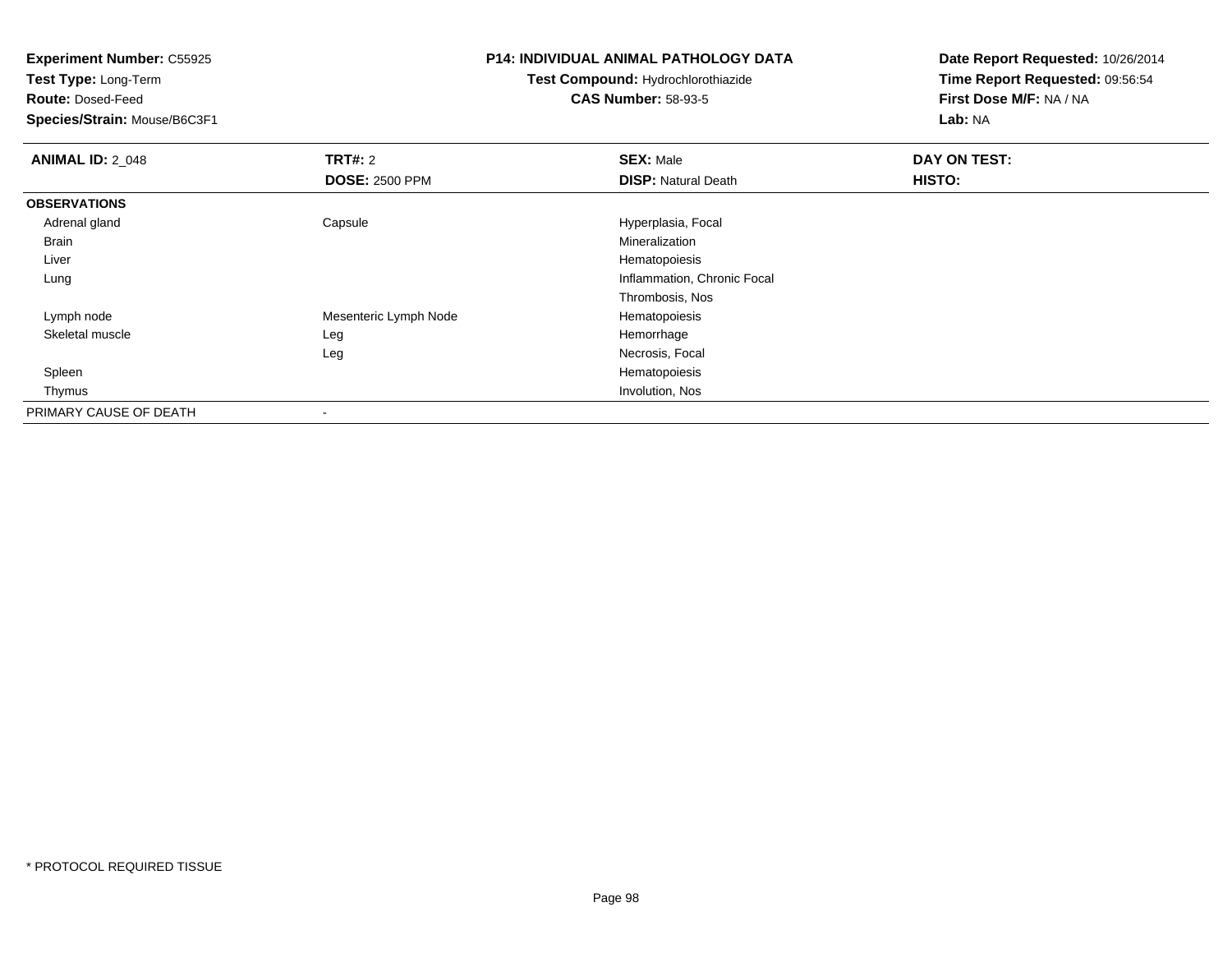| <b>Experiment Number: C55925</b><br>Test Type: Long-Term<br><b>Route: Dosed-Feed</b><br>Species/Strain: Mouse/B6C3F1 |                                         | <b>P14: INDIVIDUAL ANIMAL PATHOLOGY DATA</b><br>Test Compound: Hydrochlorothiazide<br><b>CAS Number: 58-93-5</b> | Date Report Requested: 10/26/2014<br>Time Report Requested: 09:56:54<br>First Dose M/F: NA / NA<br>Lab: NA |
|----------------------------------------------------------------------------------------------------------------------|-----------------------------------------|------------------------------------------------------------------------------------------------------------------|------------------------------------------------------------------------------------------------------------|
| <b>ANIMAL ID: 2 049</b>                                                                                              | <b>TRT#: 2</b><br><b>DOSE: 2500 PPM</b> | <b>SEX: Male</b><br><b>DISP:</b> Terminal Sacrifice                                                              | DAY ON TEST:<br>HISTO:                                                                                     |
| <b>OBSERVATIONS</b>                                                                                                  |                                         |                                                                                                                  |                                                                                                            |
| Adrenal gland                                                                                                        | Capsule                                 | Hyperplasia, Focal                                                                                               |                                                                                                            |
| Lymph node                                                                                                           | Mesenteric Lymph Node                   | Angiectasis                                                                                                      |                                                                                                            |
|                                                                                                                      | Mesenteric Lymph Node                   | Hyperplasia, Lymphoid                                                                                            |                                                                                                            |
| Salivary gland                                                                                                       |                                         | Inflammation, Chronic Focal                                                                                      |                                                                                                            |
| PRIMARY CAUSE OF DEATH                                                                                               |                                         |                                                                                                                  |                                                                                                            |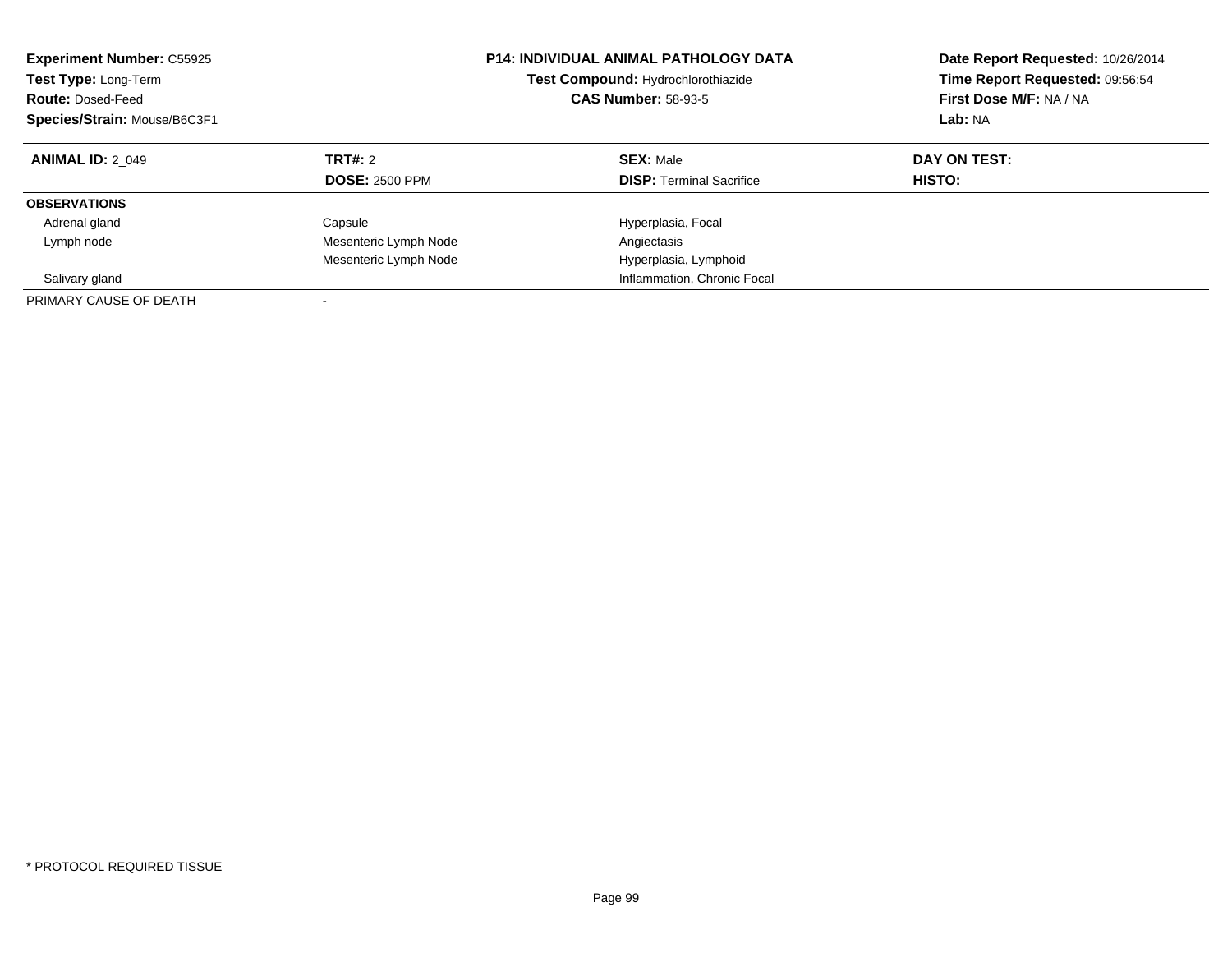| <b>Experiment Number: C55925</b><br>Test Type: Long-Term<br><b>Route: Dosed-Feed</b><br>Species/Strain: Mouse/B6C3F1 |                                  | <b>P14: INDIVIDUAL ANIMAL PATHOLOGY DATA</b><br>Test Compound: Hydrochlorothiazide<br><b>CAS Number: 58-93-5</b> | Date Report Requested: 10/26/2014<br>Time Report Requested: 09:56:54<br>First Dose M/F: NA / NA<br>Lab: NA |
|----------------------------------------------------------------------------------------------------------------------|----------------------------------|------------------------------------------------------------------------------------------------------------------|------------------------------------------------------------------------------------------------------------|
| <b>ANIMAL ID: 2 050</b>                                                                                              | TRT#: 2<br><b>DOSE: 2500 PPM</b> | <b>SEX: Male</b><br><b>DISP:</b> Terminal Sacrifice                                                              | DAY ON TEST:<br>HISTO:                                                                                     |
|                                                                                                                      |                                  |                                                                                                                  |                                                                                                            |
| <b>OBSERVATIONS</b>                                                                                                  |                                  |                                                                                                                  |                                                                                                            |
| Adrenal gland                                                                                                        | Capsule                          | Hyperplasia, Focal                                                                                               |                                                                                                            |
| Lung                                                                                                                 |                                  | Inflammation, Chronic Focal                                                                                      |                                                                                                            |
| Salivary gland                                                                                                       |                                  | Inflammation, Chronic Focal                                                                                      |                                                                                                            |
| Spleen                                                                                                               |                                  | Hematopoiesis                                                                                                    |                                                                                                            |
| Unspecified                                                                                                          | Groin                            | Inflammation, Suppurative                                                                                        |                                                                                                            |
| PRIMARY CAUSE OF DEATH                                                                                               |                                  |                                                                                                                  |                                                                                                            |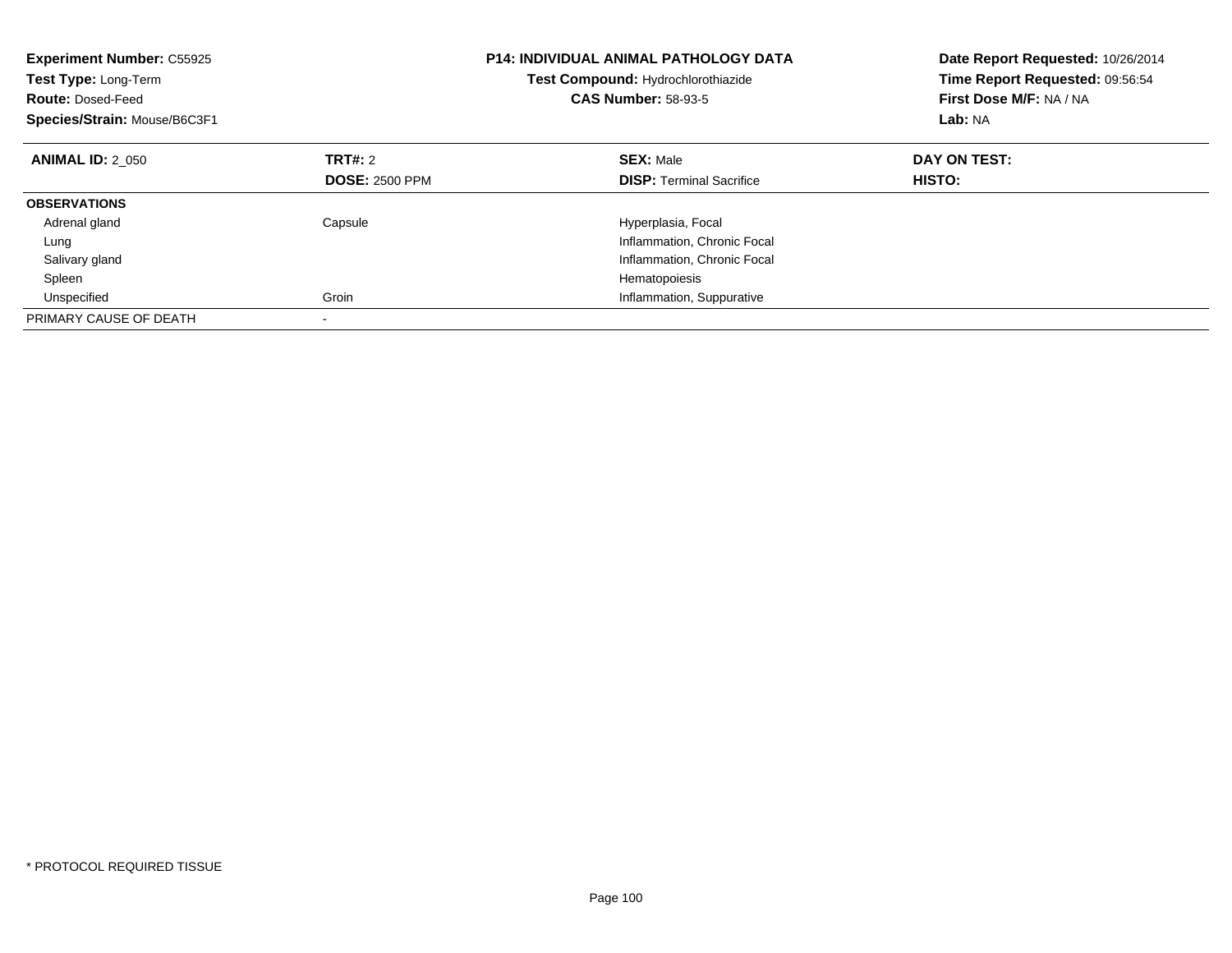| <b>Experiment Number: C55925</b><br>Test Type: Long-Term<br><b>Route: Dosed-Feed</b><br>Species/Strain: Mouse/B6C3F1 |                       | <b>P14: INDIVIDUAL ANIMAL PATHOLOGY DATA</b><br>Test Compound: Hydrochlorothiazide<br><b>CAS Number: 58-93-5</b> | Date Report Requested: 10/26/2014<br>Time Report Requested: 09:56:54<br>First Dose M/F: NA / NA<br>Lab: NA |
|----------------------------------------------------------------------------------------------------------------------|-----------------------|------------------------------------------------------------------------------------------------------------------|------------------------------------------------------------------------------------------------------------|
| <b>ANIMAL ID: 3_001</b>                                                                                              | TRT#: 3<br>DOSE: 0    | <b>SEX: Male</b><br><b>DISP:</b> Terminal Sacrifice                                                              | DAY ON TEST:<br>HISTO:                                                                                     |
| <b>OBSERVATIONS</b>                                                                                                  |                       |                                                                                                                  |                                                                                                            |
| Adrenal gland                                                                                                        | Capsule<br>Cortex Nos | Hyperplasia, Focal<br>Hyperplasia, Focal                                                                         |                                                                                                            |
| Brain                                                                                                                |                       | Mineralization                                                                                                   |                                                                                                            |
| Kidney                                                                                                               |                       | Mineralization                                                                                                   |                                                                                                            |
| Lymph node                                                                                                           |                       | Hyperplasia, Plasma Cell                                                                                         |                                                                                                            |
| Salivary gland                                                                                                       |                       | Inflammation, Chronic Focal                                                                                      |                                                                                                            |
| Spleen                                                                                                               |                       | Lymphoma, Mixed-Malignant Type                                                                                   |                                                                                                            |
|                                                                                                                      |                       | Necrosis, Focal                                                                                                  |                                                                                                            |
| PRIMARY CAUSE OF DEATH                                                                                               |                       |                                                                                                                  |                                                                                                            |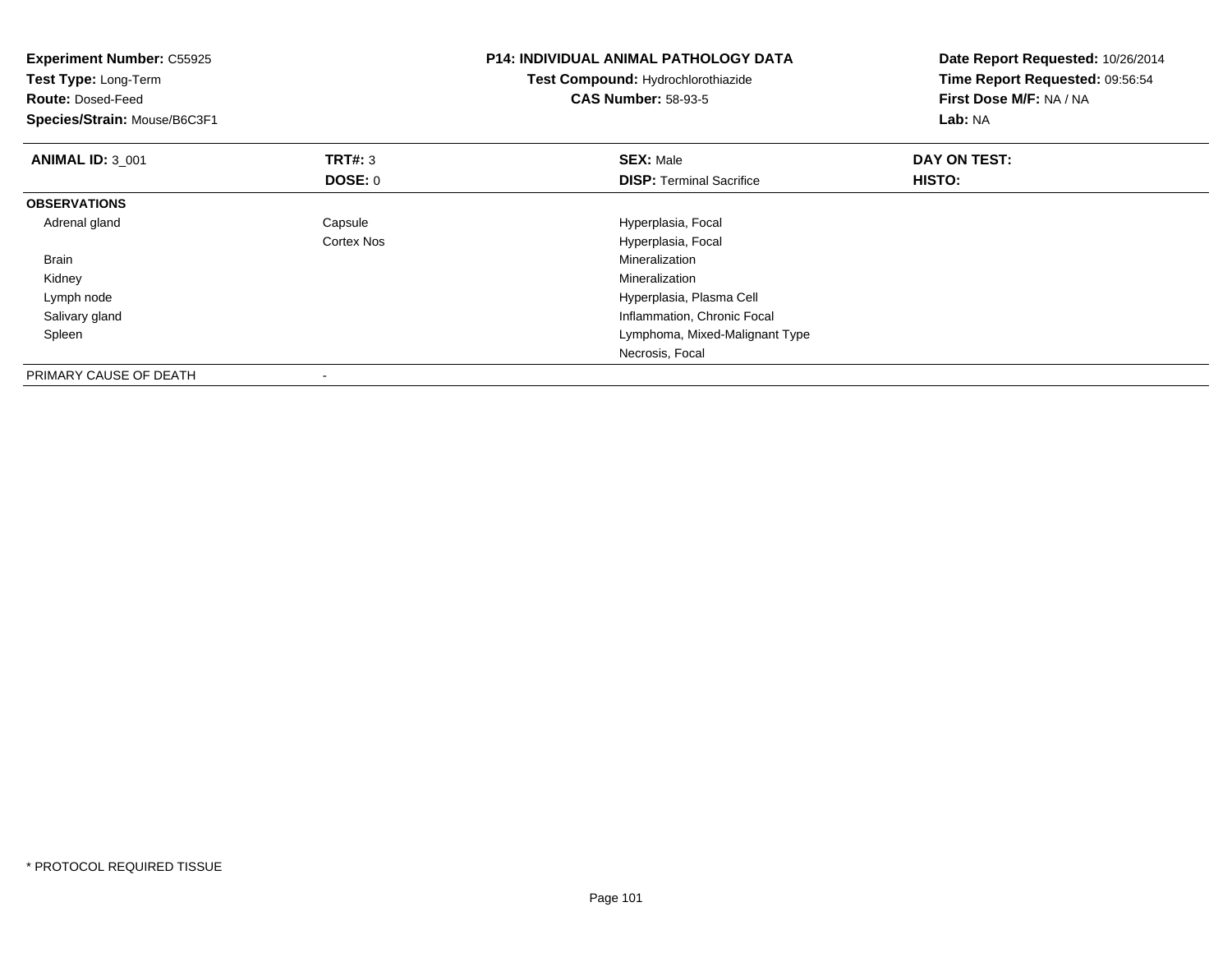| <b>Experiment Number: C55925</b><br>Test Type: Long-Term<br><b>Route: Dosed-Feed</b><br>Species/Strain: Mouse/B6C3F1 |                | <b>P14: INDIVIDUAL ANIMAL PATHOLOGY DATA</b><br>Test Compound: Hydrochlorothiazide<br><b>CAS Number: 58-93-5</b> | Date Report Requested: 10/26/2014<br>Time Report Requested: 09:56:54<br>First Dose M/F: NA / NA<br>Lab: NA |
|----------------------------------------------------------------------------------------------------------------------|----------------|------------------------------------------------------------------------------------------------------------------|------------------------------------------------------------------------------------------------------------|
| <b>ANIMAL ID: 3 002</b>                                                                                              | TRT#: 3        | <b>SEX: Male</b>                                                                                                 | DAY ON TEST:                                                                                               |
|                                                                                                                      | <b>DOSE: 0</b> | <b>DISP:</b> Moribund Sacrifice                                                                                  | HISTO:                                                                                                     |
| <b>OBSERVATIONS</b>                                                                                                  |                |                                                                                                                  |                                                                                                            |
| Adrenal gland                                                                                                        | Capsule        | Hyperplasia, Focal                                                                                               |                                                                                                            |
| <b>Brain</b>                                                                                                         |                | Mineralization                                                                                                   |                                                                                                            |
| Heart                                                                                                                | Cardiac Valve  | Pigmentation, Nos                                                                                                |                                                                                                            |
| Liver                                                                                                                |                | Hepatocellular Carcinoma                                                                                         |                                                                                                            |
| Lung                                                                                                                 |                | Hepatocellular Carcinoma, Metastatic                                                                             |                                                                                                            |
| Penis                                                                                                                |                | Hyperkeratosis                                                                                                   |                                                                                                            |
| Spleen                                                                                                               |                | Hematopoiesis                                                                                                    |                                                                                                            |
| PRIMARY CAUSE OF DEATH                                                                                               |                |                                                                                                                  |                                                                                                            |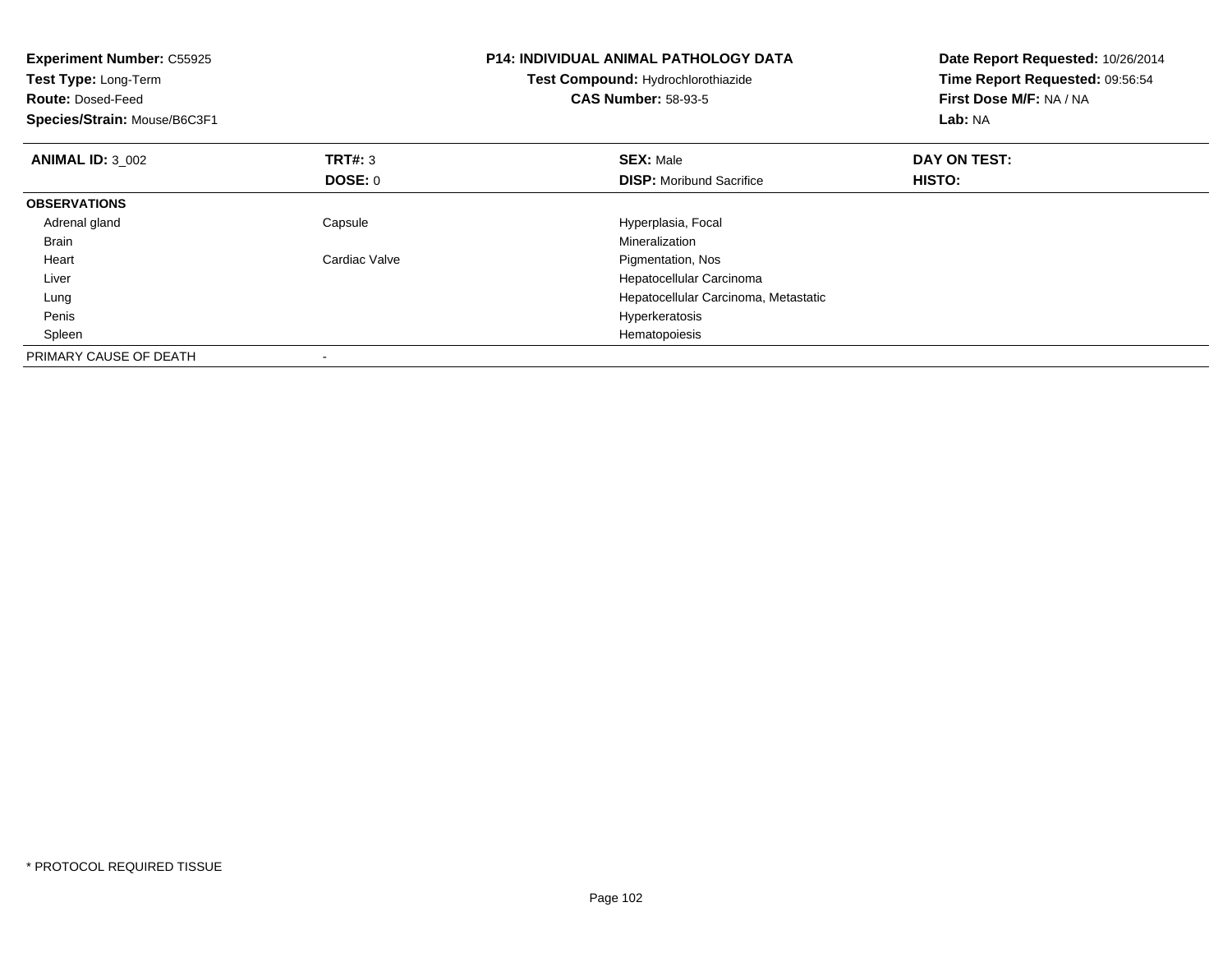**Test Type:** Long-Term

**Route:** Dosed-Feed

**Species/Strain:** Mouse/B6C3F1

# **P14: INDIVIDUAL ANIMAL PATHOLOGY DATA**

**Test Compound:** Hydrochlorothiazide**CAS Number:** 58-93-5

| <b>ANIMAL ID: 3_003</b> | <b>TRT#: 3</b> | <b>SEX: Male</b>                | DAY ON TEST: |
|-------------------------|----------------|---------------------------------|--------------|
|                         | DOSE: 0        | <b>DISP:</b> Moribund Sacrifice | HISTO:       |
| <b>OBSERVATIONS</b>     |                |                                 |              |
| Bone marrow             |                | Hyperplasia, Granulocytic       |              |
| Heart                   |                | Mineralization                  |              |
| Kidney                  | Pelvis         | Dilatation, Nos                 |              |
|                         |                | Hemorrhage                      |              |
|                         | Pelvis         | Hyperplasia, Epithelial         |              |
|                         | Pelvis         | Inflammation, Suppurative       |              |
| Liver                   |                | Necrosis, Focal                 |              |
| Lung                    |                | Hemorrhage                      |              |
|                         |                | Inflammation, Interstitial      |              |
| Penis                   | Prepuce Nos    | Inflammation, Acute Focal       |              |
|                         |                | Inflammation, Chronic Focal     |              |
| Prostate                |                | Inflammation, Suppurative       |              |
| Seminal vesicle         |                | Inflammation, Chronic Focal     |              |
| Skeletal muscle         | Perineum       | Inflammation, Acute Necrotizing |              |
|                         | Trunk          | Inflammation, Chronic           |              |
| Spleen                  |                | Necrosis, Focal                 |              |
| Thymus                  |                | Necrosis, Nos                   |              |
| Urinary bladder         | Submucosa      | Inflammation, Chronic Focal     |              |
| PRIMARY CAUSE OF DEATH  | $\blacksquare$ |                                 |              |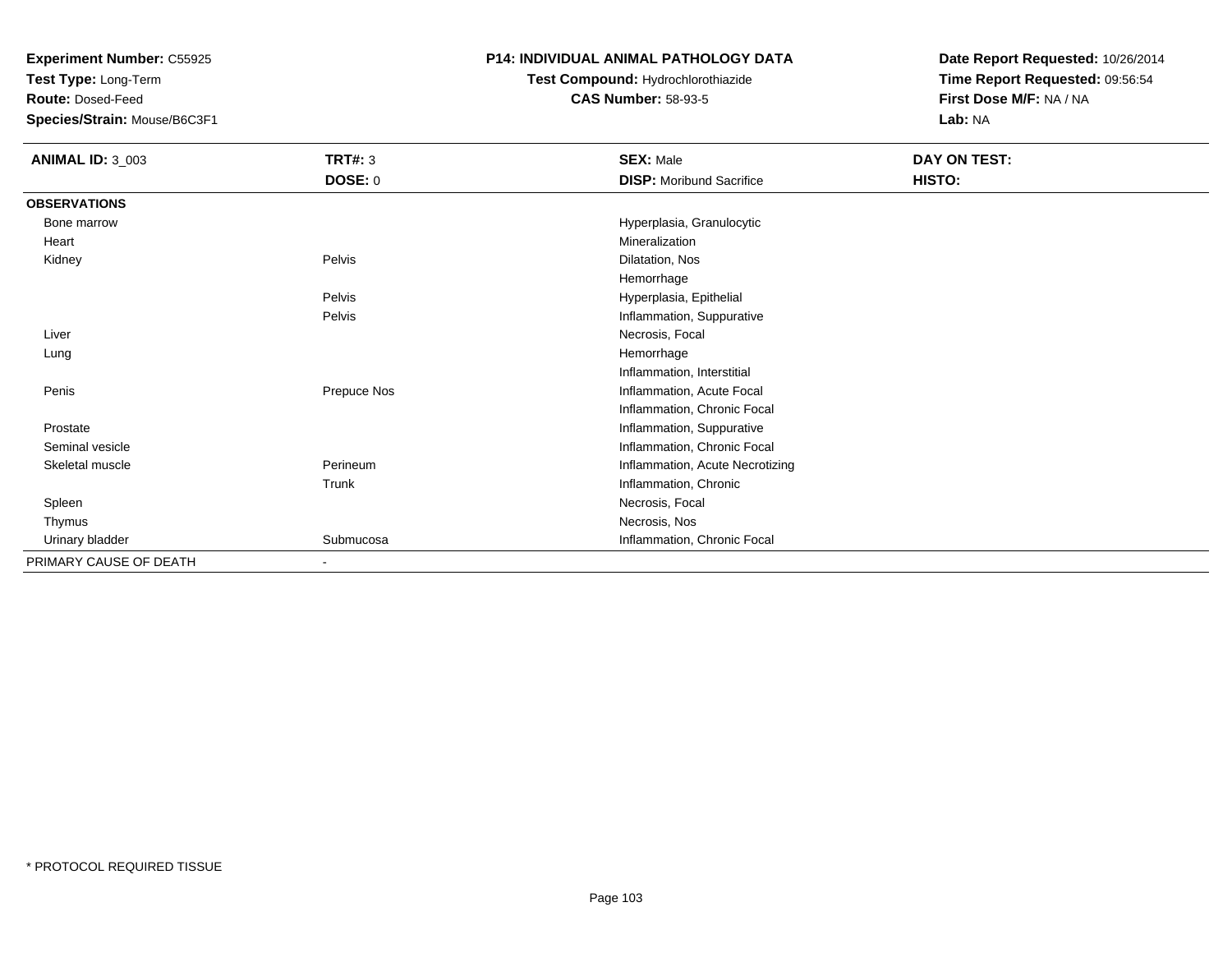**Test Type:** Long-Term

**Route:** Dosed-Feed

**Species/Strain:** Mouse/B6C3F1

# **P14: INDIVIDUAL ANIMAL PATHOLOGY DATA**

# **Test Compound:** Hydrochlorothiazide**CAS Number:** 58-93-5

| <b>ANIMAL ID: 3_004</b> | <b>TRT#: 3</b>         | <b>SEX: Male</b>            | DAY ON TEST: |  |
|-------------------------|------------------------|-----------------------------|--------------|--|
|                         | <b>DOSE: 0</b>         | <b>DISP: Natural Death</b>  | HISTO:       |  |
| <b>OBSERVATIONS</b>     |                        |                             |              |  |
| Adrenal gland           | Capsule                | Hyperplasia, Focal          |              |  |
| Bone                    | Rib                    | Sarcoma, Nos, Metastatic    |              |  |
| Bone marrow             |                        | Hyperplasia, Granulocytic   |              |  |
|                         |                        | Sarcoma, Nos, Metastatic    |              |  |
| <b>Brain</b>            |                        | Mineralization              |              |  |
| Heart                   |                        | Sarcoma, Nos, Metastatic    |              |  |
| Liver                   |                        | Hematopoiesis               |              |  |
| Lung                    |                        | Congestion, Nos             |              |  |
|                         |                        | Sarcoma, Nos, Metastatic    |              |  |
| Lymph node              | Mesenteric Lymph Node  | Congestion, Nos             |              |  |
| Salivary gland          |                        | Inflammation, Chronic Focal |              |  |
| Spleen                  |                        | Hematopoiesis               |              |  |
| Stomach                 | Forestomach            | Hyperkeratosis              |              |  |
| Unspecified             | <b>Back</b>            | Sarcoma, Nos                |              |  |
|                         | <b>Mediastinum Nos</b> | Sarcoma, Nos, Metastatic    |              |  |
| PRIMARY CAUSE OF DEATH  |                        |                             |              |  |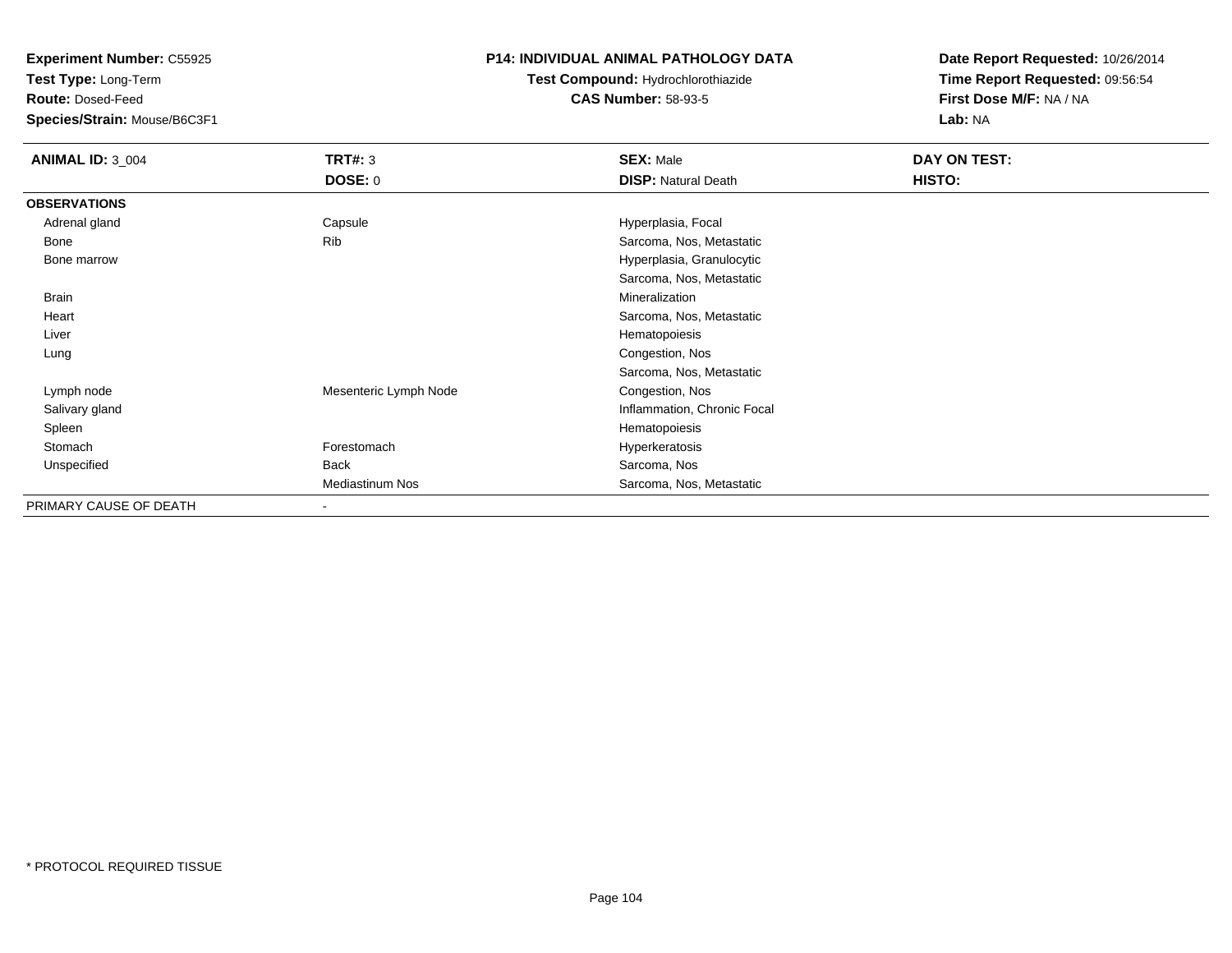| <b>Experiment Number: C55925</b><br>Test Type: Long-Term<br><b>Route: Dosed-Feed</b><br>Species/Strain: Mouse/B6C3F1 |                       | <b>P14: INDIVIDUAL ANIMAL PATHOLOGY DATA</b><br>Test Compound: Hydrochlorothiazide<br><b>CAS Number: 58-93-5</b> | Date Report Requested: 10/26/2014<br>Time Report Requested: 09:56:54<br>First Dose M/F: NA / NA<br>Lab: NA |
|----------------------------------------------------------------------------------------------------------------------|-----------------------|------------------------------------------------------------------------------------------------------------------|------------------------------------------------------------------------------------------------------------|
| <b>ANIMAL ID: 3 005</b>                                                                                              | <b>TRT#: 3</b>        | <b>SEX: Male</b>                                                                                                 | DAY ON TEST:                                                                                               |
|                                                                                                                      | DOSE: 0               | <b>DISP:</b> Terminal Sacrifice                                                                                  | HISTO:                                                                                                     |
| <b>OBSERVATIONS</b>                                                                                                  |                       |                                                                                                                  |                                                                                                            |
| Adrenal gland                                                                                                        | Capsule               | Hyperplasia, Focal                                                                                               |                                                                                                            |
| Brain                                                                                                                |                       | <b>Mineralization</b>                                                                                            |                                                                                                            |
| Kidney                                                                                                               |                       | Inflammation, Chronic Focal                                                                                      |                                                                                                            |
| Lung                                                                                                                 |                       | Alveolar Macrophages                                                                                             |                                                                                                            |
| Lymph node                                                                                                           | Mesenteric Lymph Node | Hyperplasia, Lymphoid                                                                                            |                                                                                                            |
| Spleen                                                                                                               |                       | Hyperplasia, Lymphoid                                                                                            |                                                                                                            |
| Stomach                                                                                                              | Forestomach           | Squamous Cell Papilloma                                                                                          |                                                                                                            |
| PRIMARY CAUSE OF DEATH                                                                                               |                       |                                                                                                                  |                                                                                                            |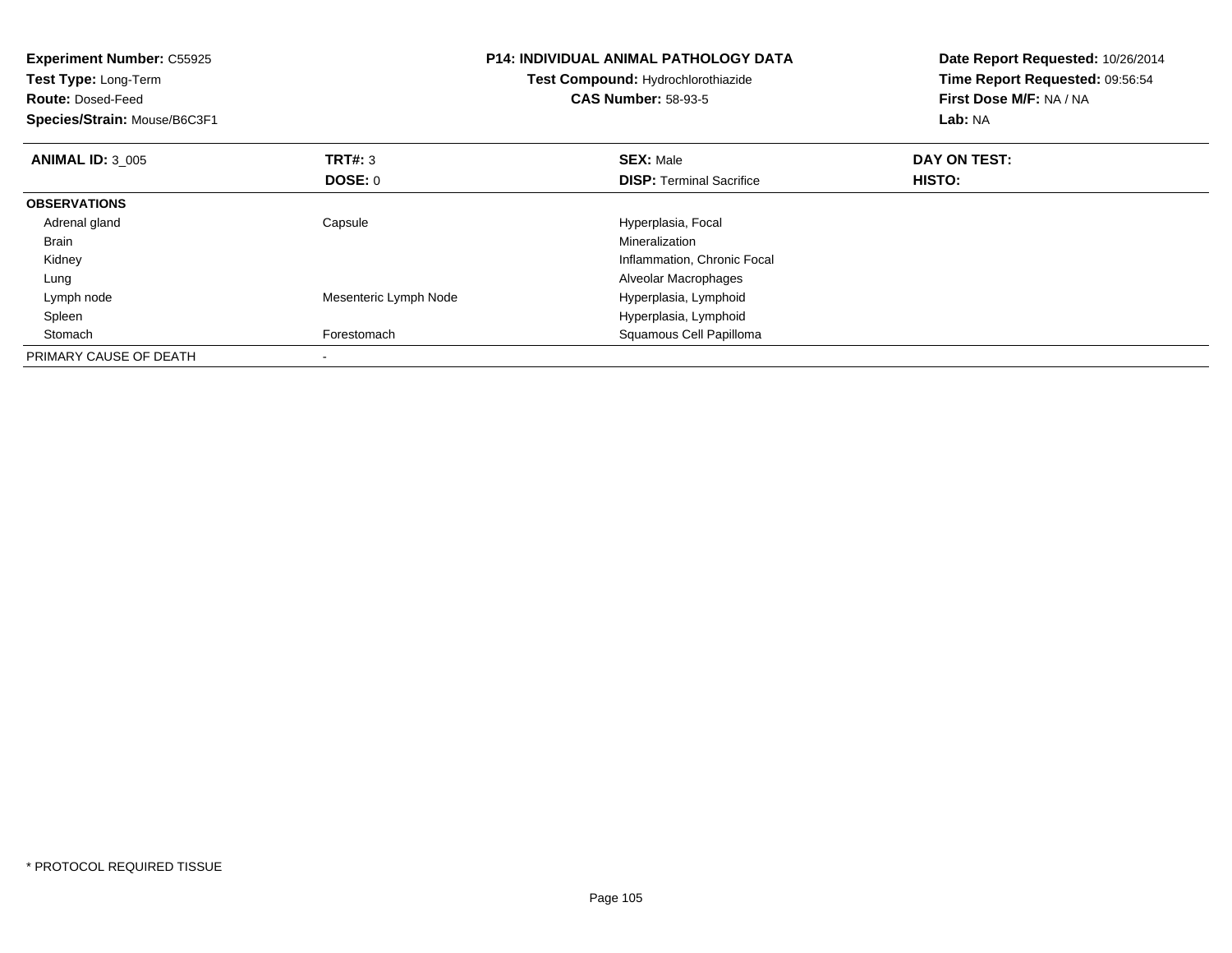| <b>Experiment Number: C55925</b><br>Test Type: Long-Term<br><b>Route: Dosed-Feed</b><br>Species/Strain: Mouse/B6C3F1 |                        | <b>P14: INDIVIDUAL ANIMAL PATHOLOGY DATA</b><br>Test Compound: Hydrochlorothiazide<br><b>CAS Number: 58-93-5</b> | Date Report Requested: 10/26/2014<br>Time Report Requested: 09:56:54<br>First Dose M/F: NA / NA<br>Lab: NA |  |
|----------------------------------------------------------------------------------------------------------------------|------------------------|------------------------------------------------------------------------------------------------------------------|------------------------------------------------------------------------------------------------------------|--|
| <b>ANIMAL ID: 3 006</b>                                                                                              | <b>TRT#: 3</b>         | <b>SEX: Male</b>                                                                                                 | DAY ON TEST:                                                                                               |  |
|                                                                                                                      | DOSE: 0                | <b>DISP:</b> Terminal Sacrifice                                                                                  | HISTO:                                                                                                     |  |
| <b>OBSERVATIONS</b>                                                                                                  |                        |                                                                                                                  |                                                                                                            |  |
| Adrenal gland                                                                                                        | Capsule                | Hyperplasia, Focal                                                                                               |                                                                                                            |  |
| <b>Brain</b>                                                                                                         | Meninges               | Pigmentation, Nos                                                                                                |                                                                                                            |  |
| Kidney                                                                                                               |                        | Glomerulonephritis, Nos                                                                                          |                                                                                                            |  |
| Lymph node                                                                                                           | Mesenteric Lymph Node  | Angiectasis                                                                                                      |                                                                                                            |  |
|                                                                                                                      |                        | Hyperplasia, Plasma Cell                                                                                         |                                                                                                            |  |
| Preputial gland                                                                                                      |                        | Atrophy, Nos                                                                                                     |                                                                                                            |  |
| Skeletal muscle                                                                                                      | <b>Upper Extremity</b> | Sarcoma, Nos                                                                                                     |                                                                                                            |  |
| PRIMARY CAUSE OF DEATH                                                                                               |                        |                                                                                                                  |                                                                                                            |  |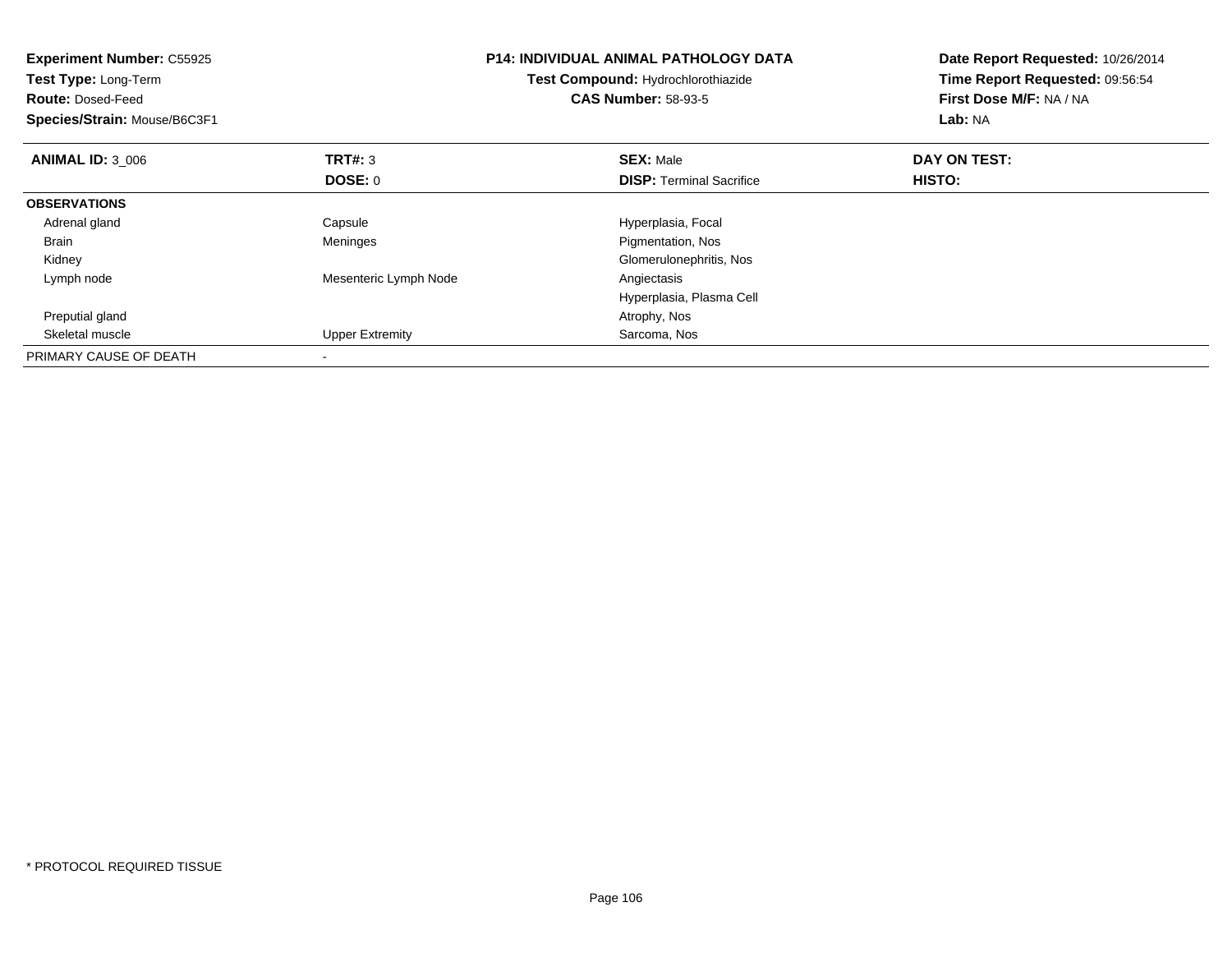| <b>Experiment Number: C55925</b><br>Test Type: Long-Term<br><b>Route: Dosed-Feed</b><br>Species/Strain: Mouse/B6C3F1 |                       | <b>P14: INDIVIDUAL ANIMAL PATHOLOGY DATA</b><br>Test Compound: Hydrochlorothiazide<br><b>CAS Number: 58-93-5</b> | Date Report Requested: 10/26/2014<br>Time Report Requested: 09:56:54<br>First Dose M/F: NA / NA<br>Lab: NA |
|----------------------------------------------------------------------------------------------------------------------|-----------------------|------------------------------------------------------------------------------------------------------------------|------------------------------------------------------------------------------------------------------------|
| <b>ANIMAL ID: 3 007</b>                                                                                              | TRT#: 3               | <b>SEX: Male</b>                                                                                                 | DAY ON TEST:                                                                                               |
|                                                                                                                      | DOSE: 0               | <b>DISP:</b> Terminal Sacrifice                                                                                  | HISTO:                                                                                                     |
| <b>OBSERVATIONS</b>                                                                                                  |                       |                                                                                                                  |                                                                                                            |
| Adrenal gland                                                                                                        | Capsule               | Hyperplasia, Focal                                                                                               |                                                                                                            |
|                                                                                                                      | Medulla               | Hyperplasia, Nos                                                                                                 |                                                                                                            |
| Liver                                                                                                                |                       | Hemangiosarcoma                                                                                                  |                                                                                                            |
| Lung                                                                                                                 |                       | Hyperplasia, Alveolar Epithelium                                                                                 |                                                                                                            |
| Lymph node                                                                                                           | Mesenteric Lymph Node | Hyperplasia, Lymphoid                                                                                            |                                                                                                            |
| Skin                                                                                                                 | <b>Back</b>           | Inflammation, Acute Focal                                                                                        |                                                                                                            |
| Testis                                                                                                               | Tunica Vaginalis      | Inflammation, Chronic Focal                                                                                      |                                                                                                            |
| PRIMARY CAUSE OF DEATH                                                                                               |                       |                                                                                                                  |                                                                                                            |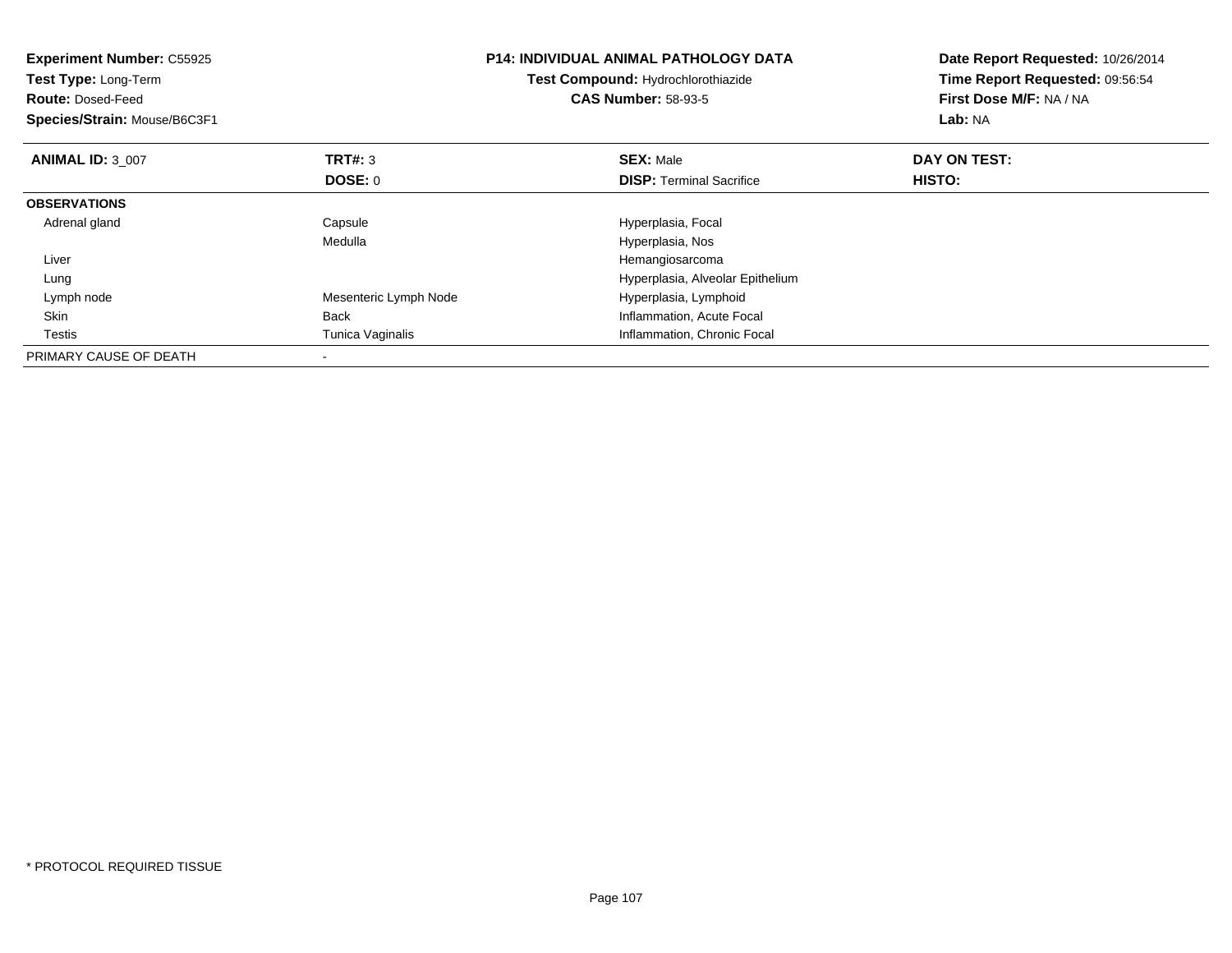| <b>Experiment Number: C55925</b><br>Test Type: Long-Term<br><b>Route: Dosed-Feed</b><br>Species/Strain: Mouse/B6C3F1 |                     | <b>P14: INDIVIDUAL ANIMAL PATHOLOGY DATA</b><br>Test Compound: Hydrochlorothiazide<br><b>CAS Number: 58-93-5</b> | Date Report Requested: 10/26/2014<br>Time Report Requested: 09:56:54<br>First Dose M/F: NA / NA<br>Lab: NA |
|----------------------------------------------------------------------------------------------------------------------|---------------------|------------------------------------------------------------------------------------------------------------------|------------------------------------------------------------------------------------------------------------|
| <b>ANIMAL ID: 3 008</b>                                                                                              | <b>TRT#: 3</b>      | <b>SEX: Male</b>                                                                                                 | DAY ON TEST:                                                                                               |
|                                                                                                                      | DOSE: 0             | <b>DISP:</b> Terminal Sacrifice                                                                                  | HISTO:                                                                                                     |
| <b>OBSERVATIONS</b>                                                                                                  |                     |                                                                                                                  |                                                                                                            |
| Adrenal gland                                                                                                        | Capsule             | Hyperplasia, Focal                                                                                               |                                                                                                            |
|                                                                                                                      | Cortex Nos          | Hyperplasia, Focal                                                                                               |                                                                                                            |
| <b>Brain</b>                                                                                                         |                     | Mineralization                                                                                                   |                                                                                                            |
| Heart                                                                                                                |                     | Inflammation, Chronic Focal                                                                                      |                                                                                                            |
| Kidney                                                                                                               |                     | Cyst, Nos                                                                                                        |                                                                                                            |
| Unspecified                                                                                                          | Multiple Organs Nos | Lymphoma, Mixed-Malignant Type                                                                                   |                                                                                                            |
| PRIMARY CAUSE OF DEATH                                                                                               |                     |                                                                                                                  |                                                                                                            |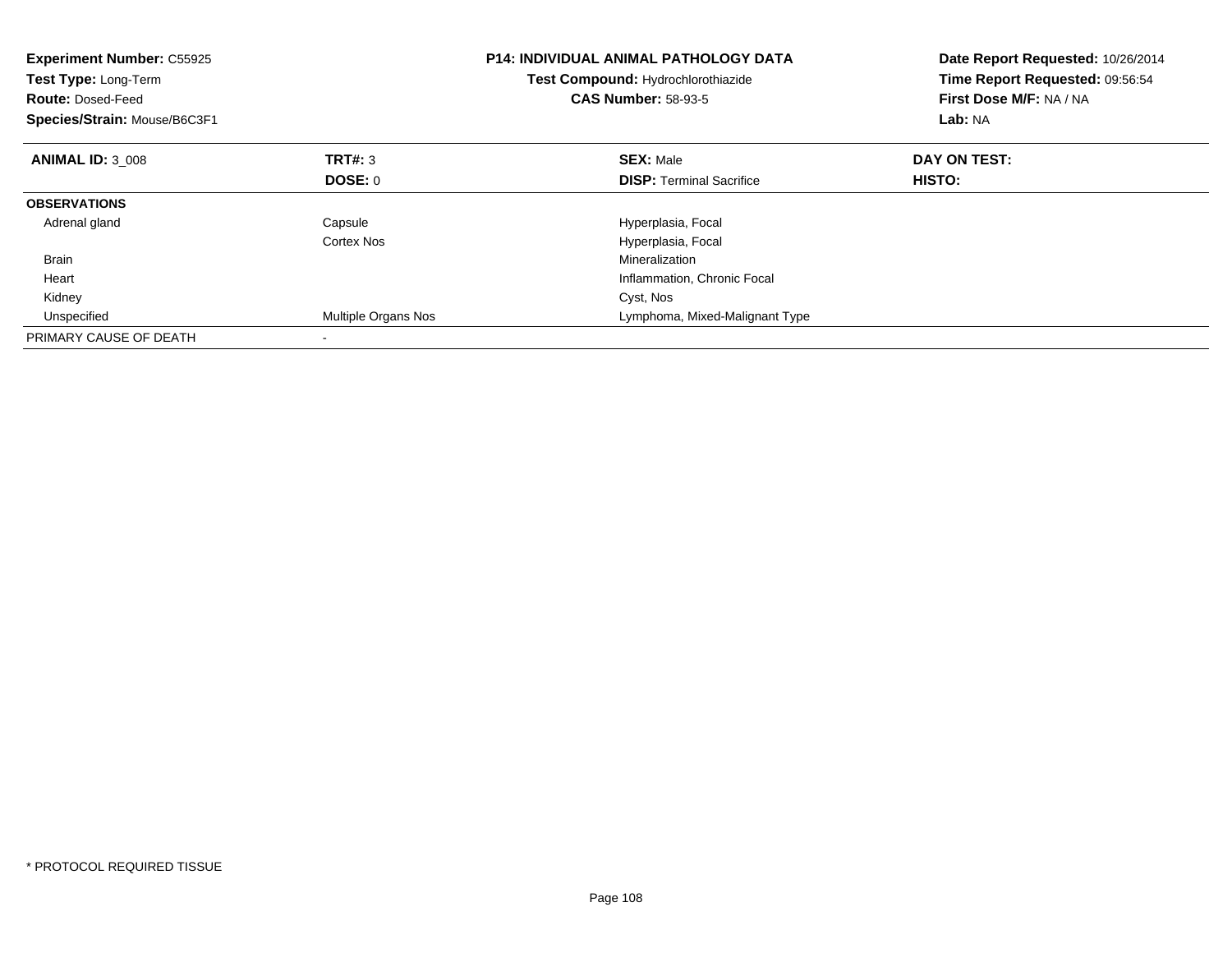| <b>Experiment Number: C55925</b><br>Test Type: Long-Term<br><b>Route: Dosed-Feed</b><br>Species/Strain: Mouse/B6C3F1 |                | <b>P14: INDIVIDUAL ANIMAL PATHOLOGY DATA</b><br>Test Compound: Hydrochlorothiazide<br><b>CAS Number: 58-93-5</b> | Date Report Requested: 10/26/2014<br>Time Report Requested: 09:56:54<br>First Dose M/F: NA / NA<br>Lab: NA |
|----------------------------------------------------------------------------------------------------------------------|----------------|------------------------------------------------------------------------------------------------------------------|------------------------------------------------------------------------------------------------------------|
| <b>ANIMAL ID: 3 009</b>                                                                                              | <b>TRT#: 3</b> | <b>SEX: Male</b>                                                                                                 | DAY ON TEST:                                                                                               |
|                                                                                                                      | DOSE: 0        | <b>DISP:</b> Terminal Sacrifice                                                                                  | <b>HISTO:</b>                                                                                              |
| <b>OBSERVATIONS</b>                                                                                                  |                |                                                                                                                  |                                                                                                            |
| Adrenal gland                                                                                                        | Cortex Nos     | Degeneration, Nos                                                                                                |                                                                                                            |
|                                                                                                                      | Capsule        | Hyperplasia, Focal                                                                                               |                                                                                                            |
| Liver                                                                                                                |                | Hepatocellular Carcinoma                                                                                         |                                                                                                            |
|                                                                                                                      |                | Inflammation, Chronic Focal                                                                                      |                                                                                                            |
| Lung                                                                                                                 |                | Alveolar Macrophages                                                                                             |                                                                                                            |
|                                                                                                                      |                | Alveolar/Bronchiolar Adenoma                                                                                     |                                                                                                            |
|                                                                                                                      |                | Congestion, Nos                                                                                                  |                                                                                                            |
|                                                                                                                      |                | Hepatocellular Carcinoma, Metastatic                                                                             |                                                                                                            |
|                                                                                                                      |                | Inflammation, Chronic Focal                                                                                      |                                                                                                            |
| PRIMARY CAUSE OF DEATH                                                                                               |                |                                                                                                                  |                                                                                                            |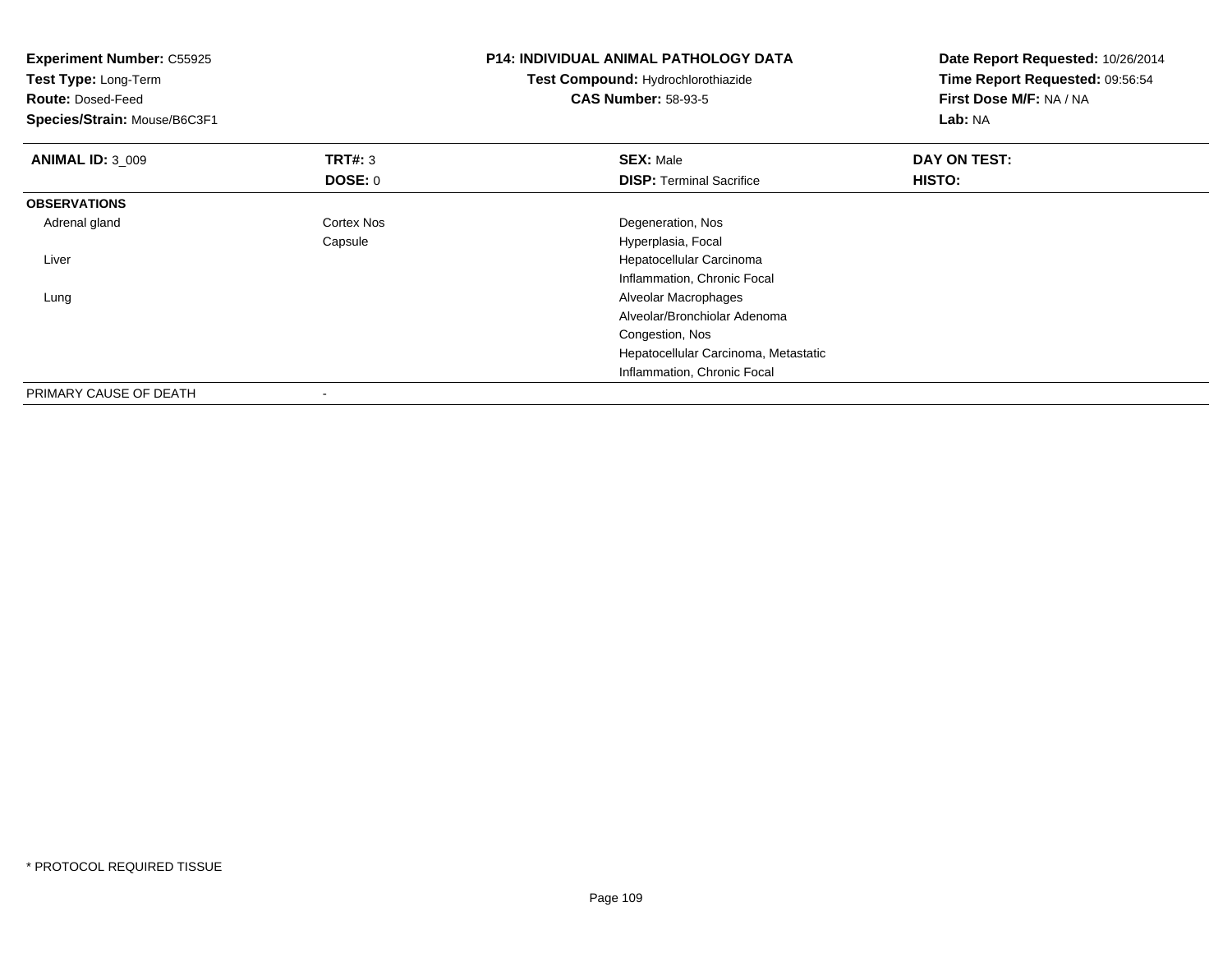| <b>Experiment Number: C55925</b><br>Test Type: Long-Term<br><b>Route: Dosed-Feed</b><br>Species/Strain: Mouse/B6C3F1 |                           | <b>P14: INDIVIDUAL ANIMAL PATHOLOGY DATA</b><br>Test Compound: Hydrochlorothiazide<br><b>CAS Number: 58-93-5</b> | Date Report Requested: 10/26/2014<br>Time Report Requested: 09:56:54<br>First Dose M/F: NA / NA<br>Lab: NA |
|----------------------------------------------------------------------------------------------------------------------|---------------------------|------------------------------------------------------------------------------------------------------------------|------------------------------------------------------------------------------------------------------------|
| <b>ANIMAL ID: 3 010</b>                                                                                              | TRT#: 3                   | <b>SEX: Male</b>                                                                                                 | DAY ON TEST:                                                                                               |
|                                                                                                                      | DOSE: 0                   | <b>DISP:</b> Terminal Sacrifice                                                                                  | HISTO:                                                                                                     |
| <b>OBSERVATIONS</b>                                                                                                  |                           |                                                                                                                  |                                                                                                            |
| Adrenal gland                                                                                                        | Capsule                   | Hyperplasia, Focal                                                                                               |                                                                                                            |
| <b>Brain</b>                                                                                                         |                           | Mineralization                                                                                                   |                                                                                                            |
| Lung                                                                                                                 |                           | Alveolar Macrophages                                                                                             |                                                                                                            |
| Pituitary gland                                                                                                      | <b>Anterior Pituitary</b> | Cyst, Nos                                                                                                        |                                                                                                            |
| Unspecified                                                                                                          | Abdomen                   | Fibrosarcoma                                                                                                     |                                                                                                            |
|                                                                                                                      | Multiple Organs Nos       | Hyperplasia, Lymphoid                                                                                            |                                                                                                            |
| PRIMARY CAUSE OF DEATH                                                                                               |                           |                                                                                                                  |                                                                                                            |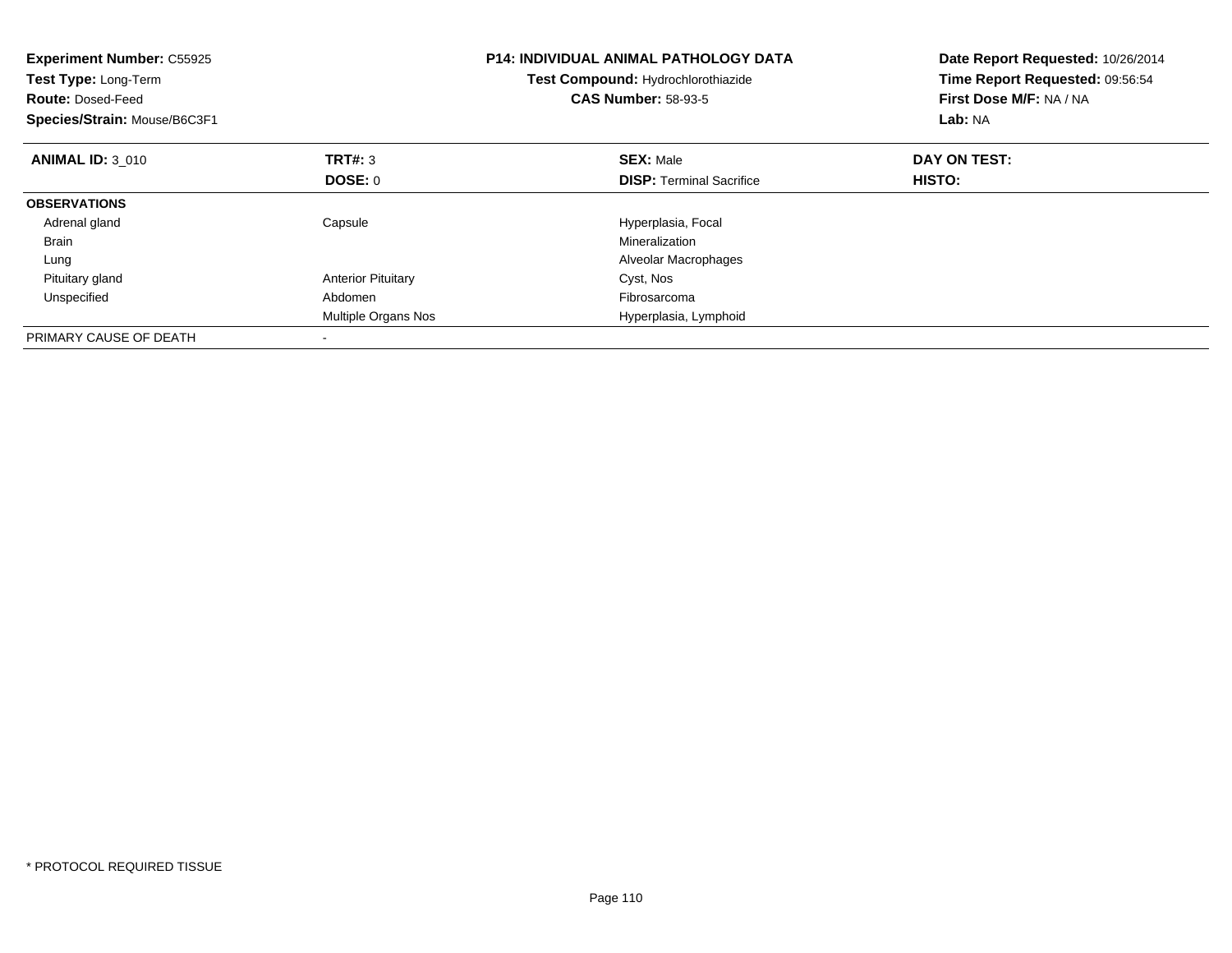| <b>Experiment Number: C55925</b><br>Test Type: Long-Term<br><b>Route: Dosed-Feed</b><br>Species/Strain: Mouse/B6C3F1 |            | <b>P14: INDIVIDUAL ANIMAL PATHOLOGY DATA</b><br>Test Compound: Hydrochlorothiazide<br><b>CAS Number: 58-93-5</b> | Date Report Requested: 10/26/2014<br>Time Report Requested: 09:56:54<br>First Dose M/F: NA / NA<br>Lab: NA |
|----------------------------------------------------------------------------------------------------------------------|------------|------------------------------------------------------------------------------------------------------------------|------------------------------------------------------------------------------------------------------------|
| <b>ANIMAL ID: 3 011</b>                                                                                              | TRT#: 3    | <b>SEX: Male</b>                                                                                                 | DAY ON TEST:                                                                                               |
|                                                                                                                      | DOSE: 0    | <b>DISP:</b> Terminal Sacrifice                                                                                  | <b>HISTO:</b>                                                                                              |
| <b>OBSERVATIONS</b>                                                                                                  |            |                                                                                                                  |                                                                                                            |
| Adrenal gland                                                                                                        | Capsule    | Hyperplasia, Focal                                                                                               |                                                                                                            |
|                                                                                                                      | Cortex Nos | Hyperplasia, Focal                                                                                               |                                                                                                            |
| Kidney                                                                                                               |            | Mineralization                                                                                                   |                                                                                                            |
| Pancreas                                                                                                             | Acinus     | Atrophy, Focal                                                                                                   |                                                                                                            |
| Salivary gland                                                                                                       |            | Inflammation, Chronic Focal                                                                                      |                                                                                                            |
| PRIMARY CAUSE OF DEATH                                                                                               |            |                                                                                                                  |                                                                                                            |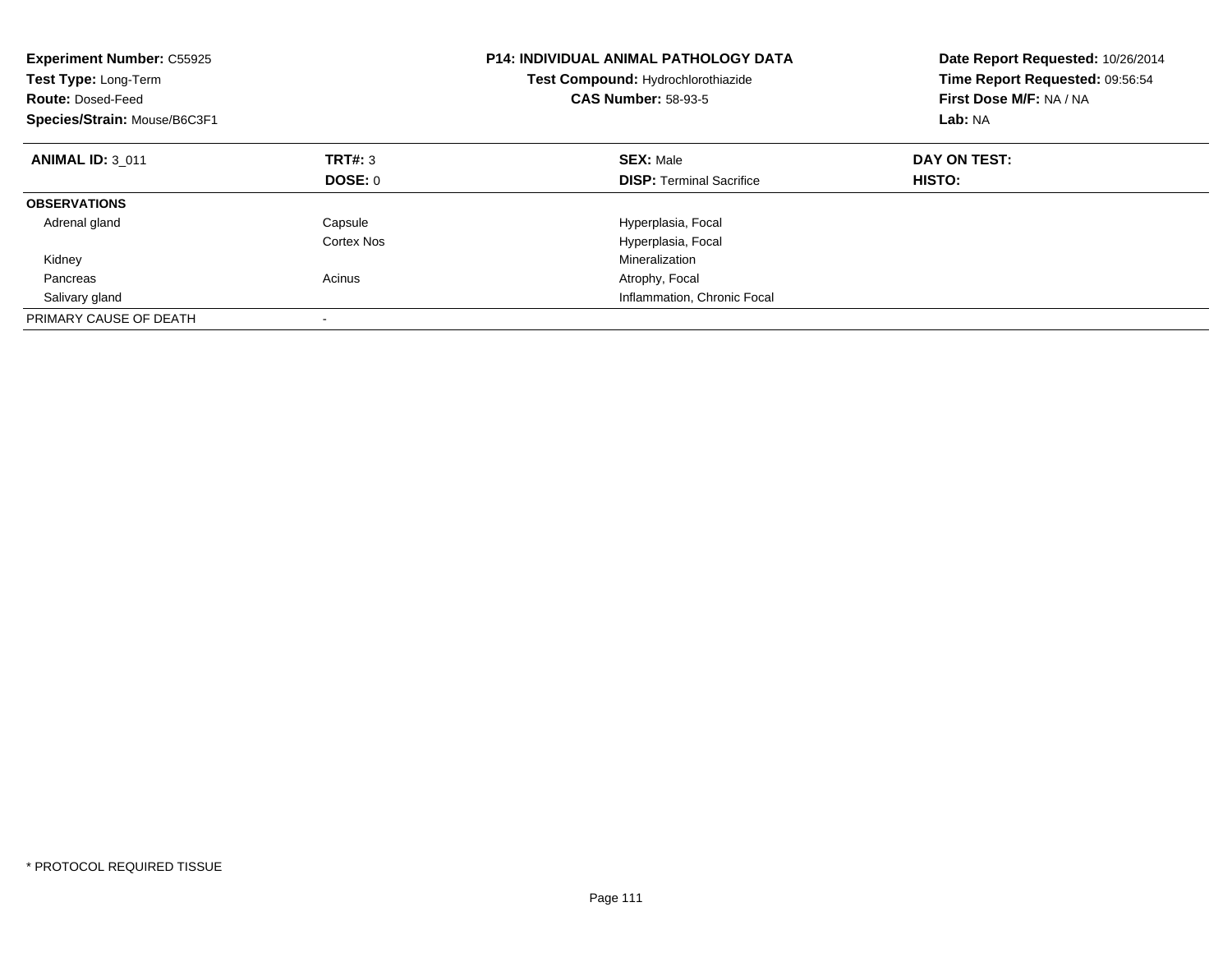**Test Type:** Long-Term

**Route:** Dosed-Feed

**Species/Strain:** Mouse/B6C3F1

#### **P14: INDIVIDUAL ANIMAL PATHOLOGY DATA**

**Test Compound:** Hydrochlorothiazide**CAS Number:** 58-93-5

| <b>ANIMAL ID: 3 012</b> | TRT#: 3               | <b>SEX: Male</b>                 | DAY ON TEST: |  |
|-------------------------|-----------------------|----------------------------------|--------------|--|
|                         | <b>DOSE: 0</b>        | <b>DISP:</b> Terminal Sacrifice  | HISTO:       |  |
| <b>OBSERVATIONS</b>     |                       |                                  |              |  |
| Adrenal gland           | Capsule               | Hyperplasia, Focal               |              |  |
| Harderian gland         | Hardarian Gland       | Inflammation, Chronic Focal      |              |  |
| Intestine Small         | Duodenum              | Adenomatous Polyp, Nos           |              |  |
| Liver                   |                       | Hepatocellular Adenoma           |              |  |
| Lung                    |                       | Alveolar/Bronchiolar Adenoma     |              |  |
|                         |                       | Congestion, Nos                  |              |  |
|                         |                       | Hyperplasia, Alveolar Epithelium |              |  |
|                         |                       | Inflammation, Chronic Focal      |              |  |
| Lymph node              | Mandibular Lymph Node | Hyperplasia, Lymphoid            |              |  |
| Pancreas                |                       | Inflammation, Chronic Focal      |              |  |
| Prostate                |                       | Inflammation, Chronic Focal      |              |  |
| PRIMARY CAUSE OF DEATH  |                       |                                  |              |  |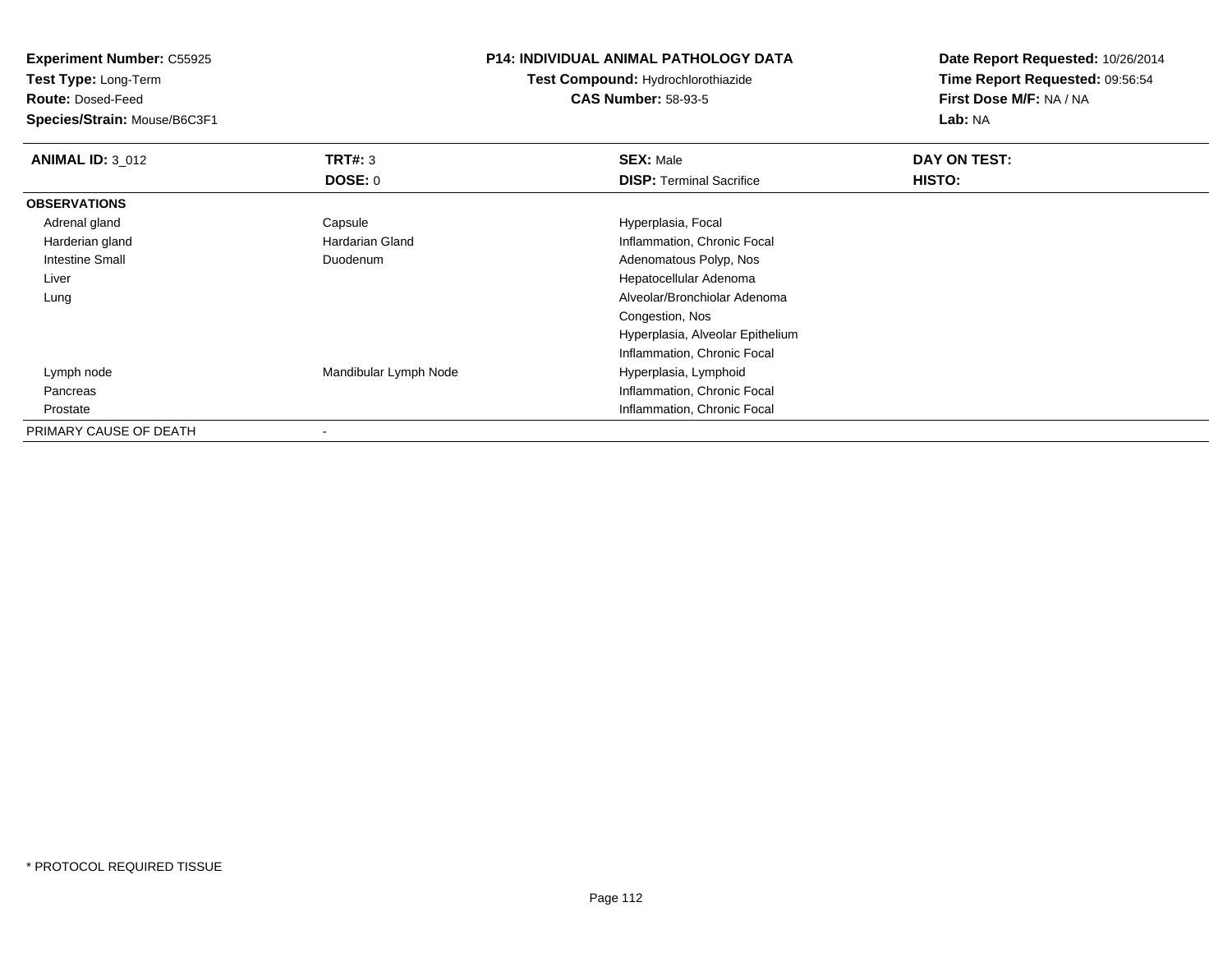**Test Type:** Long-Term

**Route:** Dosed-Feed

**Species/Strain:** Mouse/B6C3F1

#### **P14: INDIVIDUAL ANIMAL PATHOLOGY DATA**

**Test Compound:** Hydrochlorothiazide**CAS Number:** 58-93-5

| <b>ANIMAL ID: 3_013</b> | TRT#: 3       | <b>SEX: Male</b>                | DAY ON TEST: |
|-------------------------|---------------|---------------------------------|--------------|
|                         | DOSE: 0       | <b>DISP: Terminal Sacrifice</b> | HISTO:       |
| <b>OBSERVATIONS</b>     |               |                                 |              |
| Adrenal gland           | Capsule       | Hyperplasia, Focal              |              |
| Kidney                  |               | Inflammation, Chronic Focal     |              |
|                         |               | Mineralization                  |              |
| Liver                   |               | Hepatocellular Adenoma          |              |
|                         |               | Inflammation, Chronic Focal     |              |
| Lung                    |               | Alveolar/Bronchiolar Carcinoma  |              |
| Nasal cavity            |               | Inflammation, Acute Focal       |              |
| Pancreas                | <b>Islets</b> | Hyperplasia, Nos                |              |
|                         |               | Inflammation, Chronic Focal     |              |
| Seminal vesicle         |               | Dilatation, Nos                 |              |
| Tooth                   |               | Abnormal Curvature              |              |
| PRIMARY CAUSE OF DEATH  | $\,$          |                                 |              |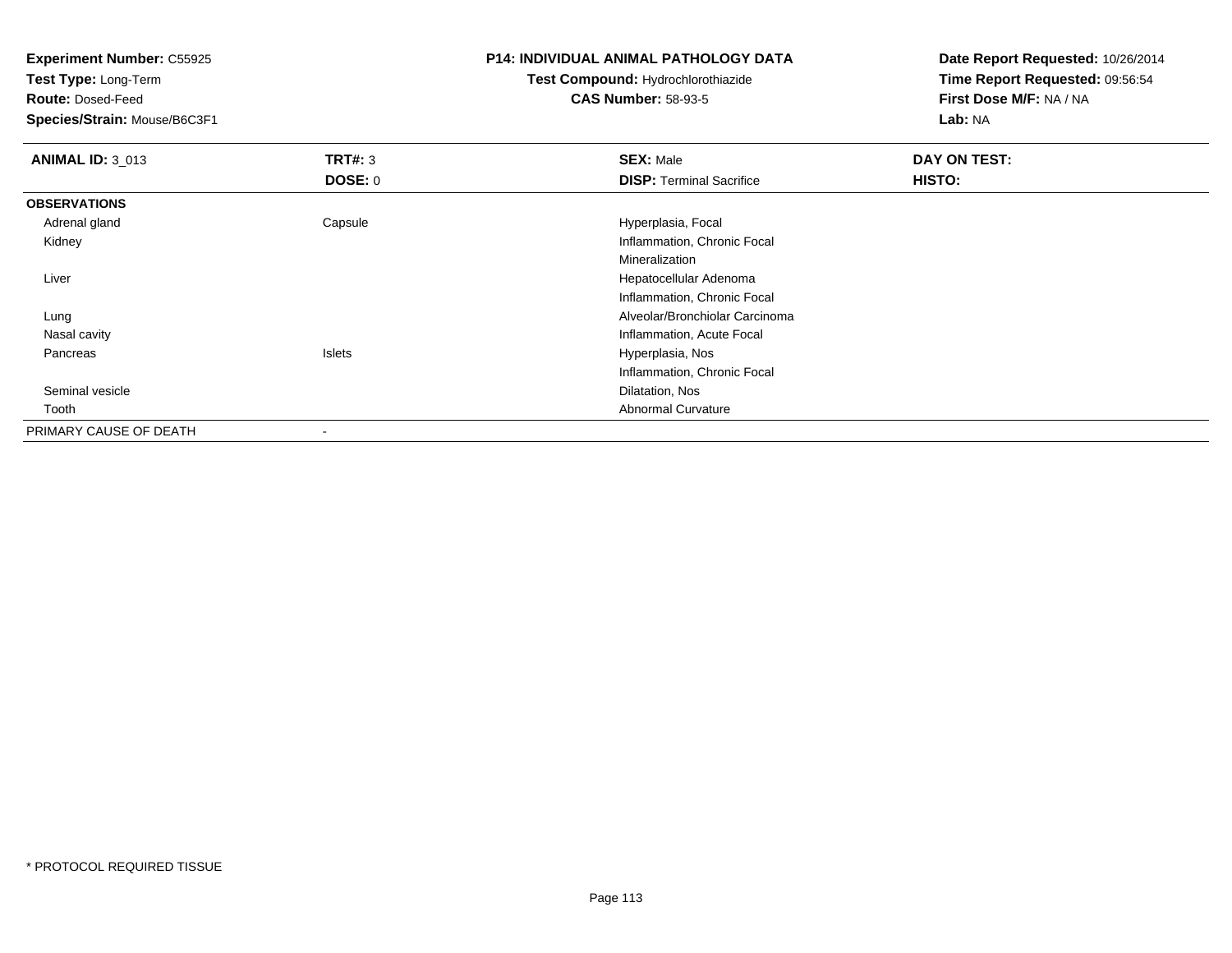**Experiment Number:** C55925**Test Type:** Long-Term**Route:** Dosed-Feed **Species/Strain:** Mouse/B6C3F1**P14: INDIVIDUAL ANIMAL PATHOLOGY DATATest Compound:** Hydrochlorothiazide**CAS Number:** 58-93-5

| <b>ANIMAL ID: 3 014</b> | TRT#: 3               | <b>SEX: Male</b>                | DAY ON TEST: |
|-------------------------|-----------------------|---------------------------------|--------------|
|                         | DOSE: 0               | <b>DISP: Terminal Sacrifice</b> | HISTO:       |
| <b>OBSERVATIONS</b>     |                       |                                 |              |
| Adrenal gland           | Capsule               | Hyperplasia, Focal              |              |
|                         | <b>Cortex Nos</b>     | Hyperplasia, Focal              |              |
| Heart                   |                       | Inflammation, Chronic Focal     |              |
| Kidney                  |                       | Mineralization                  |              |
|                         |                       | Nephropathy                     |              |
| Lung                    |                       | Inflammation, Chronic Focal     |              |
| Lymph node              | Mesenteric Lymph Node | Congestion, Nos                 |              |
| Salivary gland          |                       | Inflammation, Chronic Focal     |              |
| Seminal vesicle         |                       | Dilatation, Nos                 |              |
| Unspecified             | Groin                 | Inflammation, Chronic Focal     |              |
| PRIMARY CAUSE OF DEATH  |                       |                                 |              |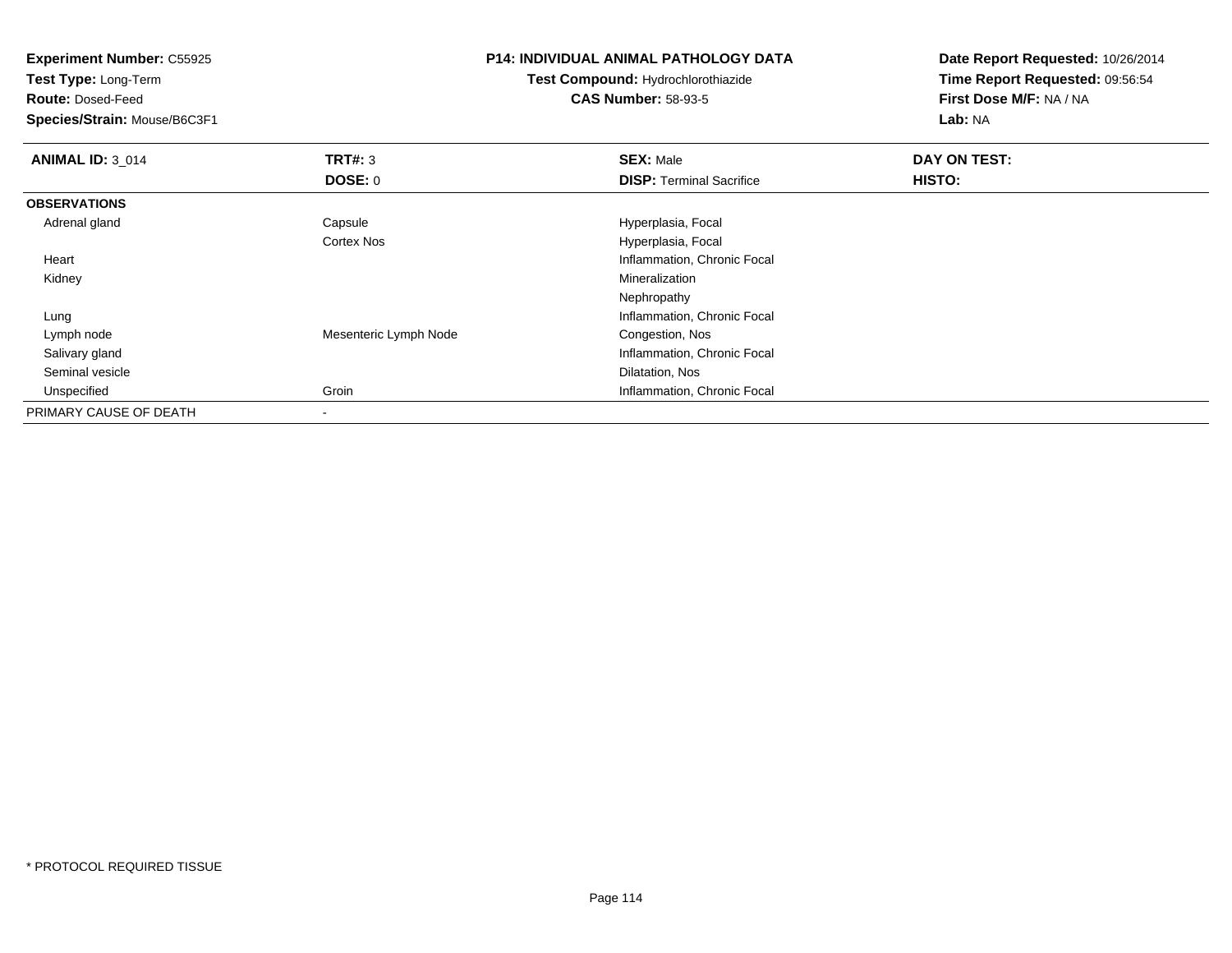| <b>Experiment Number: C55925</b><br>Test Type: Long-Term<br><b>Route: Dosed-Feed</b><br>Species/Strain: Mouse/B6C3F1 |            | <b>P14: INDIVIDUAL ANIMAL PATHOLOGY DATA</b><br><b>Test Compound: Hydrochlorothiazide</b><br><b>CAS Number: 58-93-5</b> | Date Report Requested: 10/26/2014<br>Time Report Requested: 09:56:54<br>First Dose M/F: NA / NA<br>Lab: NA |
|----------------------------------------------------------------------------------------------------------------------|------------|-------------------------------------------------------------------------------------------------------------------------|------------------------------------------------------------------------------------------------------------|
| <b>ANIMAL ID: 3_015</b>                                                                                              | TRT#: 3    | <b>SEX: Male</b>                                                                                                        | DAY ON TEST:                                                                                               |
|                                                                                                                      | DOSE: 0    | <b>DISP: Terminal Sacrifice</b>                                                                                         | <b>HISTO:</b>                                                                                              |
| <b>OBSERVATIONS</b>                                                                                                  |            |                                                                                                                         |                                                                                                            |
| Adrenal gland                                                                                                        | Capsule    | Hyperplasia, Focal                                                                                                      |                                                                                                            |
|                                                                                                                      | Cortex Nos | Hyperplasia, Focal                                                                                                      |                                                                                                            |
| Gall bladder                                                                                                         |            | Hyperplasia, Nos                                                                                                        |                                                                                                            |
| Kidney                                                                                                               |            | Mineralization                                                                                                          |                                                                                                            |
| Lung                                                                                                                 |            | Alveolar/Bronchiolar Adenoma                                                                                            |                                                                                                            |
|                                                                                                                      |            | Alveolar/Bronchiolar Carcinoma                                                                                          |                                                                                                            |
|                                                                                                                      |            | Inflammation, Chronic Focal                                                                                             |                                                                                                            |
| Nasal cavity                                                                                                         |            | Hemorrhage                                                                                                              |                                                                                                            |
| Spleen                                                                                                               |            | Hemangiosarcoma                                                                                                         |                                                                                                            |
| PRIMARY CAUSE OF DEATH                                                                                               |            |                                                                                                                         |                                                                                                            |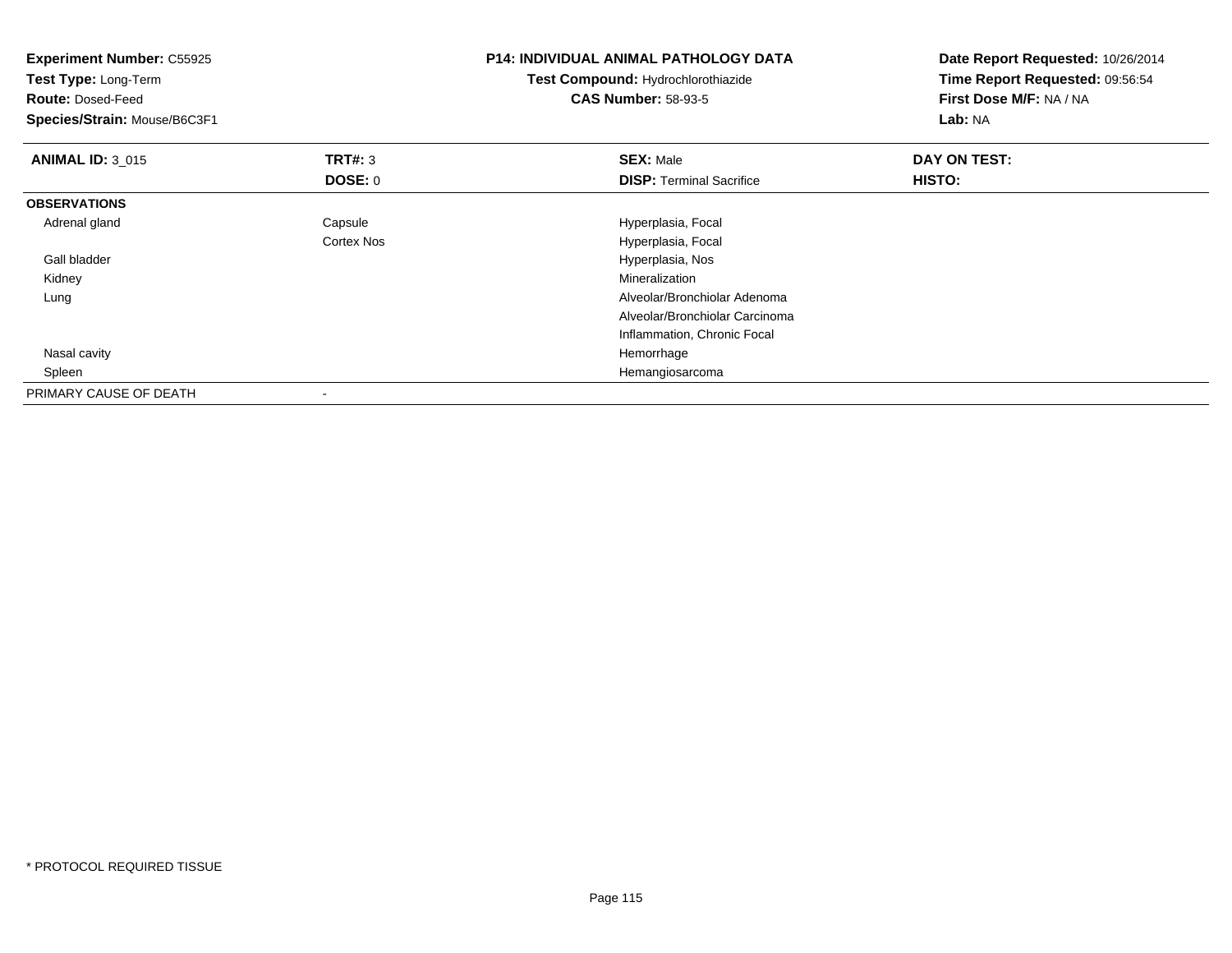| <b>Experiment Number: C55925</b><br>Test Type: Long-Term<br><b>Route: Dosed-Feed</b><br>Species/Strain: Mouse/B6C3F1 |                       | <b>P14: INDIVIDUAL ANIMAL PATHOLOGY DATA</b><br>Test Compound: Hydrochlorothiazide<br><b>CAS Number: 58-93-5</b> | Date Report Requested: 10/26/2014<br>Time Report Requested: 09:56:54<br>First Dose M/F: NA / NA<br>Lab: NA |
|----------------------------------------------------------------------------------------------------------------------|-----------------------|------------------------------------------------------------------------------------------------------------------|------------------------------------------------------------------------------------------------------------|
| <b>ANIMAL ID: 3 016</b>                                                                                              | <b>TRT#: 3</b>        | <b>SEX: Male</b>                                                                                                 | DAY ON TEST:                                                                                               |
|                                                                                                                      | DOSE: 0               | <b>DISP:</b> Terminal Sacrifice                                                                                  | <b>HISTO:</b>                                                                                              |
| <b>OBSERVATIONS</b>                                                                                                  |                       |                                                                                                                  |                                                                                                            |
| Adrenal gland                                                                                                        | Capsule               | Hyperplasia, Focal                                                                                               |                                                                                                            |
| Kidney                                                                                                               |                       | Nephropathy                                                                                                      |                                                                                                            |
| Lymph node                                                                                                           | Mesenteric Lymph Node | Congestion, Nos                                                                                                  |                                                                                                            |
| Salivary gland                                                                                                       |                       | Inflammation, Chronic Focal                                                                                      |                                                                                                            |
| Thyroid                                                                                                              |                       | Follicular-Cell Adenoma                                                                                          |                                                                                                            |
| Unspecified                                                                                                          | Multiple Organs Nos   | Lymphoma, Lymphocytic-Malignant Type                                                                             |                                                                                                            |
| PRIMARY CAUSE OF DEATH                                                                                               |                       |                                                                                                                  |                                                                                                            |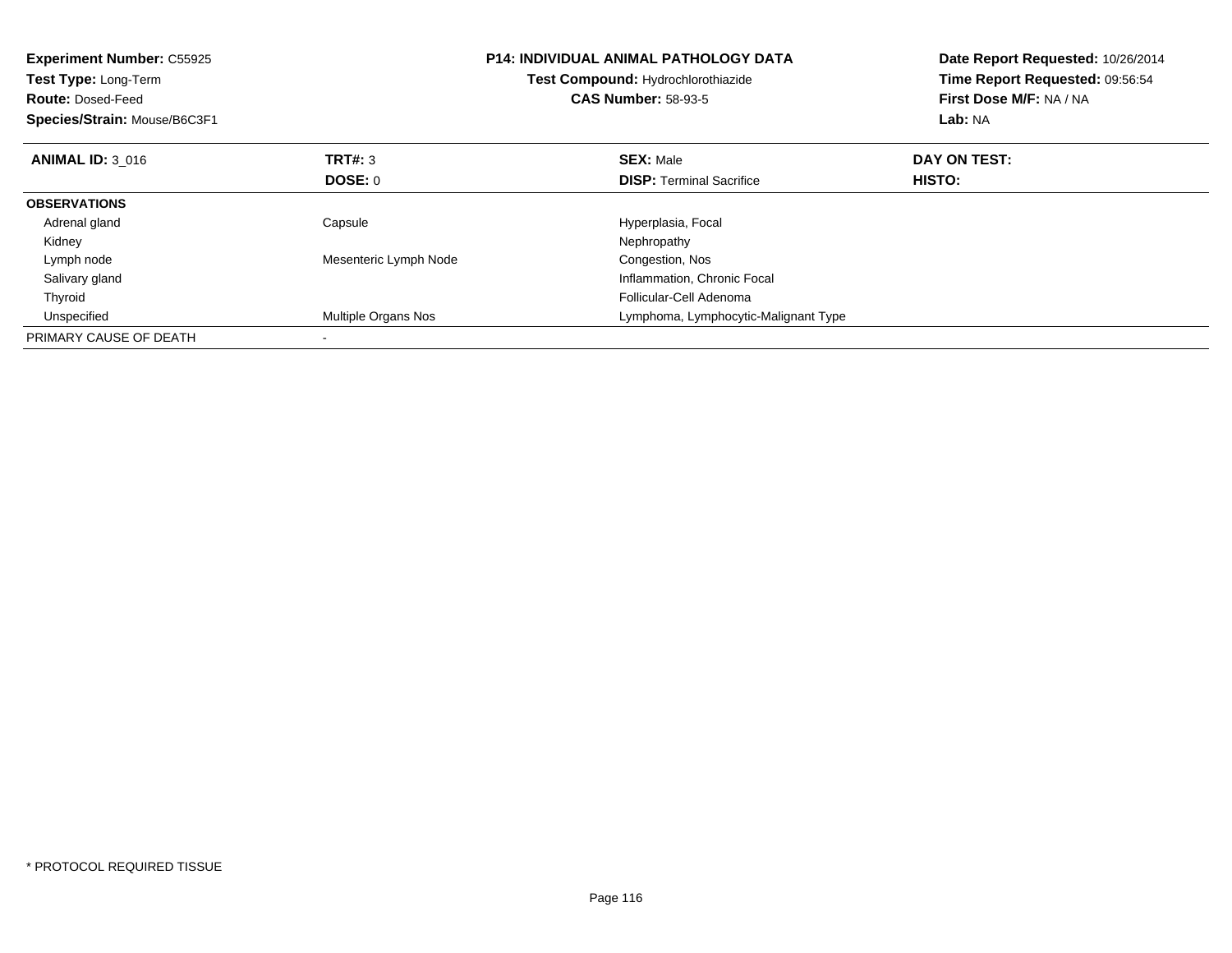| <b>Experiment Number: C55925</b><br>Test Type: Long-Term |                            | <b>P14: INDIVIDUAL ANIMAL PATHOLOGY DATA</b> | Date Report Requested: 10/26/2014<br>Time Report Requested: 09:56:54 |
|----------------------------------------------------------|----------------------------|----------------------------------------------|----------------------------------------------------------------------|
|                                                          |                            | <b>Test Compound: Hydrochlorothiazide</b>    |                                                                      |
| <b>Route: Dosed-Feed</b>                                 |                            | <b>CAS Number: 58-93-5</b>                   | First Dose M/F: NA / NA                                              |
| Species/Strain: Mouse/B6C3F1                             |                            |                                              | Lab: NA                                                              |
| <b>ANIMAL ID: 3 017</b>                                  | TRT#: 3                    | <b>SEX: Male</b>                             | DAY ON TEST:                                                         |
|                                                          | <b>DOSE: 0</b>             | <b>DISP:</b> Terminal Sacrifice              | <b>HISTO:</b>                                                        |
| <b>OBSERVATIONS</b>                                      |                            |                                              |                                                                      |
| Adrenal gland                                            | Capsule                    | Hyperplasia, Focal                           |                                                                      |
| Brain                                                    | Meninges                   | Pigmentation, Nos                            |                                                                      |
| Lung                                                     |                            | Inflammation, Chronic Focal                  |                                                                      |
| Lymph node                                               | Mesenteric Lymph Node      | Congestion, Nos                              |                                                                      |
| Nasal cavity                                             |                            | Hemorrhage                                   |                                                                      |
| Salivary gland                                           |                            | Inflammation, Chronic Focal                  |                                                                      |
| Thyroid                                                  |                            | Cyst, Nos                                    |                                                                      |
| Unspecified                                              | <b>Multiple Organs Nos</b> | Lymphoma, Mixed-Malignant Type               |                                                                      |
| PRIMARY CAUSE OF DEATH                                   |                            |                                              |                                                                      |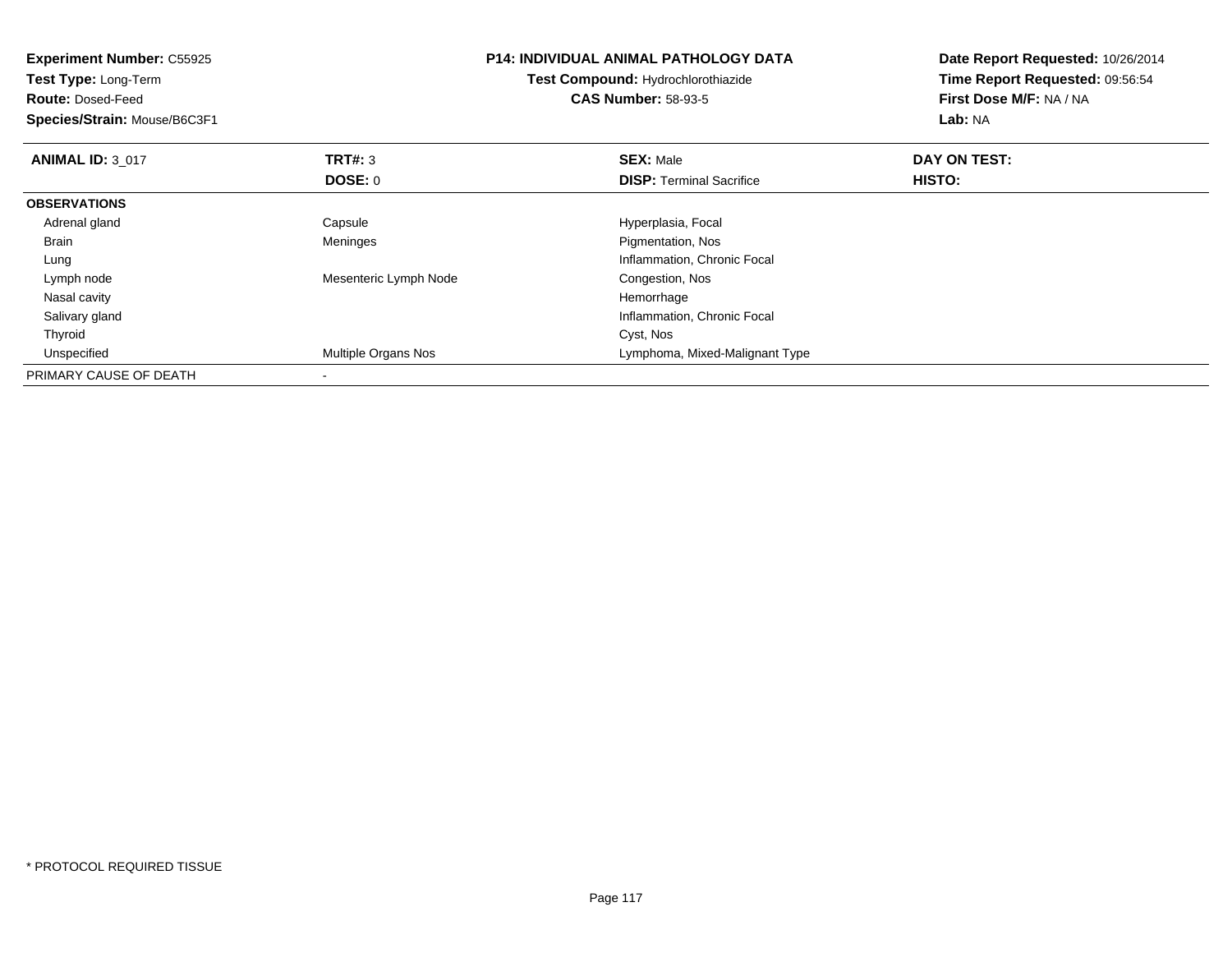| <b>Experiment Number: C55925</b><br>Test Type: Long-Term<br><b>Route: Dosed-Feed</b><br>Species/Strain: Mouse/B6C3F1 |                     | <b>P14: INDIVIDUAL ANIMAL PATHOLOGY DATA</b><br>Test Compound: Hydrochlorothiazide<br><b>CAS Number: 58-93-5</b> | Date Report Requested: 10/26/2014<br>Time Report Requested: 09:56:54<br>First Dose M/F: NA / NA<br>Lab: NA |
|----------------------------------------------------------------------------------------------------------------------|---------------------|------------------------------------------------------------------------------------------------------------------|------------------------------------------------------------------------------------------------------------|
| <b>ANIMAL ID: 3 018</b>                                                                                              | <b>TRT#: 3</b>      | <b>SEX: Male</b>                                                                                                 | DAY ON TEST:                                                                                               |
|                                                                                                                      | DOSE: 0             | <b>DISP:</b> Terminal Sacrifice                                                                                  | <b>HISTO:</b>                                                                                              |
| <b>OBSERVATIONS</b>                                                                                                  |                     |                                                                                                                  |                                                                                                            |
| Adrenal gland                                                                                                        | Capsule             | Hyperplasia, Focal                                                                                               |                                                                                                            |
|                                                                                                                      | Cortex Nos          | Hyperplasia, Focal                                                                                               |                                                                                                            |
| Kidney                                                                                                               |                     | Nephropathy                                                                                                      |                                                                                                            |
| Liver                                                                                                                |                     | Inflammation, Chronic Focal                                                                                      |                                                                                                            |
| Lung                                                                                                                 |                     | Inflammation, Chronic Focal                                                                                      |                                                                                                            |
| Seminal vesicle                                                                                                      |                     | Dilatation, Nos                                                                                                  |                                                                                                            |
| Unspecified                                                                                                          | Multiple Organs Nos | Lymphoma, Mixed-Malignant Type                                                                                   |                                                                                                            |
| PRIMARY CAUSE OF DEATH                                                                                               |                     |                                                                                                                  |                                                                                                            |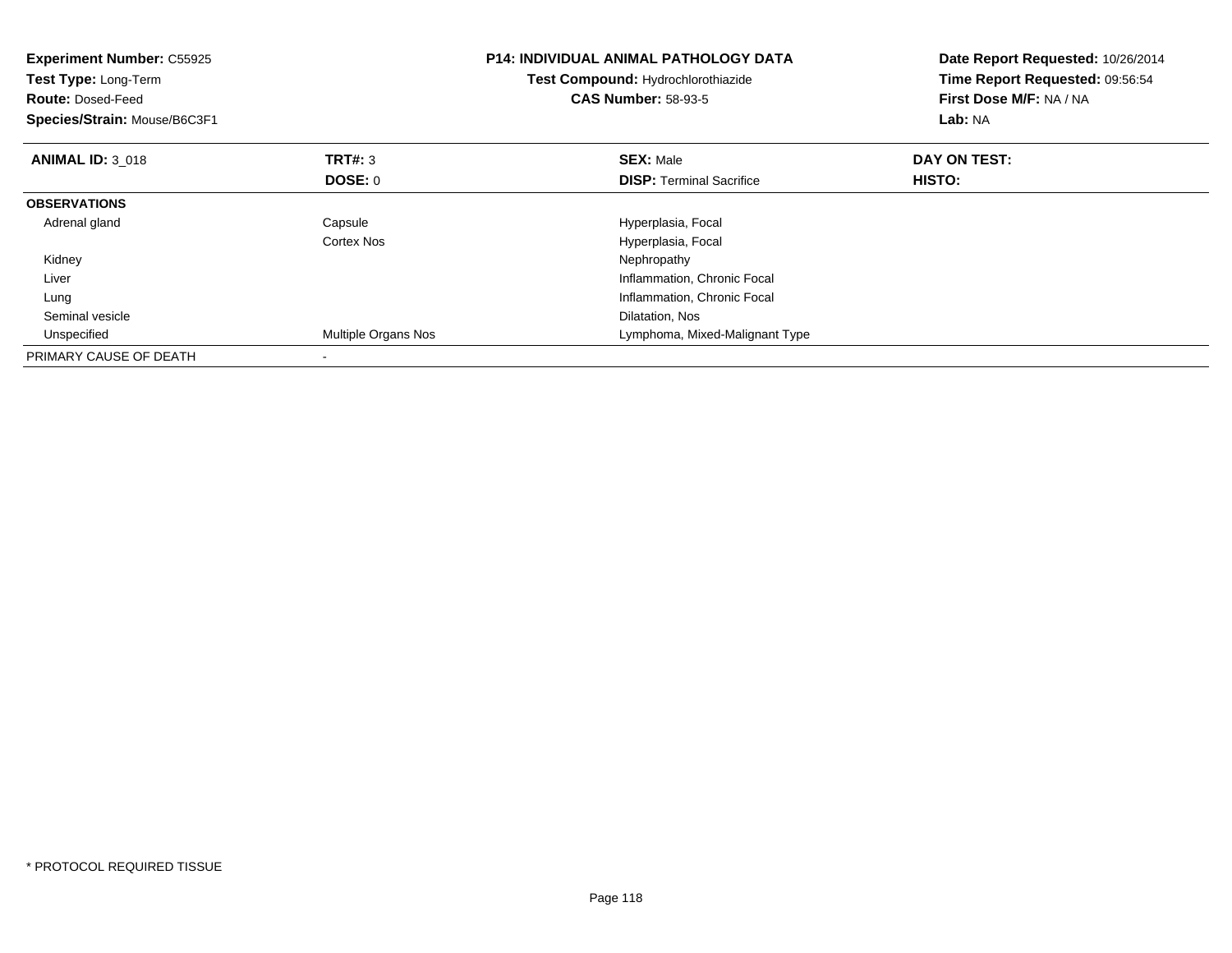| <b>Experiment Number: C55925</b><br>Test Type: Long-Term<br><b>Route: Dosed-Feed</b><br>Species/Strain: Mouse/B6C3F1 |                       | <b>P14: INDIVIDUAL ANIMAL PATHOLOGY DATA</b><br>Test Compound: Hydrochlorothiazide<br><b>CAS Number: 58-93-5</b> | Date Report Requested: 10/26/2014<br>Time Report Requested: 09:56:54<br>First Dose M/F: NA / NA<br>Lab: NA |
|----------------------------------------------------------------------------------------------------------------------|-----------------------|------------------------------------------------------------------------------------------------------------------|------------------------------------------------------------------------------------------------------------|
| <b>ANIMAL ID: 3 019</b>                                                                                              | <b>TRT#: 3</b>        | <b>SEX: Male</b>                                                                                                 | DAY ON TEST:                                                                                               |
|                                                                                                                      | DOSE: 0               | <b>DISP: Terminal Sacrifice</b>                                                                                  | HISTO:                                                                                                     |
| <b>OBSERVATIONS</b>                                                                                                  |                       |                                                                                                                  |                                                                                                            |
| Adrenal gland                                                                                                        | Capsule               | Hyperplasia, Focal                                                                                               |                                                                                                            |
| Kidney                                                                                                               |                       | Nephropathy                                                                                                      |                                                                                                            |
| Lung                                                                                                                 |                       | Hyperplasia, Alveolar Epithelium                                                                                 |                                                                                                            |
|                                                                                                                      |                       | Inflammation, Chronic Focal                                                                                      |                                                                                                            |
| Lymph node                                                                                                           | Mesenteric Lymph Node | Congestion, Nos                                                                                                  |                                                                                                            |
| Pancreas                                                                                                             |                       | Inflammation, Chronic Focal                                                                                      |                                                                                                            |
| Salivary gland                                                                                                       |                       | Inflammation, Chronic Focal                                                                                      |                                                                                                            |
| PRIMARY CAUSE OF DEATH                                                                                               |                       |                                                                                                                  |                                                                                                            |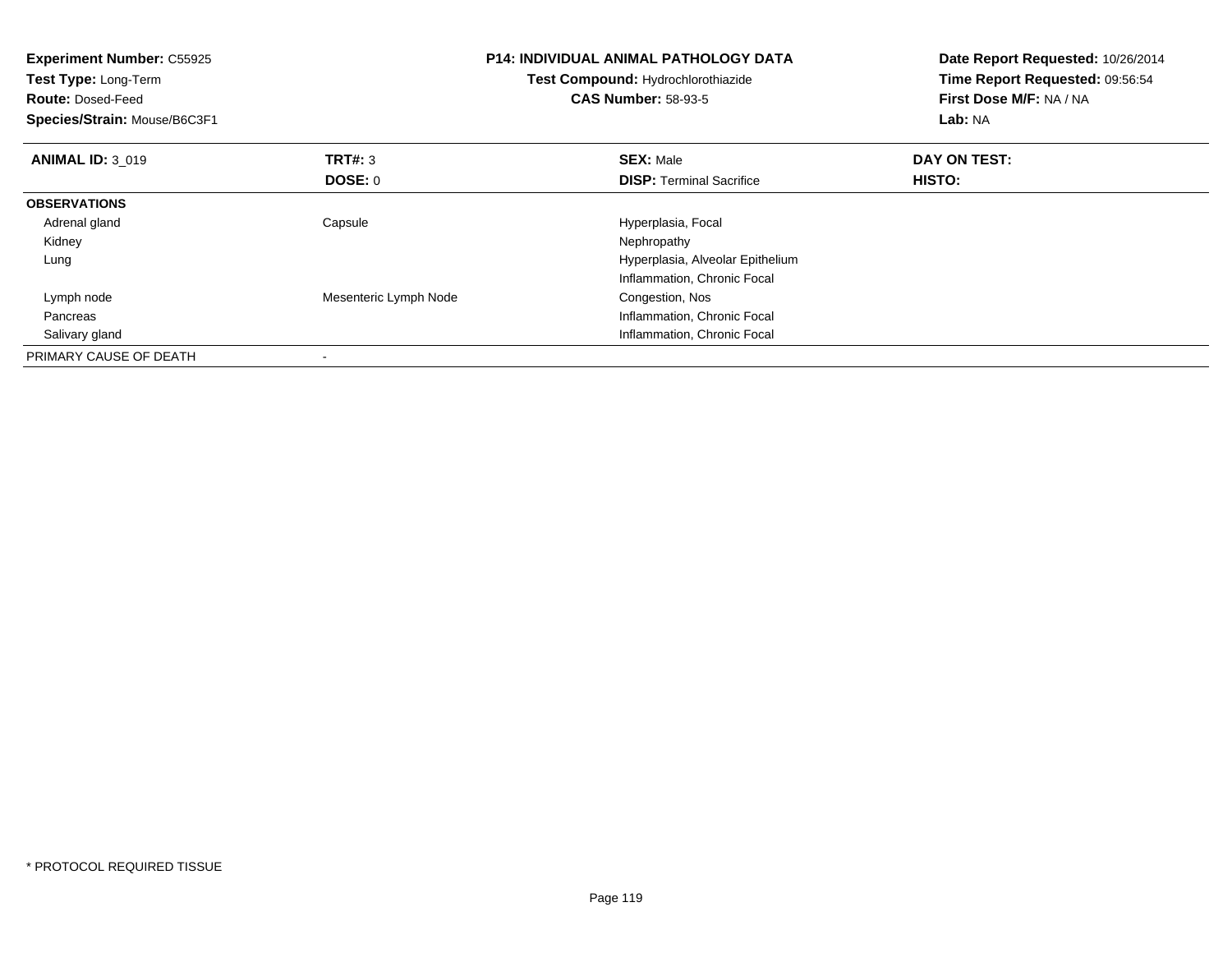| <b>Experiment Number: C55925</b><br>Test Type: Long-Term<br><b>Route: Dosed-Feed</b><br>Species/Strain: Mouse/B6C3F1 |                       | <b>P14: INDIVIDUAL ANIMAL PATHOLOGY DATA</b><br>Test Compound: Hydrochlorothiazide<br><b>CAS Number: 58-93-5</b> | Date Report Requested: 10/26/2014<br>Time Report Requested: 09:56:54<br>First Dose M/F: NA / NA<br>Lab: NA |
|----------------------------------------------------------------------------------------------------------------------|-----------------------|------------------------------------------------------------------------------------------------------------------|------------------------------------------------------------------------------------------------------------|
| <b>ANIMAL ID: 3 020</b>                                                                                              | TRT#: 3               | <b>SEX: Male</b>                                                                                                 | DAY ON TEST:                                                                                               |
|                                                                                                                      | DOSE: 0               | <b>DISP:</b> Terminal Sacrifice                                                                                  | HISTO:                                                                                                     |
| <b>OBSERVATIONS</b>                                                                                                  |                       |                                                                                                                  |                                                                                                            |
| Adrenal gland                                                                                                        | Capsule               | Hyperplasia, Focal                                                                                               |                                                                                                            |
| Lung                                                                                                                 |                       | Inflammation, Chronic Focal                                                                                      |                                                                                                            |
| Lymph node                                                                                                           | Mesenteric Lymph Node | Congestion, Nos                                                                                                  |                                                                                                            |
| Pancreas                                                                                                             | Acinus                | Atrophy, Focal                                                                                                   |                                                                                                            |
|                                                                                                                      |                       | Inflammation, Chronic Focal                                                                                      |                                                                                                            |
| Prostate                                                                                                             |                       | Inflammation, Chronic Focal                                                                                      |                                                                                                            |
| Stomach                                                                                                              | Forestomach           | Hyperplasia, Epithelial                                                                                          |                                                                                                            |
| PRIMARY CAUSE OF DEATH                                                                                               |                       |                                                                                                                  |                                                                                                            |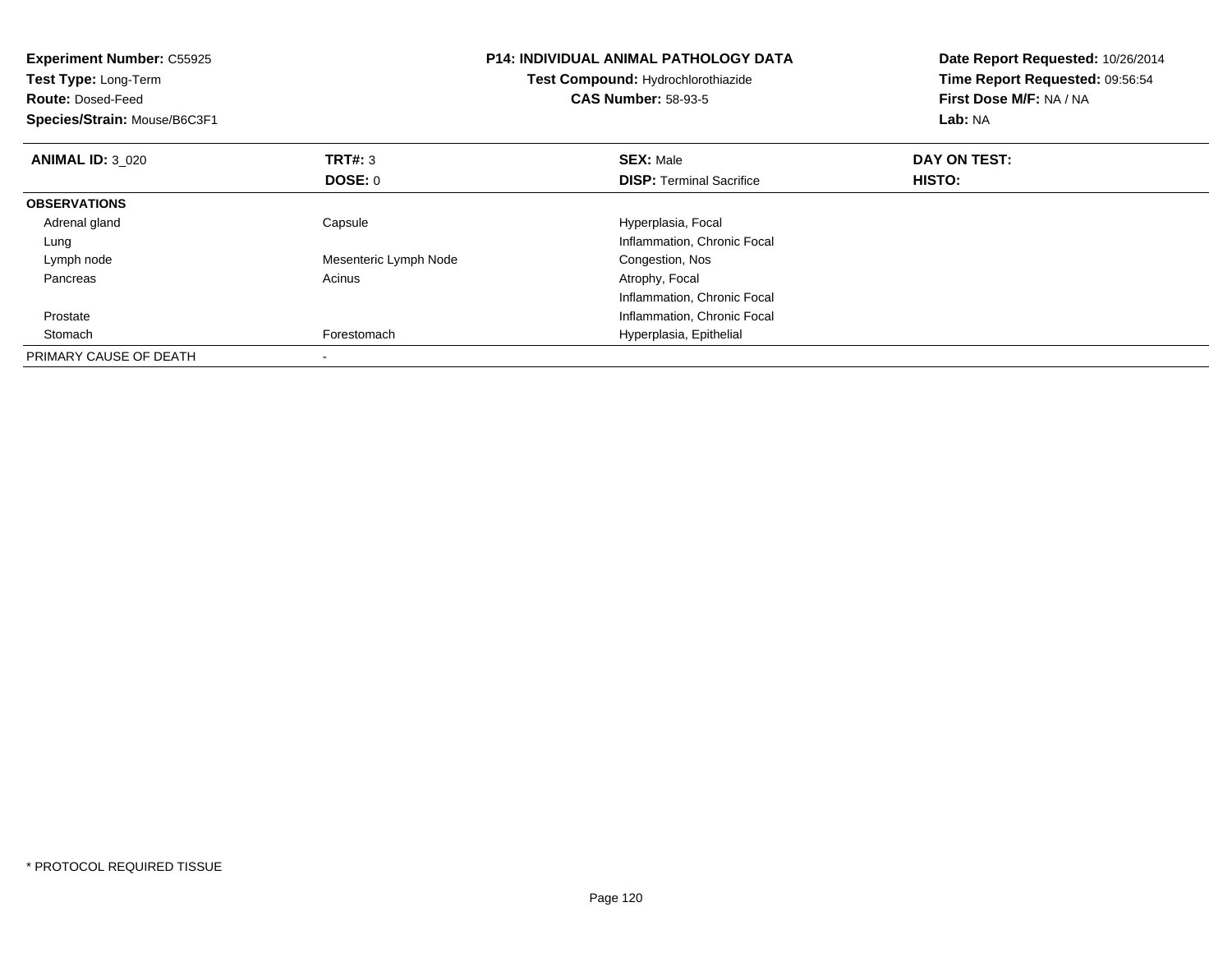| <b>Experiment Number: C55925</b><br>Test Type: Long-Term<br><b>Route: Dosed-Feed</b><br>Species/Strain: Mouse/B6C3F1 |                | <b>P14: INDIVIDUAL ANIMAL PATHOLOGY DATA</b><br>Test Compound: Hydrochlorothiazide<br><b>CAS Number: 58-93-5</b> | Date Report Requested: 10/26/2014<br>Time Report Requested: 09:56:54<br>First Dose M/F: NA / NA<br>Lab: NA |
|----------------------------------------------------------------------------------------------------------------------|----------------|------------------------------------------------------------------------------------------------------------------|------------------------------------------------------------------------------------------------------------|
| <b>ANIMAL ID: 3 021</b>                                                                                              | <b>TRT#: 3</b> | <b>SEX: Male</b>                                                                                                 | DAY ON TEST:                                                                                               |
|                                                                                                                      | <b>DOSE: 0</b> | <b>DISP:</b> Terminal Sacrifice                                                                                  | HISTO:                                                                                                     |
| <b>OBSERVATIONS</b>                                                                                                  |                |                                                                                                                  |                                                                                                            |
| Adrenal gland                                                                                                        | Capsule        | Hyperplasia, Focal                                                                                               |                                                                                                            |
| Liver                                                                                                                | Hepatocytes    | Clear-Cell Change                                                                                                |                                                                                                            |
|                                                                                                                      |                | Hepatocellular Carcinoma                                                                                         |                                                                                                            |
| Lung                                                                                                                 |                | Alveolar/Bronchiolar Adenoma                                                                                     |                                                                                                            |
|                                                                                                                      |                | Hyperplasia, Alveolar Epithelium                                                                                 |                                                                                                            |
|                                                                                                                      |                | Inflammation, Chronic Focal                                                                                      |                                                                                                            |
| Pancreas                                                                                                             |                | Inflammation, Chronic Focal                                                                                      |                                                                                                            |
| PRIMARY CAUSE OF DEATH                                                                                               |                |                                                                                                                  |                                                                                                            |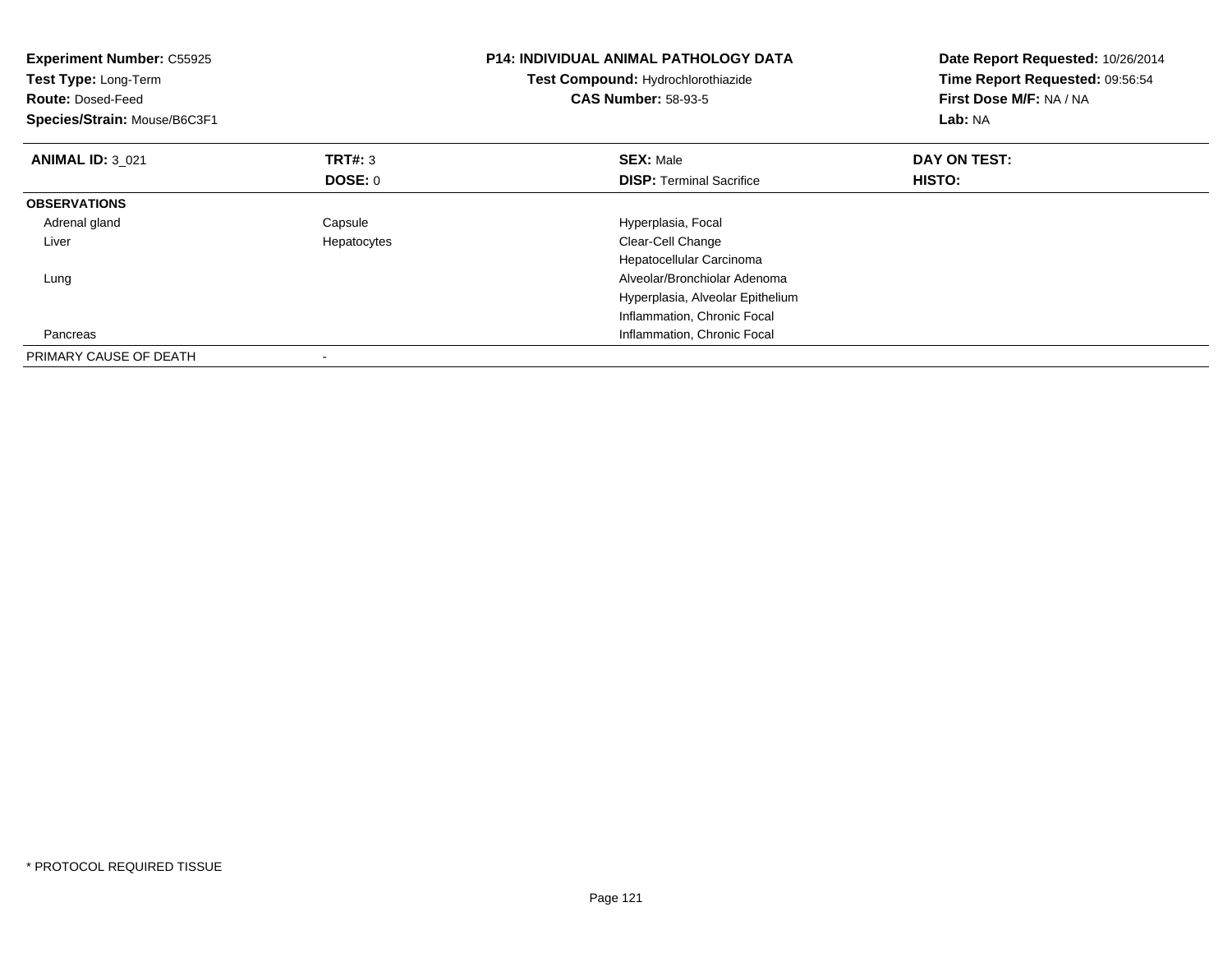| <b>Experiment Number: C55925</b><br>Test Type: Long-Term<br><b>Route: Dosed-Feed</b><br>Species/Strain: Mouse/B6C3F1 |                | <b>P14: INDIVIDUAL ANIMAL PATHOLOGY DATA</b><br>Test Compound: Hydrochlorothiazide<br><b>CAS Number: 58-93-5</b> | Date Report Requested: 10/26/2014<br>Time Report Requested: 09:56:54<br>First Dose M/F: NA / NA<br>Lab: NA |
|----------------------------------------------------------------------------------------------------------------------|----------------|------------------------------------------------------------------------------------------------------------------|------------------------------------------------------------------------------------------------------------|
| <b>ANIMAL ID: 3_022</b>                                                                                              | <b>TRT#: 3</b> | <b>SEX: Male</b>                                                                                                 | DAY ON TEST:                                                                                               |
|                                                                                                                      | <b>DOSE: 0</b> | <b>DISP:</b> Terminal Sacrifice                                                                                  | <b>HISTO:</b>                                                                                              |
| <b>OBSERVATIONS</b>                                                                                                  |                |                                                                                                                  |                                                                                                            |
| Adrenal gland                                                                                                        | Capsule        | Hyperplasia, Focal                                                                                               |                                                                                                            |
|                                                                                                                      | Cortex Nos     | Hyperplasia, Focal                                                                                               |                                                                                                            |
| <b>Brain</b>                                                                                                         |                | Mineralization                                                                                                   |                                                                                                            |
| Gall bladder                                                                                                         |                | Inflammation, Chronic Focal                                                                                      |                                                                                                            |
| Lung                                                                                                                 |                | Inflammation, Chronic Focal                                                                                      |                                                                                                            |
| Thyroid                                                                                                              |                | Cyst, Follicular Nos                                                                                             |                                                                                                            |
| Urinary bladder                                                                                                      | Submucosa      | Inflammation, Chronic Focal                                                                                      |                                                                                                            |
| PRIMARY CAUSE OF DEATH                                                                                               |                |                                                                                                                  |                                                                                                            |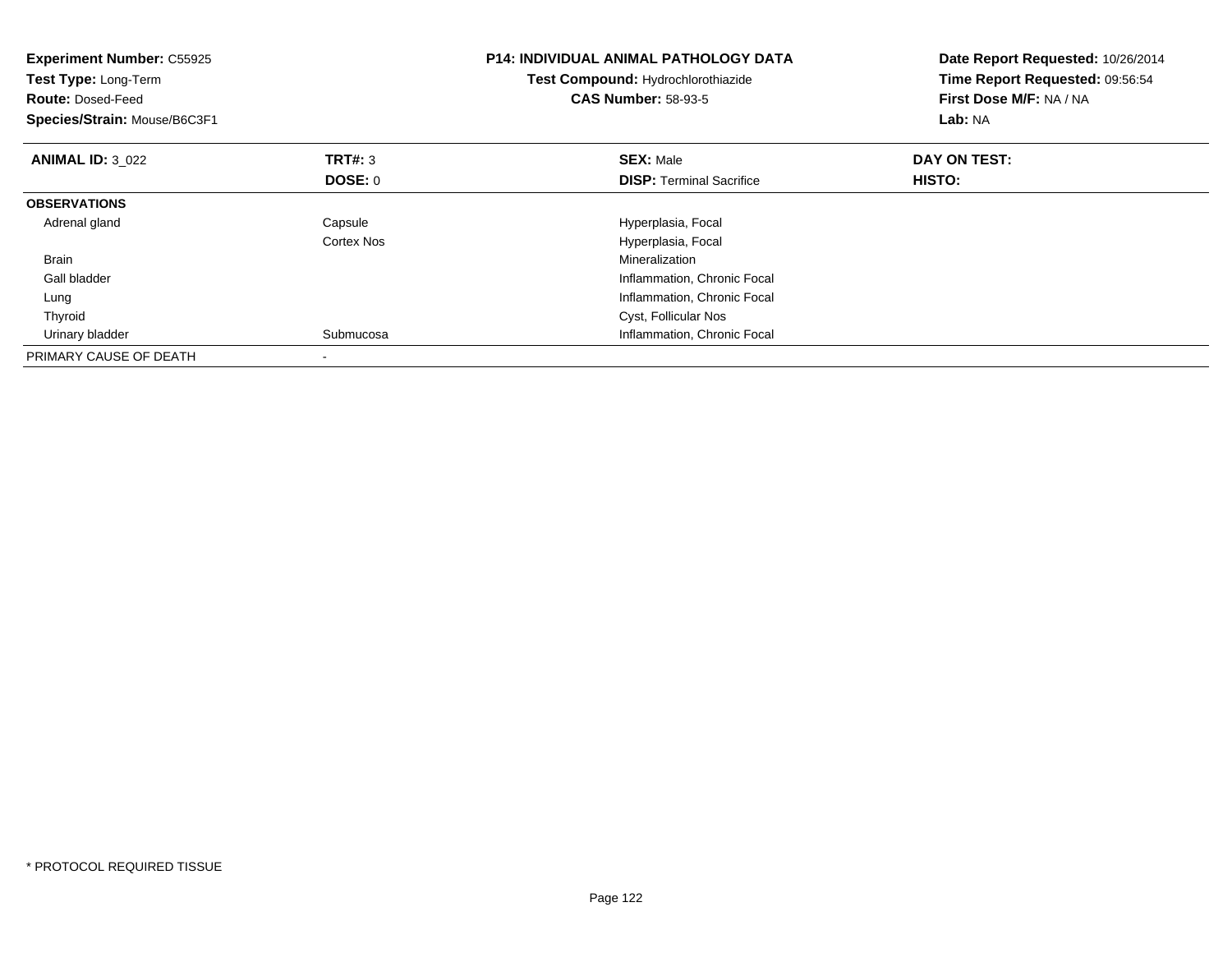| <b>Experiment Number: C55925</b><br>Test Type: Long-Term<br><b>Route: Dosed-Feed</b><br>Species/Strain: Mouse/B6C3F1 |                       | <b>P14: INDIVIDUAL ANIMAL PATHOLOGY DATA</b><br>Test Compound: Hydrochlorothiazide<br><b>CAS Number: 58-93-5</b> | Date Report Requested: 10/26/2014<br>Time Report Requested: 09:56:54<br>First Dose M/F: NA / NA<br>Lab: NA |
|----------------------------------------------------------------------------------------------------------------------|-----------------------|------------------------------------------------------------------------------------------------------------------|------------------------------------------------------------------------------------------------------------|
| <b>ANIMAL ID: 3 023</b>                                                                                              | <b>TRT#: 3</b>        | <b>SEX: Male</b>                                                                                                 | DAY ON TEST:                                                                                               |
|                                                                                                                      | DOSE: 0               | <b>DISP:</b> Terminal Sacrifice                                                                                  | <b>HISTO:</b>                                                                                              |
| <b>OBSERVATIONS</b>                                                                                                  |                       |                                                                                                                  |                                                                                                            |
| Adrenal gland                                                                                                        | Capsule               | Hyperplasia, Focal                                                                                               |                                                                                                            |
| Brain                                                                                                                |                       | Mineralization                                                                                                   |                                                                                                            |
|                                                                                                                      | Meninges              | Pigmentation, Nos                                                                                                |                                                                                                            |
| Kidney                                                                                                               |                       | Nephropathy                                                                                                      |                                                                                                            |
| Liver                                                                                                                |                       | Inflammation, Chronic Focal                                                                                      |                                                                                                            |
| Lung                                                                                                                 |                       | Inflammation, Chronic Focal                                                                                      |                                                                                                            |
| Lymph node                                                                                                           | Mesenteric Lymph Node | Congestion, Nos                                                                                                  |                                                                                                            |
| Thyroid                                                                                                              |                       | Follicular-Cell Adenoma                                                                                          |                                                                                                            |
| PRIMARY CAUSE OF DEATH                                                                                               |                       |                                                                                                                  |                                                                                                            |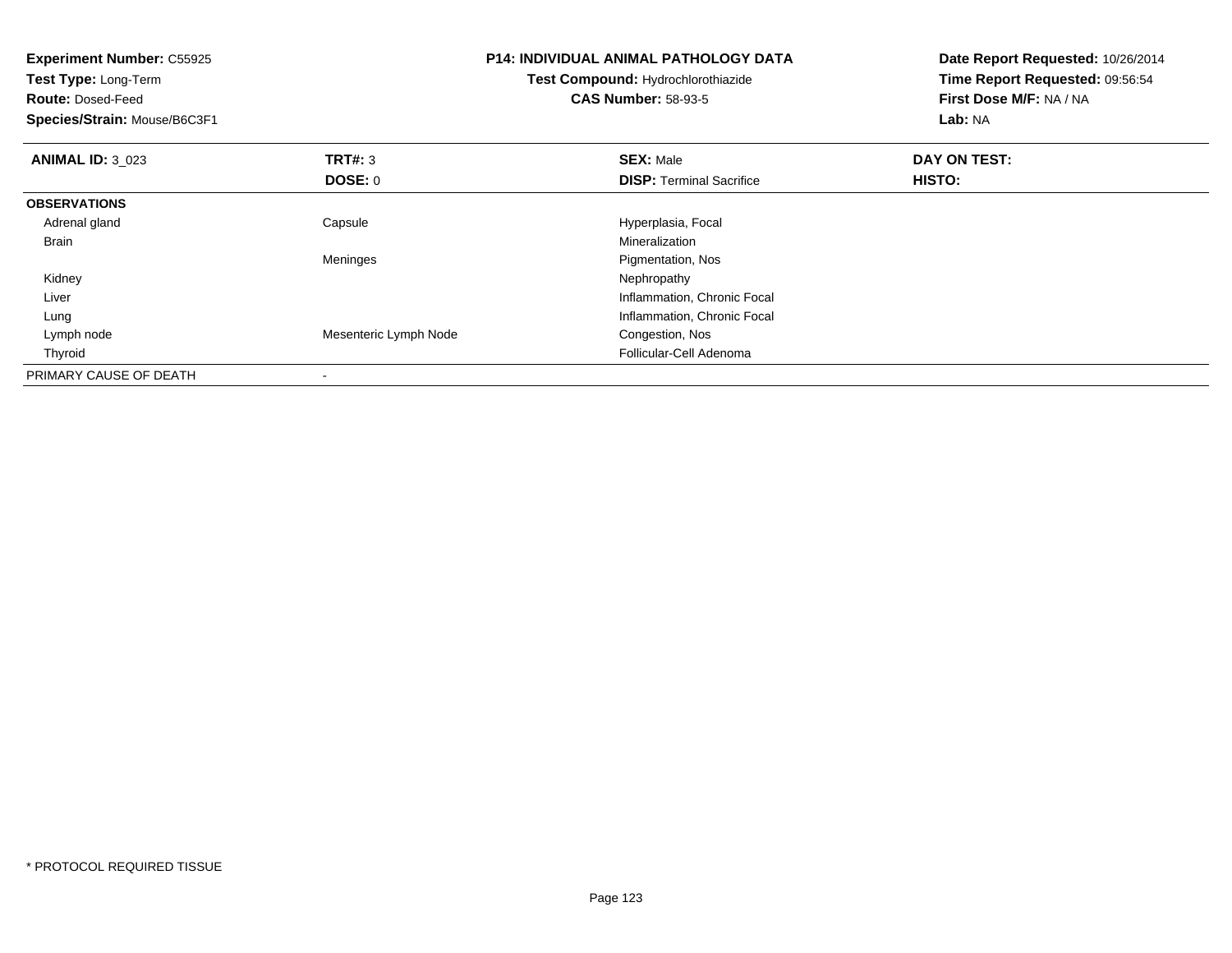| <b>Experiment Number: C55925</b><br>Test Type: Long-Term |                       | P14: INDIVIDUAL ANIMAL PATHOLOGY DATA     | Date Report Requested: 10/26/2014 |
|----------------------------------------------------------|-----------------------|-------------------------------------------|-----------------------------------|
|                                                          |                       | <b>Test Compound: Hydrochlorothiazide</b> | Time Report Requested: 09:56:54   |
| <b>Route: Dosed-Feed</b>                                 |                       | <b>CAS Number: 58-93-5</b>                | First Dose M/F: NA / NA           |
| Species/Strain: Mouse/B6C3F1                             |                       |                                           | Lab: NA                           |
| <b>ANIMAL ID: 3_024</b>                                  | TRT#: 3               | <b>SEX: Male</b>                          | DAY ON TEST:                      |
|                                                          | DOSE: 0               | <b>DISP: Terminal Sacrifice</b>           | HISTO:                            |
| <b>OBSERVATIONS</b>                                      |                       |                                           |                                   |
| Adrenal gland                                            | Capsule               | Hyperplasia, Focal                        |                                   |
|                                                          | <b>Cortex Nos</b>     | Hyperplasia, Focal                        |                                   |
|                                                          | Medulla               | Pheochromocytoma                          |                                   |
| Brain                                                    |                       | Mineralization                            |                                   |
| Kidney                                                   |                       | Nephropathy                               |                                   |
| Lymph node                                               | Mesenteric Lymph Node | Congestion, Nos                           |                                   |
| Nasal cavity                                             |                       | Hemorrhage                                |                                   |
| Parathyroid gland                                        |                       | Cyst, Nos                                 |                                   |
| Salivary gland                                           |                       | Inflammation, Chronic Focal               |                                   |
| Thyroid                                                  |                       | Atrophy, Focal                            |                                   |
| PRIMARY CAUSE OF DEATH                                   |                       |                                           |                                   |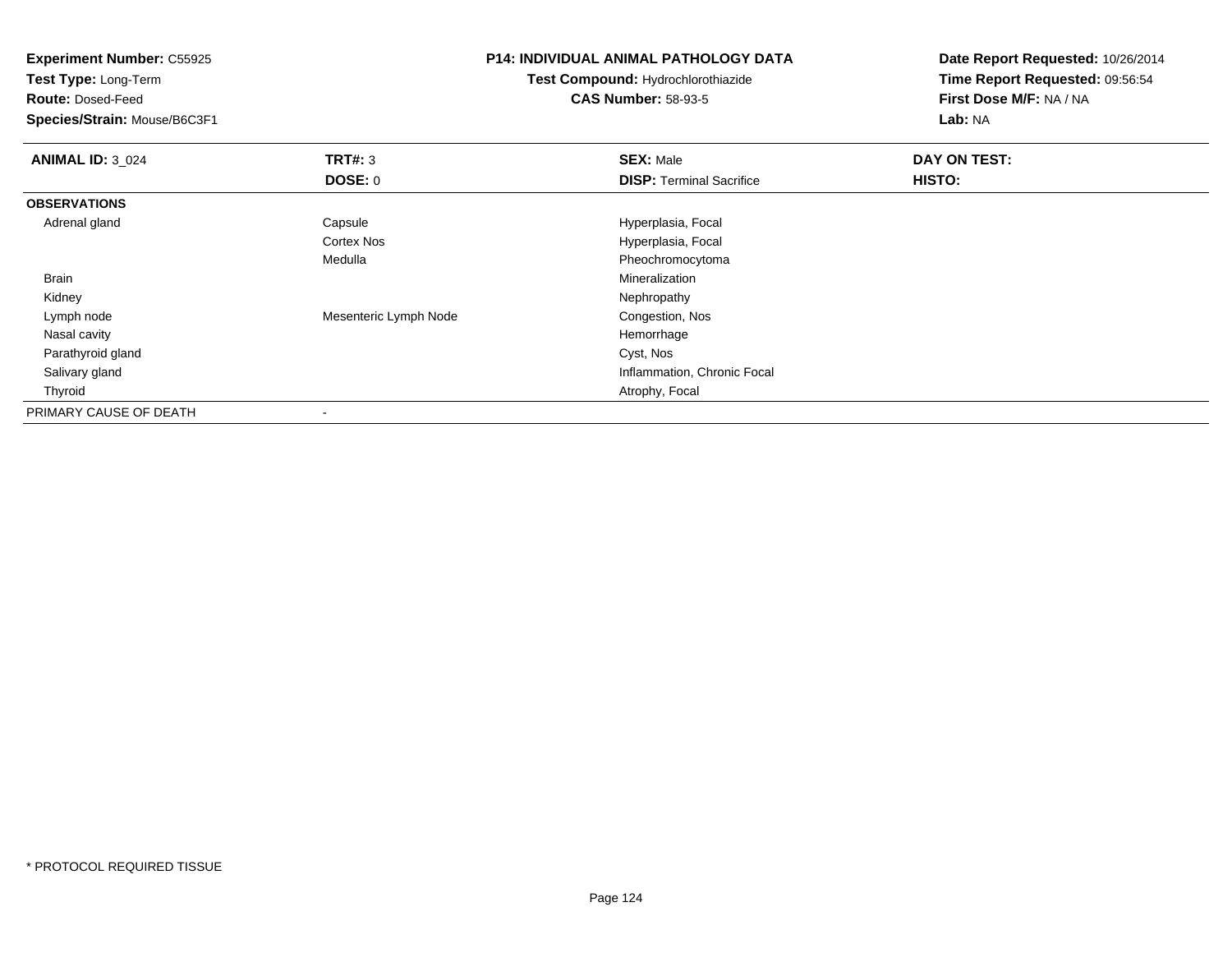**Test Type:** Long-Term

**Route:** Dosed-Feed

**Species/Strain:** Mouse/B6C3F1

#### **P14: INDIVIDUAL ANIMAL PATHOLOGY DATA**

**Test Compound:** Hydrochlorothiazide**CAS Number:** 58-93-5

| <b>ANIMAL ID: 3 025</b> | TRT#: 3               | <b>SEX: Male</b>                | DAY ON TEST: |  |
|-------------------------|-----------------------|---------------------------------|--------------|--|
|                         | <b>DOSE: 0</b>        | <b>DISP:</b> Terminal Sacrifice | HISTO:       |  |
| <b>OBSERVATIONS</b>     |                       |                                 |              |  |
| Adrenal gland           | Capsule               | Hyperplasia, Focal              |              |  |
|                         | Medulla               | Pheochromocytoma                |              |  |
| <b>Brain</b>            |                       | Mineralization                  |              |  |
| Heart                   | Cardiac Valve         | Pigmentation, Nos               |              |  |
| Liver                   |                       | Hepatocellular Carcinoma        |              |  |
|                         |                       | Inflammation, Chronic Focal     |              |  |
| Lung                    |                       | Inflammation, Chronic Focal     |              |  |
| Lymph node              | Mesenteric Lymph Node | Congestion, Nos                 |              |  |
|                         | Mesenteric Lymph Node | Hyperplasia, Lymphoid           |              |  |
|                         |                       | Hyperplasia, Plasma Cell        |              |  |
| Urinary bladder         | Submucosa             | Inflammation, Chronic Focal     |              |  |
| PRIMARY CAUSE OF DEATH  |                       |                                 |              |  |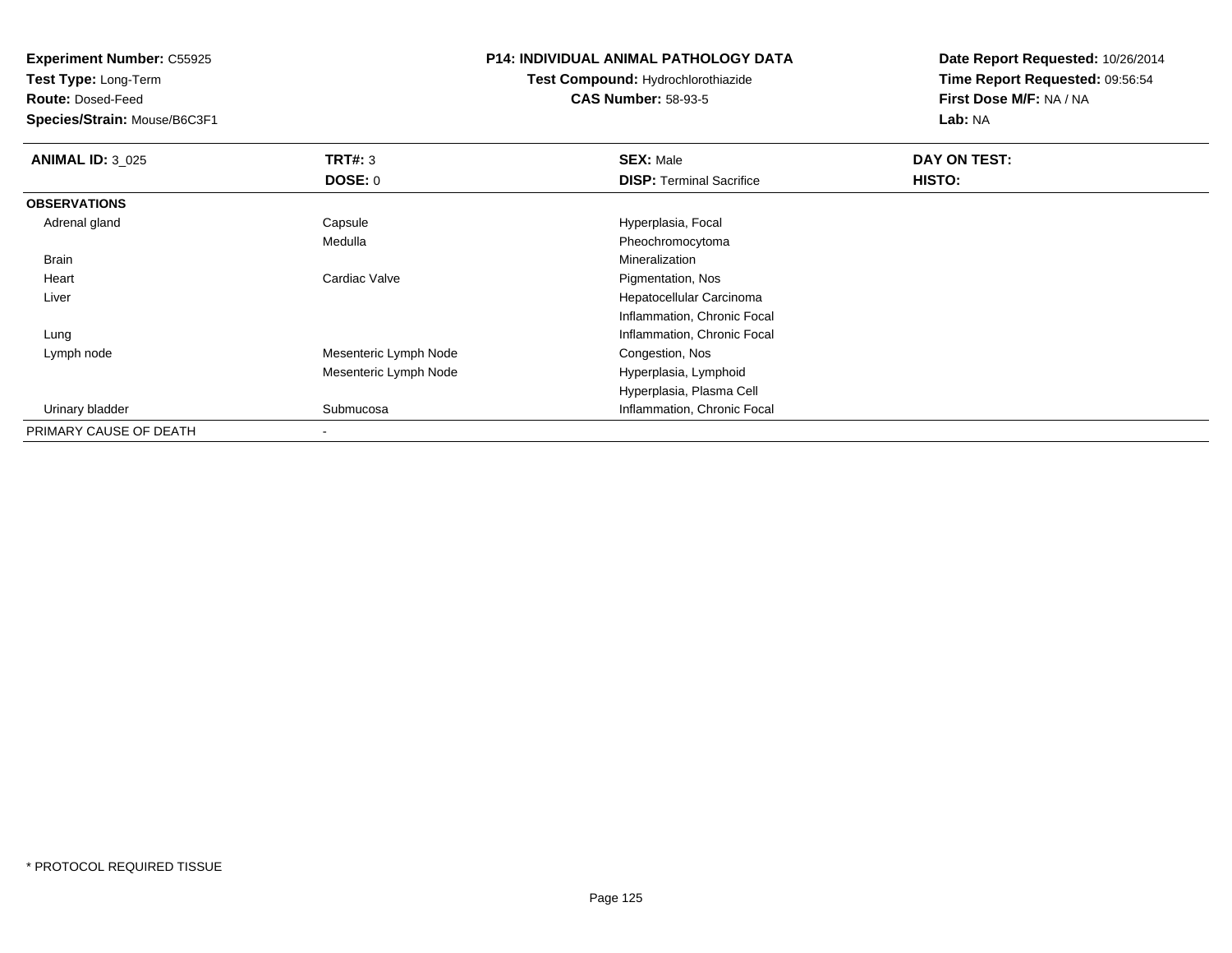**Test Type:** Long-Term

**Route:** Dosed-Feed

**Species/Strain:** Mouse/B6C3F1

## **P14: INDIVIDUAL ANIMAL PATHOLOGY DATA**

**Test Compound:** Hydrochlorothiazide**CAS Number:** 58-93-5

| <b>ANIMAL ID: 3_026</b> | TRT#: 3                 | <b>SEX: Male</b>                | DAY ON TEST: |  |
|-------------------------|-------------------------|---------------------------------|--------------|--|
|                         | <b>DOSE: 0</b>          | <b>DISP: Terminal Sacrifice</b> | HISTO:       |  |
| <b>OBSERVATIONS</b>     |                         |                                 |              |  |
| Adrenal gland           | Capsule                 | Hyperplasia, Focal              |              |  |
| Brain                   |                         | Mineralization                  |              |  |
| Kidney                  |                         | Inflammation, Chronic Focal     |              |  |
|                         |                         | Nephropathy                     |              |  |
| Liver                   | Hepatocytes             | Clear-Cell Change               |              |  |
|                         |                         | Cyst, Hemorrhagic               |              |  |
| Lymph node              | Mesenteric Lymph Node   | Congestion, Nos                 |              |  |
| Prostate                |                         | Inflammation, Chronic Focal     |              |  |
| Salivary gland          |                         | Inflammation, Chronic Focal     |              |  |
| Unspecified             | <b>Abdominal Cavity</b> | Necrosis, Fat                   |              |  |
| PRIMARY CAUSE OF DEATH  | -                       |                                 |              |  |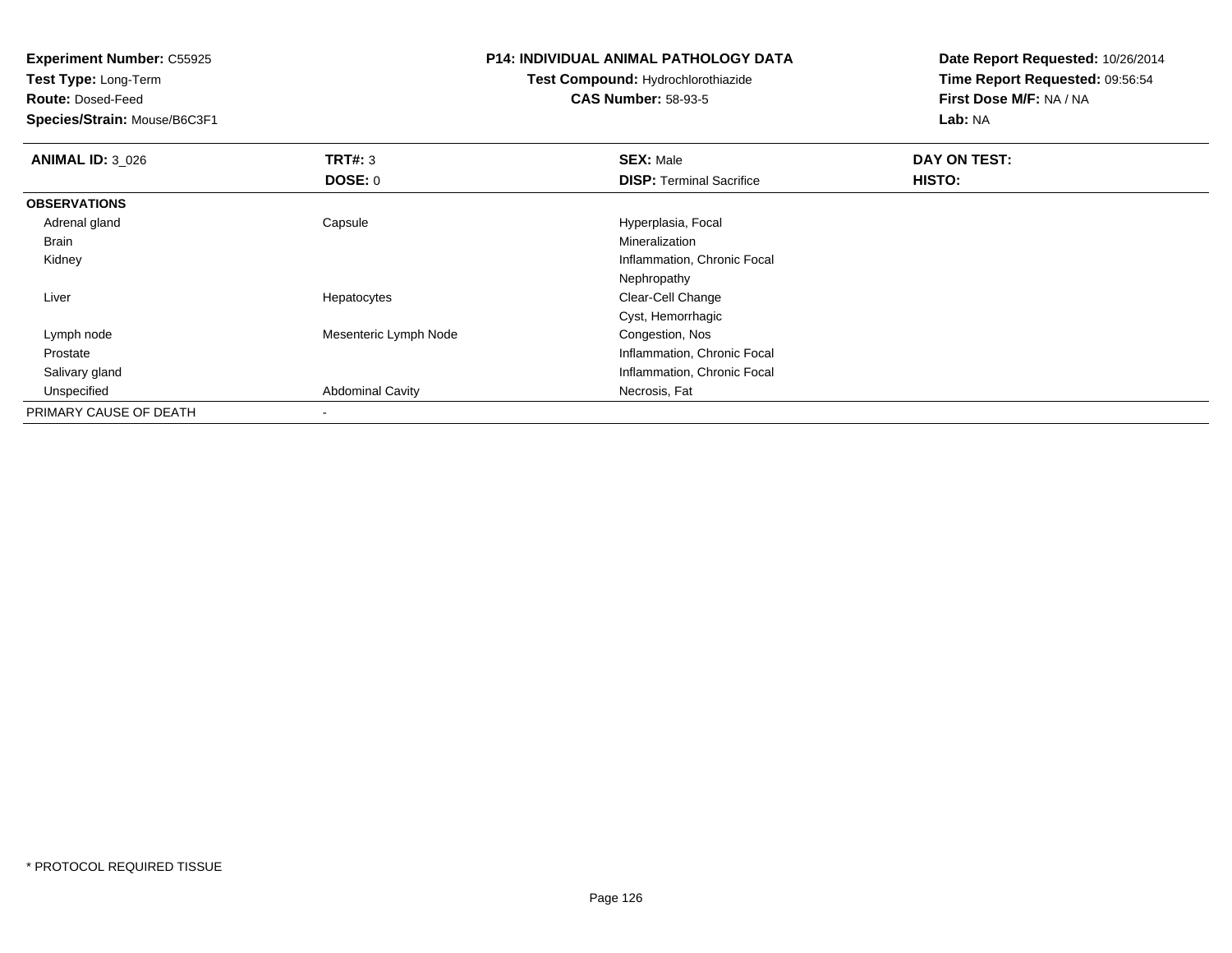| <b>Experiment Number: C55925</b><br>Test Type: Long-Term |                       | <b>P14: INDIVIDUAL ANIMAL PATHOLOGY DATA</b> | Date Report Requested: 10/26/2014 |
|----------------------------------------------------------|-----------------------|----------------------------------------------|-----------------------------------|
|                                                          |                       | <b>Test Compound: Hydrochlorothiazide</b>    | Time Report Requested: 09:56:54   |
| <b>Route: Dosed-Feed</b>                                 |                       | <b>CAS Number: 58-93-5</b>                   | First Dose M/F: NA / NA           |
| Species/Strain: Mouse/B6C3F1                             |                       |                                              | Lab: NA                           |
| <b>ANIMAL ID: 3 027</b>                                  | <b>TRT#: 3</b>        | <b>SEX: Male</b>                             | DAY ON TEST:                      |
|                                                          | DOSE: 0               | <b>DISP:</b> Terminal Sacrifice              | HISTO:                            |
| <b>OBSERVATIONS</b>                                      |                       |                                              |                                   |
| Adrenal gland                                            | Capsule               | Hyperplasia, Focal                           |                                   |
| Brain                                                    |                       | <b>Mineralization</b>                        |                                   |
| Kidney                                                   |                       | Inflammation, Chronic Focal                  |                                   |
|                                                          |                       | Nephropathy                                  |                                   |
| Liver                                                    |                       | Inflammation, Chronic Focal                  |                                   |
| Lymph node                                               | Mesenteric Lymph Node | Congestion, Nos                              |                                   |
| Penis                                                    | Prepuce Nos           | Inflammation, Acute Focal                    |                                   |
| Testis                                                   |                       | Atrophy, Focal                               |                                   |
| Urinary bladder                                          | Submucosa             | Inflammation, Chronic Focal                  |                                   |
| PRIMARY CAUSE OF DEATH                                   |                       |                                              |                                   |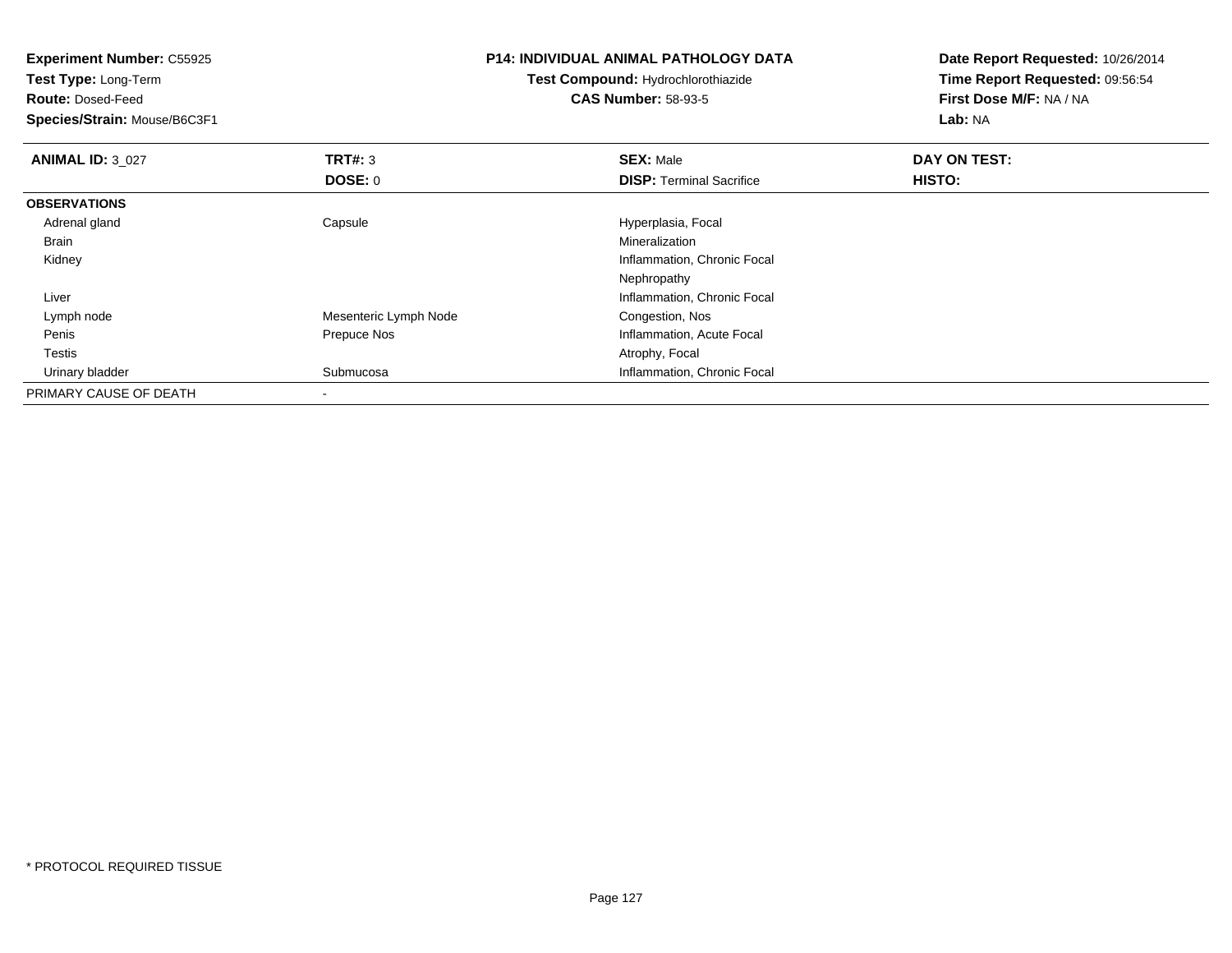**Experiment Number:** C55925**Test Type:** Long-Term**Route:** Dosed-Feed **Species/Strain:** Mouse/B6C3F1**P14: INDIVIDUAL ANIMAL PATHOLOGY DATATest Compound:** Hydrochlorothiazide**CAS Number:** 58-93-5**Date Report Requested:** 10/26/2014**Time Report Requested:** 09:56:54**First Dose M/F:** NA / NA**Lab:** NA**ANIMAL ID:** 3\_028**REX:** Male **DAY ON TEST: SEX:** Male **SEX:** Male **DOSE:** 0**DISP:** Terminal Sacrifice **HISTO: OBSERVATIONS** Adrenal glandCapsule **Capsule Hyperplasia**, Focal Cortex Nos Hyperplasia, Focal Lung Hyperplasia, Alveolar EpitheliumInflammation, Chronic Focal Lymph nodeMesenteric Lymph Node<br>
Hemorrhage<br>
Hemorrhage Nasal cavityy the control of the control of the control of the control of the control of the control of the control of the control of the control of the control of the control of the control of the control of the control of the contro **Inflammation, Chronic Focal**  UnspecifiedAbdominal Cavity Necrosis, Fat Urinary bladder Submucosa Inflammation, Chronic Focal PRIMARY CAUSE OF DEATH-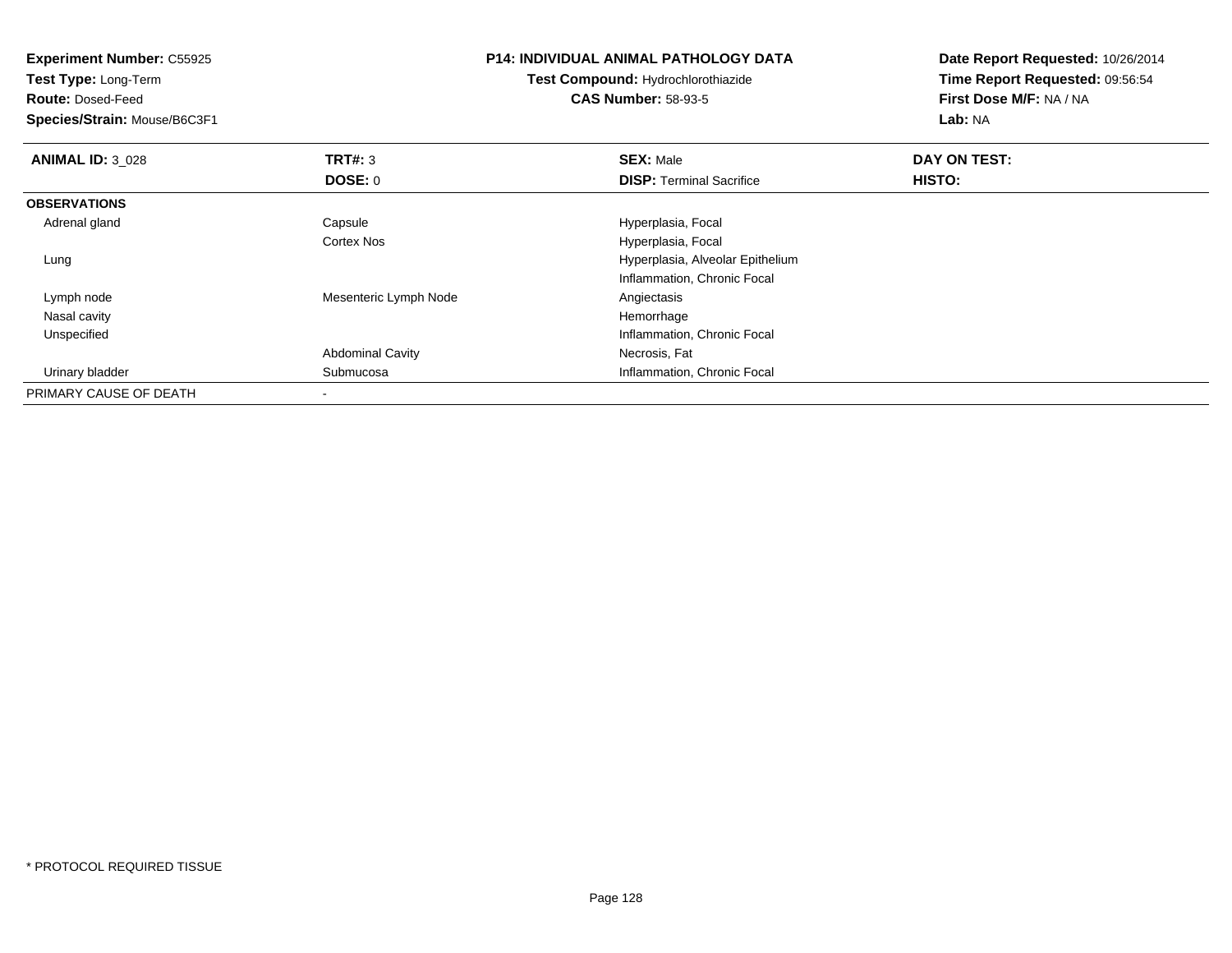| <b>Experiment Number: C55925</b><br>Test Type: Long-Term<br><b>Route: Dosed-Feed</b> |                       | <b>P14: INDIVIDUAL ANIMAL PATHOLOGY DATA</b><br>Test Compound: Hydrochlorothiazide<br><b>CAS Number: 58-93-5</b> | Date Report Requested: 10/26/2014<br>Time Report Requested: 09:56:54<br>First Dose M/F: NA / NA |
|--------------------------------------------------------------------------------------|-----------------------|------------------------------------------------------------------------------------------------------------------|-------------------------------------------------------------------------------------------------|
| Species/Strain: Mouse/B6C3F1                                                         |                       |                                                                                                                  | Lab: NA                                                                                         |
| <b>ANIMAL ID: 3 029</b>                                                              | TRT#: 3               | <b>SEX: Male</b>                                                                                                 | DAY ON TEST:                                                                                    |
|                                                                                      | <b>DOSE: 0</b>        | <b>DISP: Terminal Sacrifice</b>                                                                                  | HISTO:                                                                                          |
| <b>OBSERVATIONS</b>                                                                  |                       |                                                                                                                  |                                                                                                 |
| Adrenal gland                                                                        | Capsule               | Hyperplasia, Focal                                                                                               |                                                                                                 |
|                                                                                      | Cortex Nos            | Hyperplasia, Focal                                                                                               |                                                                                                 |
| Kidney                                                                               |                       | Mineralization                                                                                                   |                                                                                                 |
| Lymph node                                                                           | Mesenteric Lymph Node | Congestion, Nos                                                                                                  |                                                                                                 |
|                                                                                      |                       | Hyperplasia, Plasma Cell                                                                                         |                                                                                                 |
| Preputial gland                                                                      |                       | Abscess, Nos                                                                                                     |                                                                                                 |
| Testis                                                                               |                       | Interstitial-Cell Tumor                                                                                          |                                                                                                 |
| Tooth                                                                                |                       | Dysplasia, Nos                                                                                                   |                                                                                                 |
| Unspecified                                                                          | Groin                 | Inflammation, Suppurative                                                                                        |                                                                                                 |
| PRIMARY CAUSE OF DEATH                                                               |                       |                                                                                                                  |                                                                                                 |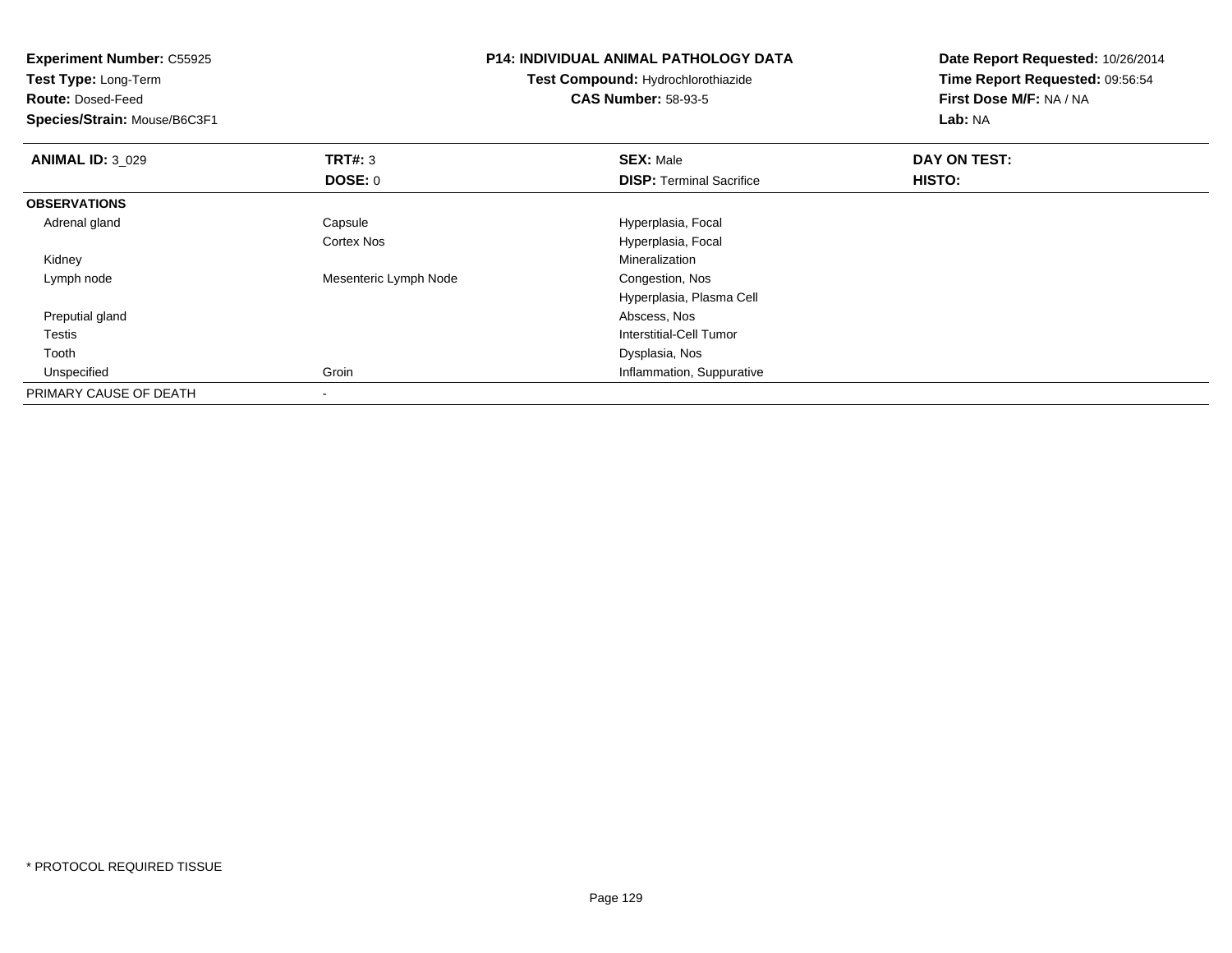| <b>Experiment Number: C55925</b><br>Test Type: Long-Term |                           | <b>P14: INDIVIDUAL ANIMAL PATHOLOGY DATA</b> | Date Report Requested: 10/26/2014 |
|----------------------------------------------------------|---------------------------|----------------------------------------------|-----------------------------------|
|                                                          |                           | <b>Test Compound: Hydrochlorothiazide</b>    | Time Report Requested: 09:56:54   |
| <b>Route: Dosed-Feed</b>                                 |                           | <b>CAS Number: 58-93-5</b>                   | First Dose M/F: NA / NA           |
| Species/Strain: Mouse/B6C3F1                             |                           |                                              | Lab: NA                           |
| <b>ANIMAL ID: 3_030</b>                                  | <b>TRT#: 3</b>            | <b>SEX: Male</b>                             | DAY ON TEST:                      |
|                                                          | <b>DOSE: 0</b>            | <b>DISP:</b> Terminal Sacrifice              | HISTO:                            |
| <b>OBSERVATIONS</b>                                      |                           |                                              |                                   |
| Adrenal gland                                            | Capsule                   | Hyperplasia, Focal                           |                                   |
| Brain                                                    |                           | Mineralization                               |                                   |
| Heart                                                    | Atrium                    | Pigmentation, Nos                            |                                   |
| Kidney                                                   |                           | Mineralization                               |                                   |
|                                                          |                           | Nephropathy                                  |                                   |
| Lymph node                                               | Mesenteric Lymph Node     | Congestion, Nos                              |                                   |
| Pancreas                                                 |                           | Inflammation, Chronic Focal                  |                                   |
| Pituitary gland                                          | <b>Anterior Pituitary</b> | Cyst, Nos                                    |                                   |
| Urinary bladder                                          | Submucosa                 | Inflammation, Chronic Focal                  |                                   |
| PRIMARY CAUSE OF DEATH                                   |                           |                                              |                                   |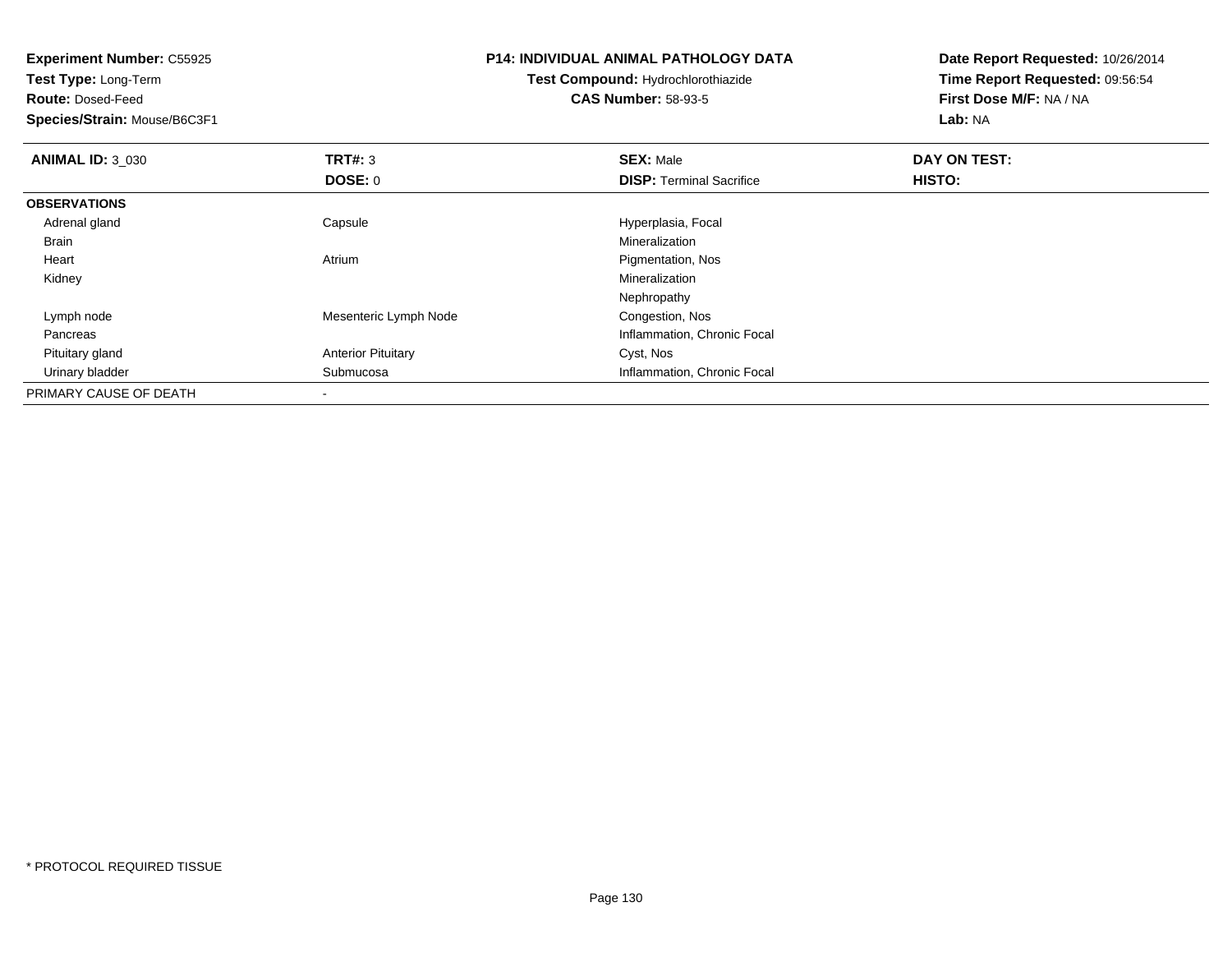| <b>Experiment Number: C55925</b><br><b>Test Type: Long-Term</b><br><b>Route: Dosed-Feed</b><br>Species/Strain: Mouse/B6C3F1 |                           | <b>P14: INDIVIDUAL ANIMAL PATHOLOGY DATA</b><br>Test Compound: Hydrochlorothiazide<br><b>CAS Number: 58-93-5</b> | Date Report Requested: 10/26/2014<br>Time Report Requested: 09:56:54<br>First Dose M/F: NA / NA<br>Lab: NA |
|-----------------------------------------------------------------------------------------------------------------------------|---------------------------|------------------------------------------------------------------------------------------------------------------|------------------------------------------------------------------------------------------------------------|
| <b>ANIMAL ID: 3 032</b>                                                                                                     | <b>TRT#: 3</b><br>DOSE: 0 | <b>SEX: Male</b><br><b>DISP:</b> Terminal Sacrifice                                                              | DAY ON TEST:<br><b>HISTO:</b>                                                                              |
| <b>OBSERVATIONS</b>                                                                                                         |                           |                                                                                                                  |                                                                                                            |
| Adrenal gland                                                                                                               | Capsule                   | Hyperplasia, Focal                                                                                               |                                                                                                            |
| Kidney                                                                                                                      |                           | Nephropathy                                                                                                      |                                                                                                            |
| Pancreas                                                                                                                    |                           | Inflammation, Chronic Focal                                                                                      |                                                                                                            |
| Salivary gland                                                                                                              |                           | Hyperplasia, Intraductal                                                                                         |                                                                                                            |
| Stomach                                                                                                                     | <b>Glandular Stomach</b>  | Adenomatous Polyp, Nos                                                                                           |                                                                                                            |
| Unspecified                                                                                                                 | Multiple Organs Nos       | Mast-Cell Tumor                                                                                                  |                                                                                                            |
|                                                                                                                             | <b>Abdominal Cavity</b>   | Necrosis, Fat                                                                                                    |                                                                                                            |
| PRIMARY CAUSE OF DEATH                                                                                                      |                           |                                                                                                                  |                                                                                                            |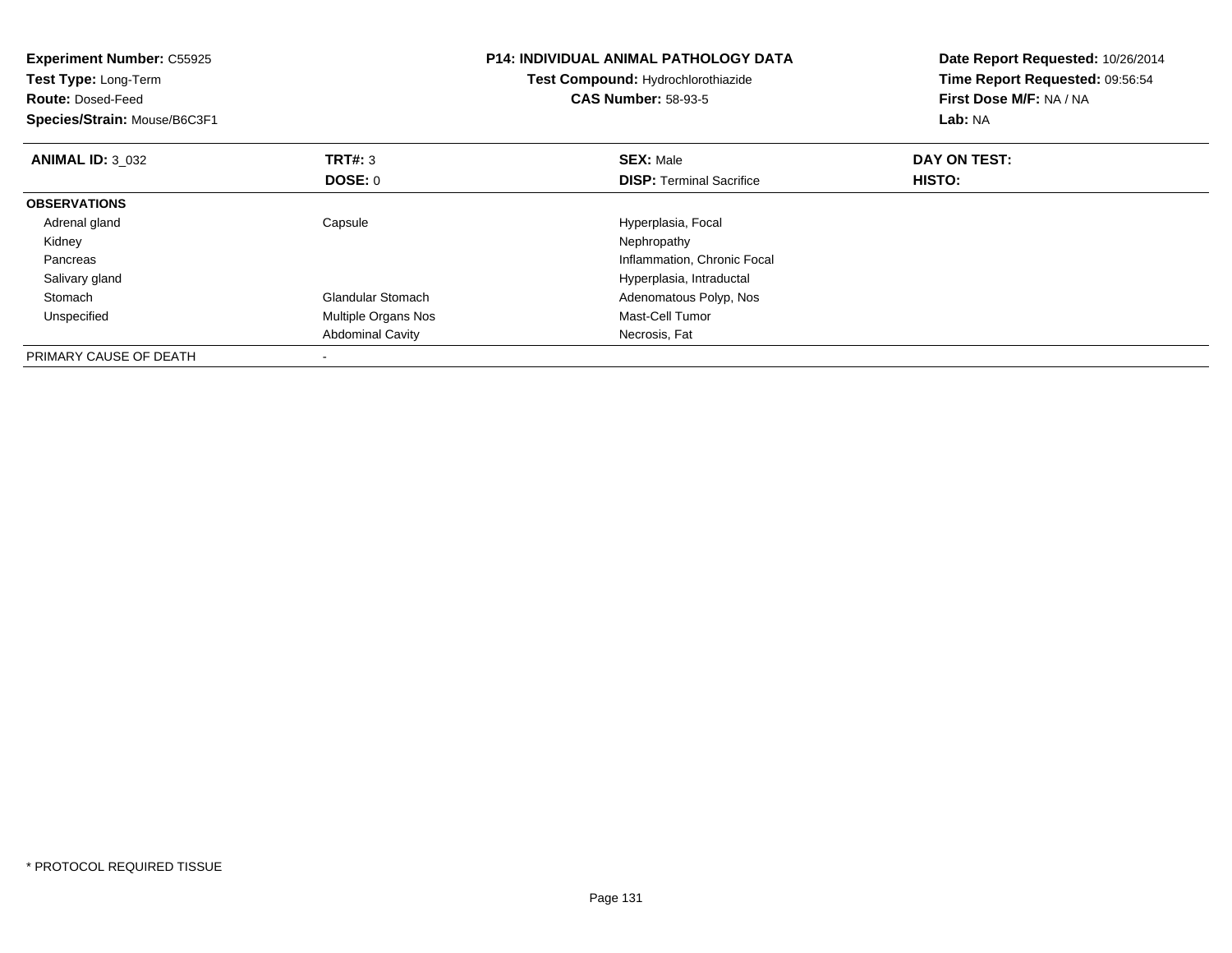**Test Type:** Long-Term

**Route:** Dosed-Feed

**Species/Strain:** Mouse/B6C3F1

## **P14: INDIVIDUAL ANIMAL PATHOLOGY DATA**

**Test Compound:** Hydrochlorothiazide**CAS Number:** 58-93-5

| <b>ANIMAL ID: 3_033</b> | <b>TRT#: 3</b>        | <b>SEX: Male</b>                 | DAY ON TEST: |  |
|-------------------------|-----------------------|----------------------------------|--------------|--|
|                         | DOSE: 0               | <b>DISP: Terminal Sacrifice</b>  | HISTO:       |  |
| <b>OBSERVATIONS</b>     |                       |                                  |              |  |
| Adrenal gland           | Capsule               | Hyperplasia, Focal               |              |  |
|                         | <b>Cortex Nos</b>     | Hyperplasia, Focal               |              |  |
| Brain                   |                       | Mineralization                   |              |  |
| Intestine Small         | Peyers Patch          | Congestion, Nos                  |              |  |
| Kidney                  |                       | Mineralization                   |              |  |
| Liver                   |                       | Inflammation, Chronic Focal      |              |  |
| Lung                    |                       | Hyperplasia, Alveolar Epithelium |              |  |
| Lymph node              | Mesenteric Lymph Node | Hyperplasia, Lymphoid            |              |  |
| Salivary gland          |                       | Inflammation, Chronic Focal      |              |  |
| Seminal vesicle         |                       | Sarcoma, Nos                     |              |  |
| Skin                    | Tail                  | Hyperkeratosis                   |              |  |
| Spleen                  |                       | Abnormal Curvature               |              |  |
| Stomach                 | Forestomach           | Inflammation, Acute Focal        |              |  |
| Thyroid                 |                       | Cyst, Follicular Nos             |              |  |
| PRIMARY CAUSE OF DEATH  |                       |                                  |              |  |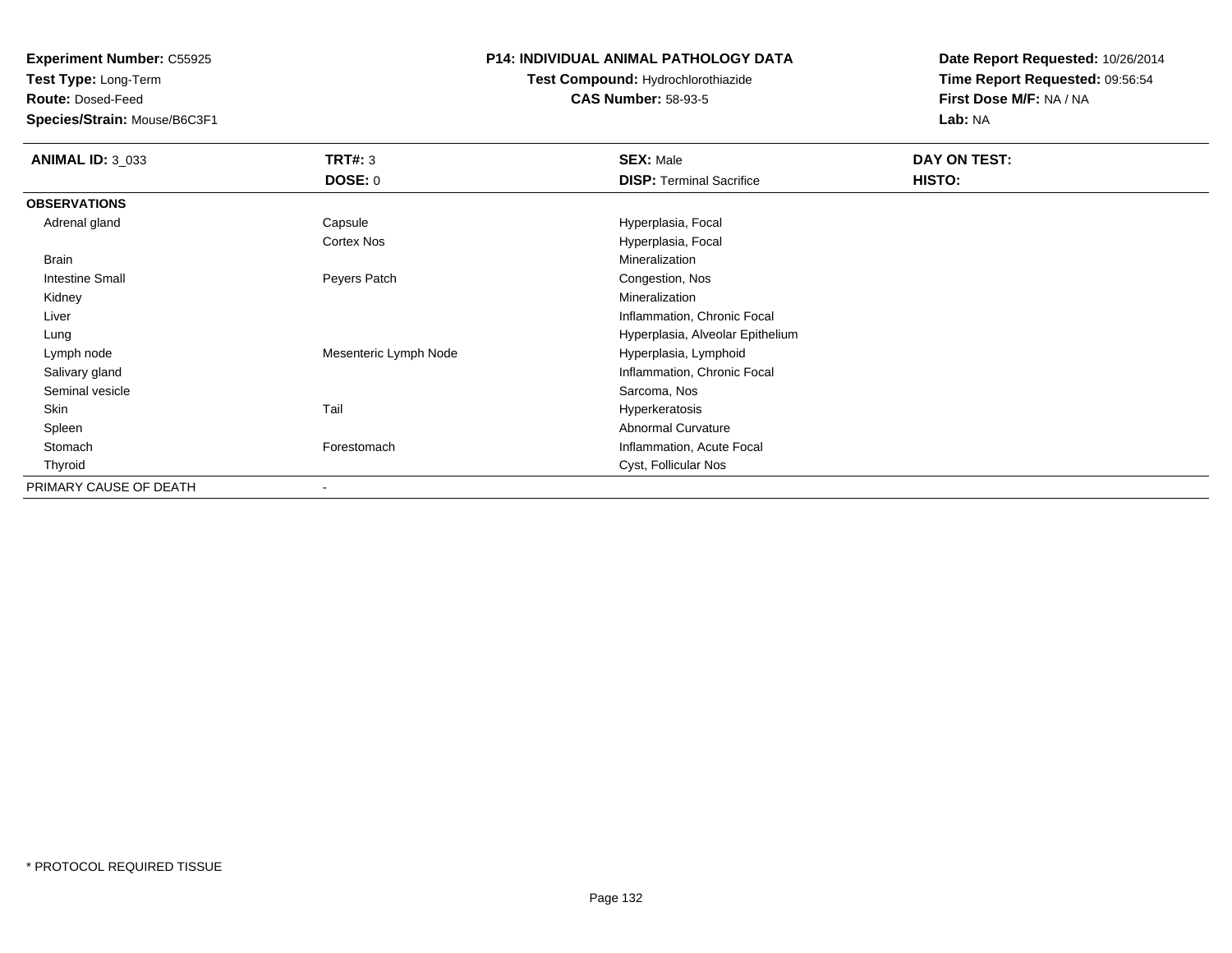**Test Type:** Long-Term

**Route:** Dosed-Feed

**Species/Strain:** Mouse/B6C3F1

## **P14: INDIVIDUAL ANIMAL PATHOLOGY DATA**

**Test Compound:** Hydrochlorothiazide**CAS Number:** 58-93-5

| <b>ANIMAL ID: 3_034</b> | TRT#: 3                   | <b>SEX: Male</b>                | DAY ON TEST: |  |
|-------------------------|---------------------------|---------------------------------|--------------|--|
|                         | <b>DOSE: 0</b>            | <b>DISP: Terminal Sacrifice</b> | HISTO:       |  |
| <b>OBSERVATIONS</b>     |                           |                                 |              |  |
| Adrenal gland           | Capsule                   | Hyperplasia, Focal              |              |  |
| <b>Brain</b>            |                           | Hydrocephalus, Nos              |              |  |
|                         | <b>Choroid Plexus Nos</b> | Hyperplasia, Nos                |              |  |
|                         |                           | Mineralization                  |              |  |
| Kidney                  |                           | Mineralization                  |              |  |
| Liver                   | Hepatocytes               | Clear-Cell Change               |              |  |
|                         | Hepatocytes               | Cytoplasmic Change, Basophilic  |              |  |
|                         | Hepatocytes               | Cytoplasmic Vacuolization       |              |  |
|                         |                           | Hepatocellular Adenoma          |              |  |
| Lung                    |                           | Alveolar/Bronchiolar Adenoma    |              |  |
| Lymph node              | Mesenteric Lymph Node     | Congestion, Nos                 |              |  |
| Prostate                |                           | Hyperplasia, Epithelial         |              |  |
| PRIMARY CAUSE OF DEATH  |                           |                                 |              |  |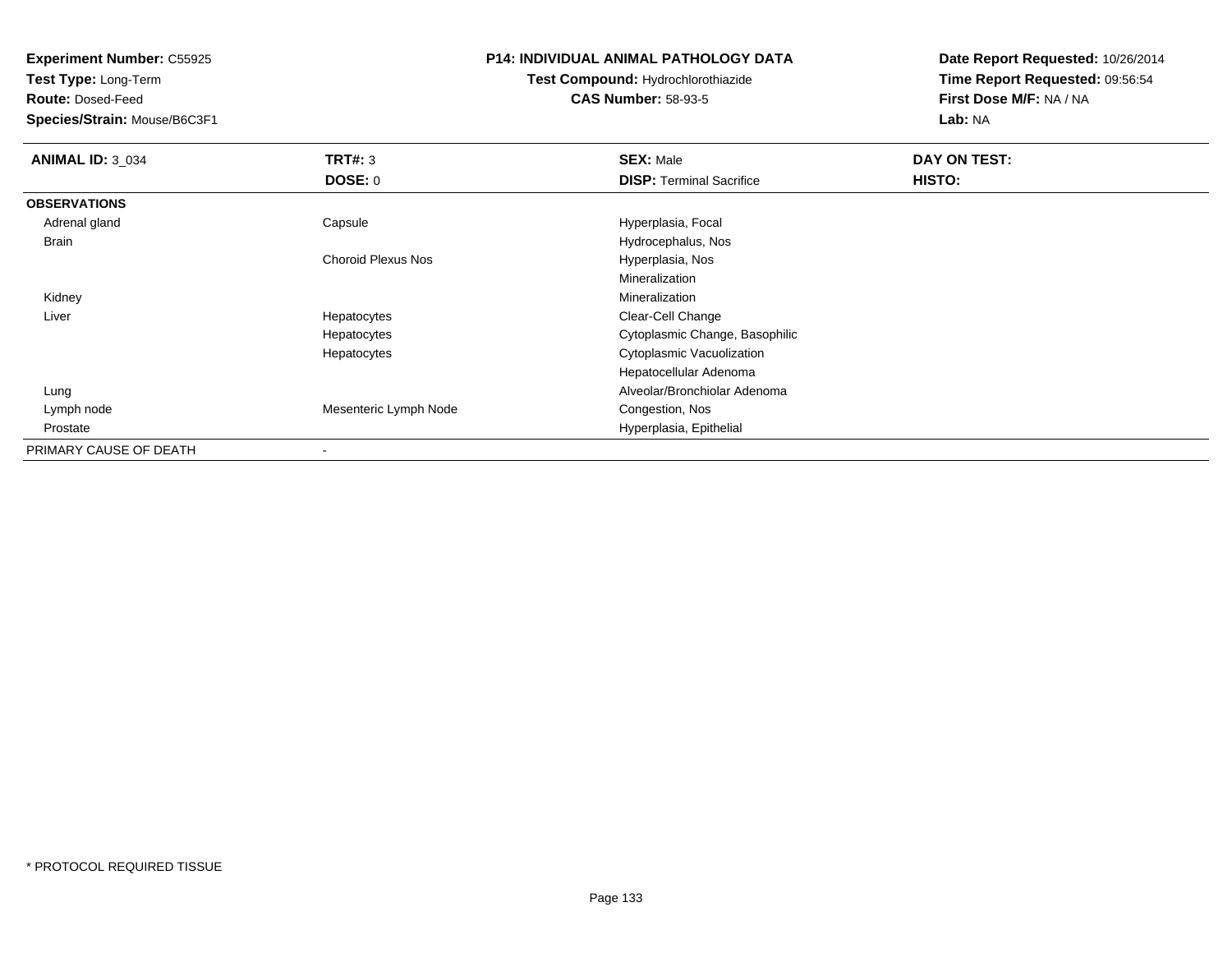**Test Type:** Long-Term

**Route:** Dosed-Feed

**Species/Strain:** Mouse/B6C3F1

## **P14: INDIVIDUAL ANIMAL PATHOLOGY DATA**

**Test Compound:** Hydrochlorothiazide**CAS Number:** 58-93-5

| <b>ANIMAL ID: 3_035</b> | TRT#: 3                   | <b>SEX: Male</b>                | DAY ON TEST: |  |
|-------------------------|---------------------------|---------------------------------|--------------|--|
|                         | <b>DOSE: 0</b>            | <b>DISP:</b> Terminal Sacrifice | HISTO:       |  |
| <b>OBSERVATIONS</b>     |                           |                                 |              |  |
| Adrenal gland           | Capsule                   | Hyperplasia, Focal              |              |  |
|                         | Cortex Nos                | Hyperplasia, Focal              |              |  |
| Harderian gland         | <b>Hardarian Gland</b>    | Adenoma, Nos                    |              |  |
| Kidney                  |                           | Mineralization                  |              |  |
|                         |                           | Nephropathy                     |              |  |
| Liver                   |                           | Inflammation, Chronic Focal     |              |  |
| Lymph node              | Mesenteric Lymph Node     | Hyperplasia, Lymphoid           |              |  |
|                         |                           | Hyperplasia, Lymphoid           |              |  |
| Pituitary gland         | <b>Anterior Pituitary</b> | Cyst, Nos                       |              |  |
| Salivary gland          |                           | Inflammation, Chronic Focal     |              |  |
| Seminal vesicle         |                           | Dilatation, Nos                 |              |  |
| Spleen                  |                           | Hyperplasia, Lymphoid           |              |  |
| PRIMARY CAUSE OF DEATH  |                           |                                 |              |  |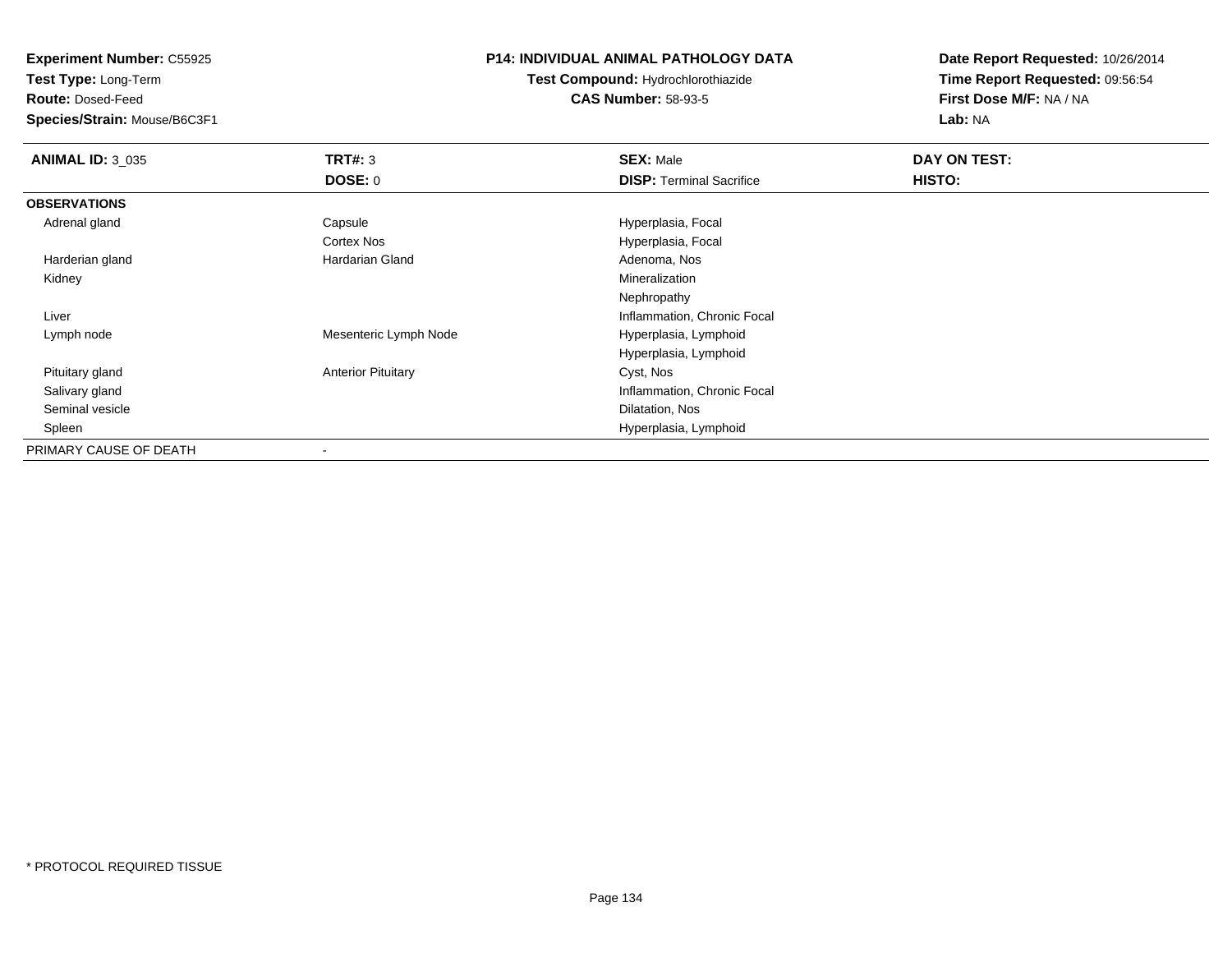**Experiment Number:** C55925**Test Type:** Long-Term**Route:** Dosed-Feed **Species/Strain:** Mouse/B6C3F1**P14: INDIVIDUAL ANIMAL PATHOLOGY DATATest Compound:** Hydrochlorothiazide**CAS Number:** 58-93-5**Date Report Requested:** 10/26/2014**Time Report Requested:** 09:56:54**First Dose M/F:** NA / NA**Lab:** NA**ANIMAL ID:** 3\_036 **TRT#:** <sup>3</sup> **SEX:** Male **DAY ON TEST: DOSE:** 0**DISP:** Terminal Sacrifice **HISTO: OBSERVATIONS** Adrenal gland Capsule Hyperplasia, Focal Brainn and the control of the control of the control of the control of the control of the control of the control of the control of the control of the control of the control of the control of the control of the control of the co Heart Cardiac Valve Pigmentation, Nos Intestine Small Ileum Amyloid, Nos Kidneyy with the control of the control of the control of the control of the control of the control of the control of the control of the control of the control of the control of the control of the control of the control of the c Alveolar/Bronchiolar Adenoma Lung Lymph nodeMesenteric Lymph Node Congestion, Nos Salivary gland Inflammation, Chronic Focal Thyroid Cyst, Follicular Nos Unspecified Upper Arm Fibrosarcoma PRIMARY CAUSE OF DEATH

-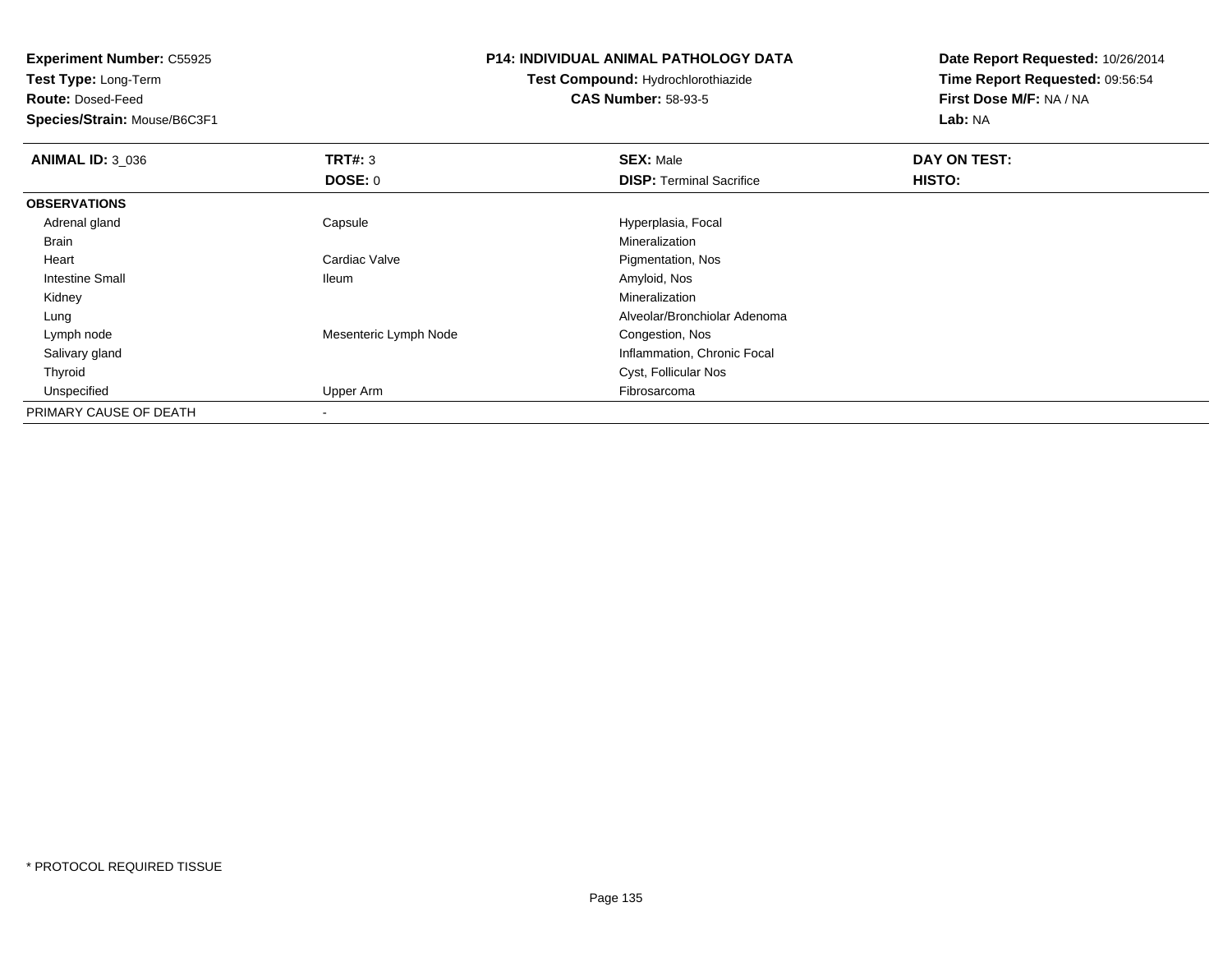| <b>Experiment Number: C55925</b><br>Test Type: Long-Term<br><b>Route: Dosed-Feed</b> |                         | <b>P14: INDIVIDUAL ANIMAL PATHOLOGY DATA</b><br>Test Compound: Hydrochlorothiazide | Date Report Requested: 10/26/2014<br>Time Report Requested: 09:56:54<br>First Dose M/F: NA / NA |  |
|--------------------------------------------------------------------------------------|-------------------------|------------------------------------------------------------------------------------|-------------------------------------------------------------------------------------------------|--|
|                                                                                      |                         | <b>CAS Number: 58-93-5</b>                                                         |                                                                                                 |  |
| Species/Strain: Mouse/B6C3F1                                                         |                         |                                                                                    | Lab: NA                                                                                         |  |
| <b>ANIMAL ID: 3_037</b>                                                              | TRT#: 3                 | <b>SEX: Male</b>                                                                   | DAY ON TEST:                                                                                    |  |
|                                                                                      | DOSE: 0                 | <b>DISP: Terminal Sacrifice</b>                                                    | HISTO:                                                                                          |  |
| <b>OBSERVATIONS</b>                                                                  |                         |                                                                                    |                                                                                                 |  |
| Adrenal gland                                                                        | Capsule                 | Hyperplasia, Focal                                                                 |                                                                                                 |  |
|                                                                                      | <b>Cortex Nos</b>       | Hyperplasia, Focal                                                                 |                                                                                                 |  |
| Brain                                                                                |                         | Mineralization                                                                     |                                                                                                 |  |
| Kidney                                                                               |                         | Inflammation, Chronic Focal                                                        |                                                                                                 |  |
|                                                                                      |                         | <b>Mineralization</b>                                                              |                                                                                                 |  |
| Lung                                                                                 |                         | Inflammation, Chronic Focal                                                        |                                                                                                 |  |
| Lymph node                                                                           | Mesenteric Lymph Node   | Hyperplasia, Lymphoid                                                              |                                                                                                 |  |
| Testis                                                                               |                         | Atrophy, Focal                                                                     |                                                                                                 |  |
| Unspecified                                                                          | <b>Abdominal Cavity</b> | Necrosis, Fat                                                                      |                                                                                                 |  |
| PRIMARY CAUSE OF DEATH                                                               |                         |                                                                                    |                                                                                                 |  |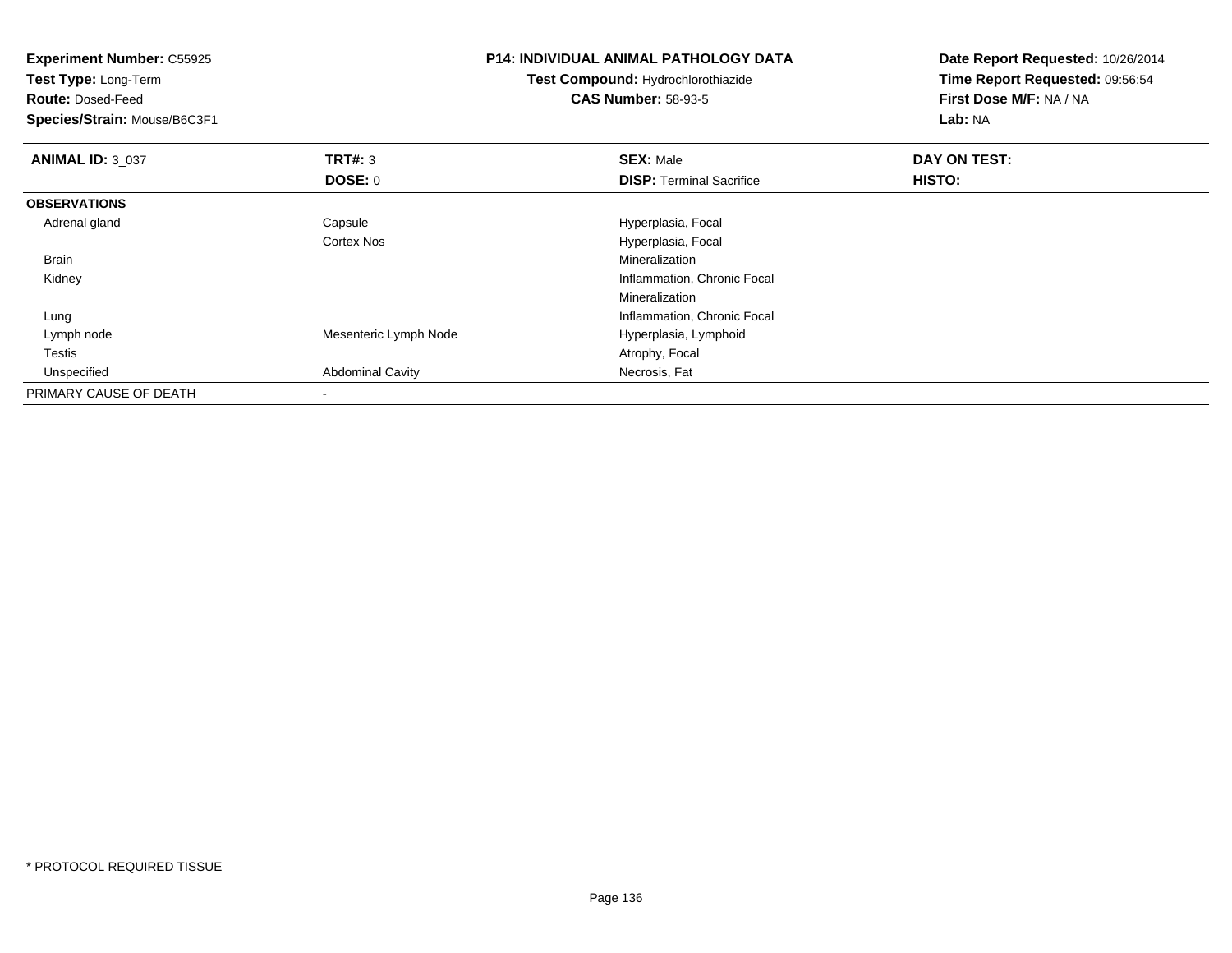| <b>Experiment Number: C55925</b><br>Test Type: Long-Term<br><b>Route: Dosed-Feed</b><br>Species/Strain: Mouse/B6C3F1 |                     | <b>P14: INDIVIDUAL ANIMAL PATHOLOGY DATA</b><br>Test Compound: Hydrochlorothiazide<br><b>CAS Number: 58-93-5</b> | Date Report Requested: 10/26/2014<br>Time Report Requested: 09:56:54<br>First Dose M/F: NA / NA<br>Lab: NA |
|----------------------------------------------------------------------------------------------------------------------|---------------------|------------------------------------------------------------------------------------------------------------------|------------------------------------------------------------------------------------------------------------|
| <b>ANIMAL ID: 3 038</b>                                                                                              | <b>TRT#: 3</b>      | <b>SEX: Male</b>                                                                                                 | DAY ON TEST:                                                                                               |
|                                                                                                                      | DOSE: 0             | <b>DISP: Natural Death</b>                                                                                       | HISTO:                                                                                                     |
| <b>OBSERVATIONS</b>                                                                                                  |                     |                                                                                                                  |                                                                                                            |
| <b>Brain</b>                                                                                                         |                     | Mineralization                                                                                                   |                                                                                                            |
| Kidney                                                                                                               |                     | Mineralization                                                                                                   |                                                                                                            |
| Salivary gland                                                                                                       |                     | Inflammation, Chronic Focal                                                                                      |                                                                                                            |
| Spleen                                                                                                               |                     | Hematopoiesis                                                                                                    |                                                                                                            |
| Thymus                                                                                                               |                     | Involution, Nos                                                                                                  |                                                                                                            |
| Unspecified                                                                                                          | Multiple Organs Nos | Lymphoma, Histiocytic-Malignant Type                                                                             |                                                                                                            |
| PRIMARY CAUSE OF DEATH                                                                                               |                     |                                                                                                                  |                                                                                                            |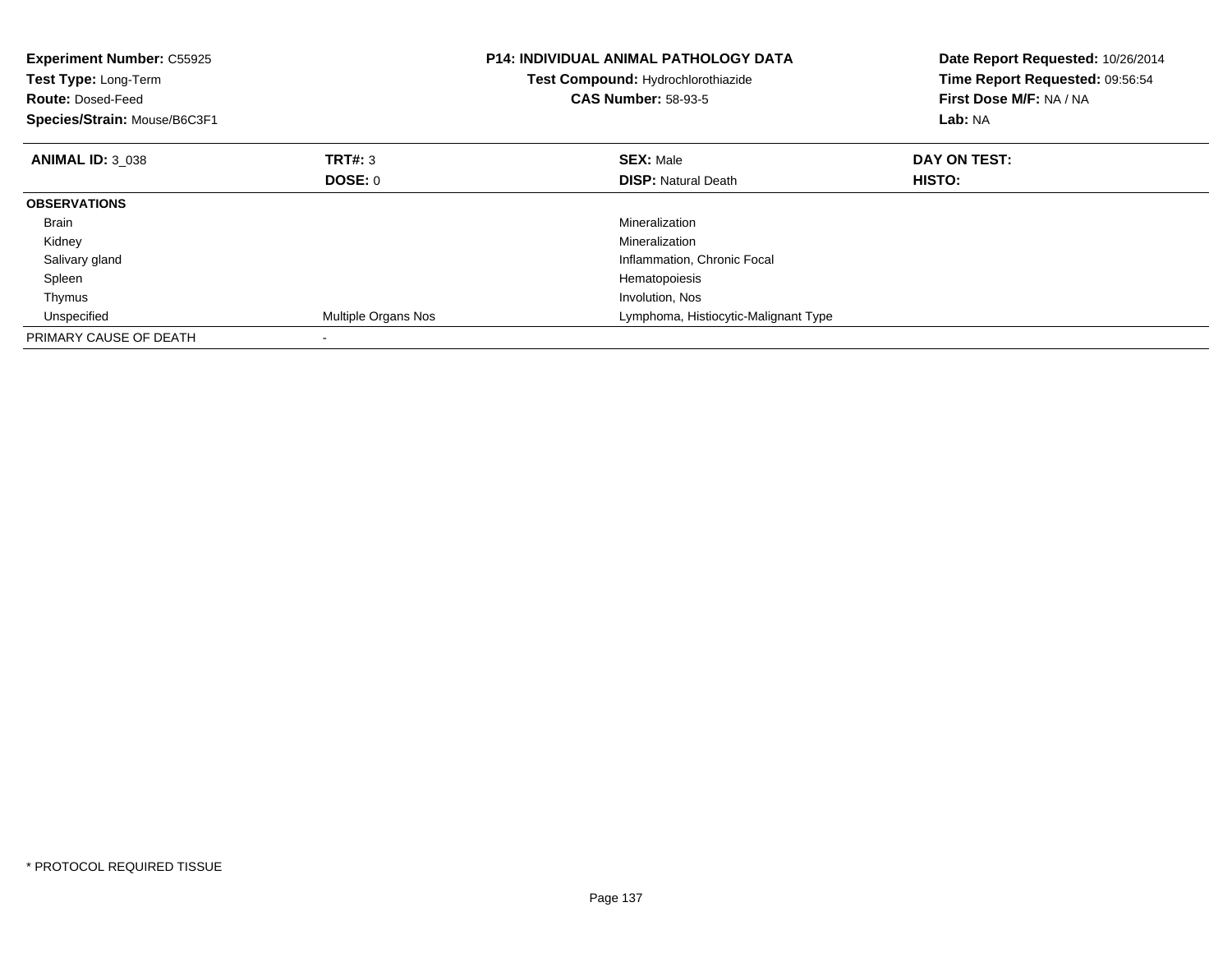| <b>Experiment Number: C55925</b> |                          | <b>P14: INDIVIDUAL ANIMAL PATHOLOGY DATA</b> | Date Report Requested: 10/26/2014 |  |
|----------------------------------|--------------------------|----------------------------------------------|-----------------------------------|--|
| <b>Test Type: Long-Term</b>      |                          | <b>Test Compound: Hydrochlorothiazide</b>    | Time Report Requested: 09:56:54   |  |
| <b>Route: Dosed-Feed</b>         |                          | <b>CAS Number: 58-93-5</b>                   | First Dose M/F: NA / NA           |  |
| Species/Strain: Mouse/B6C3F1     |                          |                                              | Lab: NA                           |  |
| <b>ANIMAL ID: 3_039</b>          | <b>TRT#: 3</b>           | <b>SEX: Male</b>                             | <b>DAY ON TEST:</b>               |  |
|                                  | <b>DOSE: 0</b>           | <b>DISP: Terminal Sacrifice</b>              | HISTO:                            |  |
| <b>OBSERVATIONS</b>              |                          |                                              |                                   |  |
| Adrenal gland                    | Capsule                  | Hyperplasia, Focal                           |                                   |  |
| Brain                            |                          | Mineralization                               |                                   |  |
| Kidney                           |                          | Cyst, Nos                                    |                                   |  |
|                                  |                          | Infarct, Nos                                 |                                   |  |
|                                  |                          | Nephropathy                                  |                                   |  |
| Lung                             |                          | Inflammation, Chronic Focal                  |                                   |  |
| Nasal cavity                     |                          | Hemorrhage                                   |                                   |  |
| Stomach                          | <b>Glandular Stomach</b> | Mineralization                               |                                   |  |
| Thyroid                          |                          | Cyst, Follicular Nos                         |                                   |  |
| Unspecified                      | Multiple Organs Nos      | Lymphoma, Mixed-Malignant Type               |                                   |  |
| PRIMARY CAUSE OF DEATH           |                          |                                              |                                   |  |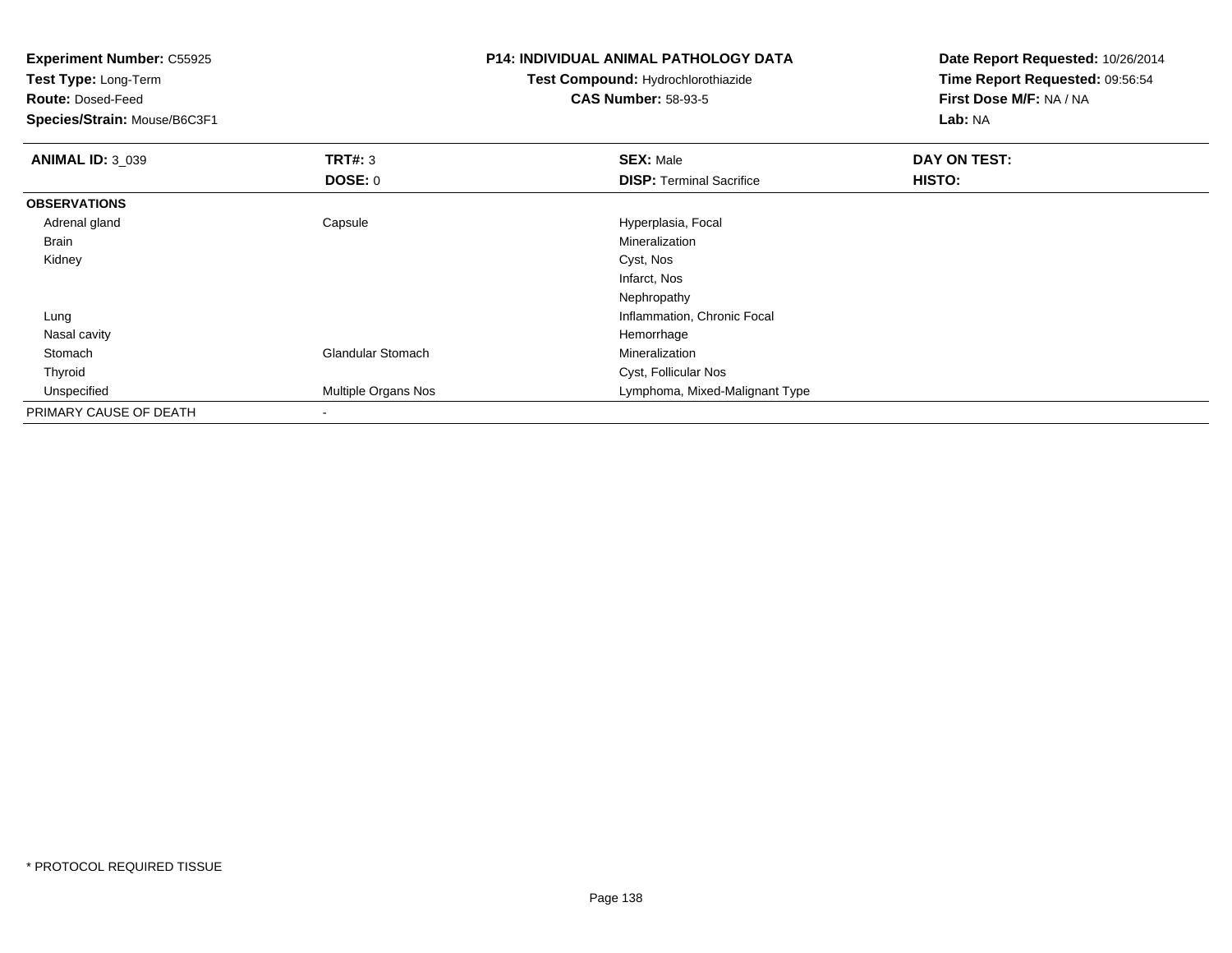**Test Type:** Long-Term

**Route:** Dosed-Feed

**Species/Strain:** Mouse/B6C3F1

#### **P14: INDIVIDUAL ANIMAL PATHOLOGY DATA**

**Test Compound:** Hydrochlorothiazide**CAS Number:** 58-93-5

| <b>ANIMAL ID: 3_040</b> | TRT#: 3                   | <b>SEX: Male</b>                | DAY ON TEST: |
|-------------------------|---------------------------|---------------------------------|--------------|
|                         | <b>DOSE: 0</b>            | <b>DISP: Terminal Sacrifice</b> | HISTO:       |
| <b>OBSERVATIONS</b>     |                           |                                 |              |
| Adrenal gland           | Cortex Nos                | Hyperplasia, Focal              |              |
| Brain                   |                           | Mineralization                  |              |
| Kidney                  |                           | Mineralization                  |              |
|                         |                           | Nephropathy                     |              |
| Liver                   |                           | Inflammation, Chronic Focal     |              |
| Lung                    |                           | Inflammation, Chronic Focal     |              |
| Pituitary gland         | <b>Anterior Pituitary</b> | Hyperplasia, Focal              |              |
| Seminal vesicle         |                           | Dilatation, Nos                 |              |
| Spleen                  |                           | Fibrosis, Focal                 |              |
| Thyroid                 |                           | Cyst, Follicular Nos            |              |
| Urinary bladder         | Submucosa                 | Inflammation, Chronic Focal     |              |
| PRIMARY CAUSE OF DEATH  | $\overline{\phantom{a}}$  |                                 |              |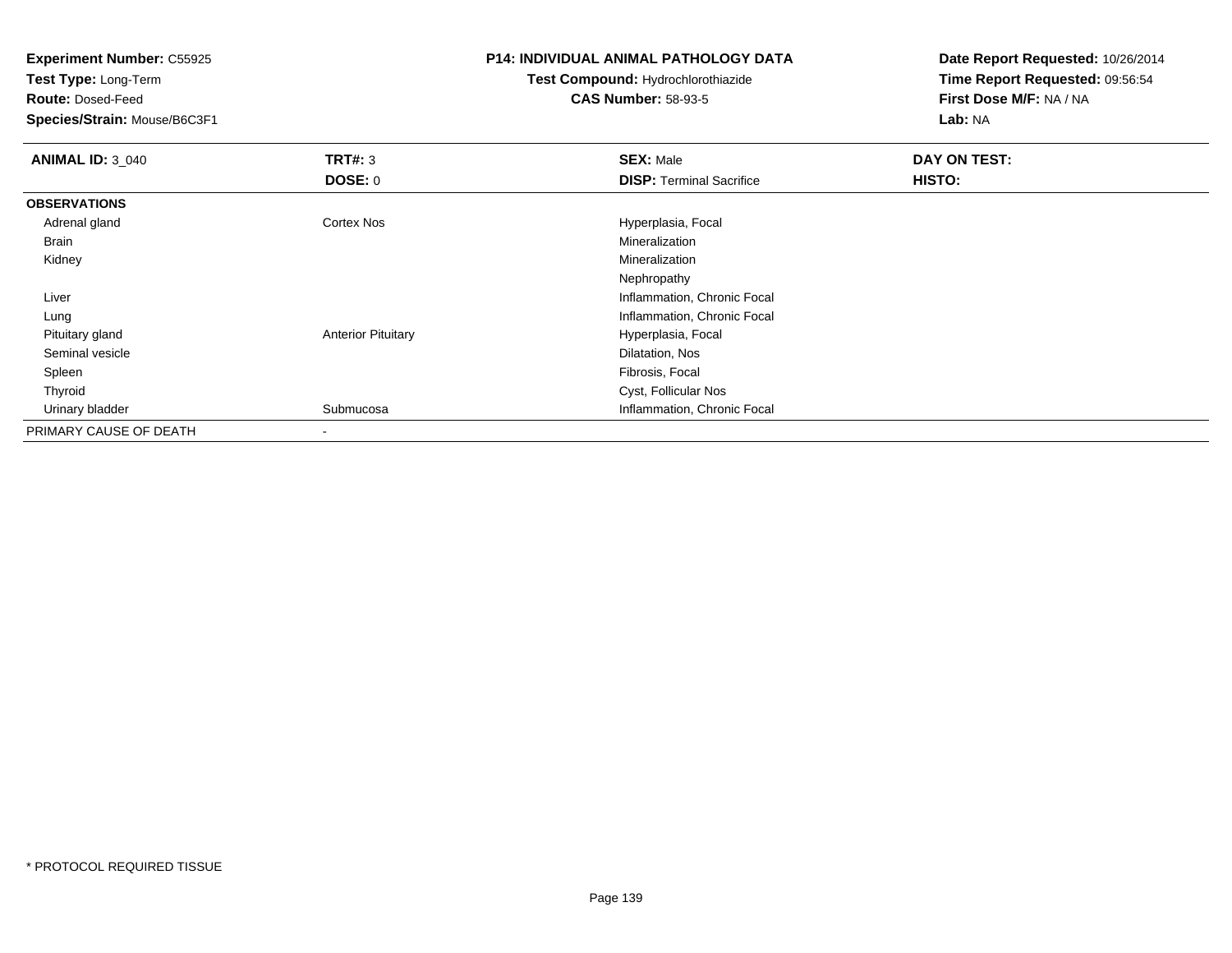| <b>Experiment Number: C55925</b><br>Test Type: Long-Term<br><b>Route: Dosed-Feed</b><br>Species/Strain: Mouse/B6C3F1 |                          | <b>P14: INDIVIDUAL ANIMAL PATHOLOGY DATA</b><br>Test Compound: Hydrochlorothiazide<br><b>CAS Number: 58-93-5</b> | Date Report Requested: 10/26/2014<br>Time Report Requested: 09:56:54<br>First Dose M/F: NA / NA<br>Lab: NA |
|----------------------------------------------------------------------------------------------------------------------|--------------------------|------------------------------------------------------------------------------------------------------------------|------------------------------------------------------------------------------------------------------------|
| <b>ANIMAL ID: 3 041</b>                                                                                              | <b>TRT#: 3</b>           | <b>SEX: Male</b>                                                                                                 | DAY ON TEST:                                                                                               |
|                                                                                                                      | <b>DOSE: 0</b>           | <b>DISP:</b> Terminal Sacrifice                                                                                  | HISTO:                                                                                                     |
| <b>OBSERVATIONS</b>                                                                                                  |                          |                                                                                                                  |                                                                                                            |
| Adrenal gland                                                                                                        | Capsule                  | Hyperplasia, Focal                                                                                               |                                                                                                            |
| Kidney                                                                                                               |                          | Mineralization                                                                                                   |                                                                                                            |
|                                                                                                                      |                          | Nephropathy                                                                                                      |                                                                                                            |
| Lung                                                                                                                 |                          | Alveolar Macrophages                                                                                             |                                                                                                            |
|                                                                                                                      |                          | Alveolar/Bronchiolar Adenoma                                                                                     |                                                                                                            |
| Lymph node                                                                                                           | Mesenteric Lymph Node    | Congestion, Nos                                                                                                  |                                                                                                            |
| Stomach                                                                                                              | <b>Glandular Stomach</b> | Cyst, Nos                                                                                                        |                                                                                                            |
| PRIMARY CAUSE OF DEATH                                                                                               |                          |                                                                                                                  |                                                                                                            |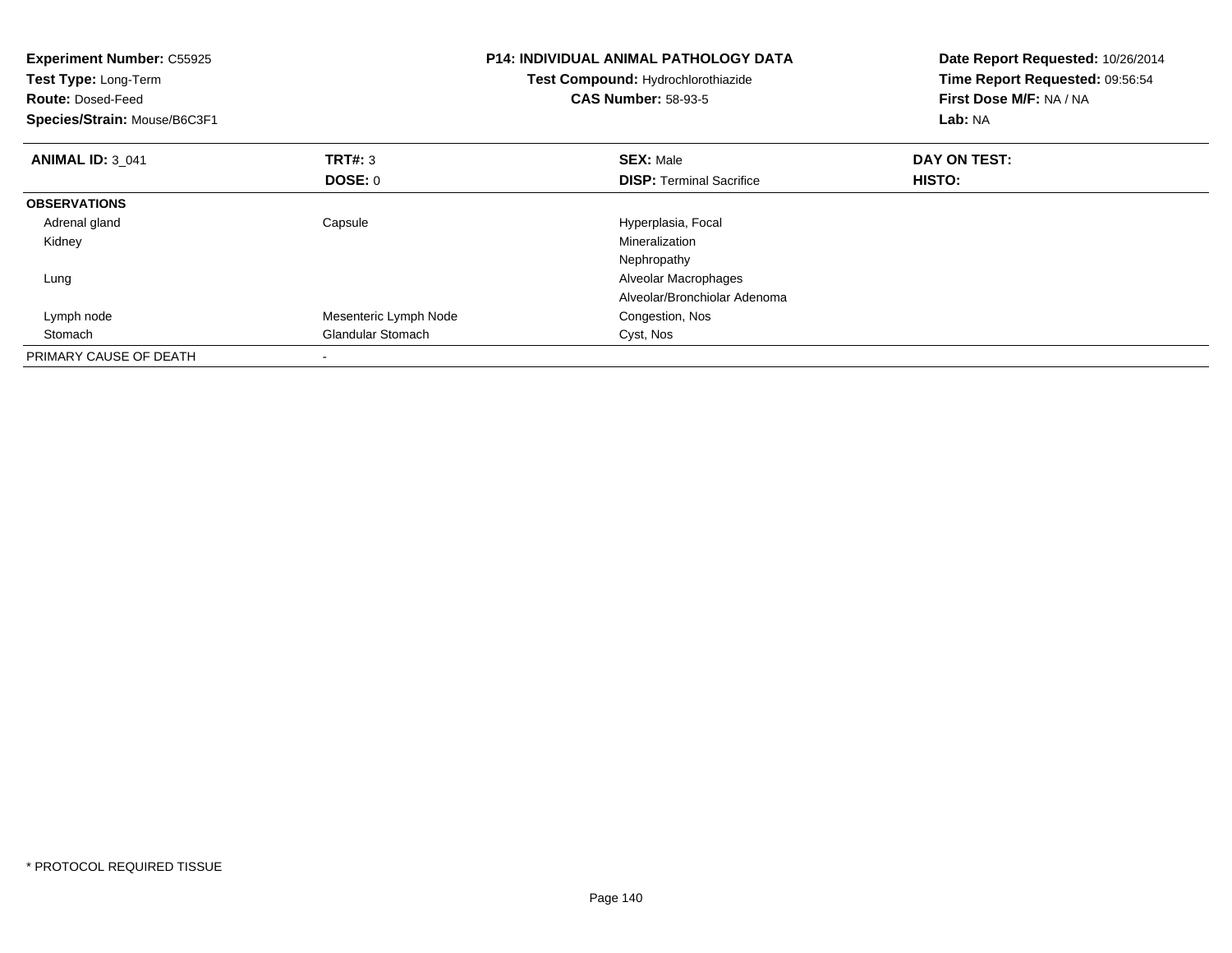**Test Type:** Long-Term

**Route:** Dosed-Feed

**Species/Strain:** Mouse/B6C3F1

## **P14: INDIVIDUAL ANIMAL PATHOLOGY DATA**

# **Test Compound:** Hydrochlorothiazide**CAS Number:** 58-93-5

| <b>ANIMAL ID: 3_042</b> | TRT#: 3                  | <b>SEX: Male</b>            | DAY ON TEST: |
|-------------------------|--------------------------|-----------------------------|--------------|
|                         | <b>DOSE: 0</b>           | <b>DISP: Natural Death</b>  | HISTO:       |
| <b>OBSERVATIONS</b>     |                          |                             |              |
| Adrenal gland           | Capsule                  | Hyperplasia, Focal          |              |
| Heart                   |                          | Inflammation, Chronic Focal |              |
| Kidney                  |                          | Congestion, Nos             |              |
|                         |                          | Mineralization              |              |
| Liver                   |                          | Congestion, Nos             |              |
| Lung                    |                          | Congestion, Nos             |              |
| Pancreas                |                          | Congestion, Nos             |              |
|                         |                          | Inflammation, Chronic Focal |              |
| Prostate                |                          | Inflammation, Chronic Focal |              |
| Spleen                  |                          | Depletion, Lymphoid         |              |
| Stomach                 | Forestomach              | Hemorrhage                  |              |
|                         | Forestomach              | Ulcer, Nos                  |              |
| Thymus                  |                          | Involution, Nos             |              |
| Urinary bladder         | Submucosa                | Congestion, Nos             |              |
| PRIMARY CAUSE OF DEATH  | $\overline{\phantom{a}}$ |                             |              |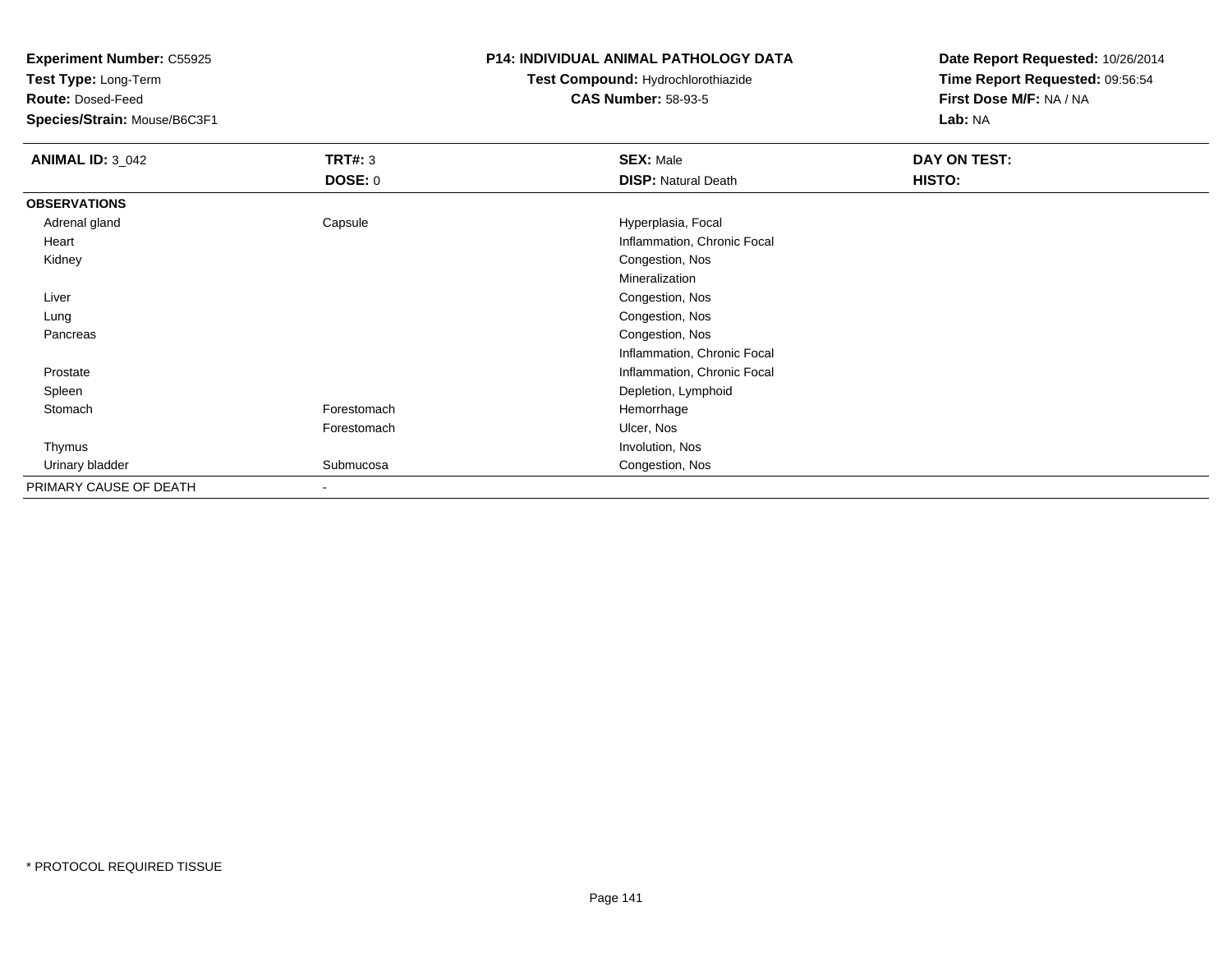| <b>Experiment Number: C55925</b><br>Test Type: Long-Term<br><b>Route: Dosed-Feed</b><br>Species/Strain: Mouse/B6C3F1 |                           | <b>P14: INDIVIDUAL ANIMAL PATHOLOGY DATA</b><br>Test Compound: Hydrochlorothiazide<br><b>CAS Number: 58-93-5</b> | Date Report Requested: 10/26/2014<br>Time Report Requested: 09:56:54<br>First Dose M/F: NA / NA<br>Lab: NA |
|----------------------------------------------------------------------------------------------------------------------|---------------------------|------------------------------------------------------------------------------------------------------------------|------------------------------------------------------------------------------------------------------------|
| <b>ANIMAL ID: 3 043</b>                                                                                              | <b>TRT#: 3</b>            | <b>SEX: Male</b>                                                                                                 | DAY ON TEST:                                                                                               |
|                                                                                                                      | DOSE: 0                   | <b>DISP:</b> Terminal Sacrifice                                                                                  | HISTO:                                                                                                     |
| <b>OBSERVATIONS</b>                                                                                                  |                           |                                                                                                                  |                                                                                                            |
| <b>Brain</b>                                                                                                         |                           | Mineralization                                                                                                   |                                                                                                            |
| Heart                                                                                                                |                           | Inflammation, Chronic Focal                                                                                      |                                                                                                            |
| Lung                                                                                                                 |                           | Inflammation, Chronic Focal                                                                                      |                                                                                                            |
| Lymph node                                                                                                           | Mesenteric Lymph Node     | Congestion, Nos                                                                                                  |                                                                                                            |
|                                                                                                                      | Mesenteric Lymph Node     | Hematopoiesis                                                                                                    |                                                                                                            |
| Pituitary gland                                                                                                      | <b>Anterior Pituitary</b> | Cyst, Nos                                                                                                        |                                                                                                            |
| Unspecified                                                                                                          | Groin                     | Inflammation, Chronic Focal                                                                                      |                                                                                                            |
| PRIMARY CAUSE OF DEATH                                                                                               |                           |                                                                                                                  |                                                                                                            |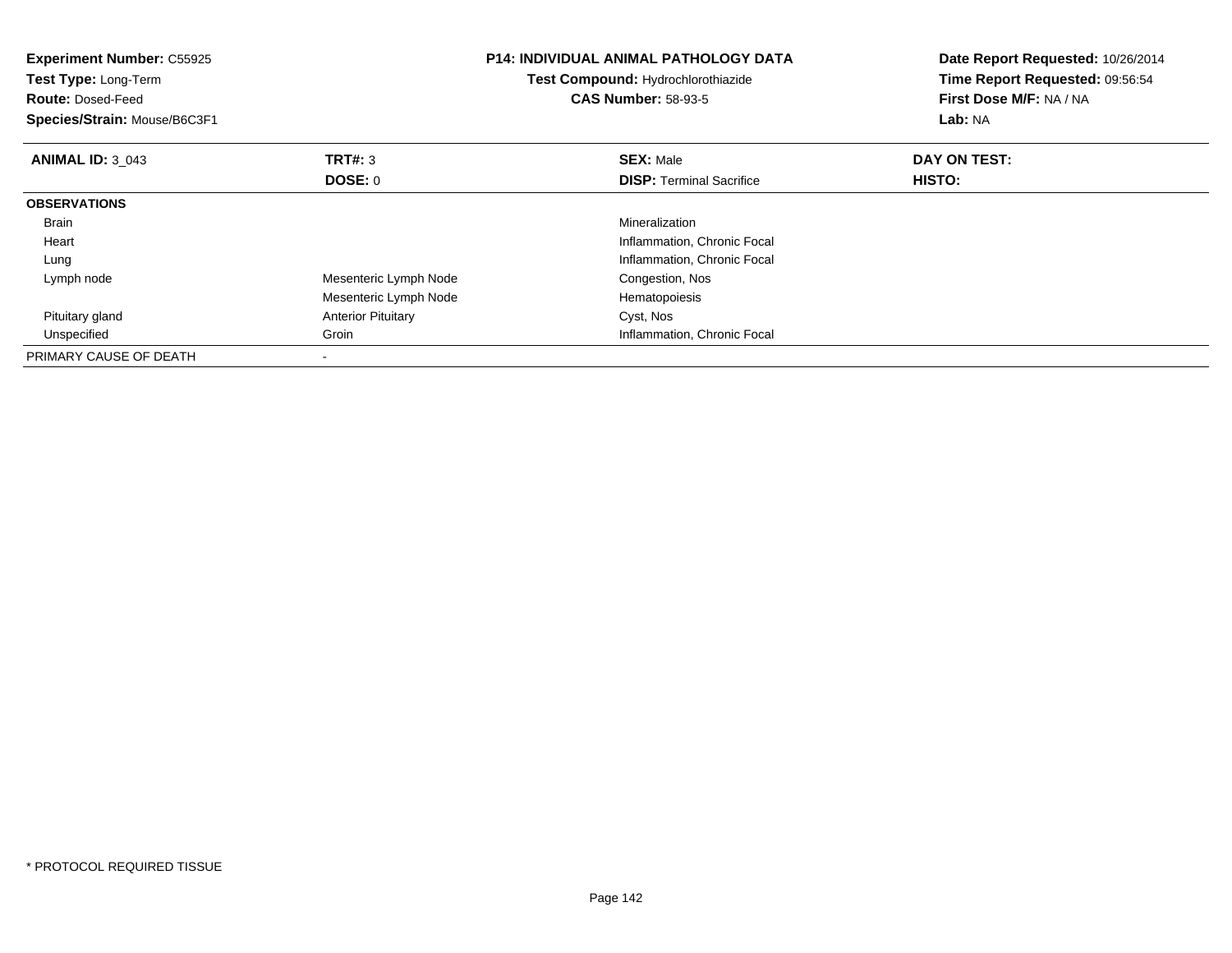**Test Type:** Long-Term

**Route:** Dosed-Feed

**Species/Strain:** Mouse/B6C3F1

## **P14: INDIVIDUAL ANIMAL PATHOLOGY DATA**

**Test Compound:** Hydrochlorothiazide**CAS Number:** 58-93-5

| <b>ANIMAL ID: 3_044</b> | <b>TRT#: 3</b>            | <b>SEX: Male</b>                | DAY ON TEST: |
|-------------------------|---------------------------|---------------------------------|--------------|
|                         | <b>DOSE: 0</b>            | <b>DISP: Terminal Sacrifice</b> | HISTO:       |
| <b>OBSERVATIONS</b>     |                           |                                 |              |
| Adrenal gland           | Capsule                   | Hyperplasia, Focal              |              |
|                         | Cortex Nos                | Hyperplasia, Focal              |              |
|                         | Medulla                   | Pheochromocytoma                |              |
| <b>Brain</b>            | Meninges                  | Pigmentation, Nos               |              |
| Kidney                  |                           | Mineralization                  |              |
| Liver                   | Hepatocytes               | Cytoplasmic Vacuolization       |              |
|                         |                           | Inflammation, Chronic Focal     |              |
| Lung                    |                           | Hemorrhage                      |              |
|                         |                           | Inflammation, Chronic Focal     |              |
| Lymph node              | Mesenteric Lymph Node     | Congestion, Nos                 |              |
|                         | Mesenteric Lymph Node     | Hyperplasia, Lymphoid           |              |
| Pancreas                | <b>Islets</b>             | Hyperplasia, Nos                |              |
|                         |                           | Inflammation, Chronic Focal     |              |
| Pituitary gland         | <b>Anterior Pituitary</b> | Adenoma, Nos                    |              |
| Salivary gland          |                           | Inflammation, Chronic Focal     |              |
| Seminal vesicle         |                           | Hemorrhage                      |              |
|                         |                           | Inflammation, Chronic Focal     |              |
| Stomach                 | <b>Glandular Stomach</b>  | Inflammation, Chronic Focal     |              |
| Thyroid                 |                           | Cyst, Follicular Nos            |              |
|                         |                           | Inflammation, Chronic Focal     |              |
| PRIMARY CAUSE OF DEATH  | $\blacksquare$            |                                 |              |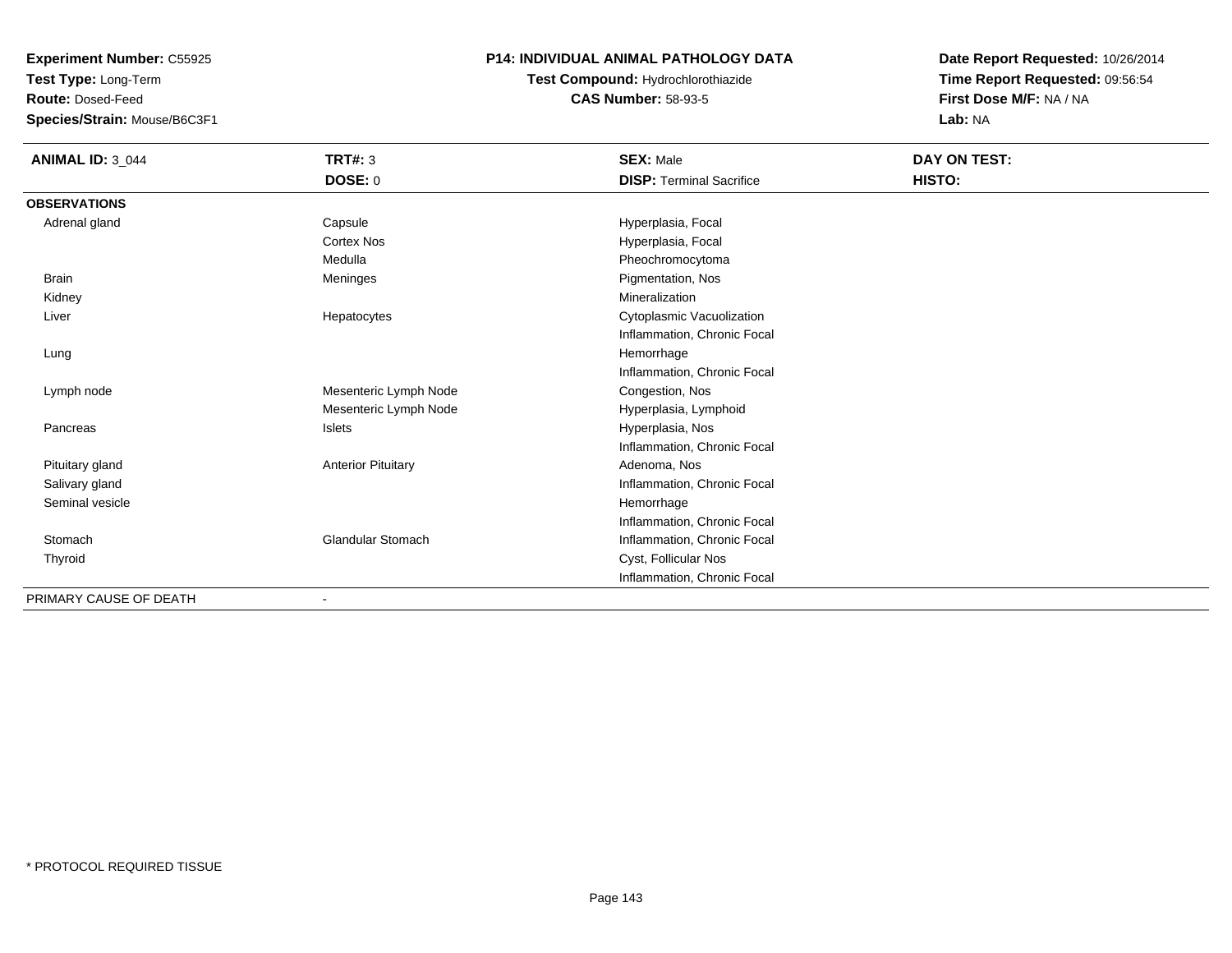**Test Type:** Long-Term

**Route:** Dosed-Feed

**Species/Strain:** Mouse/B6C3F1

#### **P14: INDIVIDUAL ANIMAL PATHOLOGY DATA**

**Test Compound:** Hydrochlorothiazide**CAS Number:** 58-93-5

| <b>ANIMAL ID: 3 046</b> | TRT#: 3                  | <b>SEX: Male</b>                | DAY ON TEST:  |  |
|-------------------------|--------------------------|---------------------------------|---------------|--|
|                         | DOSE: 0                  | <b>DISP: Terminal Sacrifice</b> | <b>HISTO:</b> |  |
| <b>OBSERVATIONS</b>     |                          |                                 |               |  |
| Adrenal gland           | Capsule                  | Hyperplasia, Focal              |               |  |
| Brain                   |                          | Mineralization                  |               |  |
| Heart                   |                          | Inflammation, Chronic Focal     |               |  |
| <b>Intestine Small</b>  | Duodenum                 | Adenomatous Polyp, Nos          |               |  |
| Kidney                  |                          | Nephropathy                     |               |  |
| Lung                    |                          | Inflammation, Chronic Focal     |               |  |
| Lymph node              | Mesenteric Lymph Node    | Congestion, Nos                 |               |  |
|                         |                          | Hyperplasia, Lymphoid           |               |  |
| Salivary gland          |                          | Inflammation, Chronic Focal     |               |  |
| Thyroid                 |                          | Follicular-Cell Adenoma         |               |  |
| PRIMARY CAUSE OF DEATH  | $\overline{\phantom{a}}$ |                                 |               |  |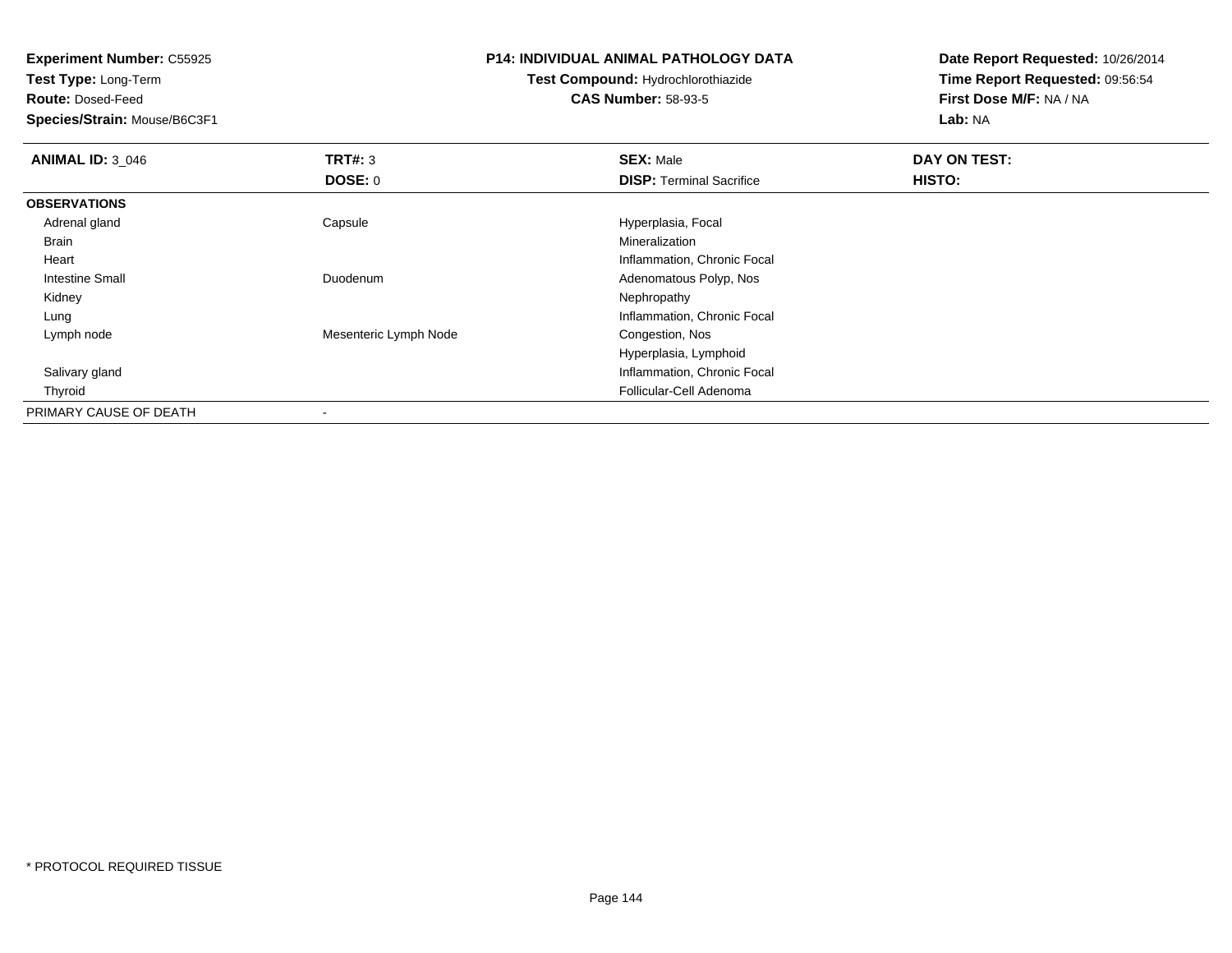| <b>Experiment Number: C55925</b><br>Test Type: Long-Term<br><b>Route: Dosed-Feed</b><br>Species/Strain: Mouse/B6C3F1 |         | <b>P14: INDIVIDUAL ANIMAL PATHOLOGY DATA</b><br>Test Compound: Hydrochlorothiazide<br><b>CAS Number: 58-93-5</b> | Date Report Requested: 10/26/2014<br>Time Report Requested: 09:56:54<br>First Dose M/F: NA / NA<br>Lab: NA |
|----------------------------------------------------------------------------------------------------------------------|---------|------------------------------------------------------------------------------------------------------------------|------------------------------------------------------------------------------------------------------------|
| <b>ANIMAL ID: 3 047</b>                                                                                              | TRT#: 3 | <b>SEX: Male</b>                                                                                                 | DAY ON TEST:                                                                                               |
|                                                                                                                      | DOSE: 0 | <b>DISP:</b> Terminal Sacrifice                                                                                  | <b>HISTO:</b>                                                                                              |
| <b>OBSERVATIONS</b>                                                                                                  |         |                                                                                                                  |                                                                                                            |
| Adrenal gland                                                                                                        | Capsule | Hyperplasia, Focal                                                                                               |                                                                                                            |
| Kidney                                                                                                               |         | Nephropathy                                                                                                      |                                                                                                            |
| Liver                                                                                                                |         | Inflammation, Chronic Focal                                                                                      |                                                                                                            |
| Lung                                                                                                                 |         | Inflammation, Chronic Focal                                                                                      |                                                                                                            |
| Salivary gland                                                                                                       |         | Inflammation, Chronic Focal                                                                                      |                                                                                                            |
| PRIMARY CAUSE OF DEATH                                                                                               |         |                                                                                                                  |                                                                                                            |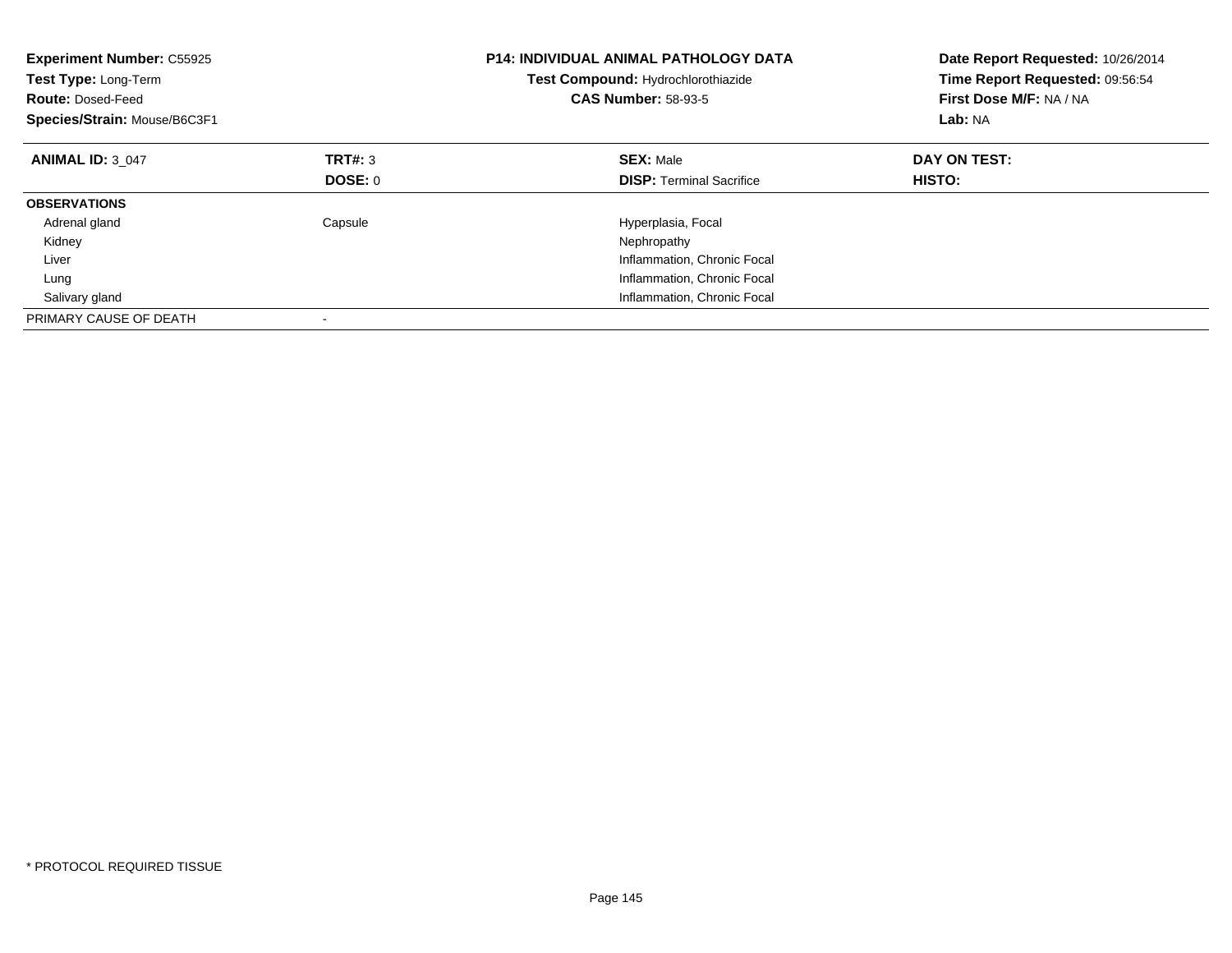| <b>Experiment Number: C55925</b><br>Test Type: Long-Term<br><b>Route: Dosed-Feed</b><br>Species/Strain: Mouse/B6C3F1 |                          | <b>P14: INDIVIDUAL ANIMAL PATHOLOGY DATA</b><br>Test Compound: Hydrochlorothiazide<br><b>CAS Number: 58-93-5</b> | Date Report Requested: 10/26/2014<br>Time Report Requested: 09:56:54<br>First Dose M/F: NA / NA<br>Lab: NA |
|----------------------------------------------------------------------------------------------------------------------|--------------------------|------------------------------------------------------------------------------------------------------------------|------------------------------------------------------------------------------------------------------------|
| <b>ANIMAL ID: 3 048</b>                                                                                              | TRT#: 3                  | <b>SEX: Male</b>                                                                                                 | DAY ON TEST:                                                                                               |
|                                                                                                                      | DOSE: 0                  | <b>DISP:</b> Terminal Sacrifice                                                                                  | HISTO:                                                                                                     |
| <b>OBSERVATIONS</b>                                                                                                  |                          |                                                                                                                  |                                                                                                            |
| Adrenal gland                                                                                                        | Capsule                  | Hyperplasia, Focal                                                                                               |                                                                                                            |
|                                                                                                                      | Cortex Nos               | Hyperplasia, Focal                                                                                               |                                                                                                            |
| Liver                                                                                                                |                          | Inflammation, Chronic Focal                                                                                      |                                                                                                            |
| Lung                                                                                                                 |                          | Inflammation, Chronic Focal                                                                                      |                                                                                                            |
| Stomach                                                                                                              | <b>Glandular Stomach</b> | Inflammation, Chronic Focal                                                                                      |                                                                                                            |
| PRIMARY CAUSE OF DEATH                                                                                               |                          |                                                                                                                  |                                                                                                            |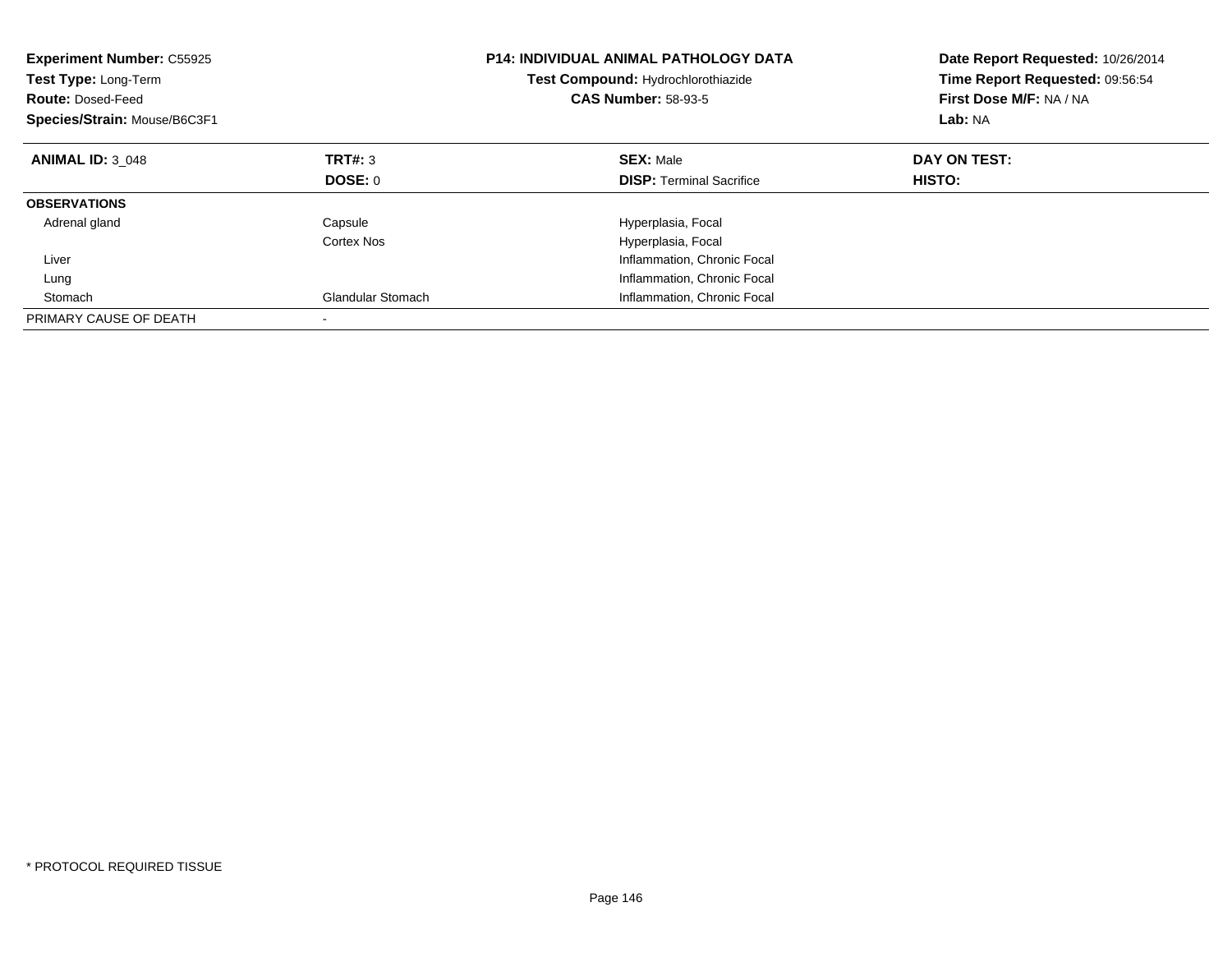| <b>Experiment Number: C55925</b><br>Test Type: Long-Term<br><b>Route: Dosed-Feed</b><br>Species/Strain: Mouse/B6C3F1 |                       | <b>P14: INDIVIDUAL ANIMAL PATHOLOGY DATA</b><br>Test Compound: Hydrochlorothiazide<br><b>CAS Number: 58-93-5</b> | Date Report Requested: 10/26/2014<br>Time Report Requested: 09:56:54<br>First Dose M/F: NA / NA<br>Lab: NA |
|----------------------------------------------------------------------------------------------------------------------|-----------------------|------------------------------------------------------------------------------------------------------------------|------------------------------------------------------------------------------------------------------------|
| <b>ANIMAL ID: 3 049</b>                                                                                              | <b>TRT#: 3</b>        | <b>SEX: Male</b>                                                                                                 | DAY ON TEST:                                                                                               |
|                                                                                                                      | <b>DOSE: 0</b>        | <b>DISP:</b> Terminal Sacrifice                                                                                  | HISTO:                                                                                                     |
| <b>OBSERVATIONS</b>                                                                                                  |                       |                                                                                                                  |                                                                                                            |
| Adrenal gland                                                                                                        | Capsule               | Hyperplasia, Focal                                                                                               |                                                                                                            |
|                                                                                                                      | Cortex Nos            | Hyperplasia, Focal                                                                                               |                                                                                                            |
| Kidney                                                                                                               |                       | Cyst, Nos                                                                                                        |                                                                                                            |
|                                                                                                                      |                       | Nephropathy                                                                                                      |                                                                                                            |
| Lung                                                                                                                 |                       | Hemorrhage                                                                                                       |                                                                                                            |
| Lymph node                                                                                                           | Mesenteric Lymph Node | Congestion, Nos                                                                                                  |                                                                                                            |
| Nasal cavity                                                                                                         |                       | Hemorrhage                                                                                                       |                                                                                                            |
| PRIMARY CAUSE OF DEATH                                                                                               |                       |                                                                                                                  |                                                                                                            |